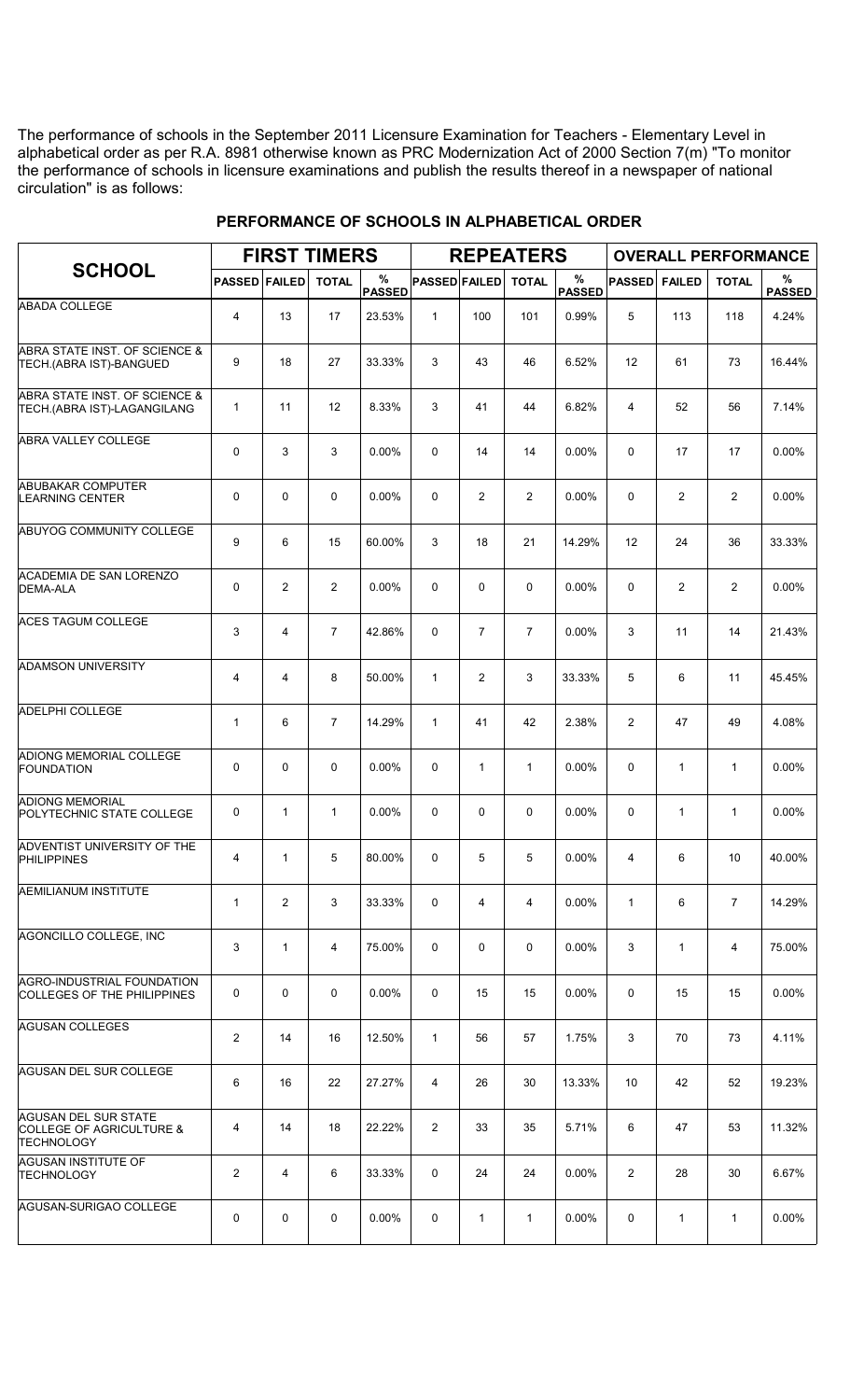|                                                                            |                |                | <b>FIRST TIMERS</b> |                    |                      |                | <b>REPEATERS</b> |                    |                |                | <b>OVERALL PERFORMANCE</b> |                       |
|----------------------------------------------------------------------------|----------------|----------------|---------------------|--------------------|----------------------|----------------|------------------|--------------------|----------------|----------------|----------------------------|-----------------------|
| <b>SCHOOL</b>                                                              | <b>PASSED</b>  | <b>FAILED</b>  | <b>TOTAL</b>        | %<br><b>PASSED</b> | <b>PASSED FAILED</b> |                | <b>TOTAL</b>     | %<br><b>PASSED</b> | <b>PASSED</b>  | <b>FAILED</b>  | <b>TOTAL</b>               | $\%$<br><b>PASSED</b> |
| AKLAN CATHOLIC COLLEGE-<br><b>KALIBO</b>                                   | $\overline{4}$ | 10             | 14                  | 28.57%             | 0                    | 30             | 30               | 0.00%              | 4              | 40             | 44                         | 9.09%                 |
| <b>AKLAN COLLEGE</b>                                                       | 4              | 10             | 14                  | 28.57%             | $\mathbf 0$          | 14             | 14               | 0.00%              | 4              | 24             | 28                         | 14.29%                |
| AKLAN STATE UNIVERSITY-IBAJAY                                              | 15             | 15             | 30                  | 50.00%             | $\mathbf 0$          | 17             | 17               | 0.00%              | 15             | 32             | 47                         | 31.91%                |
| AKLAN STATE UNIVERSITY-<br>NATIONAL COLLEGE OF<br><b>FISHERIES</b>         | $\overline{2}$ | 3              | 5                   | 40.00%             | 0                    | $\overline{7}$ | $\overline{7}$   | 0.00%              | $\overline{2}$ | 10             | 12                         | 16.67%                |
| AKLAN STATE UNIVERSITY-NEW<br><b>WASHINGTON</b>                            | 5              | $\overline{7}$ | 12                  | 41.67%             | $\mathbf{1}$         | 19             | 20               | 5.00%              | 6              | 26             | 32                         | 18.75%                |
| ALDERSGATE COLLEGE                                                         | 0              | 1              | $\mathbf{1}$        | 0.00%              | 0                    | 9              | 9                | 0.00%              | $\mathbf 0$    | 10             | 10                         | 0.00%                 |
| ALEJANDRO COLLEGE                                                          | 0              | $\mathbf{1}$   | $\mathbf{1}$        | 0.00%              | $\mathbf 0$          | 5              | 5                | 0.00%              | $\mathbf 0$    | 6              | 6                          | 0.00%                 |
| ALEMARZ SCH. OF SCIENCE &<br><b>TECH FOUND INC.-</b><br>VALENCIA, BUKIDNON | 0              | 0              | $\mathbf 0$         | 0.00%              | 0                    | $\mathbf{1}$   | $\mathbf{1}$     | 0.00%              | 0              | 1              | $\mathbf{1}$               | 0.00%                 |
| <b>ALFELOR SR. MEMORIAL</b><br><b>COLLEGE</b>                              | 4              | 9              | 13                  | 30.77%             | 2                    | 19             | 21               | 9.52%              | 6              | 28             | 34                         | 17.65%                |
| <b>ALTAVAS COLLEGE</b>                                                     | $\overline{2}$ | 9              | 11                  | 18.18%             | $\mathbf 0$          | 3              | 3                | 0.00%              | $\overline{2}$ | 12             | 14                         | 14.29%                |
| AMANDO COPE COLLEGE                                                        | 0              | 2              | $\overline{2}$      | 0.00%              | 0                    | 0              | 0                | 0.00%              | 0              | $\overline{c}$ | $\overline{2}$             | 0.00%                 |
| ANDRES BONIFACIO COLLEGE                                                   | 14             | $\overline{7}$ | 21                  | 66.67%             | $\mathbf 0$          | 38             | 38               | 0.00%              | 14             | 45             | 59                         | 23.73%                |
| ANDRES SORIANO COLLEGE                                                     | 3              | $\overline{7}$ | 10                  | 30.00%             | $\mathbf{1}$         | 41             | 42               | 2.38%              | 4              | 48             | 52                         | 7.69%                 |
| <b>ANDRES SORIANO MEMORIAL</b><br><b>COLLEGE</b>                           | 3              | 6              | 9                   | 33.33%             | $\mathbf{1}$         | 18             | 19               | 5.26%              | 4              | 24             | 28                         | 14.29%                |
| <b>ANGELES UNIVERSITY</b><br><b>FOUNDATION</b>                             | 12             | 6              | 18                  | 66.67%             | 0                    | 10             | 10               | 0.00%              | 12             | 16             | 28                         | 42.86%                |
| ANNUNCIATION COLLEGE                                                       | $\mathbf 0$    | 0              | $\mathbf 0$         | $0.00\%$           | 0                    | 6              | 6                | $0.00\%$           | 0              | 6              | 6                          | $0.00\%$              |
| ANTONIO R. PACHECO COLLEGE,<br><b>INC</b>                                  | $\mathbf{1}$   | 50             | 51                  | 1.96%              | $\mathbf{1}$         | 56             | 57               | 1.75%              | $\overline{2}$ | 106            | 108                        | 1.85%                 |
| <b>APAYAO STATE COLLEGE-</b><br><b>CONNER</b>                              | $\overline{2}$ | 23             | 25                  | 8.00%              | 0                    | 10             | 10               | 0.00%              | $\overline{2}$ | 33             | 35                         | 5.71%                 |
| APAYAO STATE COLLEGE-LUNA<br><b>CAMPUS</b>                                 | 3              | 6              | 9                   | 33.33%             | 0                    | 6              | 6                | $0.00\%$           | 3              | 12             | 15                         | 20.00%                |
| <b>AQUINAS UNIVERSITY</b>                                                  | 0              | 8              | 8                   | 0.00%              | $\mathbf{1}$         | 13             | 14               | 7.14%              | $\mathbf{1}$   | 21             | 22                         | 4.55%                 |
| <b>ARAULLO UNIVERSITY</b>                                                  | 10             | 11             | 21                  | 47.62%             | $\mathbf{1}$         | 105            | 106              | 0.94%              | 11             | 116            | 127                        | 8.66%                 |
| ARELLANO UNIVERSITY-MALABON                                                | $\mathbf{1}$   | $\mathbf{1}$   | $\overline{2}$      | 50.00%             | 0                    | 6              | 6                | 0.00%              | $\mathbf{1}$   | 7              | 8                          | 12.50%                |
| ARELLANO UNIVERSITY-MANILA                                                 | 8              | 8              | 16                  | 50.00%             | 0                    | 17             | 17               | 0.00%              | 8              | 25             | 33                         | 24.24%                |
| <b>ARELLANO UNIVERSITY-PASAY</b>                                           | $\mathbf{1}$   | 4              | 5                   | 20.00%             | $\mathbf{1}$         | 8              | 9                | 11.11%             | $\overline{2}$ | 12             | 14                         | 14.29%                |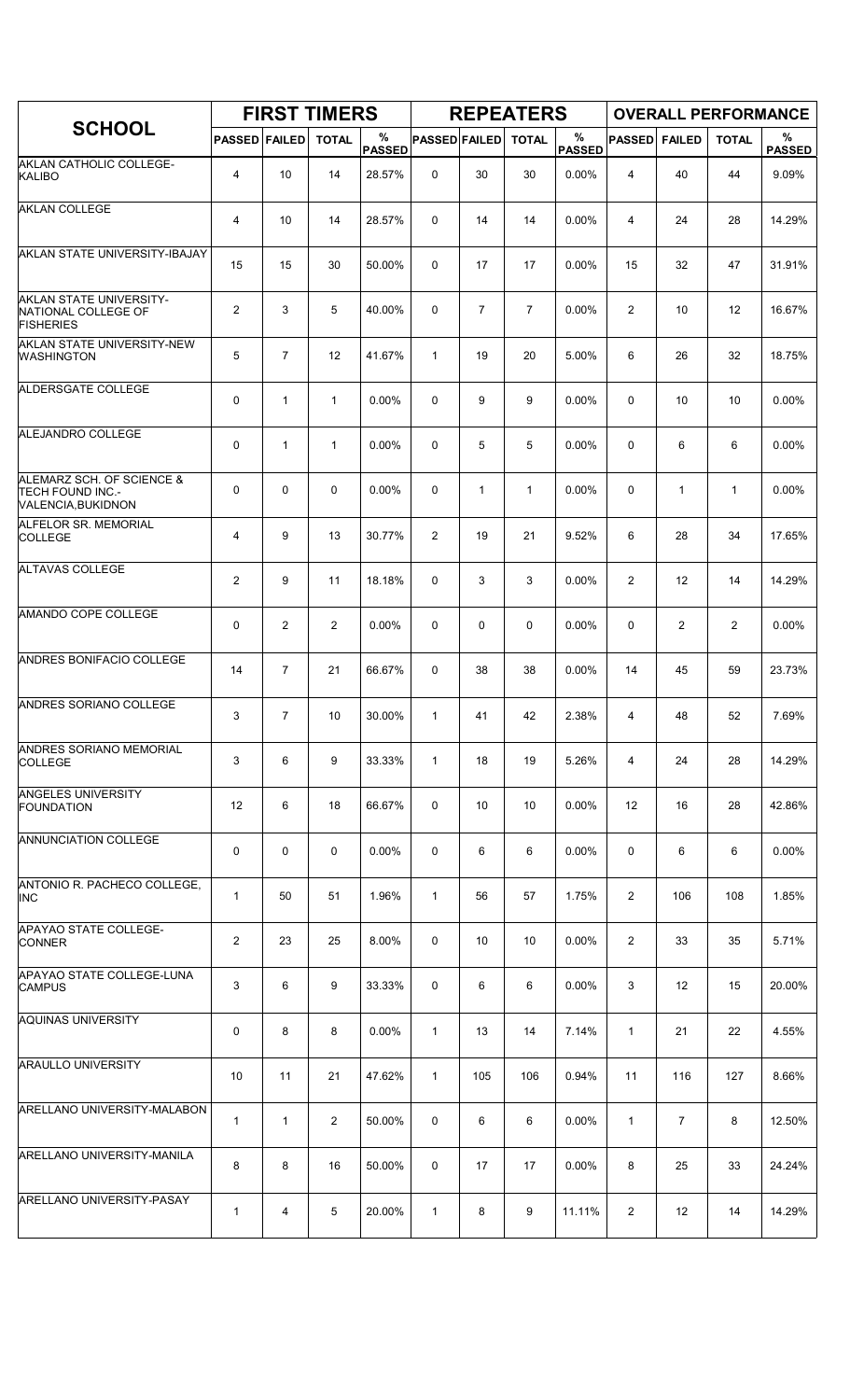|                                                                 |                      |                | <b>FIRST TIMERS</b> |                    |                      |                | <b>REPEATERS</b> |                       |                         |                |                | <b>OVERALL PERFORMANCE</b> |
|-----------------------------------------------------------------|----------------------|----------------|---------------------|--------------------|----------------------|----------------|------------------|-----------------------|-------------------------|----------------|----------------|----------------------------|
| <b>SCHOOL</b>                                                   | <b>PASSED FAILED</b> |                | <b>TOTAL</b>        | %<br><b>PASSED</b> | <b>PASSED FAILED</b> |                | <b>TOTAL</b>     | $\%$<br><b>PASSED</b> | <b>PASSED</b>           | <b>FAILED</b>  | <b>TOTAL</b>   | %<br><b>PASSED</b>         |
| ARELLANO UNIVERSITY-PASIG                                       | 4                    | $\mathbf{1}$   | 5                   | 80.00%             | 0                    | 11             | 11               | 0.00%                 | $\overline{\mathbf{4}}$ | 12             | 16             | 25.00%                     |
| ARRIESGADO COLLEGE<br>FOUNDATION, INC.                          | 5                    | 0              | 5                   | 100.00%            | $\mathbf 0$          | 0              | $\mathbf 0$      | 0.00%                 | 5                       | 0              | 5              | 100.00%                    |
| <b>ASBURRY COLLEGE</b>                                          | $\mathbf{1}$         | 4              | 5                   | 20.00%             | 0                    | $\overline{2}$ | $\overline{2}$   | 0.00%                 | 1                       | 6              | $\overline{7}$ | 14.29%                     |
| ASIA COLLEGE OF ADVANCE<br>STUDIES IN ARTS, SCIENCES &<br>TECH. | $\mathbf{1}$         | 0              | $\mathbf{1}$        | 100.00%            | 0                    | 11             | 11               | 0.00%                 | 1                       | 11             | 12             | 8.33%                      |
| ASIA SCHOOL OF ARTS &<br><b>SCIENCES</b>                        | $\mathbf{1}$         | $\mathbf{1}$   | $\overline{2}$      | 50.00%             | 0                    | 2              | $\overline{2}$   | 0.00%                 | $\mathbf{1}$            | 3              | 4              | 25.00%                     |
| ASIAN COLLEGE OF SCIENCE &<br><b>TECHNOLOGY-DUMAGUETE</b>       | 0                    | $\mathbf{1}$   | $\mathbf{1}$        | 0.00%              | 0                    | 0              | $\mathbf 0$      | 0.00%                 | $\mathbf 0$             | $\mathbf{1}$   | $\mathbf{1}$   | 0.00%                      |
| <b>ASIAN DEVELOPMENT</b><br><b>FOUNDATION COLLEGE</b>           | $\mathbf{1}$         | 5              | 6                   | 16.67%             | $\mathbf{1}$         | 17             | 18               | 5.56%                 | $\overline{2}$          | 22             | 24             | 8.33%                      |
| ASIAN SEMINARY OF CHRISTIAN<br><b>MINISTRIES</b>                | $\mathbf{1}$         | $\Omega$       | $\mathbf{1}$        | 100.00%            | 0                    | 0              | 0                | 0.00%                 | $\mathbf{1}$            | 0              | $\mathbf{1}$   | 100.00%                    |
| <b>ASIAN SOCIAL INSTITUTE</b>                                   | $\mathbf{1}$         | 0              | $\mathbf{1}$        | 100.00%            | 0                    | 0              | $\mathbf 0$      | 0.00%                 | 1                       | 0              | $\mathbf{1}$   | 100.00%                    |
| ASSUMPTION COLLEGE OF<br><b>DAVAO</b>                           | 4                    | $\mathbf{1}$   | 5                   | 80.00%             | 0                    | 8              | 8                | 0.00%                 | 4                       | 9              | 13             | 30.77%                     |
| <b>ASSUMPTION COLLEGE OF</b><br><b>NABUNTURAN</b>               | $\overline{2}$       | 3              | 5                   | 40.00%             | 2                    | 12             | 14               | 14.29%                | $\overline{4}$          | 15             | 19             | 21.05%                     |
| ASSUMPTION COLLEGE-MAKATI                                       | 9                    | 0              | 9                   | 100.00%            | $\mathbf 0$          | 0              | $\mathbf 0$      | 0.00%                 | 9                       | 0              | 9              | 100.00%                    |
| ATENEO DE DAVAO UNIVERSITY                                      | 10                   | $\mathbf{1}$   | 11                  | 90.91%             | $\mathbf{1}$         | 0              | $\mathbf{1}$     | 100.00%               | 11                      | 1              | 12             | 91.67%                     |
| <b>ATENEO DE NAGA UNIVERSITY</b>                                | 8                    | 5              | 13                  | 61.54%             | 0                    | 3              | 3                | $0.00\%$              | 8                       | 8              | 16             | 50.00%                     |
| ATENEO DE ZAMBOANGA                                             | 2                    | 0              | $\overline{2}$      | 100.00%            | 0                    | 2              | $\overline{2}$   | $0.00\%$              | $\overline{2}$          | 2              | 4              | 50.00%                     |
| <b>AURORA PIONEERS MEMORIAL</b><br><b>COLLEGE</b>               | 0                    | $\overline{7}$ | $\overline{7}$      | 0.00%              | 0                    | 5              | 5                | $0.00\%$              | 0                       | 12             | 12             | 0.00%                      |
| AURORA PROSPERIDAD<br><b>MEMORIAL COLLEGE</b>                   | 0                    | 0              | 0                   | $0.00\%$           | 0                    | 1              | $\mathbf{1}$     | $0.00\%$              | 0                       | $\mathbf{1}$   | $\mathbf{1}$   | 0.00%                      |
| AURORA STATE COLLEGE OF<br>TECHNOLOGY                           | 17                   | 4              | 21                  | 80.95%             | $\mathbf{1}$         | 3              | 4                | 25.00%                | 18                      | $\overline{7}$ | 25             | 72.00%                     |
| <b>BACOLOD CITY COLLEGE</b>                                     | 17                   | 8              | 25                  | 68.00%             | $\overline{2}$       | 4              | 6                | 33.33%                | 19                      | 12             | 31             | 61.29%                     |
| <b>BAGO CITY COLLEGE</b>                                        | 46                   | 60             | 106                 | 43.40%             | 2                    | 39             | 41               | 4.88%                 | 48                      | 99             | 147            | 32.65%                     |
| <b>BAGUIO ARTS THEOLOGICAL</b><br><b>COLLEGE</b>                | 2                    | $\mathbf{1}$   | 3                   | 66.67%             | 0                    | $\mathbf{1}$   | $\mathbf{1}$     | $0.00\%$              | $\overline{2}$          | 2              | 4              | 50.00%                     |
| <b>BAGUIO CENTRAL UNIVERSITY</b>                                | 4                    | 9              | 13                  | 30.77%             | 2                    | 49             | 51               | 3.92%                 | 6                       | 58             | 64             | 9.38%                      |
| <b>BALETE COMMUNITY COLLEGE</b>                                 | 0                    | 5              | 5                   | $0.00\%$           | 0                    | 0              | 0                | $0.00\%$              | 0                       | 5              | 5              | 0.00%                      |
| <b>BALITE INSTITUTE OF</b><br><b>TECHNOLOGY</b>                 | 0                    | 0              | 0                   | 0.00%              | 0                    | 3              | 3                | 0.00%                 | 0                       | 3              | 3              | 0.00%                      |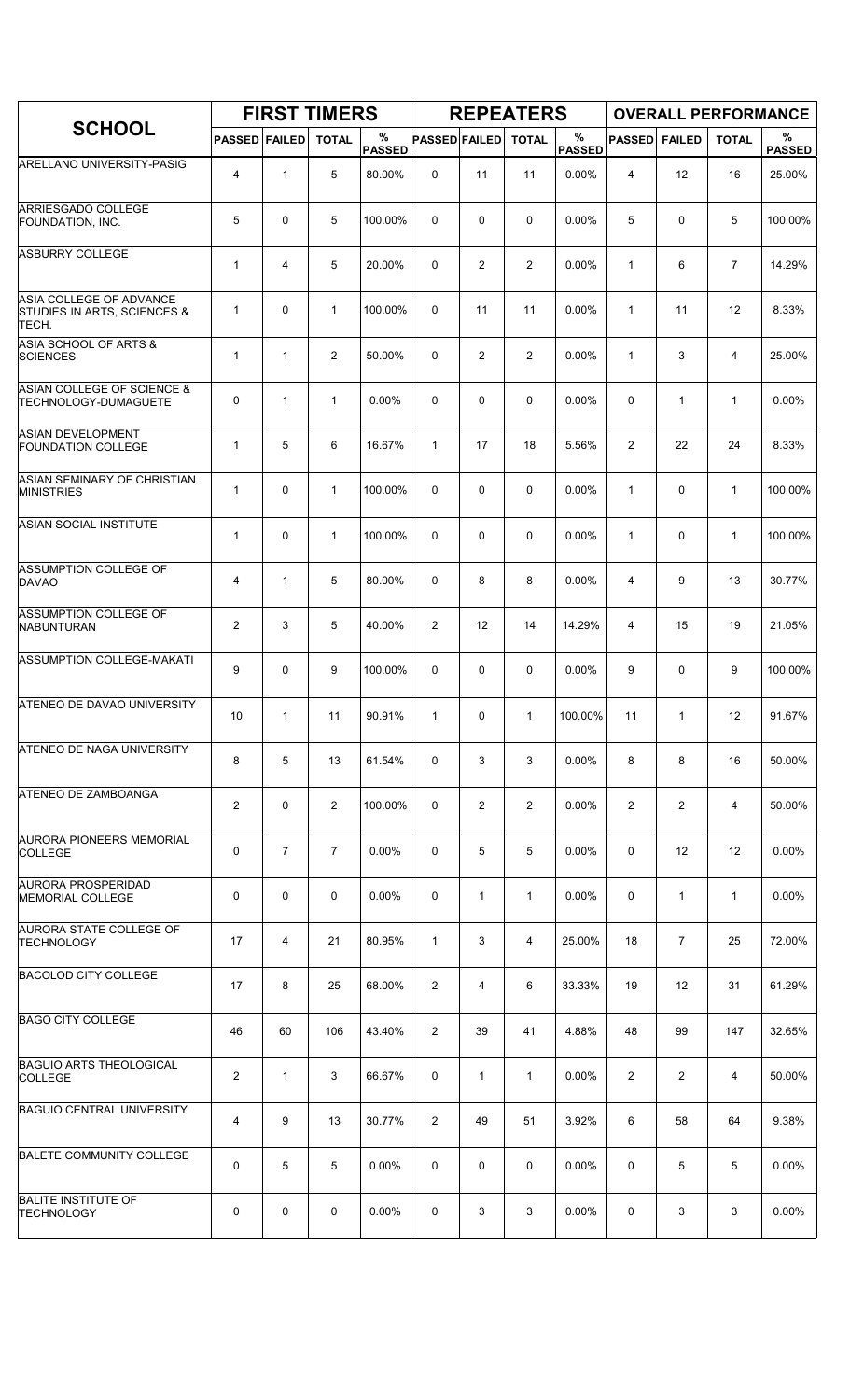|                                                                         |                      |                | <b>FIRST TIMERS</b> |                    |                      |                | <b>REPEATERS</b> |                       |               |                | <b>OVERALL PERFORMANCE</b> |                    |
|-------------------------------------------------------------------------|----------------------|----------------|---------------------|--------------------|----------------------|----------------|------------------|-----------------------|---------------|----------------|----------------------------|--------------------|
| <b>SCHOOL</b>                                                           | <b>PASSED FAILED</b> |                | <b>TOTAL</b>        | %<br><b>PASSED</b> | <b>PASSED FAILED</b> |                | <b>TOTAL</b>     | $\%$<br><b>PASSED</b> | <b>PASSED</b> | <b>FAILED</b>  | <b>TOTAL</b>               | %<br><b>PASSED</b> |
| <b>BALIUAG UNIVERSITY (BALIUAG</b><br>COLLEGES)                         | 8                    | 4              | 12                  | 66.67%             | 0                    | 46             | 46               | 0.00%                 | 8             | 50             | 58                         | 13.79%             |
| <b>BALUD MUNICIPAL COLLEGE-</b><br><b>BALUD, MASBATE</b>                | 1                    | 6              | $\overline{7}$      | 14.29%             | 0                    | 0              | 0                | 0.00%                 | $\mathbf{1}$  | 6              | $\overline{7}$             | 14.29%             |
| <b>BANTAYAN SOUTHERN INSTITUTE</b>                                      | 3                    | 9              | 12                  | 25.00%             | 2                    | 20             | 22               | 9.09%                 | 5             | 29             | 34                         | 14.71%             |
| <b>BAPTIST THEOLOGICAL COLLEGE-</b><br><b>BANILAD</b>                   | 0                    | $\mathbf{1}$   | $\mathbf{1}$        | 0.00%              | 0                    | 0              | 0                | 0.00%                 | $\mathbf 0$   | $\mathbf{1}$   | $\mathbf{1}$               | 0.00%              |
| <b>BASILAN STATE COLLEGE</b>                                            | 9                    | 34             | 43                  | 20.93%             | $\mathbf{1}$         | 138            | 139              | 0.72%                 | 10            | 172            | 182                        | 5.49%              |
| <b>BATAAN PENINSULA STATE</b><br>UNIVERSITY-BALANGA<br>(for.BATAAN P.S) | 29                   | 37             | 66                  | 43.94%             | 4                    | 32             | 36               | 11.11%                | 33            | 69             | 102                        | 32.35%             |
| <b>BATAAN POLYTECHNIC STATE</b><br><b>COLLEGE-ORANI</b>                 | 5                    | 5              | 10                  | 50.00%             | 0                    | $\mathbf{1}$   | $\mathbf{1}$     | 0.00%                 | 5             | 6              | 11                         | 45.45%             |
| <b>BATAAN STATE COLLEGE</b>                                             | 0                    | $\mathbf 0$    | $\mathbf 0$         | 0.00%              | 0                    | 13             | 13               | 0.00%                 | 0             | 13             | 13                         | 0.00%              |
| <b>BATANES POLYTECHNIC</b><br><b>COLLEGE</b>                            | 4                    | 7              | 11                  | 36.36%             | 0                    | $\mathbf{1}$   | $\mathbf{1}$     | 0.00%                 | 4             | 8              | 12                         | 33.33%             |
| <b>BATANGAS EASTERN ACADEMY</b>                                         | 3                    | $\overline{4}$ | $\overline{7}$      | 42.86%             | 0                    | $\overline{c}$ | $\overline{2}$   | 0.00%                 | 3             | 6              | 9                          | 33.33%             |
| <b>BATANGAS STATE UNIVERSITY-</b><br>ARASOF-NASUGBU                     | 4                    | 6              | 10                  | 40.00%             | $\mathbf{1}$         | 18             | 19               | 5.26%                 | 5             | 24             | 29                         | 17.24%             |
| BATANGAS STATE UNIVERSITY-<br><b>BATANGAS CITY</b>                      | 19                   | 28             | 47                  | 40.43%             | 4                    | 48             | 52               | 7.69%                 | 23            | 76             | 99                         | 23.23%             |
| <b>BATO INSTITUTE OF SCIENCE &amp;</b><br><b>TECHNOLOGY</b>             | 20                   | 14             | 34                  | 58.82%             | 2                    | 13             | 15               | 13.33%                | 22            | 27             | 49                         | 44.90%             |
| <b>BATUAN COLLEGES INC.</b>                                             | 4                    | 4              | 8                   | 50.00%             | 0                    | 3              | 3                | 0.00%                 | 4             | 7              | 11                         | 36.36%             |
| <b>BAYAWAN COLLEGE</b>                                                  | 3                    | 15             | 18                  | 16.67%             | 0                    | 19             | 19               | 0.00%                 | 3             | 34             | 37                         | 8.11%              |
| <b>BENGUET STATE UNIVERSITY-</b><br><b>BOKOD</b>                        | 3                    | $\mathbf{1}$   | 4                   | 75.00%             | $\mathbf{1}$         | 6              | $\overline{7}$   | 14.29%                | 4             | $\overline{7}$ | 11                         | 36.36%             |
| BENGUET STATE UNIVERSITY-<br><b>BUGUIAS-LOO</b>                         | 3                    | 4              | $\overline{7}$      | 42.86%             | 0                    | 5              | 5                | 0.00%                 | 3             | 9              | 12                         | 25.00%             |
| BENGUET STATE UNIVERSITY-LA<br><b>TRINIDAD</b>                          | 101                  | 39             | 140                 | 72.14%             | 9                    | 55             | 64               | 14.06%                | 110           | 94             | 204                        | 53.92%             |
| <b>BERNARDO COLLEGE</b>                                                 | 1                    | $\mathbf{1}$   | $\overline{2}$      | 50.00%             | 0                    | $\overline{7}$ | $\overline{7}$   | 0.00%                 | 1             | 8              | 9                          | 11.11%             |
| <b>BICOL COLLEGE</b>                                                    | 12                   | 12             | 24                  | 50.00%             | 2                    | 53             | 55               | 3.64%                 | 14            | 65             | 79                         | 17.72%             |
| <b>BICOL COLLEGE OF</b><br><b>AGRICULTURE</b>                           | 0                    | $\mathbf{1}$   | $\mathbf{1}$        | 0.00%              | 0                    | 0              | 0                | 0.00%                 | 0             | $\mathbf{1}$   | $\mathbf{1}$               | 0.00%              |
| <b>BICOL INSTITUTE OF SCIENCE &amp;</b><br><b>TECHNOLOGY</b>            | 0                    | $\mathbf 0$    | 0                   | 0.00%              | 0                    | 4              | 4                | 0.00%                 | 0             | 4              | 4                          | 0.00%              |
| <b>BICOL UNIVERISTY-DARAGA</b>                                          | 1                    | 0              | $\mathbf{1}$        | 100.00%            | $\mathbf{1}$         | 9              | 10               | 10.00%                | 2             | 9              | 11                         | 18.18%             |
| <b>BICOL UNIVERSITY IND'L</b><br>TECH.(BUCIT)-LEGAZPI                   | 0                    | 0              | 0                   | $0.00\%$           | 0                    | 1              | $\mathbf{1}$     | 0.00%                 | 0             | $\mathbf{1}$   | $\mathbf{1}$               | 0.00%              |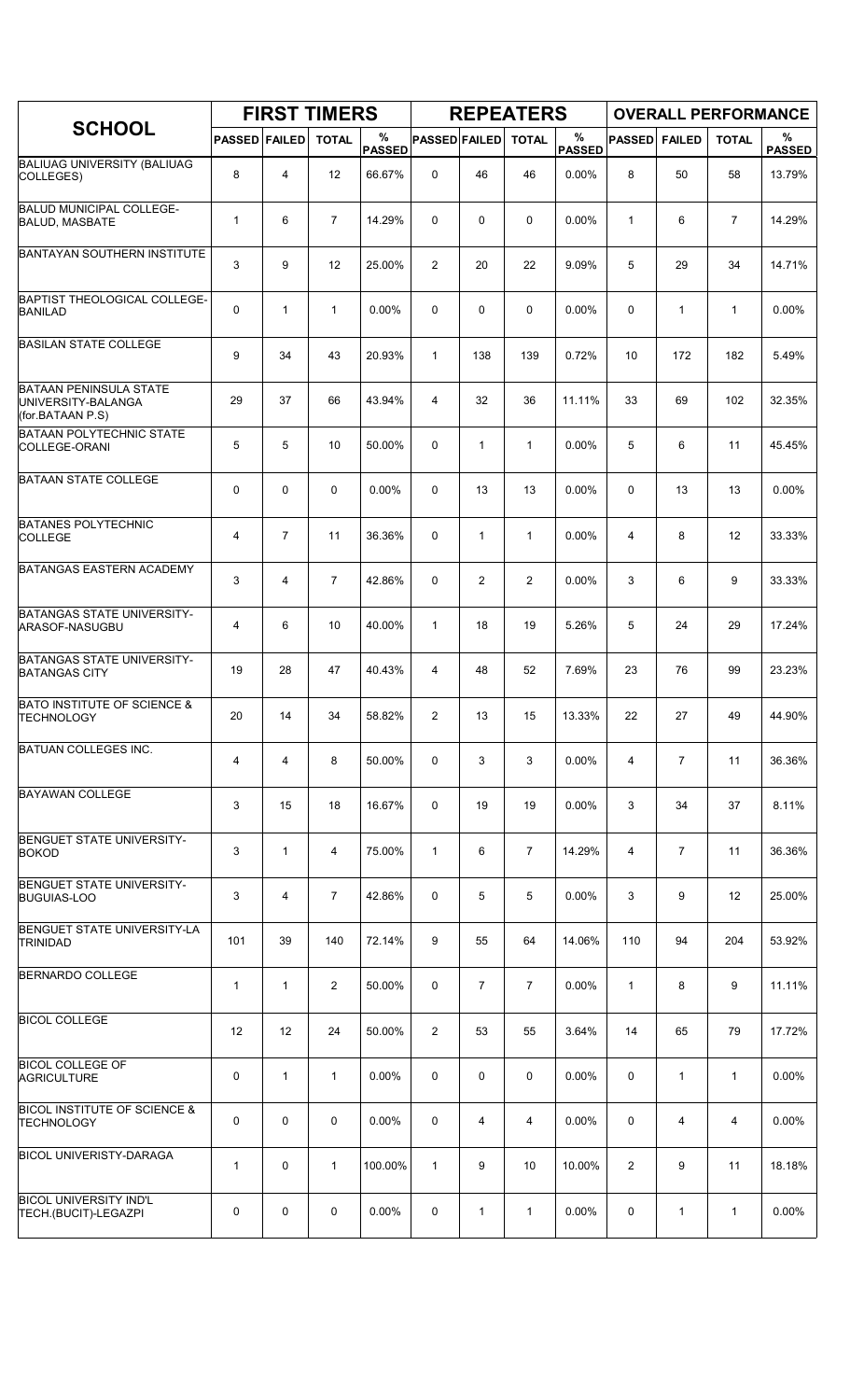|                                                                             |                      |                | <b>FIRST TIMERS</b> |                    |                      |                | <b>REPEATERS</b> |                    |                |                | <b>OVERALL PERFORMANCE</b> |                    |
|-----------------------------------------------------------------------------|----------------------|----------------|---------------------|--------------------|----------------------|----------------|------------------|--------------------|----------------|----------------|----------------------------|--------------------|
| <b>SCHOOL</b>                                                               | <b>PASSED FAILED</b> |                | <b>TOTAL</b>        | %<br><b>PASSED</b> | <b>PASSED FAILED</b> |                | <b>TOTAL</b>     | %<br><b>PASSED</b> | <b>PASSED</b>  | <b>FAILED</b>  | <b>TOTAL</b>               | %<br><b>PASSED</b> |
| <b>BICOL UNIVERSITY-GUBAT</b>                                               | 14                   | $\overline{7}$ | 21                  | 66.67%             | $\overline{2}$       | 9              | 11               | 18.18%             | 16             | 16             | 32                         | 50.00%             |
| <b>BICOL UNIVERSITY-LEGAZPI</b>                                             | 123                  | 75             | 198                 | 62.12%             | $\overline{7}$       | 70             | 77               | 9.09%              | 130            | 145            | 275                        | 47.27%             |
| <b>BICOL UNIVERSITY-POLANGUI</b>                                            | 37                   | 28             | 65                  | 56.92%             | $\overline{2}$       | 44             | 46               | 4.35%              | 39             | 72             | 111                        | 35.14%             |
| <b>BICOL UNIVERSITY-TABACO</b>                                              | 0                    | 0              | 0                   | 0.00%              | 0                    | 4              | 4                | 0.00%              | 0              | $\overline{4}$ | $\overline{4}$             | $0.00\%$           |
| <b>BINALBAGAN CATHOLIC COLLEGE</b>                                          | 27                   | 32             | 59                  | 45.76%             | 4                    | 57             | 61               | 6.56%              | 31             | 89             | 120                        | 25.83%             |
| <b>BLANCIA CARREON COLLEGE</b><br><b>FOUNDATION, INC.</b>                   | 0                    | 3              | 3                   | 0.00%              | 0                    | $\overline{7}$ | $\overline{7}$   | 0.00%              | 0              | 10             | 10                         | 0.00%              |
| <b>BLESSED TRINITY COLLEGE</b>                                              | 6                    | 4              | 10                  | 60.00%             | 2                    | $\overline{7}$ | 9                | 22.22%             | 8              | 11             | 19                         | 42.11%             |
| <b>BOHOL INSTITUTE OF</b><br><b>TECHNOLOGY-CARMEN</b>                       | $\mathbf{1}$         | $\mathbf{1}$   | 2                   | 50.00%             | $\Omega$             | 0              | 0                | $0.00\%$           | $\mathbf{1}$   | $\mathbf{1}$   | 2                          | 50.00%             |
| <b>BOHOL INSTITUTE OF</b><br><b>TECHNOLOGY-JAGNA</b>                        | 2                    | 4              | 6                   | 33.33%             | 0                    | 27             | 27               | 0.00%              | 2              | 31             | 33                         | 6.06%              |
| <b>BOHOL INSTITUTE OF</b><br><b>TECHNOLOGY-TAGBILARAN CITY</b>              | $\overline{2}$       | 6              | 8                   | 25.00%             | 0                    | 8              | 8                | 0.00%              | $\overline{c}$ | 14             | 16                         | 12.50%             |
| <b>BOHOL INSTITUTE OF</b><br>TECHNOLOGY-TALIBON                             | 12                   | 18             | 30                  | 40.00%             | 0                    | 13             | 13               | 0.00%              | 12             | 31             | 43                         | 27.91%             |
| <b>BOHOL ISLAND STATE</b><br>UNIVERSITY (FOR.CVSCAFT)-<br><b>BILAR</b>      | 29                   | 3              | 32                  | 90.63%             | 0                    | 5              | 5                | 0.00%              | 29             | 8              | 37                         | 78.38%             |
| <b>BOHOL ISLAND STATE</b><br>UNIVERSITY (FOR.CVSCAFT)-<br><b>CALAPE</b>     | 6                    | 3              | 9                   | 66.67%             | 2                    | 15             | 17               | 11.76%             | 8              | 18             | 26                         | 30.77%             |
| <b>BOHOL ISLAND STATE</b><br>UNIVERSITY (FOR.CVSCAFT)-<br><b>CANDIJAY</b>   | 19                   | 11             | 30                  | 63.33%             | $\mathbf{1}$         | 12             | 13               | 7.69%              | 20             | 23             | 43                         | 46.51%             |
| <b>BOHOL ISLAND STATE</b><br>UNIVERSITY (FOR.CVSCAFT)-<br><b>CLARIN</b>     | 16                   | 17             | 33                  | 48.48%             | 0                    | 9              | 9                | 0.00%              | 16             | 26             | 42                         | 38.10%             |
| <b>BOHOL ISLAND STATE</b><br>UNIVERSITY (FOR.CVSCAFT)-<br><b>TAGBILARAN</b> | 38                   | $\overline{7}$ | 45                  | 84.44%             | 0                    | 5              | 5                | 0.00%              | 38             | 12             | 50                         | 76.00%             |
| <b>BOHOL NORTHEASTERN COLLEGE</b>                                           | 10                   | 17             | 27                  | 37.04%             | 0                    | 23             | 23               | $0.00\%$           | 10             | 40             | 50                         | 20.00%             |
| <b>BOHOL NORTHWESTERN</b><br><b>COLLEGE</b>                                 | $\overline{2}$       | 4              | 6                   | 33.33%             | 0                    | $\mathbf{1}$   | $\mathbf{1}$     | 0.00%              | $\overline{2}$ | 5              | $\overline{7}$             | 28.57%             |
| <b>BROKENSHIRE COLLEGE</b>                                                  | $\overline{2}$       | 12             | 14                  | 14.29%             | 0                    | $\mathbf{1}$   | $\mathbf{1}$     | 0.00%              | $\overline{2}$ | 13             | 15                         | 13.33%             |
| <b>BUBONG MARZOK MEMORIAL</b><br><b>COLLEGE FOUNDATION</b>                  | 0                    | $\overline{2}$ | $\overline{2}$      | 0.00%              | 0                    | 15             | 15               | $0.00\%$           | 0              | 17             | 17                         | $0.00\%$           |
| <b>BUCAS GRANDE FOUNDATION</b><br><b>COLLEGE</b>                            | 0                    | 3              | 3                   | 0.00%              | $\mathbf{1}$         | 18             | 19               | 5.26%              | $\mathbf{1}$   | 21             | 22                         | 4.55%              |
| <b>BUENAVISTA COMMUNITY</b><br><b>COLLEGE</b>                               | 9                    | 8              | 17                  | 52.94%             | 0                    | 3              | 3                | 0.00%              | 9              | 11             | 20                         | 45.00%             |
| <b>BUKIDNON MIDLAND COLLEGE</b>                                             | 0                    | 0              | 0                   | 0.00%              | 0                    | $\mathbf{1}$   | $\mathbf{1}$     | 0.00%              | $\mathbf 0$    | $\mathbf{1}$   | $\mathbf{1}$               | 0.00%              |
| <b>BUKIDNON STATE COLLEGE</b><br>(EXTERNAL STUDIES) TANDAG                  | $\overline{2}$       | 20             | 22                  | 9.09%              | 4                    | 140            | 144              | 2.78%              | 6              | 160            | 166                        | 3.61%              |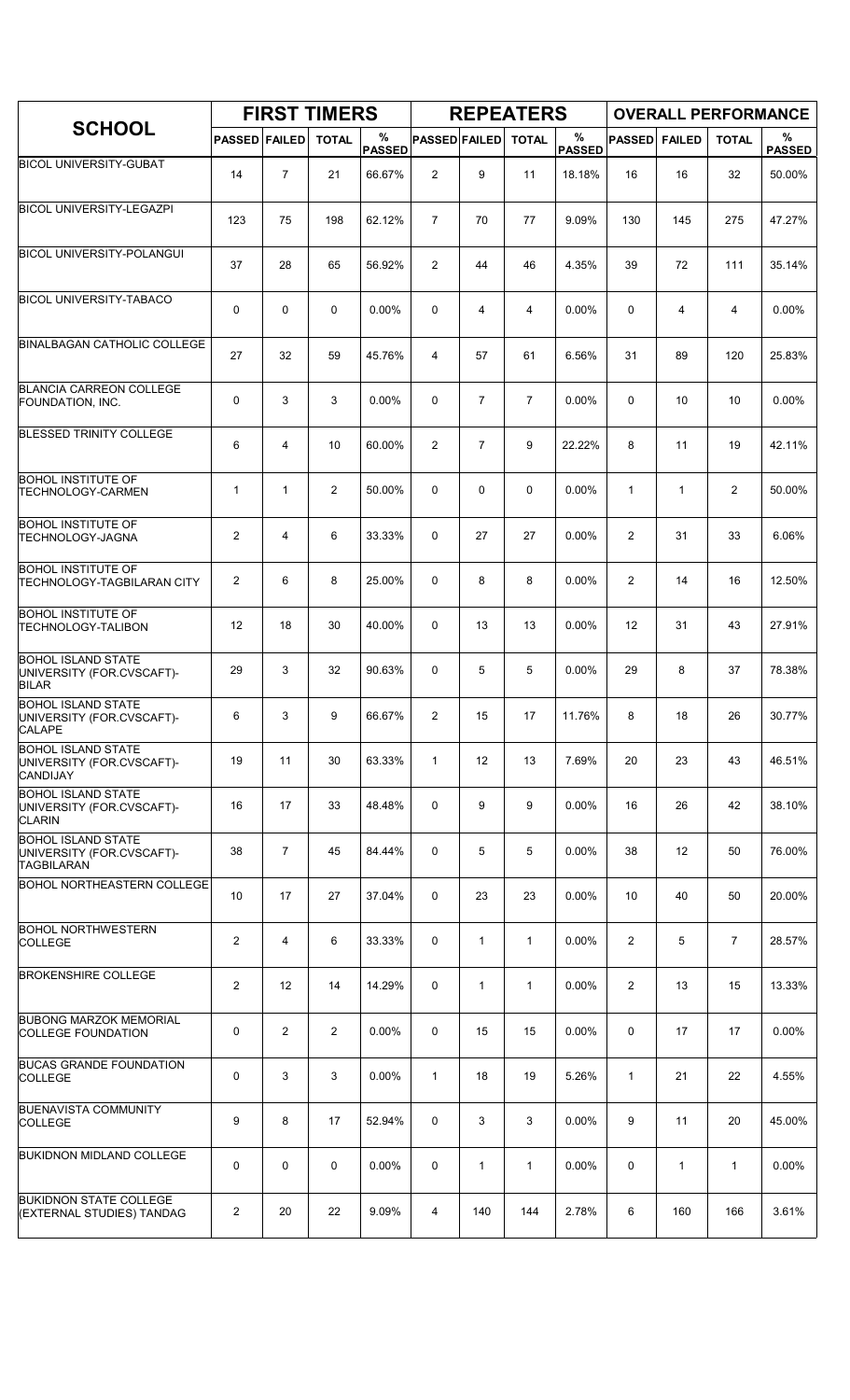|                                                                       |                      |                | <b>FIRST TIMERS</b> |                    |                      |              | <b>REPEATERS</b> |                       |                |                | <b>OVERALL PERFORMANCE</b> |                    |
|-----------------------------------------------------------------------|----------------------|----------------|---------------------|--------------------|----------------------|--------------|------------------|-----------------------|----------------|----------------|----------------------------|--------------------|
| <b>SCHOOL</b>                                                         | <b>PASSED FAILED</b> |                | <b>TOTAL</b>        | %<br><b>PASSED</b> | <b>PASSED FAILED</b> |              | <b>TOTAL</b>     | $\%$<br><b>PASSED</b> | <b>PASSED</b>  | <b>FAILED</b>  | <b>TOTAL</b>               | %<br><b>PASSED</b> |
| <b>BUKIDNON STATE COLLEGE-</b><br>MALAYBALAY                          | 114                  | 136            | 250                 | 45.60%             | 20                   | 431          | 451              | 4.43%                 | 134            | 567            | 701                        | 19.12%             |
| <b>BULACAN NATIONAL</b><br><b>AGRICULTURAL STATE COLLEGE</b>          | 9                    | 22             | 31                  | 29.03%             | $\Omega$             | 21           | 21               | 0.00%                 | 9              | 43             | 52                         | 17.31%             |
| <b>BULACAN STATE UNIVERSITY</b><br>(for.BCAT)-MALOLOS                 | 61                   | 78             | 139                 | 43.88%             | 2                    | 82           | 84               | 2.38%                 | 63             | 160            | 223                        | 28.25%             |
| <b>BULACAN STATE UNIVERSITY-</b><br><b>BUSTOS</b>                     | 5                    | 8              | 13                  | 38.46%             | 2                    | 32           | 34               | 5.88%                 | $\overline{7}$ | 40             | 47                         | 14.89%             |
| <b>BUTUAN CITY COLLEGES</b>                                           | 0                    | 3              | 3                   | 0.00%              | 0                    | $\mathbf{1}$ | $\mathbf{1}$     | 0.00%                 | 0              | 4              | 4                          | 0.00%              |
| C.V.E. COLLEGES INC. -<br>PAGBILAO, QUEZON                            | 3                    | 0              | 3                   | 100.00%            | 0                    | $\mathbf{1}$ | $\mathbf{1}$     | 0.00%                 | 3              | $\mathbf{1}$   | 4                          | 75.00%             |
| CABARRUS CATHOLIC COLLEGE                                             | 13                   | 22             | 35                  | 37.14%             | 2                    | 14           | 16               | 12.50%                | 15             | 36             | 51                         | 29.41%             |
| CAGAYAN DE ORO COLLEGE                                                | 12                   | $\overline{7}$ | 19                  | 63.16%             | $\Omega$             | 69           | 69               | $0.00\%$              | 12             | 76             | 88                         | 13.64%             |
| CAGAYAN STATE UNIVERSITY-<br><b>APARRI</b>                            | 9                    | 17             | 26                  | 34.62%             | 0                    | 19           | 19               | 0.00%                 | 9              | 36             | 45                         | 20.00%             |
| CAGAYAN STATE UNIVERSITY-<br><b>CARITAN</b>                           | 45                   | 39             | 84                  | 53.57%             | $\mathbf{1}$         | 52           | 53               | 1.89%                 | 46             | 91             | 137                        | 33.58%             |
| CAGAYAN STATE UNIVERSITY-<br><b>GONZAGA</b>                           | $\mathbf{1}$         | 12             | 13                  | 7.69%              | $\mathbf{1}$         | 12           | 13               | 7.69%                 | $\overline{2}$ | 24             | 26                         | 7.69%              |
| CAGAYAN STATE UNIVERSITY-<br>LAL-LO                                   | 3                    | $\overline{7}$ | 10                  | 30.00%             | 2                    | 20           | 22               | 9.09%                 | 5              | 27             | 32                         | 15.63%             |
| CAGAYAN STATE UNIVERSITY-<br>LASAM                                    | 5                    | 6              | 11                  | 45.45%             | $\mathbf{1}$         | 14           | 15               | 6.67%                 | 6              | 20             | 26                         | 23.08%             |
| CAGAYAN STATE UNIVERSITY-<br><b>PIAT</b>                              | $\mathbf{1}$         | 6              | $\overline{7}$      | 14.29%             | $\mathbf{1}$         | 25           | 26               | 3.85%                 | 2              | 31             | 33                         | 6.06%              |
| CAGAYAN STATE UNIVERSITY-<br><b>SANCHEZ MIRA</b>                      | 19                   | 39             | 58                  | 32.76%             | 0                    | 17           | 17               | 0.00%                 | 19             | 56             | 75                         | 25.33%             |
| CAGAYAN STATE UNIVERSITY-<br><b>TUGUEGARAO</b>                        | $\overline{7}$       | 3              | 10                  | 70.00%             | 0                    | 15           | 15               | 0.00%                 | $\overline{7}$ | 18             | 25                         | 28.00%             |
| CAGAYAN VALLEY COLLEGES OF<br><b>TUGUEGARAO</b>                       | 0                    | 0              | 0                   | 0.00%              | 0                    | 6            | 6                | 0.00%                 | 0              | 6              | 6                          | 0.00%              |
| CAINTA CATHOLIC COLLEGE                                               | $\mathbf{1}$         | 6              | $\overline{7}$      | 14.29%             | $\Omega$             | 9            | 9                | 0.00%                 | $\mathbf{1}$   | 15             | 16                         | 6.25%              |
| CALABANGA POLYTECHNIC<br><b>COLLEGE</b>                               | 5                    | 0              | 5                   | 100.00%            | 0                    | 3            | 3                | $0.00\%$              | 5              | 3              | 8                          | 62.50%             |
| CALAPE POLYTECHNIC COLLEGE                                            | $\mathbf{1}$         | 0              | $\mathbf{1}$        | 100.00%            | 0                    | 0            | 0                | $0.00\%$              | $\mathbf{1}$   | 0              | $\mathbf{1}$               | 100.00%            |
| CALAUAG CENTRAL COLLEGE                                               | 3                    | 5              | 8                   | 37.50%             | $\mathbf{1}$         | 67           | 68               | 1.47%                 | 4              | 72             | 76                         | 5.26%              |
| <b>CALAYAN EDUCATIONAL</b><br>FOUNDATION INC.(for.<br>MED.CTR.LUCENA) | 3                    | $\mathbf{1}$   | 4                   | 75.00%             | 0                    | 0            | 0                | 0.00%                 | 3              | $\mathbf{1}$   | $\overline{4}$             | 75.00%             |
| CALI PARAMEDICAL COLLEGE<br><b>FOUNDATION</b>                         | 0                    | $\mathbf{1}$   | $\mathbf{1}$        | 0.00%              | 0                    | $\mathbf{1}$ | $\mathbf{1}$     | $0.00\%$              | 0              | $\overline{2}$ | $\overline{2}$             | $0.00\%$           |
| <b>CAMARINES NORTE COLLEGE</b>                                        | 9                    | 12             | 21                  | 42.86%             | $\mathbf{1}$         | 26           | 27               | 3.70%                 | 10             | 38             | 48                         | 20.83%             |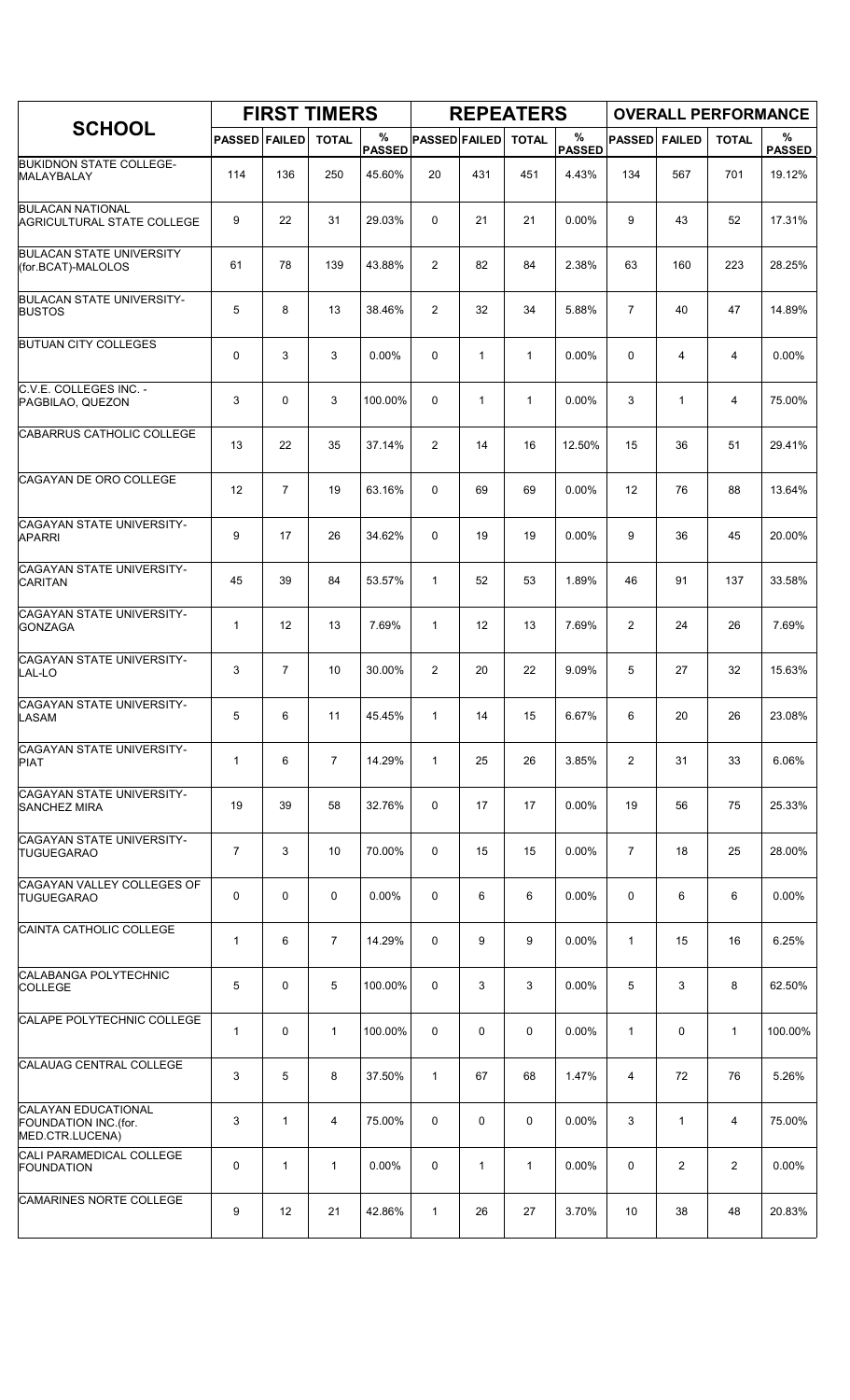|                                                                       |                      |              | <b>FIRST TIMERS</b> |                    |                      |                | <b>REPEATERS</b> |                       |                |                | <b>OVERALL PERFORMANCE</b> |                    |
|-----------------------------------------------------------------------|----------------------|--------------|---------------------|--------------------|----------------------|----------------|------------------|-----------------------|----------------|----------------|----------------------------|--------------------|
| <b>SCHOOL</b>                                                         | <b>PASSED FAILED</b> |              | <b>TOTAL</b>        | %<br><b>PASSED</b> | <b>PASSED FAILED</b> |                | <b>TOTAL</b>     | $\%$<br><b>PASSED</b> | <b>PASSED</b>  | <b>FAILED</b>  | <b>TOTAL</b>               | %<br><b>PASSED</b> |
| CAMARINES NORTE STATE<br>COLLEGE-DAET                                 | 33                   | 32           | 65                  | 50.77%             | 0                    | 48             | 48               | 0.00%                 | 33             | 80             | 113                        | 29.20%             |
| <b>CAMARINES NORTE STATE</b><br>COLLEGE-LABO                          | 0                    | $\mathbf{1}$ | $\mathbf{1}$        | 0.00%              | 0                    | $\mathbf{1}$   | $\mathbf{1}$     | 0.00%                 | $\mathbf 0$    | $\overline{c}$ | $\overline{c}$             | 0.00%              |
| <b>CAMARINES SUR INSTITUTE</b>                                        | 0                    | $\mathbf{1}$ | $\mathbf{1}$        | 0.00%              | 0                    | 0              | 0                | 0.00%                 | $\Omega$       | $\mathbf{1}$   | $\mathbf{1}$               | 0.00%              |
| <b>CAMARINES SUR POLYTECHNIC</b><br>COLLEGE-NABUA                     | 4                    | 6            | 10                  | 40.00%             | 0                    | 3              | 3                | 0.00%                 | 4              | 9              | 13                         | 30.77%             |
| CAMARINES SUR POLYTECHNIC<br>COLLEGES(BICAT)-NAGA                     | 18                   | 21           | 39                  | 46.15%             | 2                    | 24             | 26               | 7.69%                 | 20             | 45             | 65                         | 30.77%             |
| CAMARINES SUR STATE<br><b>AGRICULTURAL COLLEGE-</b><br><b>PASACAO</b> | 20                   | 16           | 36                  | 55.56%             | $\mathbf{1}$         | 8              | 9                | 11.11%                | 21             | 24             | 45                         | 46.67%             |
| CAMIGUIN POLYTECHNIC STATE<br><b>COLLEGE</b>                          | 8                    | 14           | 22                  | 36.36%             | 0                    | 15             | 15               | 0.00%                 | 8              | 29             | 37                         | 21.62%             |
| <b>CAMILING COLLEGES</b>                                              | 1                    | 20           | 21                  | 4.76%              | $\mathbf{1}$         | 20             | 21               | 4.76%                 | $\overline{2}$ | 40             | 42                         | 4.76%              |
| CAN-AVID NATIONAL<br><b>AGRICULTURAL COLLEGE</b>                      | 0                    | $\mathbf{1}$ | $\mathbf{1}$        | 0.00%              | 0                    | $\mathbf{1}$   | $\mathbf{1}$     | 0.00%                 | $\mathbf 0$    | 2              | 2                          | 0.00%              |
| CANOSSA COLLEGE                                                       | 3                    | 3            | 6                   | 50.00%             | 0                    | 3              | 3                | 0.00%                 | 3              | 6              | 9                          | 33.33%             |
| CAPALONGA COLLEGE                                                     | 1                    | $\mathbf{1}$ | $\overline{2}$      | 50.00%             | 0                    | 5              | 5                | 0.00%                 | $\mathbf{1}$   | 6              | $\overline{7}$             | 14.29%             |
| <b>CAPITOL UNIVERSITY</b><br>(for.CAGAYAN CAPITOL COLL.)              | 16                   | 21           | 37                  | 43.24%             | $\mathbf{1}$         | 25             | 26               | 3.85%                 | 17             | 46             | 63                         | 26.98%             |
| CAPIZ STATE UNIVERSITY<br>(CIT)(PSPC)-MAIN CAMPUS                     | 5                    | 5            | 10                  | 50.00%             | 0                    | 9              | 9                | 0.00%                 | 5              | 14             | 19                         | 26.32%             |
| <b>CAPIZ STATE UNIVERSITY</b><br>(PANAY SPC)-DAYAO CAMPUS             | $\overline{7}$       | 8            | 15                  | 46.67%             | 0                    | 12             | 12               | 0.00%                 | $\overline{7}$ | 20             | 27                         | 25.93%             |
| CAPIZ STATE UNIVERSITY<br>(PANAY SPC)-DUMARAO                         | 9                    | 11           | 20                  | 45.00%             | 0                    | 16             | 16               | 0.00%                 | 9              | 27             | 36                         | 25.00%             |
| CAPIZ STATE UNIVERSITY<br>(PANAY SPC)-MAMBUSAO                        | 6                    | 11           | 17                  | 35.29%             | 0                    | 24             | 24               | 0.00%                 | 6              | 35             | 41                         | 14.63%             |
| CAPIZ STATE UNIVERSITY-SAPI-<br>AN                                    | $\overline{7}$       | 6            | 13                  | 53.85%             | 0                    | 0              | 0                | 0.00%                 | $\overline{7}$ | 6              | 13                         | 53.85%             |
| <b>CARAGA INSTITUTE OF</b><br><b>TECHNOLOGY</b>                       | 3                    | 12           | 15                  | 20.00%             | 0                    | 36             | 36               | 0.00%                 | 3              | 48             | 51                         | 5.88%              |
| CARAGA STATE UNIVERSITY-<br><b>BUTUAN CITY</b>                        | 22                   | 12           | 34                  | 64.71%             | $\mathbf{1}$         | 3              | 4                | 25.00%                | 23             | 15             | 38                         | 60.53%             |
| CARAMOAN COMMUNITY<br><b>COLLEGE</b>                                  | 1                    | 23           | 24                  | 4.17%              | $\mathbf{1}$         | 22             | 23               | 4.35%                 | $\overline{2}$ | 45             | 47                         | 4.26%              |
| CARLOS A. HILADO MEMORIAL<br><b>STATE COLLEGE-TALISAY</b>             | 77                   | 47           | 124                 | 62.10%             | $\overline{7}$       | 18             | 25               | 28.00%                | 84             | 65             | 149                        | 56.38%             |
| CARLOS HILADO STATE COLLEGE<br>OF FISHERIES-BINALBAGAN                | 5                    | 5            | 10                  | 50.00%             | 0                    | 0              | 0                | 0.00%                 | 5              | 5              | 10                         | 50.00%             |
| CARTHEL SCIENCE EDUCATIONAL<br>FOUNDATION, INC. (for. OLRA)           | $\overline{2}$       | 3            | 5                   | 40.00%             | 0                    | $\overline{2}$ | $\overline{2}$   | 0.00%                 | $\overline{2}$ | 5              | $\overline{7}$             | 28.57%             |
| CASA DEL NIÑO COLLEGE                                                 | 1                    | 0            | $\mathbf 1$         | 100.00%            | 0                    | 1              | 1                | 0.00%                 | 1              | 1              | 2                          | 50.00%             |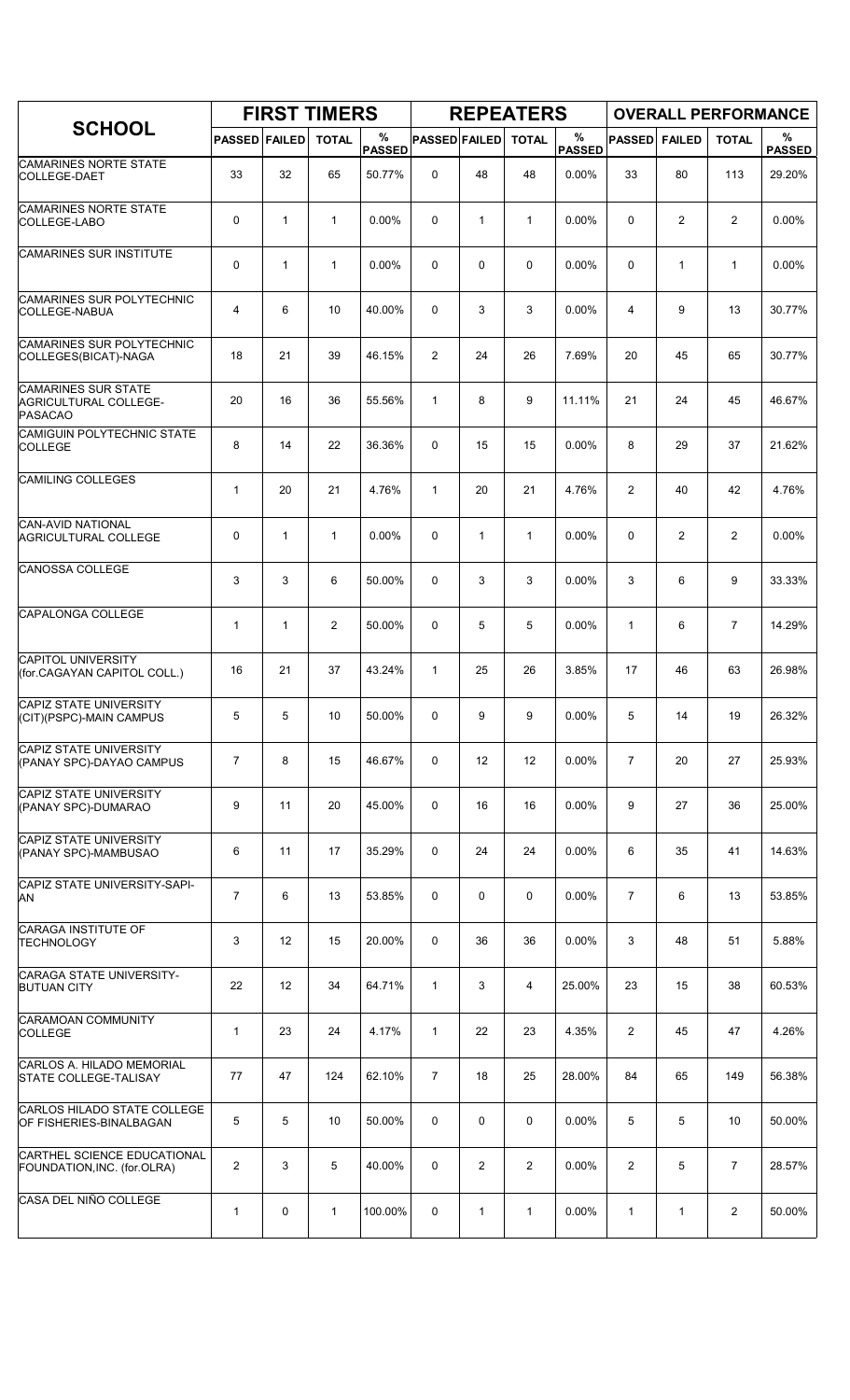|                                                                                   |                      |              | <b>FIRST TIMERS</b> |                    |                      |                | <b>REPEATERS</b> |                    |                |               | <b>OVERALL PERFORMANCE</b> |                    |
|-----------------------------------------------------------------------------------|----------------------|--------------|---------------------|--------------------|----------------------|----------------|------------------|--------------------|----------------|---------------|----------------------------|--------------------|
| <b>SCHOOL</b>                                                                     | <b>PASSED FAILED</b> |              | <b>TOTAL</b>        | %<br><b>PASSED</b> | <b>PASSED FAILED</b> |                | <b>TOTAL</b>     | %<br><b>PASSED</b> | <b>PASSED</b>  | <b>FAILED</b> | <b>TOTAL</b>               | %<br><b>PASSED</b> |
| CATAINGAN MUNICIPAL COLLEGE                                                       | 5                    | 37           | 42                  | 11.90%             | 4                    | 124            | 128              | 3.13%              | 9              | 161           | 170                        | 5.29%              |
| CATANDUANES AGRICULTURAL &<br><b>INDUSTRIAL COLLEGE</b>                           | 5                    | 3            | 8                   | 62.50%             | $\Omega$             | 10             | 10               | 0.00%              | 5              | 13            | 18                         | 27.78%             |
| CATANDUANES COLLEGE                                                               | 11                   | 62           | 73                  | 15.07%             | $\mathbf{1}$         | 83             | 84               | 1.19%              | 12             | 145           | 157                        | 7.64%              |
| <b>CATANDUANES STATE COLLEGE-</b><br><b>MASBATE</b>                               | 1                    | $\mathbf{1}$ | $\overline{2}$      | 50.00%             | 0                    | 0              | $\mathbf 0$      | 0.00%              | $\mathbf{1}$   | 1             | 2                          | 50.00%             |
| CATANDUANES STATE COLLEGES-<br><b>VIRAC</b>                                       | 104                  | 80           | 184                 | 56.52%             | 6                    | 76             | 82               | 7.32%              | 110            | 156           | 266                        | 41.35%             |
| CAVITE STATE UNIVERSITY<br>(CAVITE COLL. OF FISHERIES)-<br><b>NAIC</b>            | 3                    | 3            | 6                   | 50.00%             | 0                    | 6              | 6                | 0.00%              | 3              | 9             | 12                         | 25.00%             |
| CAVITE STATE UNIVERSITY (DON<br>SEVERINO AGR'L. COLL.)                            | 5                    | 3            | 8                   | 62.50%             | 0                    | 10             | 10               | 0.00%              | 5              | 13            | 18                         | 27.78%             |
| <b>CAVITE STATE UNIVERSITY-</b><br><b>CAVITE CITY</b>                             | 2                    | 0            | 2                   | 100.00%            | 0                    | 0              | 0                | $0.00\%$           | 2              | 0             | $\overline{c}$             | 100.00%            |
| CAVITE WEST POINT COLLEGE                                                         | 0                    | $\mathbf{1}$ | $\mathbf{1}$        | $0.00\%$           | 0                    | 1              | $\mathbf{1}$     | 0.00%              | $\mathbf 0$    | 2             | 2                          | 0.00%              |
| CBD INSTITUTE OF LEARNING                                                         | 0                    | $\mathbf{1}$ | $\mathbf{1}$        | 0.00%              | 0                    | 5              | 5                | 0.00%              | $\mathbf 0$    | 6             | 6                          | 0.00%              |
| <b>CEBU EASTERN COLLEGE</b>                                                       | 4                    | 8            | 12                  | 33.33%             | 0                    | 11             | 11               | 0.00%              | $\overline{4}$ | 19            | 23                         | 17.39%             |
| CEBU INSTITUTE OF<br><b>TECHNOLOGY</b>                                            | 27                   | 14           | 41                  | 65.85%             | 0                    | 14             | 14               | 0.00%              | 27             | 28            | 55                         | 49.09%             |
| CEBU MARY IMMACULATE<br>COLLEGE                                                   | 4                    | 0            | 4                   | 100.00%            | 0                    | 0              | 0                | 0.00%              | 4              | 0             | 4                          | 100.00%            |
| <b>CEBU NORMAL UNIVERSITY</b><br>(CEBU STATE COLLEGE)                             | 252                  | 64           | 316                 | 79.75%             | 6                    | 45             | 51               | 11.76%             | 258            | 109           | 367                        | 70.30%             |
| CEBU ROOSEVELT MEMORIAL<br><b>COLLEGES</b>                                        | $\overline{7}$       | 14           | 21                  | 33.33%             | 0                    | 51             | 51               | 0.00%              | $\overline{7}$ | 65            | 72                         | 9.72%              |
| CEBU STATE COLLEGE OF<br><b>SCIENCE &amp; TECHNOLOGY</b><br>SYSTEM(for.CSAT)      | 17                   | 18           | 35                  | 48.57%             | 3                    | 19             | 22               | 13.64%             | 20             | 37            | 57                         | 35.09%             |
| CEBU STATE COLLEGE OF<br><b>SCIENCE &amp; TECHNOLOGY-LAHUG</b>                    | $\overline{7}$       | 3            | 10                  | 70.00%             | 0                    | 4              | $\overline{4}$   | 0.00%              | $\overline{7}$ | 7             | 14                         | 50.00%             |
| <b>CEBU STATE COLLEGE OF</b><br><b>SCIENCE &amp; TECHNOLOGY-</b><br><b>OSMENA</b> | 0                    | $\mathbf 0$  | $\mathbf 0$         | $0.00\%$           | 0                    | 5              | 5                | $0.00\%$           | 0              | 5             | 5                          | 0.00%              |
| <b>CEBU TECHNOLOGICAL</b><br>UNIVERSITY-ARGAO (for.CSCST)                         | 40                   | 9            | 49                  | 81.63%             | $\mathbf{1}$         | $\overline{7}$ | 8                | 12.50%             | 41             | 16            | 57                         | 71.93%             |
| <b>CEBU TECHNOLOGICAL</b><br>UNIVERSITY-BARILI (for.CSCST)                        | 1                    | $\mathbf 0$  | $\mathbf{1}$        | 100.00%            | 0                    | 5              | 5                | 0.00%              | $\mathbf{1}$   | 5             | 6                          | 16.67%             |
| <b>CEBU TECHNOLOGICAL</b><br>UNIVERSITY-CARMEN (for.CSCST)                        | 10                   | 8            | 18                  | 55.56%             | 0                    | 5              | 5                | 0.00%              | 10             | 13            | 23                         | 43.48%             |
| CEBU TECHNOLOGICAL<br>UNIVERSITY-DAANBATAYAN<br>(for.CSCST)                       | 11                   | 13           | 24                  | 45.83%             | 0                    | 26             | 26               | 0.00%              | 11             | 39            | 50                         | 22.00%             |
| <b>CEBU TECHNOLOGICAL</b><br>UNIVERSITY-DANAO (for.CSCST)                         | 23                   | 11           | 34                  | 67.65%             | $\mathbf{1}$         | 10             | 11               | 9.09%              | 24             | 21            | 45                         | 53.33%             |
| <b>CEBU TECHNOLOGICAL</b><br>UNIVERSITY-MAIN (for.CSCST)                          | 16                   | 15           | 31                  | 51.61%             | $\mathbf{1}$         | 46             | 47               | 2.13%              | 17             | 61            | 78                         | 21.79%             |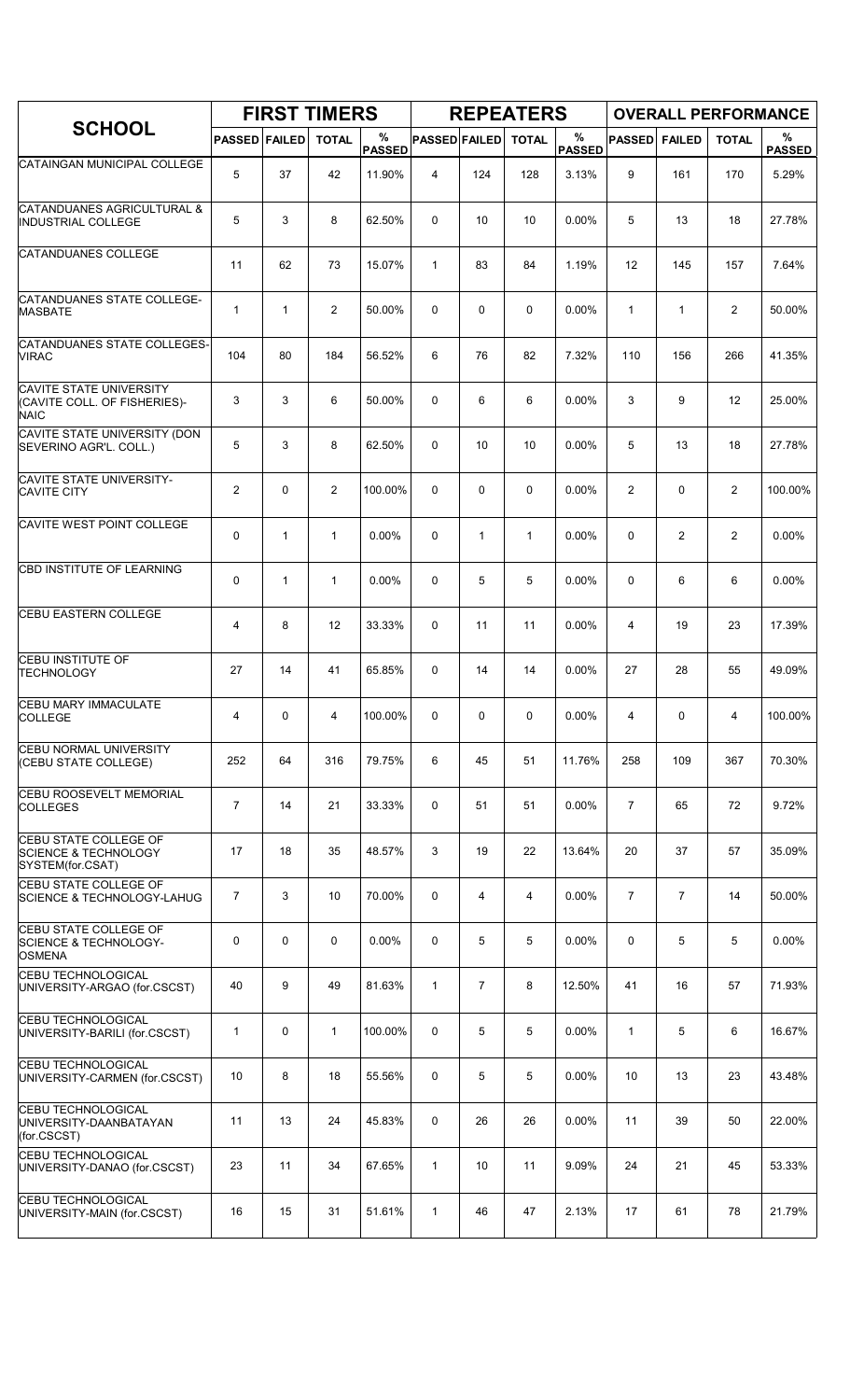|                                                                            |                      |                | <b>FIRST TIMERS</b> |                    |                      |                   | <b>REPEATERS</b> |                       |                |                | <b>OVERALL PERFORMANCE</b> |                    |
|----------------------------------------------------------------------------|----------------------|----------------|---------------------|--------------------|----------------------|-------------------|------------------|-----------------------|----------------|----------------|----------------------------|--------------------|
| <b>SCHOOL</b>                                                              | <b>PASSED FAILED</b> |                | <b>TOTAL</b>        | %<br><b>PASSED</b> | <b>PASSED FAILED</b> |                   | <b>TOTAL</b>     | $\%$<br><b>PASSED</b> | <b>PASSED</b>  | <b>FAILED</b>  | <b>TOTAL</b>               | %<br><b>PASSED</b> |
| <b>CEBU TECHNOLOGICAL</b><br>UNIVERSITY-MOALBOAL<br>(for.CSCST)            | 14                   | 41             | 55                  | 25.45%             | 3                    | 53                | 56               | 5.36%                 | 17             | 94             | 111                        | 15.32%             |
| <b>CEBU TECHNOLOGICAL</b><br>UNIVERSITY-SAN FRANCISCO<br>(for.CSCST)       | 13                   | $\overline{4}$ | 17                  | 76.47%             | $\Omega$             | 14                | 14               | 0.00%                 | 13             | 18             | 31                         | 41.94%             |
| <b>CEBU TECHNOLOGICAL</b><br>UNIVERSITY-TUBURAN (for.CSCST)                | $\overline{7}$       | 9              | 16                  | 43.75%             | 0                    | 24                | 24               | 0.00%                 | $\overline{7}$ | 33             | 40                         | 17.50%             |
| CENTRAL BICOL STATE UNIV. OF<br>AGRICULTURE-(for.CSSAC)-PILI               | 20                   | 14             | 34                  | 58.82%             | $\overline{2}$       | 15                | 17               | 11.76%                | 22             | 29             | 51                         | 43.14%             |
| CENTRAL BICOL STATE UNIV. OF<br>AGRICULTURE-(for.CSSAC)-<br><b>SIPOCOT</b> | $\overline{7}$       | $\overline{7}$ | 14                  | 50.00%             | $\mathbf{1}$         | 19                | 20               | 5.00%                 | 8              | 26             | 34                         | 23.53%             |
| CENTRAL ILOCANDIA COLLEGE<br>OF SCIENCE & TECHNOLOGY                       | 0                    | $\mathbf{1}$   | $\mathbf{1}$        | 0.00%              | 0                    | 0                 | 0                | 0.00%                 | 0              | $\mathbf{1}$   | $\mathbf{1}$               | 0.00%              |
| CENTRAL INSTITUTE OF<br><b>TECHNOLOGY-PANIQUI</b>                          | 8                    | 28             | 36                  | 22.22%             | 3                    | 35                | 38               | 7.89%                 | 11             | 63             | 74                         | 14.86%             |
| <b>CENTRAL LUZON STATE</b><br>UNIVERSITY                                   | 42                   | 14             | 56                  | 75.00%             | 2                    | 28                | 30               | 6.67%                 | 44             | 42             | 86                         | 51.16%             |
| CENTRAL MINDANAO ACADEMY<br>OF ARTS FOUNDATION                             | 0                    | 3              | 3                   | 0.00%              | 0                    | 6                 | 6                | 0.00%                 | 0              | 9              | 9                          | 0.00%              |
| CENTRAL MINDANAO COLLEGES                                                  | 3                    | $\overline{7}$ | 10                  | 30.00%             | 3                    | 70                | 73               | 4.11%                 | 6              | 77             | 83                         | 7.23%              |
| CENTRAL MINDANAO UNIVERSITY                                                | 18                   | 10             | 28                  | 64.29%             | 3                    | 18                | 21               | 14.29%                | 21             | 28             | 49                         | 42.86%             |
| CENTRAL NEGROS COLLEGE                                                     | 3                    | 16             | 19                  | 15.79%             | $\mathbf{1}$         | 83                | 84               | 1.19%                 | 4              | 99             | 103                        | 3.88%              |
| CENTRAL PHILIPPINE ADVENTIST<br><b>COLLEGE</b>                             | 3                    | $\mathbf{1}$   | 4                   | 75.00%             | $\mathbf{1}$         | 8                 | 9                | 11.11%                | $\overline{4}$ | 9              | 13                         | 30.77%             |
| CENTRAL PHILIPPINE UNIVERSITY                                              | 17                   | 3              | 20                  | 85.00%             | $\mathbf{1}$         | $12 \overline{ }$ | 13               | 7.69%                 | 18             | 15             | 33                         | 54.55%             |
| <b>CENTRAL SULU COLLEGE</b>                                                | 0                    | 12             | 12                  | 0.00%              | 0                    | 87                | 87               | 0.00%                 | 0              | 99             | 99                         | 0.00%              |
| CENTRAL VISAYAS STATE<br>C.A.F.T.-BAYAWAN                                  | 0                    | $\mathbf{1}$   | $\mathbf{1}$        | $0.00\%$           | 0                    | 1                 | 1                | $0.00\%$              | 0              | $\overline{2}$ | $\overline{2}$             | $0.00\%$           |
| CENTRO ESCOLAR UNIVERSITY-<br><b>MALOLOS</b>                               | 0                    | $\mathbf{1}$   | 1                   | $0.00\%$           | 0                    | 8                 | 8                | 0.00%                 | 0              | 9              | 9                          | 0.00%              |
| CENTRO ESCOLAR UNIVERSITY-<br>MANILA                                       | 10                   | 5              | 15                  | 66.67%             | 0                    | 4                 | 4                | 0.00%                 | 10             | 9              | 19                         | 52.63%             |
| CHILD JESUS COLLEGES                                                       | $\mathbf{1}$         | 0              | $\mathbf{1}$        | 100.00%            | 0                    | $\mathbf{1}$      | $\mathbf{1}$     | 0.00%                 | 1              | 1              | 2                          | 50.00%             |
| CHILDREN OF MARY IMMACULATE<br><b>COLLEGE</b>                              | 0                    | 0              | 0                   | $0.00\%$           | 0                    | 2                 | $\overline{2}$   | $0.00\%$              | 0              | $\overline{2}$ | 2                          | 0.00%              |
| CHRIST THE KING COLLEGE OF<br><b>MARANDING</b>                             | 4                    | 8              | $12 \overline{ }$   | 33.33%             | $\mathbf{1}$         | 25                | 26               | 3.85%                 | 5              | 33             | 38                         | 13.16%             |
| CHRIST THE KING COLLEGE-<br><b>GINGOOG CITY</b>                            | 7                    | 1              | 8                   | 87.50%             | 0                    | 5                 | 5                | 0.00%                 | $\overline{7}$ | 6              | 13                         | 53.85%             |
| CHRIST THE KING OF CALBAYOG                                                | 6                    | 8              | 14                  | 42.86%             | 0                    | 35                | 35               | 0.00%                 | 6              | 43             | 49                         | 12.24%             |
| CHRISTIAN COLLEGE OF<br><b>TANAUAN</b>                                     | 0                    | 2              | 2                   | $0.00\%$           | 0                    | 4                 | 4                | 0.00%                 | 0              | 6              | 6                          | 0.00%              |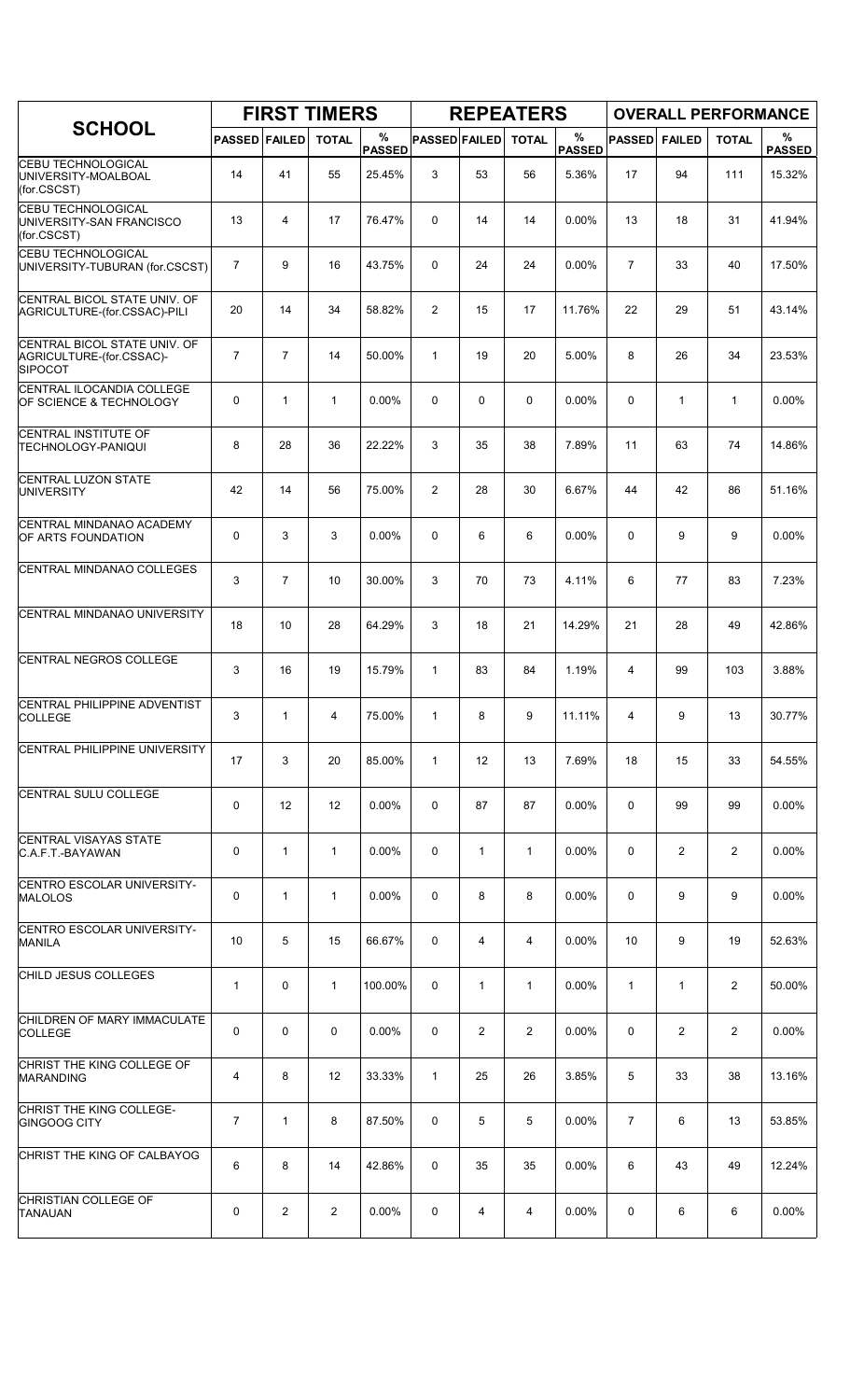|                                                               |                      |                | <b>FIRST TIMERS</b> |                    |                      |                | <b>REPEATERS</b> |                       |                |               | <b>OVERALL PERFORMANCE</b> |                    |
|---------------------------------------------------------------|----------------------|----------------|---------------------|--------------------|----------------------|----------------|------------------|-----------------------|----------------|---------------|----------------------------|--------------------|
| <b>SCHOOL</b>                                                 | <b>PASSED FAILED</b> |                | <b>TOTAL</b>        | %<br><b>PASSED</b> | <b>PASSED FAILED</b> |                | <b>TOTAL</b>     | $\%$<br><b>PASSED</b> | <b>PASSED</b>  | <b>FAILED</b> | <b>TOTAL</b>               | %<br><b>PASSED</b> |
| <b>CITY OF MALABON UNIVERSITY</b><br>(for.MALABON COM. COLL.) | 6                    | 28             | 34                  | 17.65%             | 3                    | 44             | 47               | 6.38%                 | 9              | 72            | 81                         | 11.11%             |
| <b>CLARENDON COLLEGE</b>                                      | 1                    | 6              | $\overline{7}$      | 14.29%             | 0                    | 8              | 8                | 0.00%                 | $\mathbf{1}$   | 14            | 15                         | 6.67%              |
| CLARET COLLEGE OF ISABELA                                     | $\overline{2}$       | 18             | 20                  | 10.00%             | 2                    | 85             | 87               | 2.30%                 | 4              | 103           | 107                        | 3.74%              |
| <b>COLEGIO DE DAGUPAN</b><br>(for.COMPUTRONIX COLL)           | 4                    | 3              | $\overline{7}$      | 57.14%             | 0                    | $\mathbf{1}$   | $\mathbf{1}$     | 0.00%                 | $\overline{4}$ | 4             | 8                          | 50.00%             |
| COLEGIO DE KIDAPAWAN(for<br>N.COTABATO IT)                    | 3                    | 6              | 9                   | 33.33%             | 0                    | $\overline{7}$ | $\overline{7}$   | 0.00%                 | 3              | 13            | 16                         | 18.75%             |
| COLEGIO DE LA PURISIMA<br>CONCEPCION                          | 2                    | 6              | 8                   | 25.00%             | 0                    | 28             | 28               | 0.00%                 | $\overline{2}$ | 34            | 36                         | 5.56%              |
| COLEGIO DE LAS NAVAS                                          | 0                    | $\mathbf 0$    | $\mathbf 0$         | 0.00%              | 0                    | 8              | 8                | 0.00%                 | $\mathbf 0$    | 8             | 8                          | 0.00%              |
| <b>COLEGIO DE LOS BANOS</b>                                   | $\mathbf{1}$         | 3              | $\overline{4}$      | 25.00%             | 0                    | 8              | 8                | 0.00%                 | $\mathbf{1}$   | 11            | 12                         | 8.33%              |
| COLEGIO DE SAN ANTONIO                                        | 0                    | $\overline{c}$ | $\overline{2}$      | 0.00%              | 0                    | 4              | 4                | 0.00%                 | $\mathbf 0$    | 6             | 6                          | 0.00%              |
| <b>COLEGIO DE SAN ANTONIO DE</b><br>PADUA                     | 3                    | 3              | 6                   | 50.00%             | $\mathbf{1}$         | $\mathbf{1}$   | $\overline{2}$   | 50.00%                | 4              | 4             | 8                          | 50.00%             |
| <b>COLEGIO DE SAN FRANCISCO</b><br><b>JAVIER</b>              | $\overline{2}$       | 8              | 10                  | 20.00%             | 0                    | 10             | 10               | 0.00%                 | $\overline{2}$ | 18            | 20                         | 10.00%             |
| COLEGIO DE SAN GABRIEL<br><b>ARCANGEL</b>                     | 3                    | 8              | 11                  | 27.27%             | 0                    | 9              | 9                | 0.00%                 | 3              | 17            | 20                         | 15.00%             |
| <b>COLEGIO DE SAN JOSE</b>                                    | 3                    | 3              | 6                   | 50.00%             | 3                    | 15             | 18               | 16.67%                | 6              | 18            | 24                         | 25.00%             |
| COLEGIO DE SAN JUAN DE<br>LETRAN-CALAMBA                      | $\overline{2}$       | 3              | 5                   | 40.00%             | 0                    | 2              | $\overline{2}$   | $0.00\%$              | $\overline{2}$ | 5             | $\overline{7}$             | 28.57%             |
| COLEGIO DE SAN JUAN, INC.                                     | 0                    | $\mathbf{1}$   | $\mathbf{1}$        | 0.00%              | 0                    | $\mathbf{1}$   | $\mathbf{1}$     | 0.00%                 | 0              | 2             | 2                          | 0.00%              |
| COLEGIO DE SAN LORENZO                                        | $\overline{2}$       | $\overline{2}$ | 4                   | 50.00%             | 0                    | $\mathbf{1}$   | $\mathbf{1}$     | $0.00\%$              | 2              | 3             | 5                          | 40.00%             |
| COLEGIO DE SAN LORENZO RUIZ<br>DE MANILA, INC.                | 0                    | 11             | 11                  | $0.00\%$           | $\mathbf{1}$         | 37             | 38               | 2.63%                 | $\mathbf{1}$   | 48            | 49                         | 2.04%              |
| <b>COLEGIO DE SAN PASCUAL</b><br><b>BAYLON</b>                | 1                    | 4              | 5                   | 20.00%             | 0                    | $\overline{2}$ | $\overline{2}$   | 0.00%                 | $\mathbf{1}$   | 6             | $\overline{7}$             | 14.29%             |
| <b>COLEGIO DE SAN SEBASTIAN-</b><br><b>MINDORO</b>            | 9                    | 4              | 13                  | 69.23%             | 3                    | 16             | 19               | 15.79%                | 12             | 20            | 32                         | 37.50%             |
| COLEGIO DE STA. CATALINA DE<br><b>ALEJANDRIA</b>              | 0                    | 0              | 0                   | $0.00\%$           | 0                    | 4              | 4                | $0.00\%$              | 0              | 4             | 4                          | 0.00%              |
| COLEGIO DE STA. RITA                                          | $\overline{7}$       | 6              | 13                  | 53.85%             | $\mathbf{1}$         | 26             | 27               | 3.70%                 | 8              | 32            | 40                         | 20.00%             |
| COLEGIO DE STO. NIÑO DE<br>CABUYAO                            | 0                    | 3              | 3                   | 0.00%              | 0                    | 6              | 6                | 0.00%                 | 0              | 9             | 9                          | 0.00%              |
| COLEGIO DE STO. NIÑO DE<br><b>JASAAN</b>                      | 1                    | 6              | $\overline{7}$      | 14.29%             | 0                    | 14             | 14               | $0.00\%$              | 1              | 20            | 21                         | 4.76%              |
| <b>COLEGIO DEL SAGRADO</b><br><b>CORAZON DE JESUS</b>         | $\overline{c}$       | $\overline{2}$ | 4                   | 50.00%             | 0                    | 8              | 8                | $0.00\%$              | $\overline{2}$ | 10            | 12                         | 16.67%             |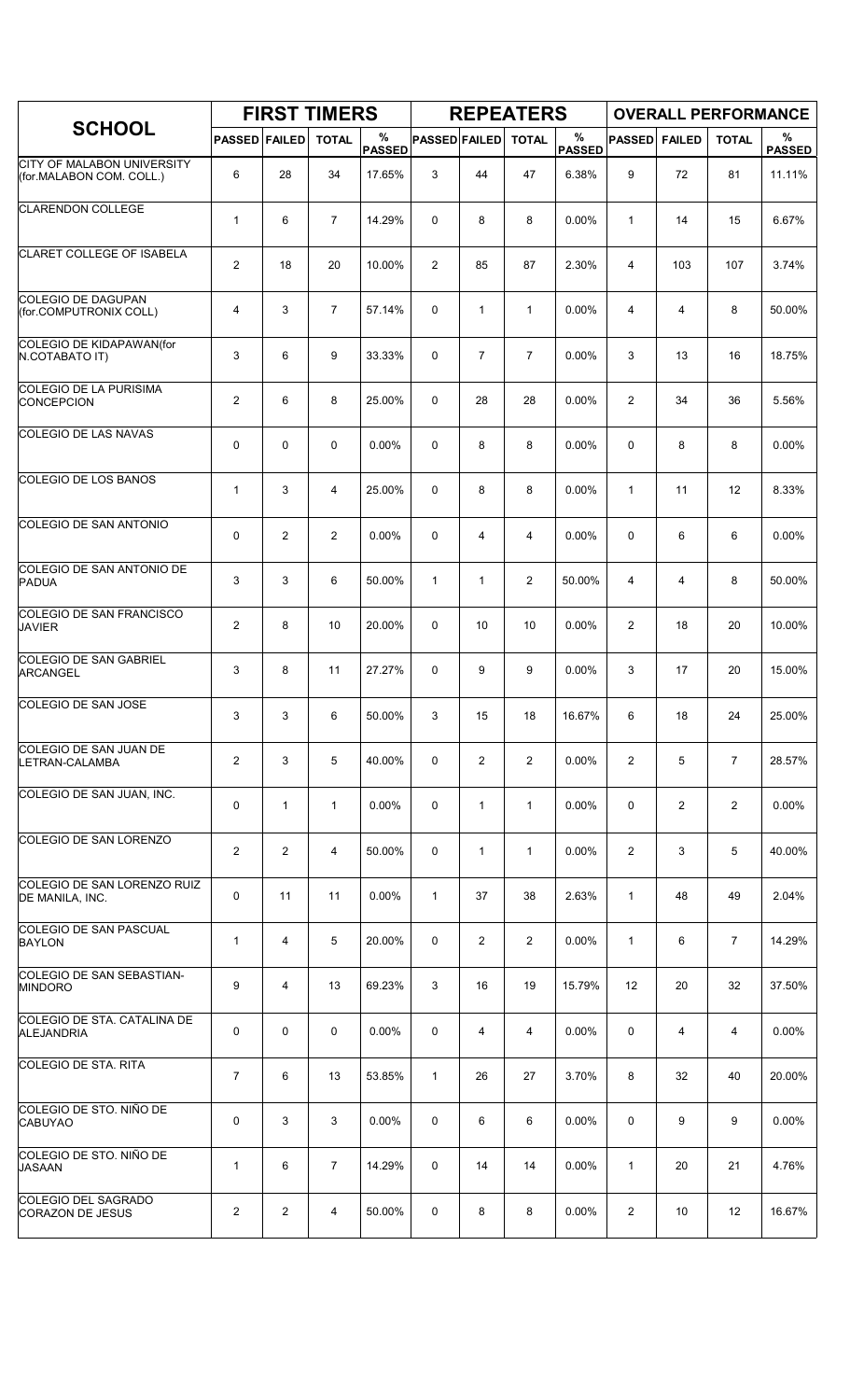|                                                                             |                      |                | <b>FIRST TIMERS</b> |                    |                      |                | <b>REPEATERS</b> |                    |                |                |                | <b>OVERALL PERFORMANCE</b> |
|-----------------------------------------------------------------------------|----------------------|----------------|---------------------|--------------------|----------------------|----------------|------------------|--------------------|----------------|----------------|----------------|----------------------------|
| <b>SCHOOL</b>                                                               | <b>PASSED FAILED</b> |                | <b>TOTAL</b>        | %<br><b>PASSED</b> | <b>PASSED FAILED</b> |                | <b>TOTAL</b>     | %<br><b>PASSED</b> | <b>PASSED</b>  | <b>FAILED</b>  | <b>TOTAL</b>   | %<br><b>PASSED</b>         |
| COLEGIO NG LUNGSOD NG<br><b>BATANGAS-BATANGAS CITY</b>                      | 23                   | 27             | 50                  | 46.00%             | $\mathbf{1}$         | 4              | 5                | 20.00%             | 24             | 31             | 55             | 43.64%                     |
| COLEGIO SAN AGUSTIN-<br><b>BACOLOD CITY</b>                                 | 7                    | $\overline{7}$ | 14                  | 50.00%             | 0                    | 8              | 8                | 0.00%              | $\overline{7}$ | 15             | 22             | 31.82%                     |
| COLEGIO SAN JOSE DE ALAMINOS                                                | 4                    | 8              | 12                  | 33.33%             | 0                    | 3              | 3                | 0.00%              | $\overline{4}$ | 11             | 15             | 26.67%                     |
| <b>COLLEGE OF MAASIN</b>                                                    | 3                    | 4              | $\overline{7}$      | 42.86%             | 0                    | $\overline{7}$ | $\overline{7}$   | 0.00%              | 3              | 11             | 14             | 21.43%                     |
| COLLEGE OF MARY IMMACULATE                                                  | $\mathbf{1}$         | 0              | $\mathbf{1}$        | 100.00%            | 0                    | 1              | $\mathbf{1}$     | 0.00%              | $\mathbf{1}$   | $\mathbf{1}$   | $\overline{2}$ | 50.00%                     |
| COLLEGE OF THE HOLY SPIRIT<br><b>OF MANILA</b>                              | $\mathbf{1}$         | 0              | $\mathbf{1}$        | 100.00%            | 0                    | 0              | $\mathbf 0$      | 0.00%              | $\mathbf{1}$   | 0              | $\mathbf{1}$   | 100.00%                    |
| COLLEGE OF THE HOLY SPIRIT<br><b>OF TARLAC</b>                              | 3                    | 4              | $\overline{7}$      | 42.86%             | 0                    | 6              | 6                | 0.00%              | 3              | 10             | 13             | 23.08%                     |
| COLLEGE OF THE IMMACULATE<br>CONCEPTION-CABANATUAN                          | 5                    | 10             | 15                  | 33.33%             | $\mathbf{1}$         | 35             | 36               | 2.78%              | 6              | 45             | 51             | 11.76%                     |
| COLUMBAN COLLEGE-OLONGAPO<br><b>CITY</b>                                    | 7                    | 6              | 13                  | 53.85%             | 2                    | 17             | 19               | 10.53%             | 9              | 23             | 32             | 28.13%                     |
| COLUMBAN COLLEGE-ZAMBALES                                                   | 2                    | 2              | 4                   | 50.00%             | 0                    | 9              | 9                | 0.00%              | $\overline{2}$ | 11             | 13             | 15.38%                     |
| CONCEPCION HOLY CROSS<br><b>COLLEGE</b>                                     | 0                    | 0              | $\mathbf 0$         | 0.00%              | $\mathbf{1}$         | 8              | 9                | 11.11%             | $\mathbf{1}$   | 8              | 9              | 11.11%                     |
| CONCORD TECHNICAL INSTITUTE                                                 | 0                    | $\Omega$       | $\mathbf 0$         | 0.00%              | 0                    | 1              | 1                | 0.00%              | 0              | 1              | $\mathbf{1}$   | 0.00%                      |
| CONCORDIA COLLEGE                                                           | $\mathbf{1}$         | 3              | 4                   | 25.00%             | 0                    | 2              | $\overline{2}$   | 0.00%              | $\mathbf{1}$   | 5              | 6              | 16.67%                     |
| <b>CONGRESS COLLEGE</b>                                                     | 0                    | 3              | 3                   | 0.00%              | 0                    | 9              | 9                | 0.00%              | 0              | 12             | 12             | 0.00%                      |
| CONSOLATRIX COLLEGE OF<br><b>TOLEDO CITY</b>                                | $\mathbf{1}$         | $\overline{c}$ | 3                   | 33.33%             | $\mathbf{1}$         | 7              | 8                | 12.50%             | $\overline{2}$ | 9              | 11             | 18.18%                     |
| COR JESU COLLEGE (HOLY<br>CROSS OF DIGOS)                                   | 17                   | 2              | 19                  | 89.47%             | 0                    | 32             | 32               | 0.00%              | 17             | 34             | 51             | 33.33%                     |
| CORDILLERA CAREER<br><b>DEVELOPMENT COLLEGE</b>                             | $\mathbf{1}$         | 10             | 11                  | 9.09%              | 0                    | 18             | 18               | 0.00%              | $\mathbf{1}$   | 28             | 29             | 3.45%                      |
| <b>CORE GATEWAY COLLEGE</b><br>(for.THE COLL.OF THE REP)                    | 4                    | 15             | 19                  | 21.05%             | 0                    | 25             | 25               | 0.00%              | 4              | 40             | 44             | 9.09%                      |
| COTABATO CITY STATE<br>POLYTECHNIC COLLEGE                                  | 0                    | $\mathbf{1}$   | $\mathbf{1}$        | 0.00%              | $\mathbf{1}$         | 0              | $\mathbf{1}$     | 100.00%            | $\mathbf{1}$   | $\mathbf{1}$   | $\overline{2}$ | 50.00%                     |
| COTABATO FOUNDATION<br><b>COLLEGE OF SCIENCE &amp;</b><br><b>TECHNOLOGY</b> | 11                   | 46             | 57                  | 19.30%             | $\overline{2}$       | 50             | 52               | 3.85%              | 13             | 96             | 109            | 11.93%                     |
| CRISTAL e-COLLEGE-PANGLAO<br><b>CAMPUS</b>                                  | 2                    | $\mathbf{1}$   | 3                   | 66.67%             | 0                    | $\mathbf{1}$   | $\mathbf{1}$     | 0.00%              | $\overline{2}$ | $\overline{2}$ | $\overline{4}$ | 50.00%                     |
| <b>DAGUPAN COLLEGES</b><br>FOUNDATION (DAGUPAN C.C.S.T.)                    | 0                    | 0              | 0                   | 0.00%              | $\mathbf 0$          | 4              | 4                | 0.00%              | $\mathbf 0$    | 4              | 4              | 0.00%                      |
| DALUBHASAAN NG LUNGSOD NG<br><b>SAN PABLO</b>                               | 14                   | 21             | 35                  | 40.00%             | 3                    | 11             | 14               | 21.43%             | 17             | 32             | 49             | 34.69%                     |
| <b>DALUBHASAANG EPIFANIO</b><br><b>DELOS SANTOS</b>                         | 0                    | 0              | 0                   | 0.00%              | 0                    | 1              | $\mathbf{1}$     | 0.00%              | 0              | 1              | $\mathbf{1}$   | 0.00%                      |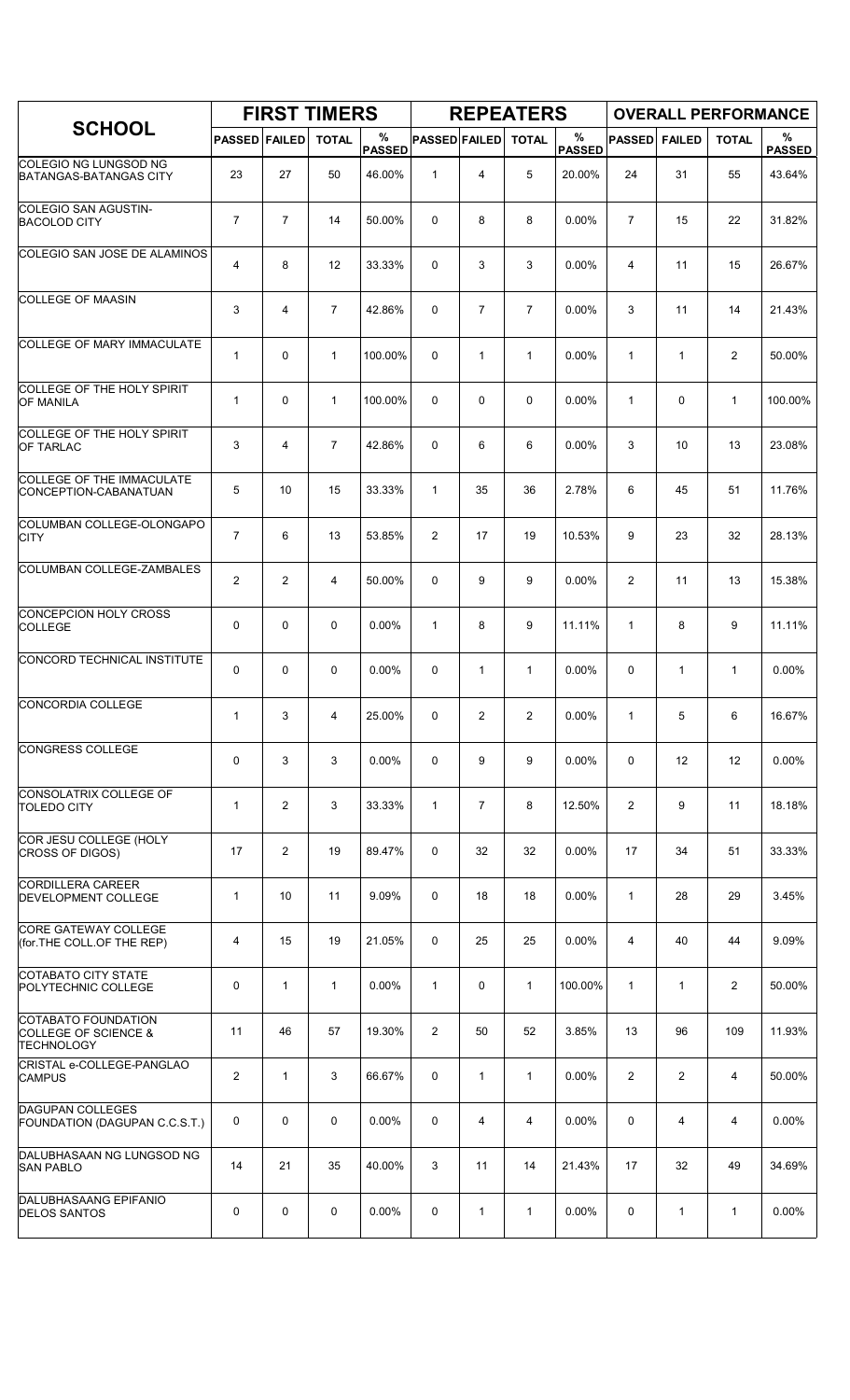|                                                                              |                      |                | <b>FIRST TIMERS</b> |                    |                      |                | <b>REPEATERS</b> |                       |                |                | <b>OVERALL PERFORMANCE</b> |                    |
|------------------------------------------------------------------------------|----------------------|----------------|---------------------|--------------------|----------------------|----------------|------------------|-----------------------|----------------|----------------|----------------------------|--------------------|
| <b>SCHOOL</b>                                                                | <b>PASSED FAILED</b> |                | <b>TOTAL</b>        | %<br><b>PASSED</b> | <b>PASSED FAILED</b> |                | <b>TOTAL</b>     | $\%$<br><b>PASSED</b> | <b>PASSED</b>  | <b>FAILED</b>  | <b>TOTAL</b>               | %<br><b>PASSED</b> |
| DANIEL B. PENA MEMORIAL<br><b>COLLEGE FOUNDATION</b>                         | $\overline{2}$       | 4              | 6                   | 33.33%             | $\mathbf{1}$         | 32             | 33               | 3.03%                 | 3              | 36             | 39                         | 7.69%              |
| DANSALAN POLYTECHNIC<br>COLLEGE                                              | 0                    | $\mathbf{1}$   | $\mathbf{1}$        | 0.00%              | 0                    | 0              | 0                | 0.00%                 | 0              | 1              | $\mathbf{1}$               | 0.00%              |
| DARAGA COMMUNITY COLLEGE                                                     | 28                   | 84             | 112                 | 25.00%             | 8                    | 69             | 77               | 10.39%                | 36             | 153            | 189                        | 19.05%             |
| DATA CENTER COLLEGE OF THE<br>PHILIPPINES-LAOAG CITY                         | $\overline{2}$       | $\overline{7}$ | 9                   | 22.22%             | 0                    | $\mathbf{1}$   | $\mathbf{1}$     | $0.00\%$              | $\overline{2}$ | 8              | 10                         | 20.00%             |
| <b>DATU IBRAHIM PAGLAS</b><br><b>MEMORIAL COLLEGE</b>                        | 0                    | $\mathbf 0$    | $\mathbf 0$         | 0.00%              | 0                    | 3              | 3                | 0.00%                 | $\mathbf 0$    | 3              | 3                          | 0.00%              |
| DATU MALA MUSLIM MINDANAO<br><b>ISLAMIC COLLEGE FOUNDATION</b><br><b>INC</b> | 0                    | 6              | 6                   | 0.00%              | 0                    | $\overline{7}$ | $\overline{7}$   | 0.00%                 | $\Omega$       | 13             | 13                         | 0.00%              |
| DAVAO CENTRAL COLLEGE                                                        | $\mathbf{2}$         | $\overline{7}$ | 9                   | 22.22%             | 0                    | 4              | 4                | 0.00%                 | 2              | 11             | 13                         | 15.38%             |
| DAVAO DOCTORS COLLEGE, INC.                                                  | 0                    | $\overline{2}$ | $\overline{2}$      | $0.00\%$           | $\mathbf{1}$         | 0              | $\mathbf{1}$     | 100.00%               | $\mathbf{1}$   | $\overline{2}$ | 3                          | 33.33%             |
| DAVAO ORIENTAL STATE<br>COLLEGE OF SCIENCE &<br><b>TECHNOLOGY</b>            | 23                   | 22             | 45                  | 51.11%             | 0                    | 22             | 22               | 0.00%                 | 23             | 44             | 67                         | 34.33%             |
| DE LA SALLE UNIVERSITY-<br>DASMARIÑAS                                        | 8                    | $\overline{7}$ | 15                  | 53.33%             | $\mathbf{1}$         | 18             | 19               | 5.26%                 | 9              | 25             | 34                         | 26.47%             |
| DE LA SALLE UNIVERSITY-<br><b>HEALTH SCIENCES INSTITUTE</b>                  | 0                    | $\mathbf{1}$   | $\mathbf{1}$        | 0.00%              | 0                    | 0              | 0                | 0.00%                 | 0              | $\mathbf{1}$   | $\mathbf{1}$               | 0.00%              |
| DE LA SALLE UNIVERSITY-LIPA                                                  | 4                    | $\mathbf{1}$   | 5                   | 80.00%             | 0                    | $\overline{c}$ | 2                | 0.00%                 | 4              | 3              | $\overline{7}$             | 57.14%             |
| DE LA SALLE UNIVERSITY-MANILA                                                | 44                   | $\overline{c}$ | 46                  | 95.65%             | 0                    | 0              | 0                | 0.00%                 | 44             | 2              | 46                         | 95.65%             |
| <b>DE LA SALLE-ARANETA</b><br>UNIVERSITY, INC (GAUF)                         | $\overline{c}$       | 4              | 6                   | 33.33%             | 2                    | 10             | 12               | 16.67%                | 4              | 14             | 18                         | 22.22%             |
| <b>DE LA VIDA COLLEGE</b>                                                    | 0                    | 8              | 8                   | 0.00%              | 0                    | 35             | 35               | $0.00\%$              | 0              | 43             | 43                         | 0.00%              |
| DE PAUL COLLEGE                                                              | 3                    | 3              | 6                   | 50.00%             | 0                    | 14             | 14               | $0.00\%$              | 3              | 17             | 20                         | 15.00%             |
| <b>DEAF EVANGELISTIC ALLIANCE</b><br><b>FOUNDATION SCHOOL</b>                | $\mathbf{1}$         | 4              | 5                   | 20.00%             | 0                    | 8              | 8                | $0.00\%$              | 1              | 12             | 13                         | 7.69%              |
| DEE HWA LIONG COLLEGE<br>FOUNDATION                                          | 0                    | $\mathbf{1}$   | $\mathbf{1}$        | 0.00%              | 0                    | 0              | 0                | 0.00%                 | 0              | $\mathbf{1}$   | $\mathbf{1}$               | 0.00%              |
| <b>DEL SUR GOOD SHEPHERD</b><br><b>COLLEGE</b>                               | 0                    | $\mathbf 0$    | $\mathbf 0$         | 0.00%              | 0                    | 2              | $\overline{2}$   | 0.00%                 | 0              | 2              | 2                          | 0.00%              |
| DIAZ COLLEGE                                                                 | 0                    | 1              | $\mathbf{1}$        | $0.00\%$           | 0                    | 12             | 12               | $0.00\%$              | 0              | 13             | 13                         | 0.00%              |
| <b>DIPOLOG CITY INSTITUTE OF</b><br><b>TECHNOLOGY</b>                        | 0                    | 6              | 6                   | 0.00%              | 0                    | 0              | 0                | 0.00%                 | 0              | 6              | 6                          | 0.00%              |
| DIVINA PASTORA COLLEGE                                                       | 8                    | 9              | 17                  | 47.06%             | $\mathbf{1}$         | 39             | 40               | 2.50%                 | 9              | 48             | 57                         | 15.79%             |
| DIVINE MERCY COLLEGE<br><b>FOUNDATION, INC</b>                               | 3                    | 18             | 21                  | 14.29%             | $\mathbf{1}$         | 15             | 16               | 6.25%                 | 4              | 33             | 37                         | 10.81%             |
| DIVINE WORD COLLEGE OF<br><b>BANGUED</b>                                     | 13                   | 15             | 28                  | 46.43%             | $\mathbf{1}$         | 35             | 36               | 2.78%                 | 14             | 50             | 64                         | 21.88%             |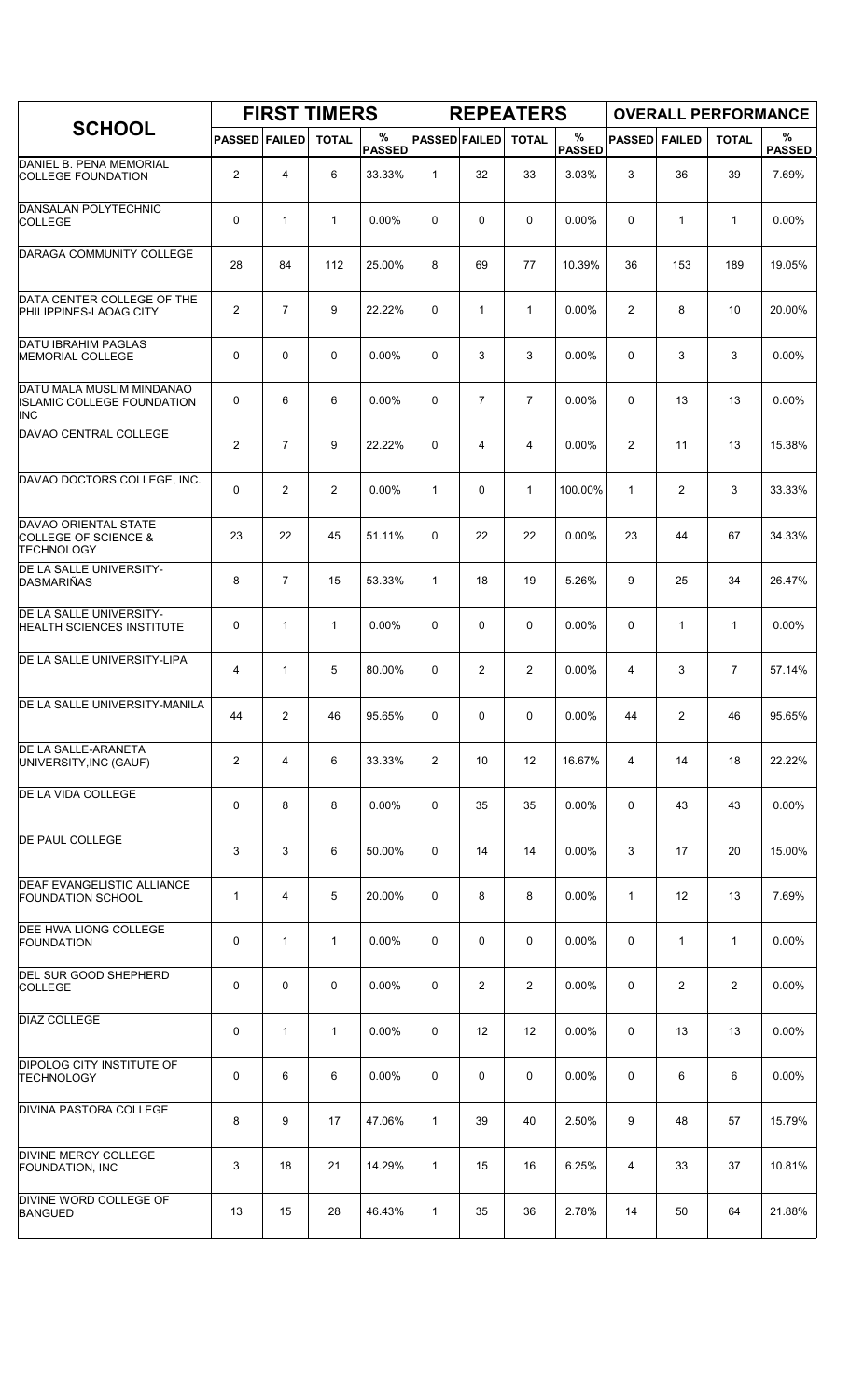|                                                                                |                      |                | <b>FIRST TIMERS</b> |                    |                      |              | <b>REPEATERS</b> |                    |                |                | <b>OVERALL PERFORMANCE</b> |                    |
|--------------------------------------------------------------------------------|----------------------|----------------|---------------------|--------------------|----------------------|--------------|------------------|--------------------|----------------|----------------|----------------------------|--------------------|
| <b>SCHOOL</b>                                                                  | <b>PASSED FAILED</b> |                | <b>TOTAL</b>        | %<br><b>PASSED</b> | <b>PASSED FAILED</b> |              | <b>TOTAL</b>     | %<br><b>PASSED</b> | <b>PASSED</b>  | <b>FAILED</b>  | <b>TOTAL</b>               | %<br><b>PASSED</b> |
| DIVINE WORD COLLEGE OF<br><b>CALAPAN</b>                                       | 9                    | 13             | 22                  | 40.91%             | $\overline{2}$       | 47           | 49               | 4.08%              | 11             | 60             | 71                         | 15.49%             |
| DIVINE WORD COLLEGE OF<br><b>LAOAG</b>                                         | 3                    | 16             | 19                  | 15.79%             | $\mathbf{1}$         | 23           | 24               | 4.17%              | 4              | 39             | 43                         | 9.30%              |
| DIVINE WORD COLLEGE OF<br><b>LEGAZPI</b>                                       | 4                    | 8              | $12 \overline{ }$   | 33.33%             | 0                    | 29           | 29               | 0.00%              | 4              | 37             | 41                         | 9.76%              |
| DIVINE WORD COLLEGE OF SAN<br><b>JOSE</b>                                      | 3                    | $\overline{2}$ | 5                   | 60.00%             | 0                    | 51           | 51               | 0.00%              | 3              | 53             | 56                         | 5.36%              |
| DIVINE WORD COLLEGE OF<br><b>URDANETA</b>                                      | 1                    | 0              | $\mathbf{1}$        | 100.00%            | 0                    | 0            | 0                | $0.00\%$           | 1              | 0              | $\mathbf{1}$               | 100.00%            |
| DIVINE WORD COLLEGE OF VIGAN                                                   | 2                    | 13             | 15                  | 13.33%             | 0                    | 20           | 20               | 0.00%              | $\overline{2}$ | 33             | 35                         | 5.71%              |
| DIVINE WORD UNIVERSITY-<br><b>TACLOBAN</b>                                     | 0                    | $\mathbf 0$    | $\mathbf 0$         | 0.00%              | 0                    | $\mathbf{1}$ | $\mathbf{1}$     | 0.00%              | 0              | 1              | $\mathbf{1}$               | 0.00%              |
| DOMINICAN COLLEGE OF ILOILO                                                    | 1                    | $\overline{2}$ | 3                   | 33.33%             | 0                    | 0            | 0                | $0.00\%$           | 1              | $\overline{2}$ | 3                          | 33.33%             |
| DOMINICAN COLLEGE OF TARLAC                                                    | 5                    | 6              | 11                  | 45.45%             | $\mathbf{1}$         | 11           | 12               | 8.33%              | 6              | 17             | 23                         | 26.09%             |
| DON HONORIO VENTURA<br><b>TECHNOLOGICAL STATE</b><br><b>UNIVERSITY</b>         | 35                   | 35             | 70                  | 50.00%             | $\mathbf{1}$         | 12           | 13               | 7.69%              | 36             | 47             | 83                         | 43.37%             |
| DON JOSE ECLEO MEMORIAL<br>EDUCATIONAL FOUNDATION                              | 0                    | 5              | 5                   | 0.00%              | 0                    | 25           | 25               | 0.00%              | $\mathbf{0}$   | 30             | 30                         | 0.00%              |
| DON MARIANO MARCOS<br>MEMORIAL STATE UNIVERSITY-<br>AGOO                       | 45                   | 53             | 98                  | 45.92%             | 3                    | 54           | 57               | 5.26%              | 48             | 107            | 155                        | 30.97%             |
| DON MARIANO MARCOS<br>MEMORIAL STATE UNIVERSITY-<br><b>BACNOTAN</b>            | 8                    | 11             | 19                  | 42.11%             | 2                    | 10           | 12               | 16.67%             | 10             | 21             | 31                         | 32.26%             |
| <b>DON MARIANO MARCOS</b><br>MEMORIAL STATE UNIVERSITY-<br><b>SAN FERNANDO</b> | 34                   | 63             | 97                  | 35.05%             | 9                    | 47           | 56               | 16.07%             | 43             | 110            | 153                        | 28.10%             |
| DOÑA JACINTA L. ESTEVES<br>MEMORIAL COLLEGE-BAGANGA,<br>DAVAO OR.              | 0                    | $\mathbf{1}$   | $\mathbf{1}$        | 0.00%              | 0                    | 2            | $\overline{2}$   | 0.00%              | 0              | 3              | 3                          | 0.00%              |
| DR. AURELIO MENDOZA<br><b>MEMORIAL COLLEGES</b>                                | 3                    | 14             | 17                  | 17.65%             | 0                    | 46           | 46               | $0.00\%$           | 3              | 60             | 63                         | 4.76%              |
| DR. CARLOS S. LANTING<br>COLLEGE-Q.C.                                          | 1                    | $\overline{4}$ | 5                   | 20.00%             | 2                    | 16           | 18               | 11.11%             | 3              | 20             | 23                         | 13.04%             |
| DR. EMILIO B. ESPINOSA SR.<br>MEMORIAL AGRICULTURAL<br><b>COLLEGE</b>          | 10                   | 16             | 26                  | 38.46%             | $\mathbf{1}$         | 35           | 36               | 2.78%              | 11             | 51             | 62                         | 17.74%             |
| DR. GLORIA D. LACSON<br><b>COLLEGES</b>                                        | 0                    | $\mathbf 0$    | $\mathbf 0$         | 0.00%              | 0                    | 4            | 4                | 0.00%              | 0              | 4              | 4                          | 0.00%              |
| DR. NICANOR REYES MEMORIAL<br><b>COLLEGES</b>                                  | 0                    | $\overline{2}$ | $\overline{2}$      | 0.00%              | 0                    | 9            | 9                | 0.00%              | 0              | 11             | 11                         | 0.00%              |
| DR. SOLOMON U. MOLINA<br>COLLEGE, INC                                          | 0                    | $\mathbf 0$    | 0                   | 0.00%              | 0                    | $\mathbf{1}$ | $\mathbf{1}$     | 0.00%              | $\mathbf 0$    | $\mathbf{1}$   | $\mathbf{1}$               | 0.00%              |
| DR. YANGA'S FRANCISCO<br><b>BALAGTAS COLLEGE</b>                               | 5                    | $\overline{2}$ | $\overline{7}$      | 71.43%             | 0                    | 6            | 6                | 0.00%              | 5              | 8              | 13                         | 38.46%             |
| DUMAGUETE CATHEDRAL<br><b>COLLEGE</b>                                          | 0                    | $\mathbf 0$    | 0                   | 0.00%              | 0                    | $\mathbf{1}$ | $\mathbf{1}$     | 0.00%              | 0              | $\mathbf{1}$   | $\mathbf{1}$               | 0.00%              |
| E. L. JOSON MEMORIAL COLLEGE                                                   | 39                   | 32             | 71                  | 54.93%             | $\mathbf{1}$         | 5            | 6                | 16.67%             | 40             | 37             | 77                         | 51.95%             |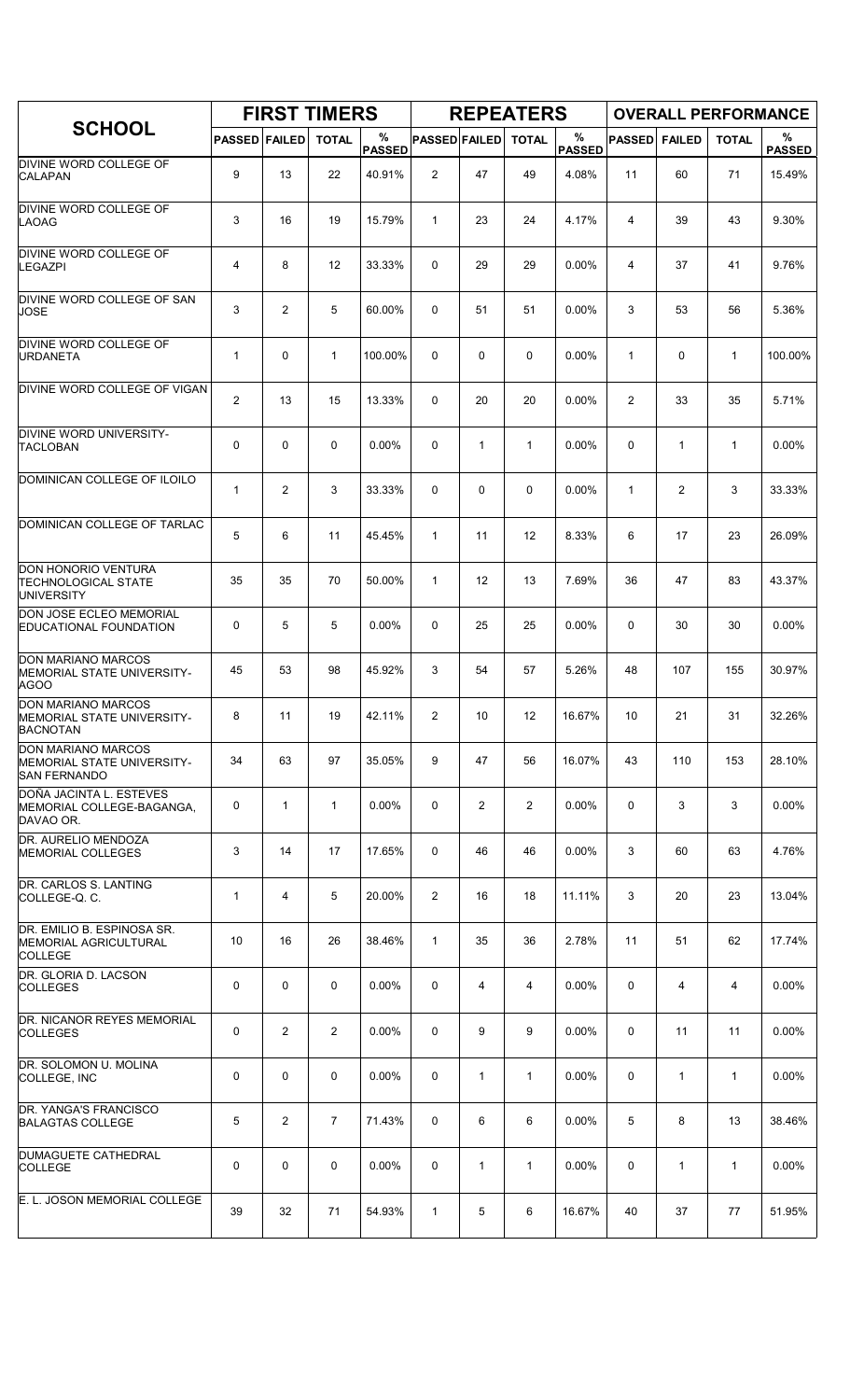|                                                                 |                      |                | <b>FIRST TIMERS</b> |                    |                      |                | <b>REPEATERS</b> |                       |                |                |                | <b>OVERALL PERFORMANCE</b> |
|-----------------------------------------------------------------|----------------------|----------------|---------------------|--------------------|----------------------|----------------|------------------|-----------------------|----------------|----------------|----------------|----------------------------|
| <b>SCHOOL</b>                                                   | <b>PASSED FAILED</b> |                | <b>TOTAL</b>        | %<br><b>PASSED</b> | <b>PASSED FAILED</b> |                | <b>TOTAL</b>     | $\%$<br><b>PASSED</b> | <b>PASSED</b>  | <b>FAILED</b>  | <b>TOTAL</b>   | %<br><b>PASSED</b>         |
| EAST COAST COLLEGE, INC                                         | 0                    | 0              | 0                   | $0.00\%$           | 0                    | 1              | $\mathbf{1}$     | 0.00%                 | 0              | 1              | $\mathbf{1}$   | $0.00\%$                   |
| <b>EAST NEGROS INSTITUTE</b>                                    | 0                    | 0              | $\mathbf 0$         | 0.00%              | 0                    | $\mathbf{1}$   | 1                | 0.00%                 | 0              | $\mathbf{1}$   | $\mathbf{1}$   | 0.00%                      |
| <b>EASTER COLLEGE INC</b>                                       | 3                    | 0              | 3                   | 100.00%            | 0                    | $\overline{2}$ | $\overline{2}$   | $0.00\%$              | 3              | $\overline{2}$ | 5              | 60.00%                     |
| <b>EASTERN LAGUNA COLLEGES</b>                                  | 0                    | $\overline{7}$ | $\overline{7}$      | $0.00\%$           | 0                    | 32             | 32               | 0.00%                 | 0              | 39             | 39             | 0.00%                      |
| <b>EASTERN LUZON COLLEGES-</b><br><b>BAMBANG</b>                | $\mathbf{1}$         | 4              | 5                   | 20.00%             | 0                    | 0              | 0                | $0.00\%$              | $\mathbf{1}$   | 4              | 5              | 20.00%                     |
| <b>EASTERN LUZON COLLEGES-LA</b><br><b>TRINIDAD</b>             | 3                    | 4              | $\overline{7}$      | 42.86%             | 0                    | 0              | 0                | 0.00%                 | 3              | 4              | $\overline{7}$ | 42.86%                     |
| <b>EASTERN MINDORO COLLEGE</b>                                  | $\overline{7}$       | 9              | 16                  | 43.75%             | 0                    | 39             | 39               | 0.00%                 | $\overline{7}$ | 48             | 55             | 12.73%                     |
| <b>EASTERN MINDORO INSTITUTE</b><br>OF TECHNOLOGY & SCIENCES    | 0                    | $\Omega$       | $\mathbf 0$         | $0.00\%$           | $\Omega$             | 11             | 11               | $0.00\%$              | 0              | 11             | 11             | $0.00\%$                   |
| <b>EASTERN QUEZON COLLEGE</b>                                   | 3                    | 16             | 19                  | 15.79%             | 4                    | 61             | 65               | 6.15%                 | $\overline{7}$ | 77             | 84             | 8.33%                      |
| EASTERN SAMAR INSTITUTE OF<br><b>TECHNOLOGY</b>                 | 0                    | 0              | $\mathbf 0$         | 0.00%              | 0                    | $\mathbf{1}$   | $\mathbf{1}$     | 0.00%                 | $\mathbf 0$    | $\mathbf{1}$   | $\mathbf{1}$   | 0.00%                      |
| <b>EASTERN SAMAR STATE</b><br>COLLEGE-BORONGAN                  | 45                   | 43             | 88                  | 51.14%             | $\mathbf{1}$         | 130            | 131              | 0.76%                 | 46             | 173            | 219            | 21.00%                     |
| <b>EASTERN SAMAR STATE</b><br>COLLEGE-CAN-AVID CAMPUS           | 16                   | 32             | 48                  | 33.33%             | 0                    | 27             | 27               | 0.00%                 | 16             | 59             | 75             | 21.33%                     |
| <b>EASTERN SAMAR STATE</b><br>COLLEGE-GUIUAN CAMPUS             | 9                    | 14             | 23                  | 39.13%             | 0                    | 9              | 9                | 0.00%                 | 9              | 23             | 32             | 28.13%                     |
| <b>EASTERN SAMAR STATE</b><br>COLLEGE-SALCEDO CAMPUS            | 28                   | 32             | 60                  | 46.67%             | $\mathbf{1}$         | 35             | 36               | 2.78%                 | 29             | 67             | 96             | 30.21%                     |
| <b>EASTERN VISAYAS CENTRAL</b><br><b>COLLEGE</b>                | 0                    | $\mathbf{1}$   | $\mathbf{1}$        | 0.00%              | 0                    | 2              | $\overline{2}$   | 0.00%                 | 0              | 3              | 3              | 0.00%                      |
| <b>EASTERN VISAYAS STATE</b><br>UNIVERSITY (for.LIT)TACLOBAN    | 10                   | 19             | 29                  | 34.48%             | 0                    | 30             | 30               | 0.00%                 | 10             | 49             | 59             | 16.95%                     |
| <b>EBENEZER BIBLE COLLEGES &amp;</b><br><b>SEMINARY</b>         | $\mathbf{1}$         | $\mathbf{1}$   | $\overline{2}$      | 50.00%             | 0                    | 0              | 0                | $0.00\%$              | $\mathbf{1}$   | 1              | $\overline{2}$ | 50.00%                     |
| <b>ECUMENICAL CHRISTIAN</b><br><b>COLLEGE</b>                   | 4                    | 0              | 4                   | 100.00%            | $\mathbf{1}$         | 2              | 3                | 33.33%                | 5              | $\overline{2}$ | $\overline{7}$ | 71.43%                     |
| <b>ECUMENICAL THEOLOGICAL</b><br><b>SEMINARY</b>                | 0                    | 0              | $\mathbf 0$         | 0.00%              | 0                    | $\mathbf{1}$   | $\mathbf{1}$     | 0.00%                 | 0              | $\mathbf{1}$   | $\mathbf{1}$   | 0.00%                      |
| <b>EDENTON MISSION COLLEGE</b>                                  | 9                    | 21             | 30                  | 30.00%             | 0                    | 35             | 35               | $0.00\%$              | 9              | 56             | 65             | 13.85%                     |
| <b>EDNOR COLLEGE OF</b><br><b>TECHNOLOGY</b>                    | $\mathbf{1}$         | 3              | 4                   | 25.00%             | 0                    | 3              | 3                | 0.00%                 | $\mathbf{1}$   | 6              | $\overline{7}$ | 14.29%                     |
| EMILIO AGUINALDO COLLEGE-<br>DASMARIÑAS                         | 0                    | $\mathbf{1}$   | $\mathbf{1}$        | 0.00%              | 0                    | 1              | $\mathbf{1}$     | 0.00%                 | 0              | 2              | $\overline{2}$ | 0.00%                      |
| EMILIO AGUINALDO COLLEGE-<br>MANILA                             | 0                    | $\mathbf{1}$   | $\mathbf{1}$        | 0.00%              | 0                    | 3              | 3                | 0.00%                 | 0              | 4              | 4              | 0.00%                      |
| EULOGIO R. DIZON COLLEGE OF<br>NUEVA ECIJA (CORREGIDOR<br>COLL) | 2                    | 15             | 17                  | 11.76%             | 0                    | 29             | 29               | 0.00%                 | $\overline{2}$ | 44             | 46             | 4.35%                      |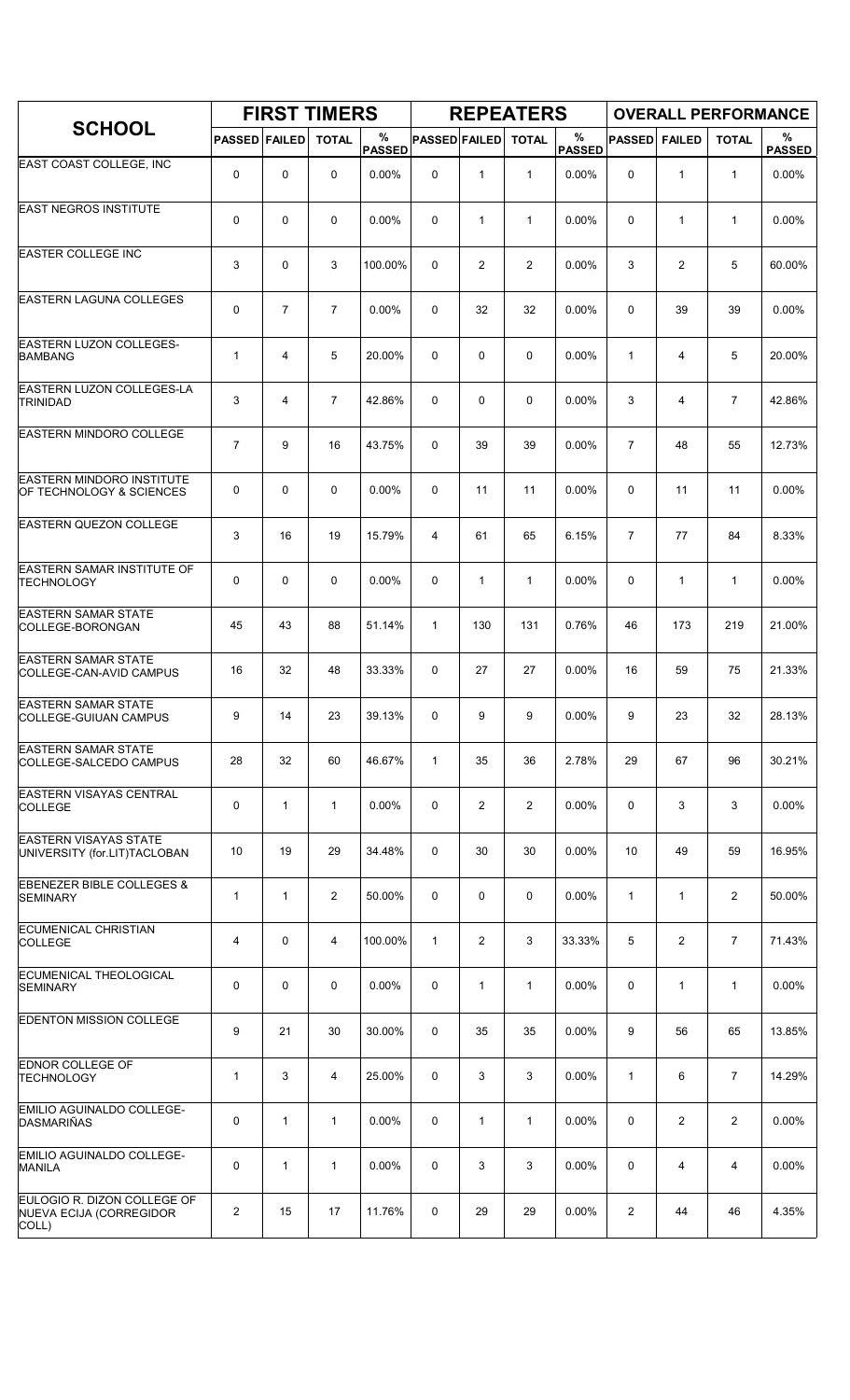|                                                                             |                      |              | <b>FIRST TIMERS</b> |                    |                      |                | <b>REPEATERS</b> |                       |                |                | <b>OVERALL PERFORMANCE</b> |                    |
|-----------------------------------------------------------------------------|----------------------|--------------|---------------------|--------------------|----------------------|----------------|------------------|-----------------------|----------------|----------------|----------------------------|--------------------|
| <b>SCHOOL</b>                                                               | <b>PASSED FAILED</b> |              | <b>TOTAL</b>        | %<br><b>PASSED</b> | <b>PASSED FAILED</b> |                | <b>TOTAL</b>     | $\%$<br><b>PASSED</b> | <b>PASSED</b>  | <b>FAILED</b>  | <b>TOTAL</b>               | %<br><b>PASSED</b> |
| F. L. VARGAS COLLEGE-ABULUG                                                 | 3                    | 4            | $\overline{7}$      | 42.86%             | $\mathbf{1}$         | $\overline{7}$ | 8                | 12.50%                | 4              | 11             | 15                         | 26.67%             |
| <b>FAR EASTERN UNIVERSITY-</b><br><b>MANILA</b>                             | 16                   | 6            | 22                  | 72.73%             | 3                    | 8              | 11               | 27.27%                | 19             | 14             | 33                         | 57.58%             |
| <b>FATHER SATURNINO URIOS</b><br>UNIVERSITY (URIOS COLL)                    | 8                    | 0            | 8                   | 100.00%            | $\mathbf{1}$         | 27             | 28               | 3.57%                 | 9              | 27             | 36                         | 25.00%             |
| FATIMA COLLEGE OF CAMIGUIN                                                  | 14                   | 6            | 20                  | 70.00%             | 2                    | 23             | 25               | 8.00%                 | 16             | 29             | 45                         | 35.56%             |
| <b>FEBIAS COLLEGE OF BIBLE</b>                                              | $\mathbf{2}$         | 0            | $\overline{2}$      | 100.00%            | $\mathbf 0$          | 0              | $\mathbf 0$      | 0.00%                 | $\overline{2}$ | 0              | $\overline{2}$             | 100.00%            |
| FELIPE R. VERALLO MEMORIAL<br><b>FOUNDATION</b>                             | $\mathbf{1}$         | 2            | 3                   | 33.33%             | $\mathbf 0$          | 5              | 5                | 0.00%                 | $\mathbf{1}$   | $\overline{7}$ | 8                          | 12.50%             |
| FELIX O. ALFELOR SR.<br><b>FOUNDATION COLLEGE</b>                           | 0                    | 9            | 9                   | 0.00%              | $\mathbf{1}$         | 11             | 12               | 8.33%                 | $\mathbf{1}$   | 20             | 21                         | 4.76%              |
| <b>FELLOWSHIP BAPTIST COLLEGE</b>                                           | $\overline{7}$       | 5            | 12                  | 58.33%             | $\overline{2}$       | $\overline{2}$ | $\overline{4}$   | 50.00%                | 9              | $\overline{7}$ | 16                         | 56.25%             |
| FERNANDEZ COLLEGE OF ARTS &<br><b>TECHNOLOGY</b>                            | 0                    | 2            | 2                   | 0.00%              | $\mathbf{1}$         | $\overline{2}$ | 3                | 33.33%                | $\mathbf{1}$   | 4              | 5                          | 20.00%             |
| FILAMER CHRISTIAN COLLEGE                                                   | 14                   | 14           | 28                  | 50.00%             | $\mathbf{1}$         | 43             | 44               | 2.27%                 | 15             | 57             | 72                         | 20.83%             |
| FIRST ASIA INSTITUTE OF<br><b>TECHNOLOGY &amp; HUMANITIES</b>               | $\overline{2}$       | 0            | $\overline{2}$      | 100.00%            | 0                    | $\overline{7}$ | $\overline{7}$   | 0.00%                 | 2              | $\overline{7}$ | 9                          | 22.22%             |
| <b>FIRST CITY PROVIDENTIAL</b><br>COLLEGE (for FRANCISCO H.C.)              | 6                    | $\mathbf{1}$ | $\overline{7}$      | 85.71%             | $\mathbf 0$          | $\mathbf{1}$   | $\mathbf{1}$     | 0.00%                 | 6              | 2              | 8                          | 75.00%             |
| FLORENCIO L. VARGAS COLLEGE-<br><b>TUGUEGARAO</b>                           | 0                    | $\mathbf{1}$ | $\mathbf{1}$        | 0.00%              | $\mathbf 0$          | 19             | 19               | 0.00%                 | 0              | 20             | 20                         | 0.00%              |
| <b>FOUNDATION UNIVERSITY</b>                                                | 28                   | 11           | 39                  | 71.79%             | 2                    | 67             | 69               | 2.90%                 | 30             | 78             | 108                        | 27.78%             |
| <b>FRANCISCAN COLLEGE OF THE</b><br>IMMACULATE CONCEPTION-<br><b>BAYBAY</b> | 10                   | 5            | 15                  | 66.67%             | $\mathbf{1}$         | 13             | 14               | 7.14%                 | 11             | 18             | 29                         | 37.93%             |
| <b>FRANCISCO HOMES COLLEGE</b>                                              | 0                    | $\mathbf{1}$ | $\mathbf{1}$        | 0.00%              | 0                    | 0              | 0                | 0.00%                 | 0              | 1              | $\mathbf{1}$               | 0.00%              |
| <b>FULLBRIGHT COLLEGE</b>                                                   | 9                    | 22           | 31                  | 29.03%             | $\overline{2}$       | 19             | 21               | 9.52%                 | 11             | 41             | 52                         | 21.15%             |
| <b>FUNDAMENTAL BAPTIST</b><br><b>COLLEGE FOR ASIANS</b>                     | $\mathbf 1$          | 4            | 5                   | 20.00%             | 0                    | $\overline{2}$ | $\overline{2}$   | 0.00%                 | $\mathbf{1}$   | 6              | $\overline{7}$             | 14.29%             |
| <b>GALANG MEDICAL CENTER</b>                                                | 0                    | 1            | $\mathbf{1}$        | 0.00%              | 0                    | 0              | $\mathbf 0$      | 0.00%                 | 0              | $\mathbf{1}$   | $\mathbf{1}$               | 0.00%              |
| GANI L. ABPI COLLEGES, INC.                                                 | 0                    | 4            | $\overline{4}$      | $0.00\%$           | 0                    | 14             | 14               | $0.00\%$              | 0              | 18             | 18                         | 0.00%              |
| <b>GENARO GONI MEMORIAL</b><br><b>COLLEGE</b>                               | 0                    | 0            | 0                   | 0.00%              | 0                    | 5              | 5                | 0.00%                 | 0              | 5              | 5                          | 0.00%              |
| <b>GENERAL DE JESUS COLLEGE</b>                                             | 19                   | 13           | 32                  | 59.38%             | 3                    | 28             | 31               | 9.68%                 | 22             | 41             | 63                         | 34.92%             |
| <b>GENERAL SANTOS CITY COLLEGE</b>                                          | 0                    | $\mathbf{1}$ | $\mathbf{1}$        | $0.00\%$           | 0                    | 0              | 0                | 0.00%                 | 0              | $\mathbf{1}$   | 1                          | $0.00\%$           |
| <b>GERONA JUNIOR COLLEGE</b>                                                | 2                    | 0            | $\overline{2}$      | 100.00%            | 0                    | 0              | 0                | 0.00%                 | 2              | 0              | $\overline{2}$             | 100.00%            |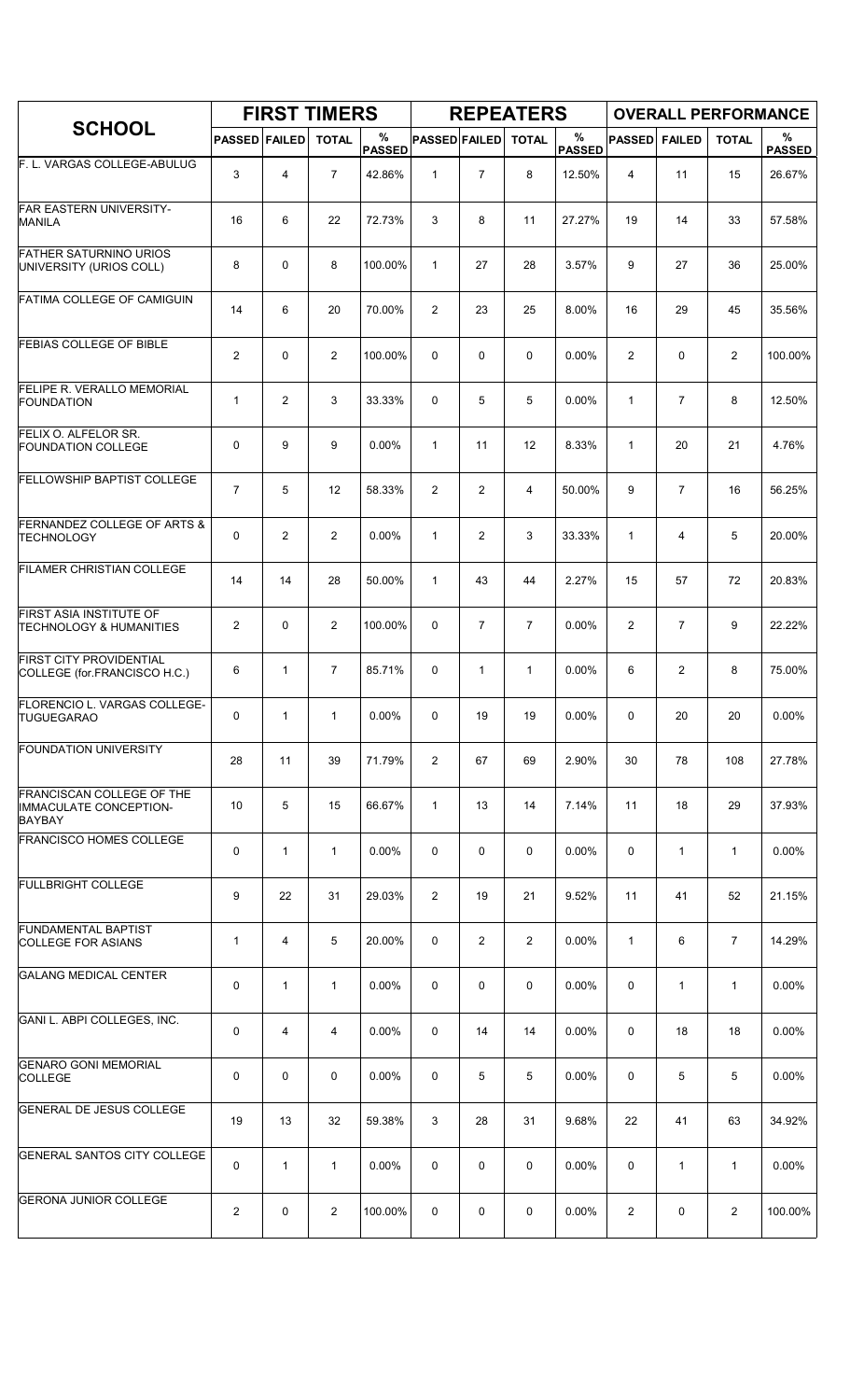|                                                                         |                      |                | <b>FIRST TIMERS</b> |                    |                      |                | <b>REPEATERS</b> |                       |                         |                |              | <b>OVERALL PERFORMANCE</b> |
|-------------------------------------------------------------------------|----------------------|----------------|---------------------|--------------------|----------------------|----------------|------------------|-----------------------|-------------------------|----------------|--------------|----------------------------|
| <b>SCHOOL</b>                                                           | <b>PASSED FAILED</b> |                | <b>TOTAL</b>        | %<br><b>PASSED</b> | <b>PASSED FAILED</b> |                | <b>TOTAL</b>     | $\%$<br><b>PASSED</b> | <b>PASSED</b>           | <b>FAILED</b>  | <b>TOTAL</b> | %<br><b>PASSED</b>         |
| <b>GINGOOG INSTITUTE</b>                                                | 3                    | 16             | 19                  | 15.79%             | $\mathbf{1}$         | 18             | 19               | 5.26%                 | $\overline{\mathbf{4}}$ | 34             | 38           | 10.53%                     |
| <b>GLAN SCHOOL OF ARTS &amp; TRADE</b>                                  | 0                    | 3              | 3                   | 0.00%              | $\mathbf 0$          | 11             | 11               | 0.00%                 | 0                       | 14             | 14           | 0.00%                      |
| <b>GLOBAL CITY INNOVATIVE</b><br><b>COLLEGE</b>                         | 5                    | $\mathbf{1}$   | 6                   | 83.33%             | 0                    | 0              | 0                | $0.00\%$              | 5                       | $\mathbf{1}$   | 6            | 83.33%                     |
| <b>GOLDEN GATE COLLEGES</b>                                             | $\overline{2}$       | 3              | 5                   | 40.00%             | 0                    | 23             | 23               | 0.00%                 | 2                       | 26             | 28           | 7.14%                      |
| <b>GOLDEN HERITAGE</b><br>POLYTECHNIC COLLEGE<br>(for.NMPS)-CDO         | 0                    | 3              | 3                   | 0.00%              | 0                    | 0              | $\mathbf 0$      | $0.00\%$              | 0                       | 3              | 3            | 0.00%                      |
| <b>GOLDEN HERITAGE</b><br>POLYTECHNIC COLLEGE-CARMEN                    | 0                    | $\mathbf{1}$   | $\mathbf{1}$        | 0.00%              | $\mathbf{1}$         | 3              | $\overline{4}$   | 25.00%                | $\mathbf{1}$            | 4              | 5            | 20.00%                     |
| <b>GOLDEN WEST COLLEGES</b>                                             | 8                    | 0              | 8                   | 100.00%            | $\mathbf{1}$         | 5              | 6                | 16.67%                | 9                       | 5              | 14           | 64.29%                     |
| <b>GORDON COLLEGE</b><br>(for.OLONGAPO CITY COLL.)                      | 3                    | 5              | 8                   | 37.50%             | $\mathbf{1}$         | $\overline{2}$ | 3                | 33.33%                | 4                       | $\overline{7}$ | 11           | 36.36%                     |
| GOV. ALFONSO D. TAN MEMORIAL<br><b>COLLEGE</b>                          | $\overline{7}$       | 16             | 23                  | 30.43%             | 2                    | 61             | 63               | 3.17%                 | 9                       | 77             | 86           | 10.47%                     |
| <b>GOV. ANDRES PASCUAL COLLEGE</b>                                      | $\mathbf{1}$         | 3              | 4                   | 25.00%             | 0                    | 4              | 4                | 0.00%                 | $\mathbf{1}$            | $\overline{7}$ | 8            | 12.50%                     |
| GOV. BADO DANGWA AGRO-<br>INDUSTRIAL SCHOOL-KAPANGAN,<br><b>BENGUET</b> | 0                    | 0              | $\mathbf 0$         | 0.00%              | 0                    | $\mathbf{1}$   | $\mathbf{1}$     | 0.00%                 | 0                       | $\mathbf{1}$   | $\mathbf{1}$ | 0.00%                      |
| <b>GREAT PLEBEIAN COLLEGE</b>                                           | $\overline{7}$       | 5              | 12                  | 58.33%             | $\mathbf 0$          | $\overline{7}$ | $\overline{7}$   | 0.00%                 | $\overline{7}$          | 12             | 19           | 36.84%                     |
| <b>GREENVILLE COLLEGE</b>                                               | 0                    | 0              | 0                   | 0.00%              | 0                    | $\mathbf{1}$   | $\mathbf{1}$     | 0.00%                 | $\Omega$                | $\mathbf{1}$   | $\mathbf{1}$ | 0.00%                      |
| <b>GUAGUA NATIONAL COLLEGES</b>                                         | 6                    | 9              | 15                  | 40.00%             | 0                    | 46             | 46               | 0.00%                 | 6                       | 55             | 61           | 9.84%                      |
| <b>GUIHULNGAN VOCATIONAL</b><br><b>SCHOOL</b>                           | 0                    | 0              | 0                   | 0.00%              | 0                    | $\mathbf{1}$   | $\mathbf{1}$     | 0.00%                 | 0                       | $\mathbf{1}$   | $\mathbf{1}$ | 0.00%                      |
| <b>GUIMARAS STATE COLLEGE</b><br>(GUIMARAS POLY. COLL.)                 | 8                    | $\overline{7}$ | 15                  | 53.33%             | 0                    | 4              | 4                | 0.00%                 | 8                       | 11             | 19           | 42.11%                     |
| H. G. BAQUIRAN COLLEGE                                                  | 0                    | 0              | 0                   | $0.00\%$           | 0                    | 1              | $\mathbf{1}$     | 0.00%                 | 0                       | $\mathbf{1}$   | $\mathbf{1}$ | 0.00%                      |
| HARRIS MEMORIAL COLLEGE-<br>TAYTAY                                      | 6                    | 5              | 11                  | 54.55%             | $\mathbf{1}$         | 11             | 12               | 8.33%                 | $\overline{7}$          | 16             | 23           | 30.43%                     |
| HARVARDIAN COLLEGE-<br><b>PAMPANGA</b>                                  | $\mathbf{1}$         | $\mathbf{1}$   | $\overline{2}$      | 50.00%             | $\mathbf{1}$         | 16             | 17               | 5.88%                 | $\overline{2}$          | 17             | 19           | 10.53%                     |
| <b>HEADSTART COLLEGE OF</b><br><b>COTABATO</b>                          | 0                    | $\overline{2}$ | $\overline{2}$      | $0.00\%$           | 0                    | 2              | $\overline{2}$   | $0.00\%$              | 0                       | 4              | 4            | 0.00%                      |
| <b>HEROES MEMORIAL COLLEGES</b>                                         | 0                    | 0              | $\mathbf 0$         | 0.00%              | 0                    | 3              | 3                | 0.00%                 | 0                       | 3              | 3            | 0.00%                      |
| HINATUAN SOUTHERN COLLEGE<br>(for.USP)                                  | $\mathbf 1$          | 11             | 12                  | 8.33%              | 0                    | 18             | 18               | 0.00%                 | $\mathbf{1}$            | 29             | 30           | 3.33%                      |
| HMIJ-FOUNDATION PHILIPPINE<br><b>ISLAMIC COLLEGE</b>                    | 0                    | 8              | 8                   | 0.00%              | $\mathbf{1}$         | 19             | 20               | 5.00%                 | $\mathbf{1}$            | 27             | 28           | 3.57%                      |
| <b>HOLY ANGEL UNIVERSITY</b>                                            | 18                   | 7              | 25                  | 72.00%             | $\overline{2}$       | 14             | 16               | 12.50%                | 20                      | 21             | 41           | 48.78%                     |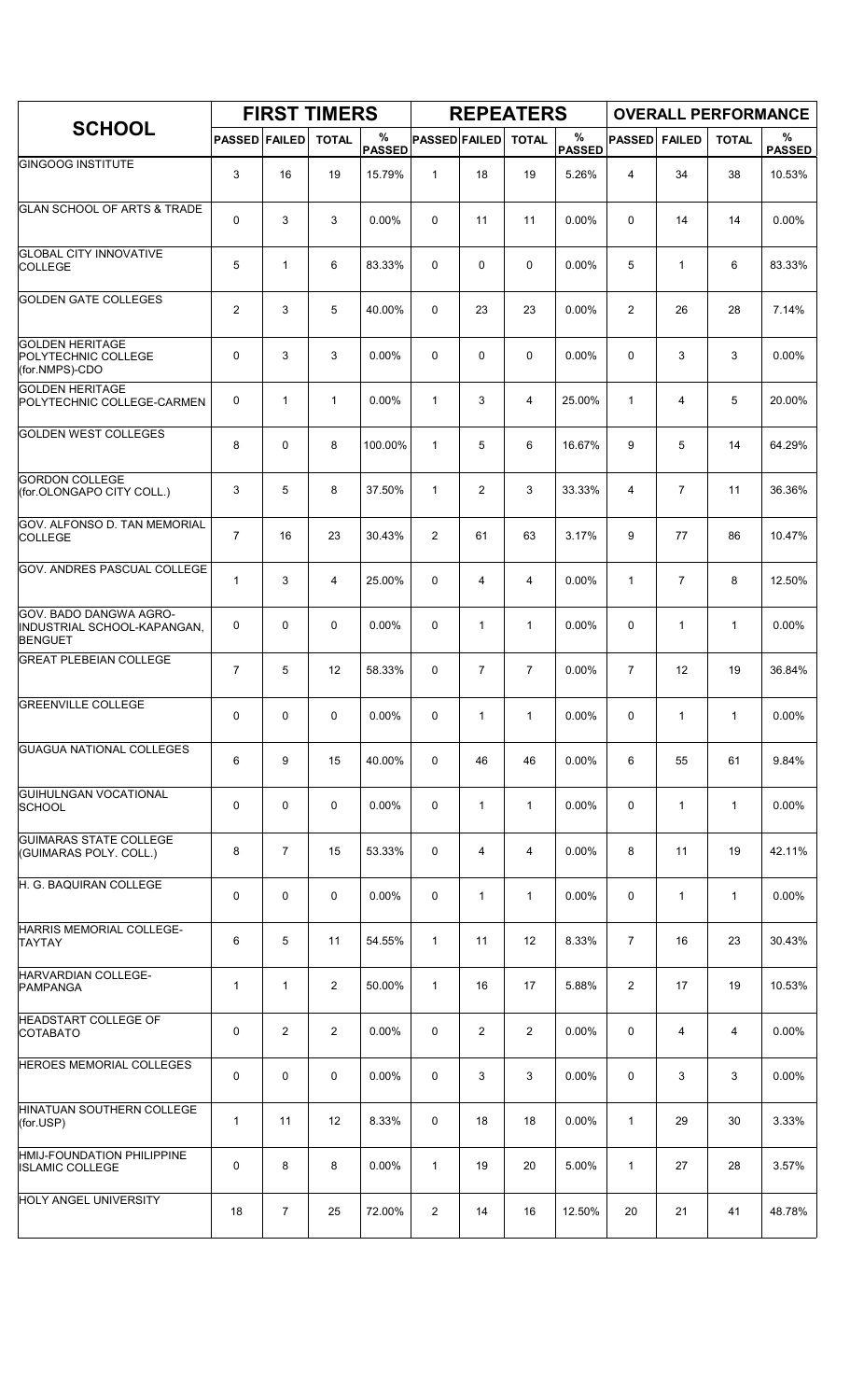|                                                                                             |                      |                | <b>FIRST TIMERS</b> |                    |                      |    | <b>REPEATERS</b> |                    |                |               | <b>OVERALL PERFORMANCE</b> |                    |
|---------------------------------------------------------------------------------------------|----------------------|----------------|---------------------|--------------------|----------------------|----|------------------|--------------------|----------------|---------------|----------------------------|--------------------|
| <b>SCHOOL</b>                                                                               | <b>PASSED FAILED</b> |                | <b>TOTAL</b>        | %<br><b>PASSED</b> | <b>PASSED FAILED</b> |    | <b>TOTAL</b>     | %<br><b>PASSED</b> | <b>PASSED</b>  | <b>FAILED</b> | <b>TOTAL</b>               | %<br><b>PASSED</b> |
| HOLY CHILD COLLEGE OF BUTUAN                                                                | $\mathbf{1}$         | 4              | 5                   | 20.00%             | 0                    | 15 | 15               | 0.00%              | 1              | 19            | 20                         | 5.00%              |
| <b>HOLY CHILD JESUS COLLEGE</b>                                                             | 0                    | $\overline{c}$ | 2                   | 0.00%              | 0                    | 5  | 5                | 0.00%              | 0              | 7             | 7                          | 0.00%              |
| <b>HOLY CHILD SCHOOL OF DAVAO</b>                                                           | 4                    | 3              | $\overline{7}$      | 57.14%             | 0                    | 0  | 0                | 0.00%              | 4              | 3             | $\overline{7}$             | 57.14%             |
| <b>HOLY CROSS COLLEGE OF</b><br><b>CALINAN</b>                                              | 21                   | 0              | 21                  | 100.00%            | 0                    | 0  | 0                | 0.00%              | 21             | 0             | 21                         | 100.00%            |
| HOLY CROSS COLLEGE OF<br><b>CARIGARA</b>                                                    | 4                    | 8              | 12                  | 33.33%             | 2                    | 11 | 13               | 15.38%             | 6              | 19            | 25                         | 24.00%             |
| HOLY CROSS COLLEGE-<br><b>PAMPANGA</b>                                                      | 5                    | 10             | 15                  | 33.33%             | 0                    | 14 | 14               | 0.00%              | 5              | 24            | 29                         | 17.24%             |
| HOLY CROSS COLLEGE-STA.<br><b>ROSA</b>                                                      | $\mathbf{1}$         | 4              | 5                   | 20.00%             | 0                    | 11 | 11               | 0.00%              | 1              | 15            | 16                         | 6.25%              |
| <b>HOLY CROSS OF BANSALAN</b><br><b>JUNIOR COLLEGE</b>                                      | 5                    | 11             | 16                  | 31.25%             | $\overline{2}$       | 20 | 22               | 9.09%              | $\overline{7}$ | 31            | 38                         | 18.42%             |
| HOLY CROSS OF DAVAO COLLEGE                                                                 | 27                   | 11             | 38                  | 71.05%             | 2                    | 42 | 44               | 4.55%              | 29             | 53            | 82                         | 35.37%             |
| <b>HOLY INFANT COLLEGE</b>                                                                  | 0                    | 3              | 3                   | 0.00%              | $\mathbf{1}$         | 22 | 23               | 4.35%              | $\mathbf{1}$   | 25            | 26                         | 3.85%              |
| <b>HOLY INFANT JESUS COLLEGE</b>                                                            | 0                    | 0              | $\mathbf 0$         | 0.00%              | 0                    | 5  | 5                | 0.00%              | 0              | 5             | 5                          | 0.00%              |
| HOLY NAME UNIVERSITY<br>(for.DIVINE WORD-TAGBILARAN)                                        | 29                   | 12             | 41                  | 70.73%             | 6                    | 57 | 63               | 9.52%              | 35             | 69            | 104                        | 33.65%             |
| <b>HOLY ROSARY COLLEGE</b><br><b>FOUNDATION</b>                                             | $\mathbf{1}$         | 0              | 1                   | 100.00%            | 0                    | 0  | 0                | 0.00%              | 1              | 0             | 1                          | 100.00%            |
| <b>HOLY TRINITY COLLEGE OF</b><br><b>GENERAL SANTOS CITY</b>                                | 6                    | 11             | 17                  | 35.29%             | 0                    | 34 | 34               | 0.00%              | 6              | 45            | 51                         | 11.76%             |
| HOLY TRINITY COLLEGE OF<br><b>PUERTO PRINCESA</b>                                           | $\overline{2}$       | 4              | 6                   | 33.33%             | 0                    | 7  | $\overline{7}$   | 0.00%              | $\overline{2}$ | 11            | 13                         | 15.38%             |
| HOLY TRINITY COLLEGE-BATO                                                                   | 4                    | 8              | 12                  | 33.33%             | 0                    | 16 | 16               | 0.00%              | 4              | 24            | 28                         | 14.29%             |
| HOLY VIRGIN OF SALVACION<br>FOUNDATION COLLEGE, INC                                         | 0                    | 0              | $\mathbf 0$         | $0.00\%$           | $\mathbf{1}$         | 0  | $\mathbf{1}$     | 100.00%            | 1              | 0             | $\mathbf{1}$               | 100.00%            |
| <b>ICCT COLLEGES</b><br>FOUNDATION, INC(INST.OF<br>CREATIVE COMP TECH INC)                  | $\overline{2}$       | 2              | 4                   | 50.00%             | $\mathbf{1}$         | 13 | 14               | 7.14%              | 3              | 15            | 18                         | 16.67%             |
| <b>IFUGAO STATE COLLEGE OF</b><br><b>AGRICULTURE &amp; FORESTRY-</b><br>LAGAWE              | 0                    | 0              | $\mathbf 0$         | 0.00%              | 0                    | 4  | 4                | 0.00%              | 0              | 4             | 4                          | 0.00%              |
| <b>IFUGAO STATE COLLEGE OF</b><br><b>AGRICULTURE &amp; FORESTRY-</b><br><b>LAMUT</b>        | 20                   | 15             | 35                  | 57.14%             | $\overline{2}$       | 40 | 42               | 4.76%              | 22             | 55            | 77                         | 28.57%             |
| <b>IFUGAO STATE COLLEGE OF</b><br><b>AGRICULTURE &amp; FORESTRY-</b><br><b>POTIA</b>        | $\overline{7}$       | 8              | 15                  | 46.67%             | 0                    | 3  | 3                | 0.00%              | $\overline{7}$ | 11            | 18                         | 38.89%             |
| <b>IFUGAO STATE COLLEGE OF</b><br><b>AGRICULTURE &amp; FORESTRY-</b><br><b>TINOC CAMPUS</b> | 3                    | 10             | 13                  | 23.08%             | 0                    | 11 | 11               | 0.00%              | 3              | 21            | 24                         | 12.50%             |
| IGNATIAN COLLEGE                                                                            | 0                    | $\overline{2}$ | $\overline{2}$      | 0.00%              | 0                    | 4  | 4                | 0.00%              | 0              | 6             | 6                          | $0.00\%$           |
| ILIGAN CAPITOL COLLEGE                                                                      | 9                    | 20             | 29                  | 31.03%             | $\overline{2}$       | 84 | 86               | 2.33%              | 11             | 104           | 115                        | 9.57%              |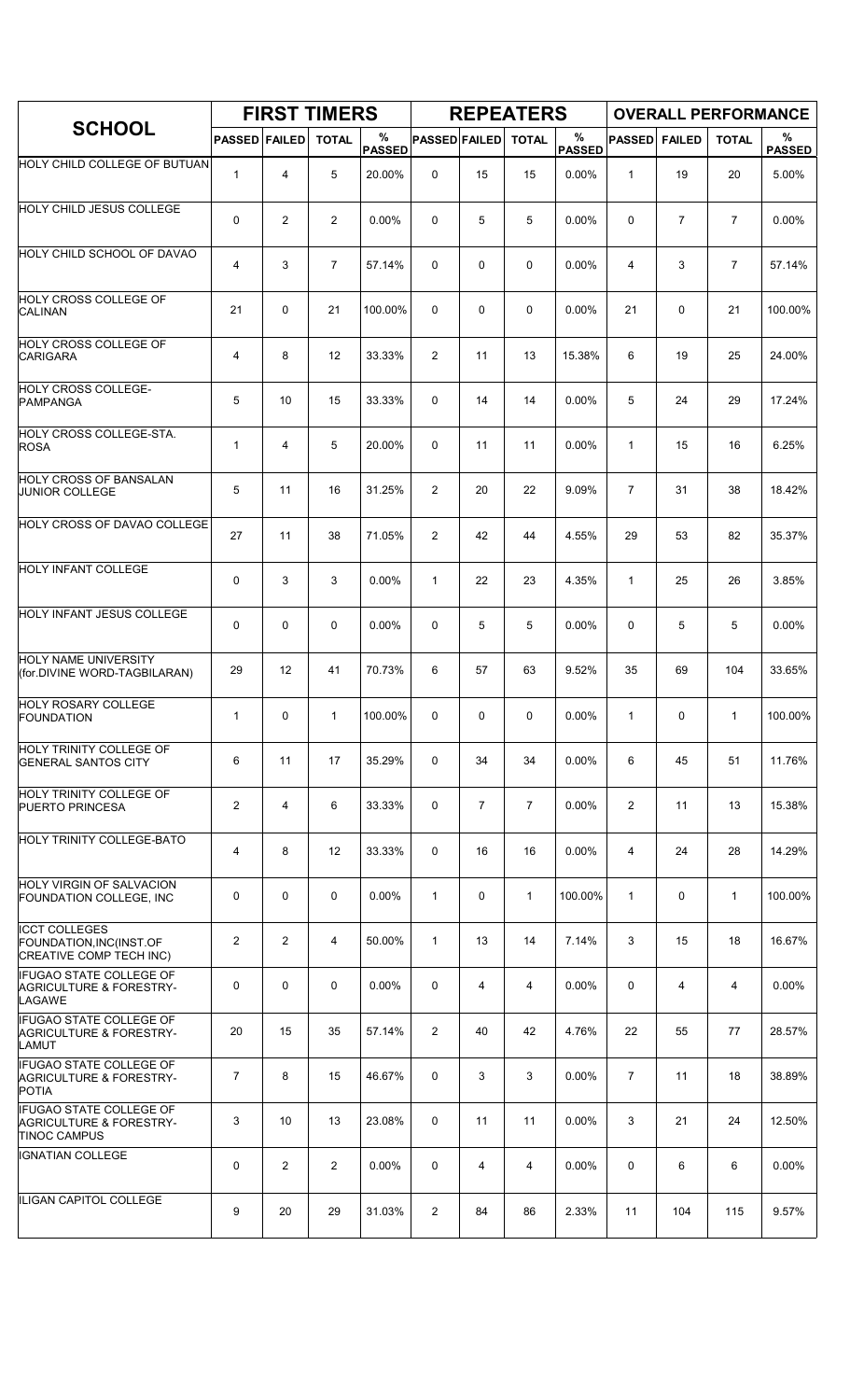|                                                                                  |                      |                | <b>FIRST TIMERS</b> |                    |                      |                | <b>REPEATERS</b> |                    |                |                | <b>OVERALL PERFORMANCE</b> |                    |
|----------------------------------------------------------------------------------|----------------------|----------------|---------------------|--------------------|----------------------|----------------|------------------|--------------------|----------------|----------------|----------------------------|--------------------|
| <b>SCHOOL</b>                                                                    | <b>PASSED FAILED</b> |                | <b>TOTAL</b>        | %<br><b>PASSED</b> | <b>PASSED FAILED</b> |                | <b>TOTAL</b>     | %<br><b>PASSED</b> | <b>PASSED</b>  | <b>FAILED</b>  | <b>TOTAL</b>               | %<br><b>PASSED</b> |
| ILIGAN MEDICAL CENTER<br>COLLEGE, INC.                                           | 5                    | 3              | 8                   | 62.50%             | 0                    | 12             | 12               | 0.00%              | 5              | 15             | 20                         | 25.00%             |
| <b>ILOCOS SUR POLYTECHNIC</b><br><b>STATE COLLEGE-CERVANTES</b>                  | $\overline{2}$       | $\mathbf 0$    | 2                   | 100.00%            | $\Omega$             | $\overline{2}$ | 2                | 0.00%              | 2              | 2              | 4                          | 50.00%             |
| <b>ILOCOS SUR POLYTECHNIC</b><br><b>STATE COLLEGE-STA MARIA</b>                  | 16                   | 19             | 35                  | 45.71%             | $\mathbf{1}$         | 11             | 12               | 8.33%              | 17             | 30             | 47                         | 36.17%             |
| <b>ILOCOS SUR POLYTECHNIC</b><br><b>STATE COLLEGE-TAGUDIN</b>                    | 5                    | 19             | 24                  | 20.83%             | $\mathbf{1}$         | 10             | 11               | 9.09%              | 6              | 29             | 35                         | 17.14%             |
| ILOILO STATE COLLEGE OF<br><b>FISHERIES-B NUEVO</b>                              | $\overline{2}$       | 3              | 5                   | 40.00%             | 0                    | 0              | 0                | 0.00%              | $\overline{2}$ | 3              | 5                          | 40.00%             |
| ILOILO STATE COLLEGE OF<br><b>FISHERIES-DINGLE</b>                               | $\overline{7}$       | 4              | 11                  | 63.64%             | 0                    | 0              | $\mathbf 0$      | 0.00%              | $\overline{7}$ | 4              | 11                         | 63.64%             |
| <b>ILOILO STATE COLLEGE OF</b><br><b>FISHERIES-DUMANGAS</b><br>(for.DUMANGAS PC) | $\overline{7}$       | 14             | 21                  | 33.33%             | 3                    | 21             | 24               | 12.50%             | 10             | 35             | 45                         | 22.22%             |
| ILOILO STATE COLLEGE OF<br><b>FISHERIES-SAN ENRIQUE</b>                          | 5                    | 2              | $\overline{7}$      | 71.43%             | $\mathbf{1}$         | $\mathbf{1}$   | $\overline{2}$   | 50.00%             | 6              | 3              | 9                          | 66.67%             |
| IMMACULADA CONCEPCION<br><b>COLLEGES</b>                                         | 0                    | $\overline{2}$ | $\overline{2}$      | 0.00%              | 0                    | 11             | 11               | 0.00%              | $\Omega$       | 13             | 13                         | 0.00%              |
| <b>IMMACULADA CONCEPCION-</b><br>SOLDIERS HILLS COLL.-BACOOR                     | 0                    | $\mathbf 0$    | 0                   | $0.00\%$           | 0                    | 3              | 3                | 0.00%              | 0              | 3              | 3                          | 0.00%              |
| <b>IMMACULATE CONCEPTION</b><br>COLLEGE-BALAYAN                                  | 6                    | 18             | 24                  | 25.00%             | 0                    | 47             | 47               | 0.00%              | 6              | 65             | 71                         | 8.45%              |
| <b>IMMACULATE CONCEPTION</b><br>COLLEGE-BOAC                                     | 1                    | $\mathbf{1}$   | $\overline{2}$      | 50.00%             | $\Omega$             | 3              | 3                | 0.00%              | 1              | 4              | 5                          | 20.00%             |
| <b>IMMACULATE HEART OF MARY</b><br><b>COLLEGE</b>                                | 0                    | $\overline{2}$ | $\overline{c}$      | 0.00%              | 0                    | 0              | 0                | 0.00%              | 0              | 2              | $\overline{2}$             | 0.00%              |
| <b>IMUS INSTITUTE</b>                                                            | 1                    | $\overline{2}$ | 3                   | 33.33%             | 0                    | 5              | 5                | 0.00%              | $\mathbf{1}$   | $\overline{7}$ | 8                          | 12.50%             |
| INDIANA AEROSPACE UNIVERSITY                                                     | $\mathbf{1}$         | $\mathbf{1}$   | $\overline{2}$      | 50.00%             | 0                    | $\overline{2}$ | $\overline{2}$   | 0.00%              | $\mathbf{1}$   | 3              | 4                          | 25.00%             |
| <b>INFANT JESUS MONTESSORI</b><br><b>SCHOOL</b>                                  | 0                    | 0              | 0                   | $0.00\%$           | 0                    | $\mathbf{1}$   | $\mathbf{1}$     | $0.00\%$           | 0              | $\mathbf{1}$   | $\mathbf{1}$               | $0.00\%$           |
| <b>INITAO COLLEGE</b>                                                            | $\overline{c}$       | $\overline{2}$ | 4                   | 50.00%             | $\mathbf{1}$         | 5              | 6                | 16.67%             | 3              | $\overline{7}$ | 10                         | 30.00%             |
| <b>INNOVATIVE COLLEGE OF</b><br><b>SCIENCE &amp; TECHNOLOGY</b>                  | 0                    | 0              | $\mathbf 0$         | 0.00%              | 0                    | $\overline{2}$ | $\overline{2}$   | 0.00%              | 0              | $\overline{2}$ | 2                          | 0.00%              |
| <b>INTERNATIONAL CHRISTIAN</b><br>COLLEGES-(for.BAGUIO-BENGUET<br>CC)            | 1                    | 3              | 4                   | 25.00%             | 0                    | $\mathbf{1}$   | $\mathbf{1}$     | $0.00\%$           | $\mathbf{1}$   | 4              | 5                          | 20.00%             |
| <b>INTERNATIONAL HARVARDIAN</b><br><b>UNIVERSITY</b>                             | 0                    | $\mathbf{1}$   | $\mathbf 1$         | 0.00%              | 0                    | 3              | 3                | 0.00%              | $\mathbf 0$    | 4              | 4                          | 0.00%              |
| <b>INTERWORLD COLLEGE OF</b><br><b>SCIENCE &amp; TECHNOLOGY</b>                  | $\mathbf{1}$         | 0              | $\mathbf{1}$        | 100.00%            | 0                    | $\overline{2}$ | $\overline{2}$   | 0.00%              | $\mathbf{1}$   | 2              | 3                          | 33.33%             |
| INTERWORLD COLLEGES<br>FOUNDATION-PANIQUI (ICT)                                  | $\overline{c}$       | 10             | 12                  | 16.67%             | $\mathbf{1}$         | 15             | 16               | 6.25%              | 3              | 25             | 28                         | 10.71%             |
| <b>INTERWORLD COLLEGES</b><br>FOUNDATION-TARLAC CITY (ICT)                       | 0                    | 0              | $\mathbf 0$         | $0.00\%$           | 0                    | 1              | $\mathbf{1}$     | 0.00%              | 0              | $\mathbf{1}$   | $\mathbf{1}$               | 0.00%              |
| <b>ISABELA COLLEGE OF ARTS &amp;</b><br><b>TECHNOLOGY</b>                        | 0                    | 0              | 0                   | $0.00\%$           | 0                    | 1              | 1                | $0.00\%$           | 0              | 1              | $\mathbf{1}$               | 0.00%              |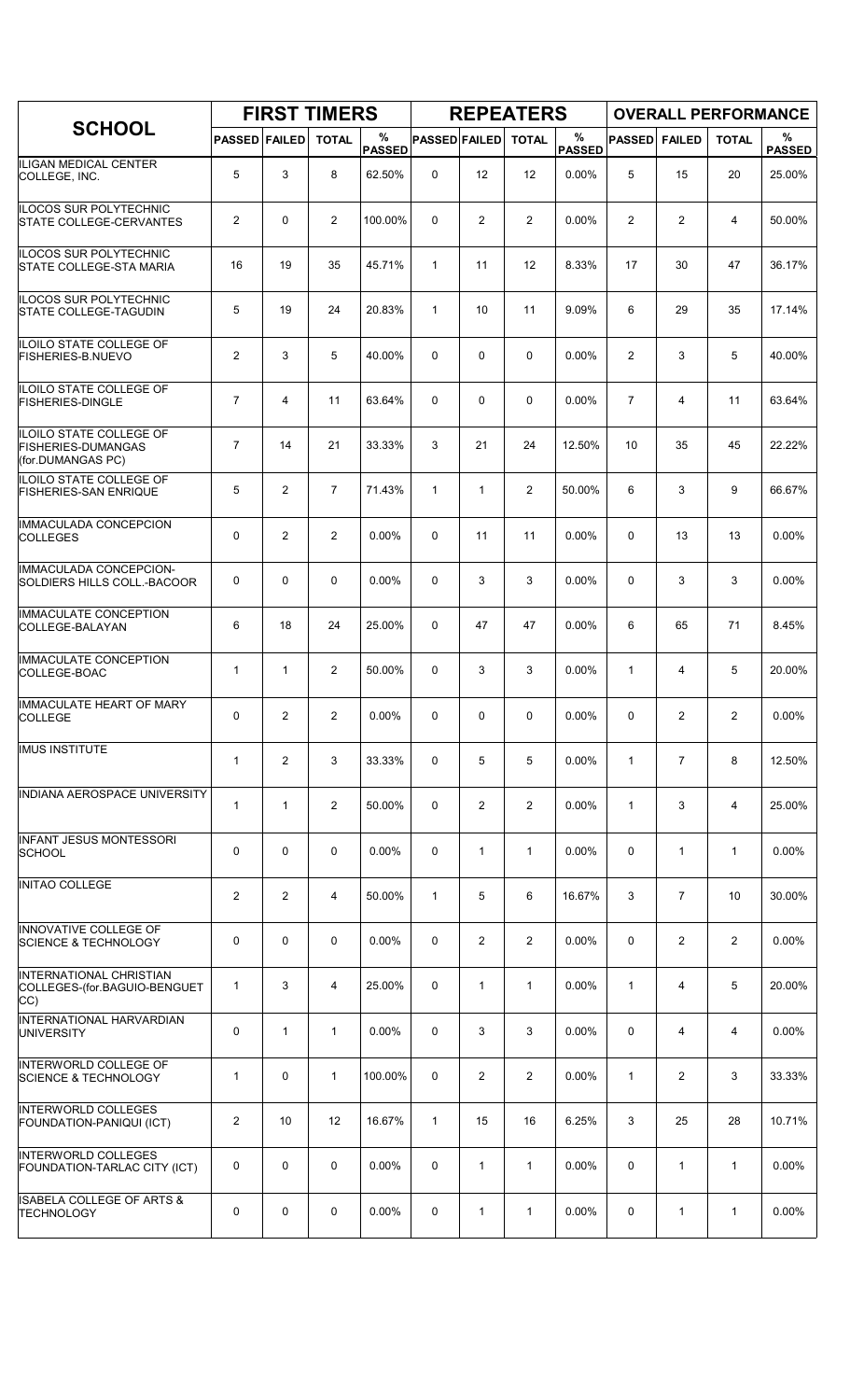|                                                                        |                      |                | <b>FIRST TIMERS</b> |                    |                      |                | <b>REPEATERS</b> |                       |                |                | <b>OVERALL PERFORMANCE</b> |                    |
|------------------------------------------------------------------------|----------------------|----------------|---------------------|--------------------|----------------------|----------------|------------------|-----------------------|----------------|----------------|----------------------------|--------------------|
| <b>SCHOOL</b>                                                          | <b>PASSED FAILED</b> |                | <b>TOTAL</b>        | %<br><b>PASSED</b> | <b>PASSED FAILED</b> |                | <b>TOTAL</b>     | $\%$<br><b>PASSED</b> | <b>PASSED</b>  | <b>FAILED</b>  | <b>TOTAL</b>               | %<br><b>PASSED</b> |
| ISABELA COLLEGES (for.ISABELA<br>C.F                                   | 0                    | $\mathbf{1}$   | $\mathbf{1}$        | 0.00%              | 0                    | 49             | 49               | 0.00%                 | $\mathbf 0$    | 50             | 50                         | 0.00%              |
| <b>ISABELA STATE UNIVERSITY-</b><br>ANGADANAN (for.A AGRO-IND<br>COL.) | 0                    | 5              | 5                   | $0.00\%$           | 0                    | 14             | 14               | 0.00%                 | 0              | 19             | 19                         | 0.00%              |
| <b>ISABELA STATE UNIVERSITY-</b><br><b>CABAGAN</b>                     | 15                   | 18             | 33                  | 45.45%             | $\mathbf{1}$         | 39             | 40               | 2.50%                 | 16             | 57             | 73                         | 21.92%             |
| <b>ISABELA STATE UNIVERSITY-</b><br>CAUAYAN (for C.POLY.COLL.)         | $\overline{7}$       | 21             | 28                  | 25.00%             | 3                    | 25             | 28               | 10.71%                | 10             | 46             | 56                         | 17.86%             |
| ISABELA STATE UNIVERSITY-<br><b>ECHAGUE</b>                            | 5                    | 19             | 24                  | 20.83%             | $\mathbf{1}$         | 42             | 43               | 2.33%                 | 6              | 61             | 67                         | 8.96%              |
| ISABELA STATE UNIVERSITY-<br>ILAGAN                                    | 4                    | $\overline{7}$ | 11                  | 36.36%             | 0                    | 35             | 35               | 0.00%                 | $\overline{4}$ | 42             | 46                         | 8.70%              |
| <b>ISABELA STATE UNIVERSITY-</b><br><b>JONES CAMPUS</b>                | 1                    | $\mathbf{1}$   | $\overline{2}$      | 50.00%             | $\mathbf{1}$         | 3              | 4                | 25.00%                | 2              | 4              | 6                          | 33.33%             |
| <b>ISABELA STATE UNIVERSITY-</b><br><b>PALANAN</b>                     | 0                    | 2              | 2                   | $0.00\%$           | 0                    | 0              | 0                | 0.00%                 | 0              | $\overline{2}$ | $\overline{2}$             | $0.00\%$           |
| ISABELA STATE UNIVERSITY-SAN<br><b>MARIANO</b>                         | 0                    | $\mathbf 0$    | $\mathbf 0$         | 0.00%              | 0                    | 2              | $\overline{2}$   | 0.00%                 | $\mathbf 0$    | $\overline{c}$ | 2                          | 0.00%              |
| <b>ISABELO B. CALINGASAN</b><br><b>MEMORIAL INSTITUTE</b>              | 0                    | $\mathbf{1}$   | $\mathbf 1$         | 0.00%              | 0                    | 11             | 11               | 0.00%                 | $\mathbf 0$    | 12             | 12                         | 0.00%              |
| JAMIATU MARAWI AL-ISLAMIA<br><b>FOUNDATION</b>                         | 0                    | 4              | 4                   | 0.00%              | 0                    | 22             | 22               | 0.00%                 | 0              | 26             | 26                         | 0.00%              |
| JAMIATU MUSLIM MINDANAO                                                | 0                    | 3              | 3                   | 0.00%              | 0                    | 30             | 30               | 0.00%                 | 0              | 33             | 33                         | 0.00%              |
| JAMIATUL PHILIPPINE AL-ISLAMIC                                         | 1                    | 41             | 42                  | 2.38%              | 0                    | 211            | 211              | 0.00%                 | $\mathbf{1}$   | 252            | 253                        | 0.40%              |
| JANIUAY POLYTECHNIC COLLEGE                                            | 0                    | $\mathbf{1}$   | $\mathbf{1}$        | 0.00%              | 0                    | 0              | 0                | 0.00%                 | 0              | $\mathbf{1}$   | $\mathbf{1}$               | 0.00%              |
| JESUS IS LORD COLLEGES<br>FOUNDATION                                   | 0                    | $\mathbf 0$    | $\mathbf 0$         | 0.00%              | 0                    | $\mathbf{1}$   | $\mathbf{1}$     | 0.00%                 | 0              | $\mathbf{1}$   | $\mathbf{1}$               | 0.00%              |
| JOHN BOSCO COLLEGE                                                     | 3                    | $\overline{7}$ | 10                  | 30.00%             | 0                    | 3              | 3                | $0.00\%$              | 3              | 10             | 13                         | 23.08%             |
| JOHN PAUL COLLEGE                                                      | 9                    | 5              | 14                  | 64.29%             | 0                    | $\overline{7}$ | $\overline{7}$   | 0.00%                 | 9              | 12             | 21                         | 42.86%             |
| <b>JOHN WESLEY COLLEGE</b>                                             | 1                    | $\mathbf 0$    | $\mathbf{1}$        | 100.00%            | 0                    | 0              | 0                | $0.00\%$              | $\mathbf{1}$   | 0              | $\mathbf{1}$               | 100.00%            |
| JOSE MARIA COLLEGE                                                     | 0                    | 0              | 0                   | $0.00\%$           | 0                    | 2              | $\overline{2}$   | $0.00\%$              | 0              | 2              | 2                          | $0.00\%$           |
| JOSE NAVARRO POLYTECHNIC<br><b>COLLEGE</b>                             | 0                    | $\mathbf{1}$   | 1                   | 0.00%              | 0                    | 1              | $\mathbf{1}$     | $0.00\%$              | 0              | $\overline{2}$ | 2                          | 0.00%              |
| JOSE P. LAUREL POLYTECHNIC<br><b>COLLEGE</b>                           | 4                    | 9              | 13                  | 30.77%             | $\mathbf{1}$         | 1              | $\overline{2}$   | 50.00%                | 5              | 10             | 15                         | 33.33%             |
| JOSE RIZAL MEMORIAL STATE<br>COLLEGE-DIPOLOG                           | 16                   | 24             | 40                  | 40.00%             | 5                    | 47             | 52               | 9.62%                 | 21             | 71             | 92                         | 22.83%             |
| JOSE RIZAL MEMORIAL STATE<br>COLLEGE-KATIPUNAN,<br>ZAMBOANGA DS.       | 4                    | 0              | 4                   | 100.00%            | $\mathbf{1}$         | 3              | 4                | 25.00%                | 5              | 3              | 8                          | 62.50%             |
| <b>JOSE RIZAL MEMORIAL STATE</b><br>COLLEGE-SIOCON                     | 5                    | 8              | 13                  | 38.46%             | 2                    | 13             | 15               | 13.33%                | $\overline{7}$ | 21             | 28                         | 25.00%             |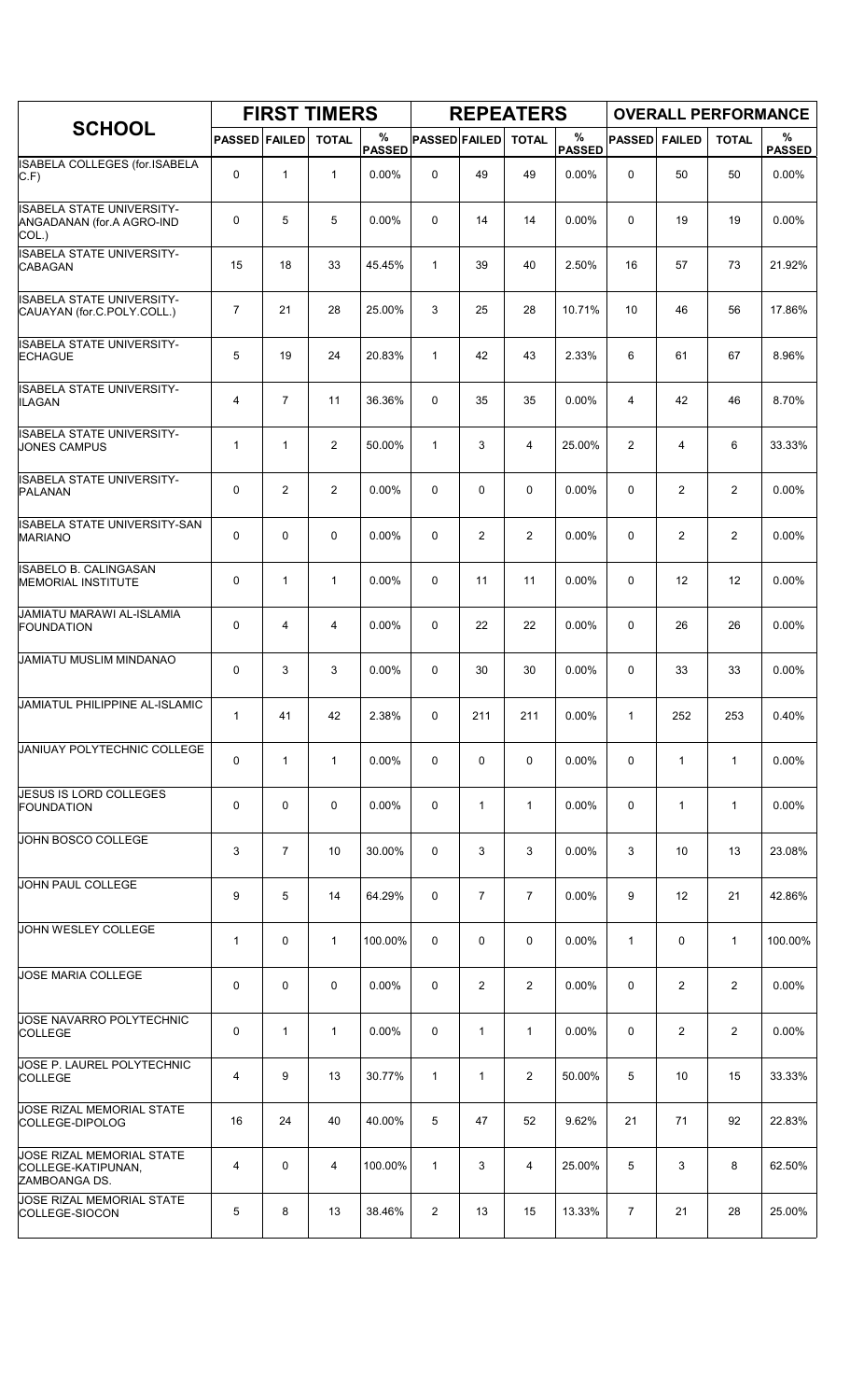|                                                                                       |                      |                | <b>FIRST TIMERS</b> |                    |                      |                | <b>REPEATERS</b> |                       |                |                | <b>OVERALL PERFORMANCE</b> |                    |
|---------------------------------------------------------------------------------------|----------------------|----------------|---------------------|--------------------|----------------------|----------------|------------------|-----------------------|----------------|----------------|----------------------------|--------------------|
| <b>SCHOOL</b>                                                                         | <b>PASSED FAILED</b> |                | <b>TOTAL</b>        | %<br><b>PASSED</b> | <b>PASSED FAILED</b> |                | <b>TOTAL</b>     | $\%$<br><b>PASSED</b> | <b>PASSED</b>  | <b>FAILED</b>  | <b>TOTAL</b>               | %<br><b>PASSED</b> |
| JOSE RIZAL MEMORIAL STATE<br><b>COLLEGE-TAMPILISAN</b>                                | 6                    | 26             | 32                  | 18.75%             | 0                    | 32             | 32               | 0.00%                 | 6              | 58             | 64                         | 9.38%              |
| <b>JOSE RIZAL MEMORIAL STATE</b><br>UNIVERSITY-DAPITAN                                | 8                    | 13             | 21                  | 38.10%             | 4                    | 16             | 20               | 20.00%                | 12             | 29             | 41                         | 29.27%             |
| JOSE RIZAL UNIVERSITY (for.JRC)                                                       | 11                   | 11             | 22                  | 50.00%             | $\mathbf{1}$         | 32             | 33               | 3.03%                 | 12             | 43             | 55                         | 21.82%             |
| JOSEFINA H. CERILLES STATE<br>COLLEGE-C.M.S.ENERIO CAT-<br><b>LAKEWOOD</b>            | $\overline{c}$       | $\mathbf 0$    | $\overline{2}$      | 100.00%            | 0                    | 0              | 0                | 0.00%                 | $\overline{2}$ | 0              | $\overline{c}$             | 100.00%            |
| JOSEFINA H. CERILLES STATE<br>COLLEGE-MAIN-MATI(JHCPC)                                | 53                   | 117            | 170                 | 31.18%             | $\overline{7}$       | 156            | 163              | 4.29%                 | 60             | 273            | 333                        | 18.02%             |
| JOSEFINA H. CERILLES STATE<br>COLLEGE-MARGOSATUBIG                                    | $\mathbf 0$          | $\mathbf 0$    | 0                   | 0.00%              | $\mathbf{1}$         | $\overline{2}$ | 3                | 33.33%                | $\mathbf{1}$   | $\overline{2}$ | 3                          | 33.33%             |
| JOSEPH H. CERILLES<br>POLYTECHNIC COLLEGE                                             | 1                    | $\overline{2}$ | 3                   | 33.33%             | $\mathbf{1}$         | $\mathbf{1}$   | $\overline{2}$   | 50.00%                | 2              | 3              | 5                          | 40.00%             |
| KABANKALAN CATHOLIC COLLEGE                                                           | 17                   | 31             | 48                  | 35.42%             | $\Omega$             | 37             | 37               | $0.00\%$              | 17             | 68             | 85                         | 20.00%             |
| KABASALAN NATIONAL<br><b>VOCATIONAL SCHOOL</b>                                        | 0                    | $\mathbf 0$    | $\mathbf 0$         | 0.00%              | $\mathbf{1}$         | 8              | 9                | 11.11%                | $\mathbf{1}$   | 8              | 9                          | 11.11%             |
| <b>KALAYAAN COLLEGE</b>                                                               | 0                    | $\mathbf 0$    | $\mathbf 0$         | 0.00%              | 0                    | $\mathbf{1}$   | $\mathbf{1}$     | 0.00%                 | 0              | $\mathbf{1}$   | $\mathbf{1}$               | 0.00%              |
| KALINGA APAYAO STATE<br>COLLEGE (KALINGA COMM. COLL.)                                 | 12                   | 29             | 41                  | 29.27%             | 5                    | 84             | 89               | 5.62%                 | 17             | 113            | 130                        | 13.08%             |
| KALOS MISSION ARTS COLLEGE                                                            | 0                    | $\mathbf 0$    | 0                   | 0.00%              | 0                    | $\mathbf{1}$   | 1                | 0.00%                 | 0              | 1              | $\mathbf{1}$               | 0.00%              |
| <b>KAPALONG COLLEGE OF</b><br><b>AGRICULTURE, SCIENCES &amp;</b><br><b>TECHNOLOGY</b> | 5                    | 14             | 19                  | 26.32%             | 2                    | 9              | 11               | 18.18%                | $\overline{7}$ | 23             | 30                         | 23.33%             |
| <b>KATIPUNAN NATIONAL</b><br>AGRICULTURAL SCHOOL-<br><b>KATIPUNAN</b>                 | 1                    | 0              | $\mathbf{1}$        | 100.00%            | 0                    | 3              | 3                | 0.00%                 | $\mathbf{1}$   | 3              | 4                          | 25.00%             |
| KING'S COLLEGE OF ISULAN, INC.                                                        | 0                    | $\mathbf 0$    | $\mathbf 0$         | 0.00%              | $\mathbf{1}$         | 3              | 4                | 25.00%                | $\mathbf{1}$   | 3              | 4                          | 25.00%             |
| KINGFISHER SCHOOL OF<br><b>BUSINESS AND FINANCE</b>                                   | 0                    | $\mathbf 0$    | $\mathbf 0$         | $0.00\%$           | 0                    | $\mathbf{1}$   | $\mathbf{1}$     | $0.00\%$              | $\mathbf 0$    | $\mathbf{1}$   | $\mathbf{1}$               | 0.00%              |
| KOLEHIYO NG SUBIC                                                                     | 4                    | $\overline{7}$ | 11                  | 36.36%             | $\mathbf{1}$         | $\overline{7}$ | 8                | 12.50%                | 5              | 14             | 19                         | 26.32%             |
| KUTAWATO DARUSSALAM<br><b>COLLEGE</b>                                                 | 0                    | $\mathbf 0$    | $\mathbf 0$         | 0.00%              | 0                    | $\overline{2}$ | $\overline{2}$   | 0.00%                 | 0              | $\overline{2}$ | 2                          | 0.00%              |
| <b>KUTAWATO INSTITUTE OF</b><br><b>TECHNOLOGY FOUNDATION</b>                          | 0                    | 0              | 0                   | $0.00\%$           | 0                    | $\mathbf{1}$   | $\mathbf{1}$     | 0.00%                 | 0              | $\mathbf{1}$   | $\mathbf{1}$               | 0.00%              |
| L. D. WOOSLEY BETHANY<br><b>COLLEGES</b>                                              | $\overline{c}$       | $\overline{2}$ | 4                   | 50.00%             | 0                    | 0              | 0                | $0.00\%$              | $\overline{2}$ | $\overline{2}$ | 4                          | 50.00%             |
| LA CARLOTA CITY COMMUNITY<br><b>COLLEGE</b>                                           | 39                   | 44             | 83                  | 46.99%             | 2                    | 53             | 55               | 3.64%                 | 41             | 97             | 138                        | 29.71%             |
| LA CONCEPCION COLLEGE-<br><b>BULACAN</b>                                              | 0                    | 4              | 4                   | 0.00%              | 0                    | 3              | 3                | 0.00%                 | 0              | $\overline{7}$ | $\overline{7}$             | 0.00%              |
| LA CONSOLACION COLLEGE-<br><b>BACOLOD CITY</b>                                        | 5                    | 5              | 10                  | 50.00%             | 0                    | 4              | 4                | 0.00%                 | 5              | 9              | 14                         | 35.71%             |
| LA CONSOLACION COLLEGE-<br><b>CALOOKAN</b>                                            | $\overline{2}$       | 0              | 2                   | 100.00%            | 0                    | 1              | $\mathbf{1}$     | 0.00%                 | 2              | $\mathbf{1}$   | 3                          | 66.67%             |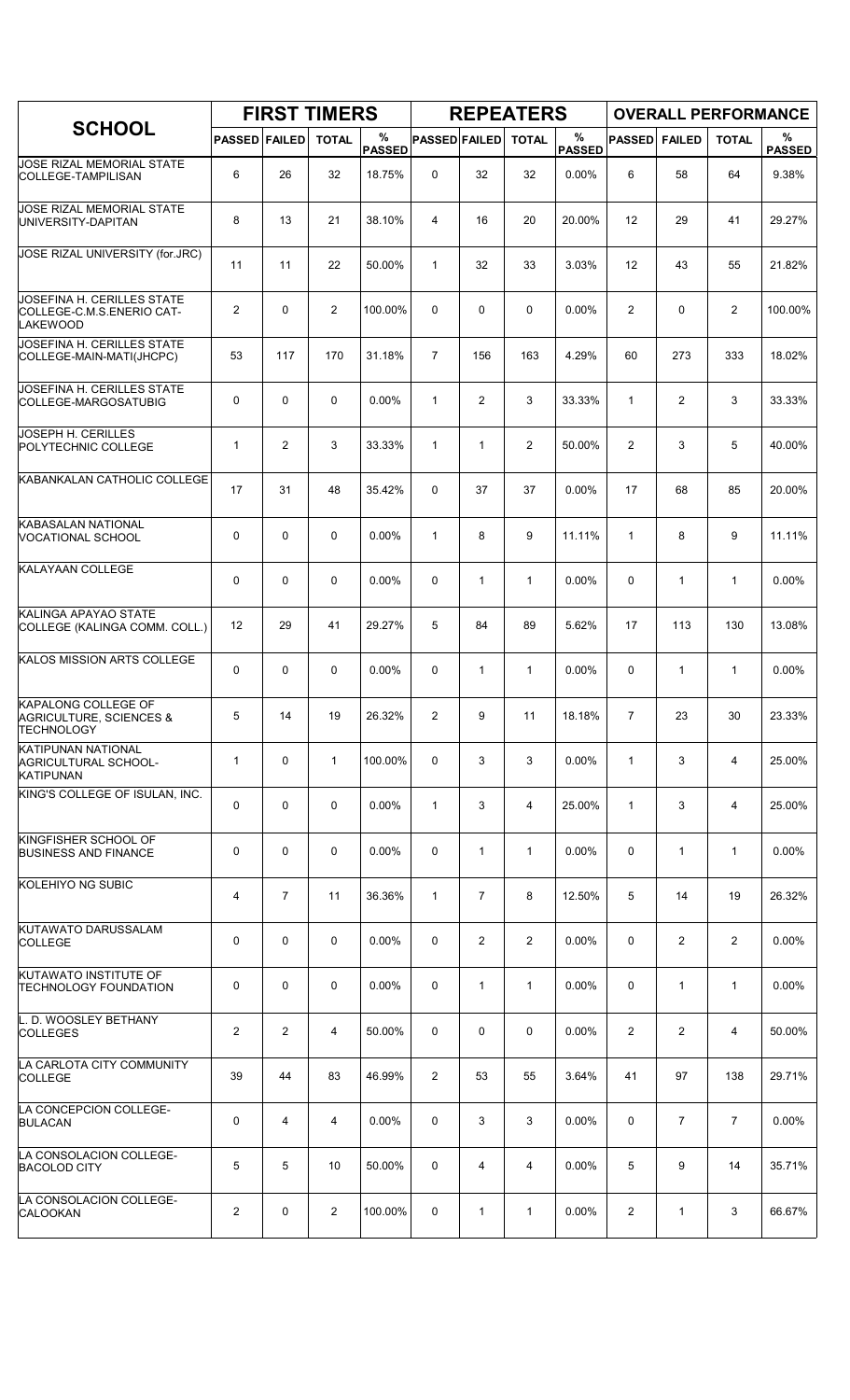|                                                         |                      |                | <b>FIRST TIMERS</b> |                    |                      |              | <b>REPEATERS</b> |                       |                |               | <b>OVERALL PERFORMANCE</b> |                    |
|---------------------------------------------------------|----------------------|----------------|---------------------|--------------------|----------------------|--------------|------------------|-----------------------|----------------|---------------|----------------------------|--------------------|
| <b>SCHOOL</b>                                           | <b>PASSED FAILED</b> |                | <b>TOTAL</b>        | %<br><b>PASSED</b> | <b>PASSED FAILED</b> |              | <b>TOTAL</b>     | $\%$<br><b>PASSED</b> | <b>PASSED</b>  | <b>FAILED</b> | <b>TOTAL</b>               | %<br><b>PASSED</b> |
| LA CONSOLACION COLLEGE-DAET                             | 0                    | $\overline{2}$ | $\overline{2}$      | 0.00%              | 0                    | 12           | 12               | 0.00%                 | 0              | 14            | 14                         | 0.00%              |
| LA CONSOLACION COLLEGE-<br><b>IRIGA CITY</b>            | $\overline{2}$       | 2              | 4                   | 50.00%             | 0                    | 4            | 4                | 0.00%                 | 2              | 6             | 8                          | 25.00%             |
| LA CONSOLACION COLLEGE-LA<br><b>CARLOTA CITY</b>        | 0                    | $\mathbf{1}$   | $\mathbf{1}$        | $0.00\%$           | 0                    | 2            | $\overline{2}$   | 0.00%                 | 0              | 3             | 3                          | 0.00%              |
| LA CONSOLACION COLLEGE-<br>LILOAN, CEBU CITY            | 4                    | 7              | 11                  | 36.36%             | 0                    | $\mathbf{1}$ | $\mathbf{1}$     | 0.00%                 | 4              | 8             | 12                         | 33.33%             |
| LA FORTUNA COLLEGE                                      | 0                    | $\mathbf 0$    | $\mathbf 0$         | $0.00\%$           | 0                    | 1            | $\mathbf{1}$     | 0.00%                 | $\mathbf 0$    | 1             | $\mathbf{1}$               | $0.00\%$           |
| LA SALETTE COLLEGES<br><b>FOUNDATION</b>                | 0                    | $\mathbf 0$    | $\mathbf 0$         | 0.00%              | 0                    | $\mathbf{1}$ | $\mathbf{1}$     | 0.00%                 | $\mathbf 0$    | $\mathbf{1}$  | $\mathbf{1}$               | 0.00%              |
| LA SALLE COLLEGE-ANTIPOLO(LA<br>SALLE SCHOOL)           | $\overline{2}$       | $\overline{2}$ | 4                   | 50.00%             | 0                    | 2            | $\overline{2}$   | 0.00%                 | 2              | 4             | 6                          | 33.33%             |
| LA SALLE UNIVERSITY<br>(for.IMMA.CONCEPCION-LA SALLE)   | 17                   | 6              | 23                  | 73.91%             | 2                    | 35           | 37               | 5.41%                 | 19             | 41            | 60                         | 31.67%             |
| LAAK INSTITUTE FOUNDATION                               | 1                    | $\mathbf{1}$   | $\overline{c}$      | 50.00%             | 0                    | 0            | $\mathbf 0$      | 0.00%                 | $\mathbf{1}$   | $\mathbf{1}$  | 2                          | 50.00%             |
| LAGUNA CHRISTIAN COLLEGE<br>FOR THE DEAF                | 0                    | $\mathbf 0$    | $\mathbf 0$         | 0.00%              | 2                    | 4            | 6                | 33.33%                | $\overline{2}$ | 4             | 6                          | 33.33%             |
| LAGUNA COLLEGE                                          | 6                    | 6              | 12                  | 50.00%             | 2                    | 17           | 19               | 10.53%                | 8              | 23            | 31                         | 25.81%             |
| LAGUNA COLLEGE OF BUSINESS<br>& ARTS                    | 5                    | 22             | 27                  | 18.52%             | 3                    | 41           | 44               | 6.82%                 | 8              | 63            | 71                         | 11.27%             |
| LAGUNA NORTHWESTERN<br><b>COLLEGE</b>                   | 0                    | 0              | $\mathbf 0$         | 0.00%              | 0                    | 1            | 1                | 0.00%                 | 0              | 1             | $\mathbf{1}$               | 0.00%              |
| LAGUNA STATE POLYTECHNIC<br>COLLEGE-SAN PABLO (SPCSAT)  | 15                   | 21             | 36                  | 41.67%             | $\mathbf{1}$         | 19           | 20               | 5.00%                 | 16             | 40            | 56                         | 28.57%             |
| LAGUNA STATE POLYTECHNIC<br>COLLEGE-STA. CRUZ (LCAT)    | 0                    | $\mathbf 0$    | 0                   | 0.00%              | $\mathbf{1}$         | $\mathbf{1}$ | $\overline{2}$   | 50.00%                | $\mathbf{1}$   | $\mathbf{1}$  | $\overline{2}$             | 50.00%             |
| LAGUNA STATE POLYTECHNIC<br>UNIVERSITY-LOS BAÑOS        | $\overline{7}$       | 5              | 12                  | 58.33%             | 0                    | 9            | 9                | 0.00%                 | $\overline{7}$ | 14            | 21                         | 33.33%             |
| LAGUNA STATE POLYTECHNIC<br>UNIVERSITY-SINILOAN         | 11                   | 5              | 16                  | 68.75%             | 2                    | 33           | 35               | 5.71%                 | 13             | 38            | 51                         | 25.49%             |
| LAGUNA UNIVERSITY-STA CRUZ,<br>LAGUNA                   | 5                    | 5              | 10                  | 50.00%             | $\mathbf{1}$         | $\mathbf{1}$ | $\overline{2}$   | 50.00%                | 6              | 6             | 12                         | 50.00%             |
| LAKE LANAO COLLEGE, INC.                                | 1                    | 28             | 29                  | 3.45%              | $\mathbf{1}$         | 36           | 37               | 2.70%                 | $\overline{2}$ | 64            | 66                         | 3.03%              |
| LANAO AGRICULTURAL COLLEGE<br><b>EXT.-LANAO DEL SUR</b> | 0                    | $\mathbf 0$    | $\mathsf 0$         | 0.00%              | 0                    | 1            | $\mathbf{1}$     | $0.00\%$              | 0              | 1             | $\mathbf{1}$               | 0.00%              |
| LANAO DEL NORTE<br><b>AGRICULTURAL COLLEGE</b>          | 0                    | 4              | 4                   | 0.00%              | 0                    | 11           | 11               | 0.00%                 | 0              | 15            | 15                         | 0.00%              |
| LANAO EDUCATIONAL INSTITUTE                             | 0                    | 3              | 3                   | 0.00%              | 0                    | 6            | 6                | 0.00%                 | $\mathbf 0$    | 9             | 9                          | 0.00%              |
| LANAO ISLAMIC PARAMEDICAL<br>COLLEGE - MARAWI CITY      | 0                    | $\mathbf{1}$   | $\mathbf{1}$        | 0.00%              | 0                    | 0            | 0                | 0.00%                 | 0              | $\mathbf{1}$  | $\mathbf{1}$               | 0.00%              |
| LANAO NATIONAL COLLEGE OF<br><b>ARTS &amp; TRADES</b>   | 0                    | 5              | 5                   | $0.00\%$           | 0                    | 10           | 10               | 0.00%                 | 0              | 15            | 15                         | $0.00\%$           |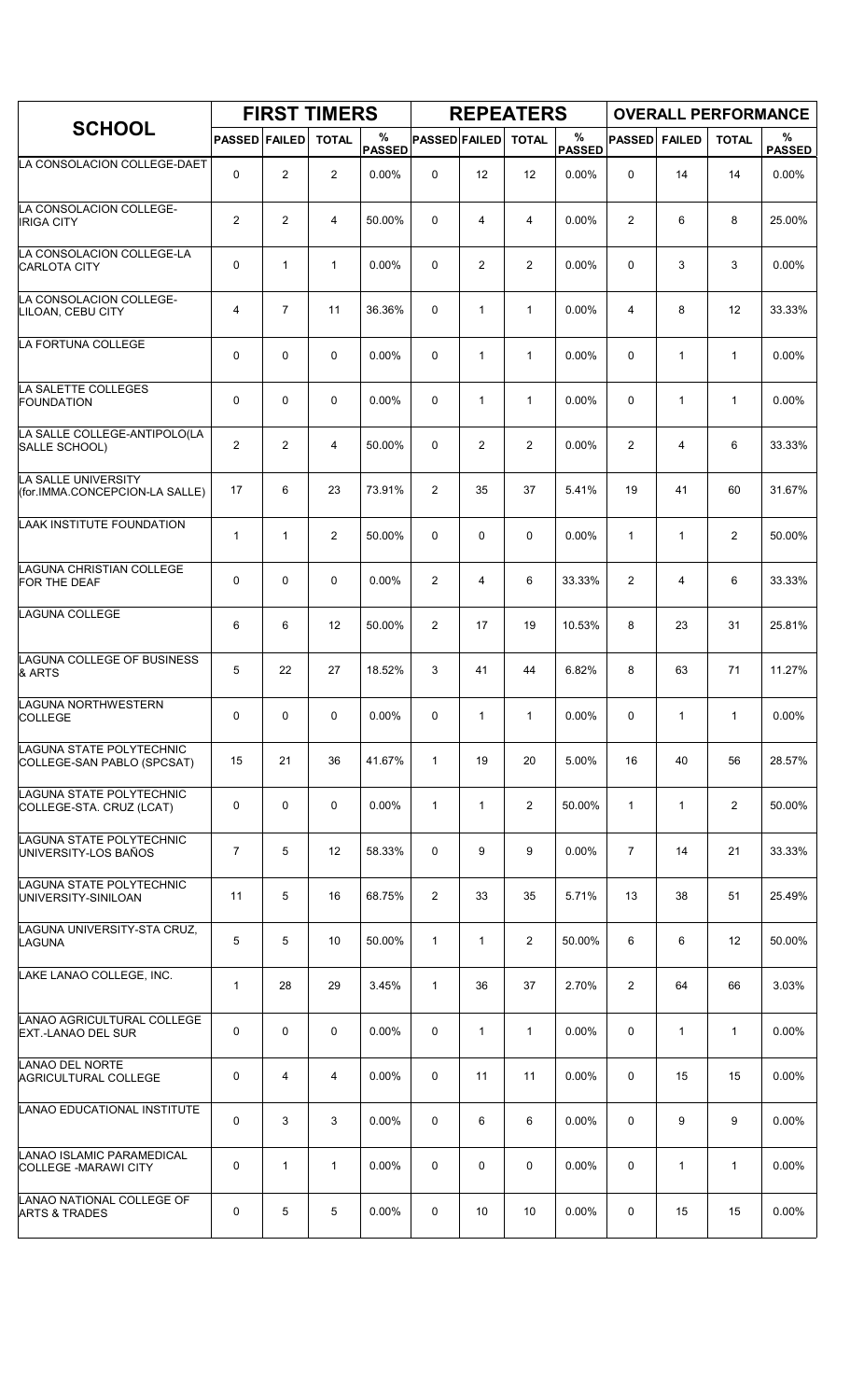|                                                      |                      |              | <b>FIRST TIMERS</b> |                    |                      |                | <b>REPEATERS</b> |                       |                |               | <b>OVERALL PERFORMANCE</b> |                    |
|------------------------------------------------------|----------------------|--------------|---------------------|--------------------|----------------------|----------------|------------------|-----------------------|----------------|---------------|----------------------------|--------------------|
| <b>SCHOOL</b>                                        | <b>PASSED FAILED</b> |              | <b>TOTAL</b>        | %<br><b>PASSED</b> | <b>PASSED FAILED</b> |                | <b>TOTAL</b>     | $\%$<br><b>PASSED</b> | <b>PASSED</b>  | <b>FAILED</b> | <b>TOTAL</b>               | %<br><b>PASSED</b> |
| LANAO SCHOOL OF SCIENCE &<br><b>TECHNOLOGY</b>       | 1                    | 12           | 13                  | 7.69%              | 0                    | 17             | 17               | 0.00%                 | $\mathbf{1}$   | 29            | 30                         | 3.33%              |
| LAPAK AGRICULTURAL COLLEGE-<br>SIASI                 | 0                    | 15           | 15                  | 0.00%              | 0                    | 21             | 21               | 0.00%                 | 0              | 36            | 36                         | 0.00%              |
| LEGACY COLLEGE OF<br><b>COMPOSTELA</b>               | $\overline{c}$       | 11           | 13                  | 15.38%             | 0                    | $\overline{7}$ | $\overline{7}$   | 0.00%                 | $\overline{2}$ | 18            | 20                         | 10.00%             |
| LEGASPI COLLEGE                                      | 0                    | $\mathbf 0$  | $\mathbf 0$         | 0.00%              | 0                    | $\mathbf{1}$   | $\mathbf{1}$     | 0.00%                 | 0              | $\mathbf{1}$  | $\mathbf{1}$               | $0.00\%$           |
| <b>LEMERY COLLEGES</b>                               | 0                    | 4            | $\overline{4}$      | 0.00%              | 0                    | 0              | $\mathbf 0$      | 0.00%                 | $\mathbf 0$    | 4             | 4                          | 0.00%              |
| LEON GUINTO MEMORIAL<br><b>COLLEGE</b>               | 0                    | 11           | 11                  | 0.00%              | $\mathbf{1}$         | 14             | 15               | 6.67%                 | $\mathbf{1}$   | 25            | 26                         | 3.85%              |
| LEON NATIONAL COLLEGE OF<br><b>AGRICULTURE</b>       | 0                    | $\mathbf 0$  | 0                   | 0.00%              | 0                    | $\mathbf{1}$   | $\mathbf{1}$     | 0.00%                 | 0              | $\mathbf{1}$  | $\mathbf{1}$               | 0.00%              |
| <b>LEWIS COLLEGE</b>                                 | 1                    | 4            | 5                   | 20.00%             | 0                    | $\overline{2}$ | $\overline{2}$   | 0.00%                 | $\mathbf{1}$   | 6             | $\overline{7}$             | 14.29%             |
| <b>LEYTE COLLEGES</b>                                | $\overline{2}$       | 4            | 6                   | 33.33%             | 0                    | 16             | 16               | 0.00%                 | 2              | 20            | 22                         | 9.09%              |
| LEYTE INSTITUTE OF<br>TECHNOLOGY-BURAUEN CAMPUS      | 5                    | 14           | 19                  | 26.32%             | 0                    | 9              | 9                | 0.00%                 | 5              | 23            | 28                         | 17.86%             |
| LEYTE INSTITUTE OF<br><b>TECHNOLOGY-ORMOC CAMPUS</b> | 23                   | 44           | 67                  | 34.33%             | 2                    | 24             | 26               | 7.69%                 | 25             | 68            | 93                         | 26.88%             |
| LEYTE NORMAL UNIVERSITY                              | 188                  | 148          | 336                 | 55.95%             | 32                   | 408            | 440              | 7.27%                 | 220            | 556           | 776                        | 28.35%             |
| LEYTE STATE COLLEGE                                  | 0                    | $\mathbf 0$  | 0                   | 0.00%              | 0                    | 11             | 11               | 0.00%                 | 0              | 11            | 11                         | 0.00%              |
| LEYTE STATE SCHOOL OF<br><b>FISHERIES-TOLOSA</b>     | 0                    | 0            | 0                   | $0.00\%$           | 0                    | 1              | $\mathbf{1}$     | 0.00%                 | 0              | $\mathbf{1}$  | $\mathbf{1}$               | $0.00\%$           |
| LEYTE STATE UNIVERSITY-ALANG-<br><b>ALANG CAMPUS</b> | 11                   | 23           | 34                  | 32.35%             | 0                    | 24             | 24               | $0.00\%$              | 11             | 47            | 58                         | 18.97%             |
| LEYTE STATE UNIVERSITY-<br><b>ISABEL CAMPUS</b>      | $\overline{2}$       | $\mathbf{1}$ | 3                   | 66.67%             | 0                    | 5              | 5                | $0.00\%$              | $\overline{2}$ | 6             | 8                          | 25.00%             |
| LEYTE STATE UNIVERSITY-<br><b>TOLOSA CAMPUS</b>      | 3                    | 5            | 8                   | 37.50%             | 1                    | $\overline{7}$ | 8                | 12.50%                | 4              | 12            | 16                         | 25.00%             |
| LEYTE STATE UNIVERSITY-<br><b>VILLABA CAMPUS</b>     | 11                   | 13           | 24                  | 45.83%             | $\mathbf{1}$         | 10             | 11               | 9.09%                 | 12             | 23            | 35                         | 34.29%             |
| LIBON COMMUNITY COLLEGE                              | 13                   | 40           | 53                  | 24.53%             | $\mathbf{1}$         | 30             | 31               | 3.23%                 | 14             | 70            | 84                         | 16.67%             |
| LICEO DE CAGAYAN UNIVERSITY                          | 6                    | 13           | 19                  | 31.58%             | 0                    | 34             | 34               | $0.00\%$              | 6              | 47            | 53                         | 11.32%             |
| LICEO DE DAVAO                                       | 0                    | 0            | 0                   | $0.00\%$           | 0                    | 8              | 8                | $0.00\%$              | 0              | 8             | 8                          | 0.00%              |
| LICEO DE MASBATE COLLEGE                             | 0                    | 5            | 5                   | $0.00\%$           | 0                    | 13             | 13               | 0.00%                 | 0              | 18            | 18                         | $0.00\%$           |
| LICEO DE SAN JACINTO                                 | 5                    | 25           | 30                  | 16.67%             | $\mathbf{1}$         | 79             | 80               | 1.25%                 | 6              | 104           | 110                        | 5.45%              |
| LIGAO COMMUNITY COLLEGE                              | 5                    | 6            | 11                  | 45.45%             | 4                    | 2              | 6                | 66.67%                | 9              | 8             | 17                         | 52.94%             |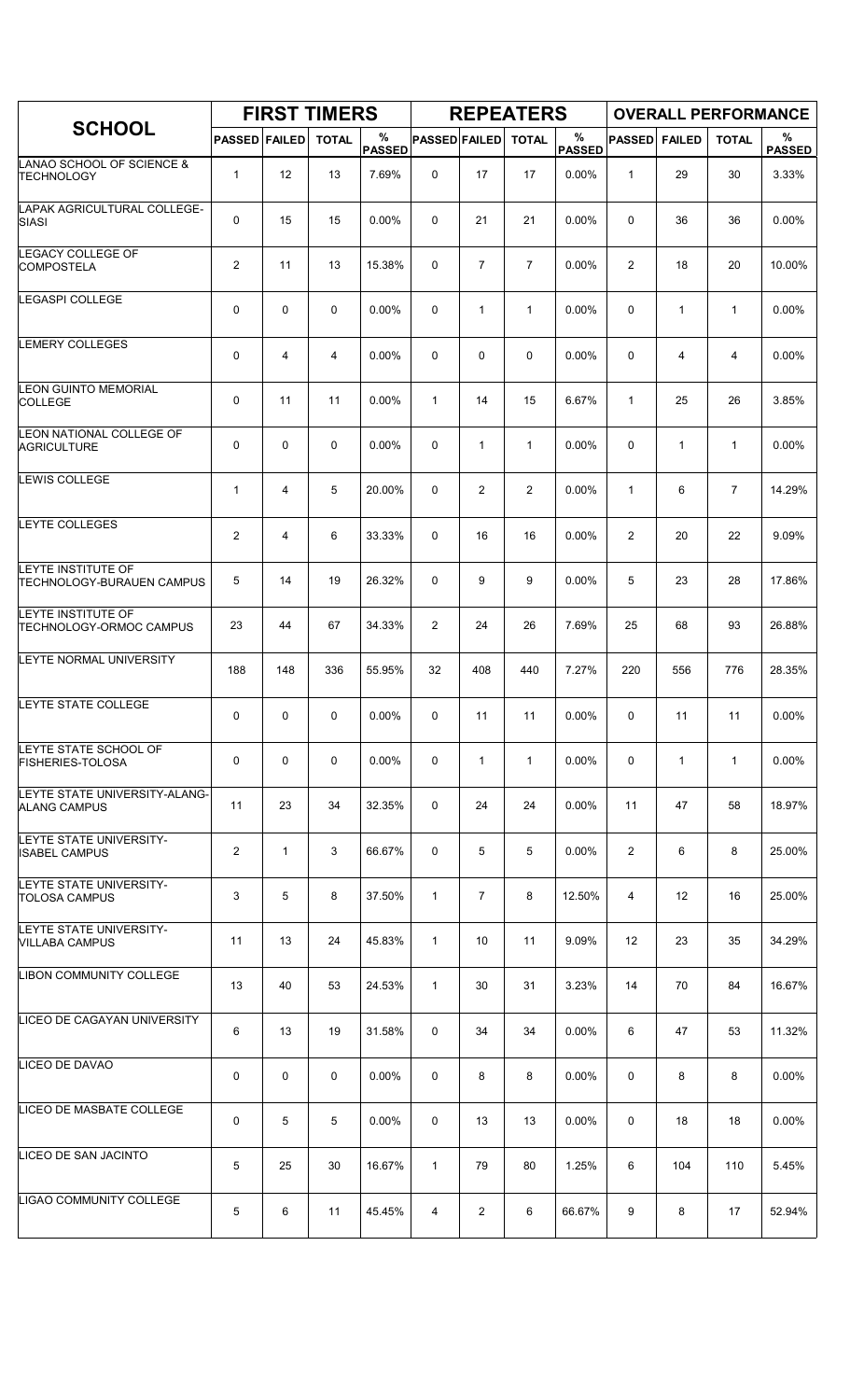|                                                        |                      |                | <b>FIRST TIMERS</b> |                    |                      |                | <b>REPEATERS</b> |                       |                |                |                | <b>OVERALL PERFORMANCE</b> |
|--------------------------------------------------------|----------------------|----------------|---------------------|--------------------|----------------------|----------------|------------------|-----------------------|----------------|----------------|----------------|----------------------------|
| <b>SCHOOL</b>                                          | <b>PASSED FAILED</b> |                | <b>TOTAL</b>        | %<br><b>PASSED</b> | <b>PASSED FAILED</b> |                | <b>TOTAL</b>     | $\%$<br><b>PASSED</b> | <b>PASSED</b>  | <b>FAILED</b>  | <b>TOTAL</b>   | %<br><b>PASSED</b>         |
| LIMAY POLYTECHNIC COLLEGE                              | 18                   | 8              | 26                  | 69.23%             | $\overline{2}$       | 14             | 16               | 12.50%                | 20             | 22             | 42             | 47.62%                     |
| LIPA CITY COLLEGES                                     | 5                    | 9              | 14                  | 35.71%             | $\mathbf{1}$         | 40             | 41               | 2.44%                 | 6              | 49             | 55             | 10.91%                     |
| LIPA CITY PUBLIC COLLEGE                               | 37                   | 53             | 90                  | 41.11%             | 10                   | 63             | 73               | 13.70%                | 47             | 116            | 163            | 28.83%                     |
| LITO LAPID COLLEGE<br><b>FOUNDATION</b>                | 0                    | 0              | $\mathbf 0$         | 0.00%              | $\mathbf 0$          | $\mathbf{1}$   | $\mathbf{1}$     | 0.00%                 | $\mathbf 0$    | $\mathbf{1}$   | $\mathbf{1}$   | 0.00%                      |
| LOURDES COLLEGE                                        | 12                   | 8              | 20                  | 60.00%             | $\overline{2}$       | 8              | 10               | 20.00%                | 14             | 16             | 30             | 46.67%                     |
| LOURDES COLLEGE OF BULACAN                             | 0                    | $\overline{2}$ | $\overline{2}$      | 0.00%              | $\mathbf 0$          | 16             | 16               | 0.00%                 | $\mathbf 0$    | 18             | 18             | 0.00%                      |
| LUCAN POLYTECHNIC COLLEGE                              | $\mathbf{1}$         | $\mathbf{1}$   | $\overline{2}$      | 50.00%             | $\mathbf 0$          | $\overline{2}$ | $\overline{2}$   | 0.00%                 | $\mathbf{1}$   | 3              | $\overline{4}$ | 25.00%                     |
| LUNA COLLEGES                                          | 0                    | 8              | 8                   | 0.00%              | $\mathbf{1}$         | 28             | 29               | 3.45%                 | $\mathbf{1}$   | 36             | 37             | 2.70%                      |
| LUNA GOCO COLLEGES, INC<br>(for.LUNA GOCO MCCI)        | $\mathbf{1}$         | 0              | $\mathbf{1}$        | 100.00%            | 0                    | $\mathbf{1}$   | $\mathbf{1}$     | 0.00%                 | $\mathbf{1}$   | $\mathbf{1}$   | $\overline{2}$ | 50.00%                     |
| LUZON COLLEGE OF SCIENCE &<br><b>TECHNOLOGY</b>        | 0                    | $\mathbf{1}$   | $\mathbf{1}$        | $0.00\%$           | 0                    | 0              | $\mathbf 0$      | 0.00%                 | 0              | $\mathbf{1}$   | $\mathbf{1}$   | 0.00%                      |
| <b>LUZON NAZARENE BIBLE</b><br><b>COLLEGE</b>          | 0                    | 0              | $\mathbf 0$         | 0.00%              | 0                    | $\overline{2}$ | $\overline{2}$   | 0.00%                 | $\mathbf 0$    | $\overline{c}$ | $\overline{2}$ | 0.00%                      |
| LUZONIAN UNIVERSITY<br><b>FOUNDATION-LUCENA CITY</b>   | 0                    | 0              | $\mathbf 0$         | 0.00%              | 0                    | 1              | $\mathbf{1}$     | 0.00%                 | $\mathbf 0$    | 1              | $\mathbf{1}$   | 0.00%                      |
| LYCEUM NORTHWESTERN-<br><b>DAGUPAN CITY</b>            | 0                    | 4              | 4                   | 0.00%              | $\mathbf{1}$         | 19             | 20               | 5.00%                 | $\mathbf{1}$   | 23             | 24             | 4.17%                      |
| LYCEUM NORTHWESTERN-F.T.<br>DUQUE COLLEGE-URDANETA     | $\mathbf{1}$         | 0              | $\mathbf{1}$        | 100.00%            | 0                    | 5              | 5                | 0.00%                 | $\mathbf{1}$   | 5              | 6              | 16.67%                     |
| <b>LYCEUM OF APARRI</b>                                | $\mathbf{1}$         | 3              | 4                   | 25.00%             | 0                    | 14             | 14               | 0.00%                 | $\mathbf{1}$   | 17             | 18             | 5.56%                      |
| LYCEUM OF ILIGAN FOUNDATION                            | 0                    | 0              | $\mathsf 0$         | 0.00%              | 0                    | 1              | $\mathbf{1}$     | $0.00\%$              | 0              | $\mathbf{1}$   | $\mathbf{1}$   | 0.00%                      |
| LYCEUM OF NORTHERN LUZON                               | 0                    | 3              | 3                   | $0.00\%$           | $\mathbf{1}$         | 6              | $\overline{7}$   | 14.29%                | $\mathbf{1}$   | 9              | 10             | 10.00%                     |
| LYCEUM OF THE PHILIPPINES<br>UNIVERSITY-BATANGAS, INC  | 2                    | 3              | 5                   | 40.00%             | $\mathbf{1}$         | $\mathbf{1}$   | $\overline{2}$   | 50.00%                | 3              | 4              | $\overline{7}$ | 42.86%                     |
| LYCEUM OF THE PHILIPPINES<br>UNIVERSITY-MANILA         | 0                    | 0              | $\mathbf 0$         | 0.00%              | 0                    | $\mathbf{1}$   | $\mathbf{1}$     | 0.00%                 | 0              | $\mathbf{1}$   | $\mathbf{1}$   | 0.00%                      |
| LYCEUM OF TUAO                                         | 2                    | 4              | 6                   | 33.33%             | 0                    | $\overline{7}$ | $\overline{7}$   | $0.00\%$              | $\overline{2}$ | 11             | 13             | 15.38%                     |
| LYCEUM-ST. CABRINI COLLEGE<br>OF ALLIED MEDICINE, INC. | 0                    | $\mathbf{1}$   | $\mathbf{1}$        | 0.00%              | 0                    | 0              | 0                | $0.00\%$              | 0              | $\mathbf{1}$   | $\mathbf{1}$   | 0.00%                      |
| M. V. GALLEGO FOUNDATION<br><b>COLLEGES</b>            | 0                    | 2              | $\overline{2}$      | 0.00%              | 0                    | $\mathbf{1}$   | $\mathbf{1}$     | 0.00%                 | 0              | 3              | 3              | 0.00%                      |
| MABINI COLLEGE OF BATANGAS                             | $\mathbf{1}$         | 3              | 4                   | 25.00%             | 0                    | $\mathbf{1}$   | $\mathbf{1}$     | 0.00%                 | $\mathbf{1}$   | 4              | 5              | 20.00%                     |
| MABINI COLLEGE-DAET                                    | 3                    | 10             | 13                  | 23.08%             | $\mathbf{1}$         | 31             | 32               | 3.13%                 | 4              | 41             | 45             | 8.89%                      |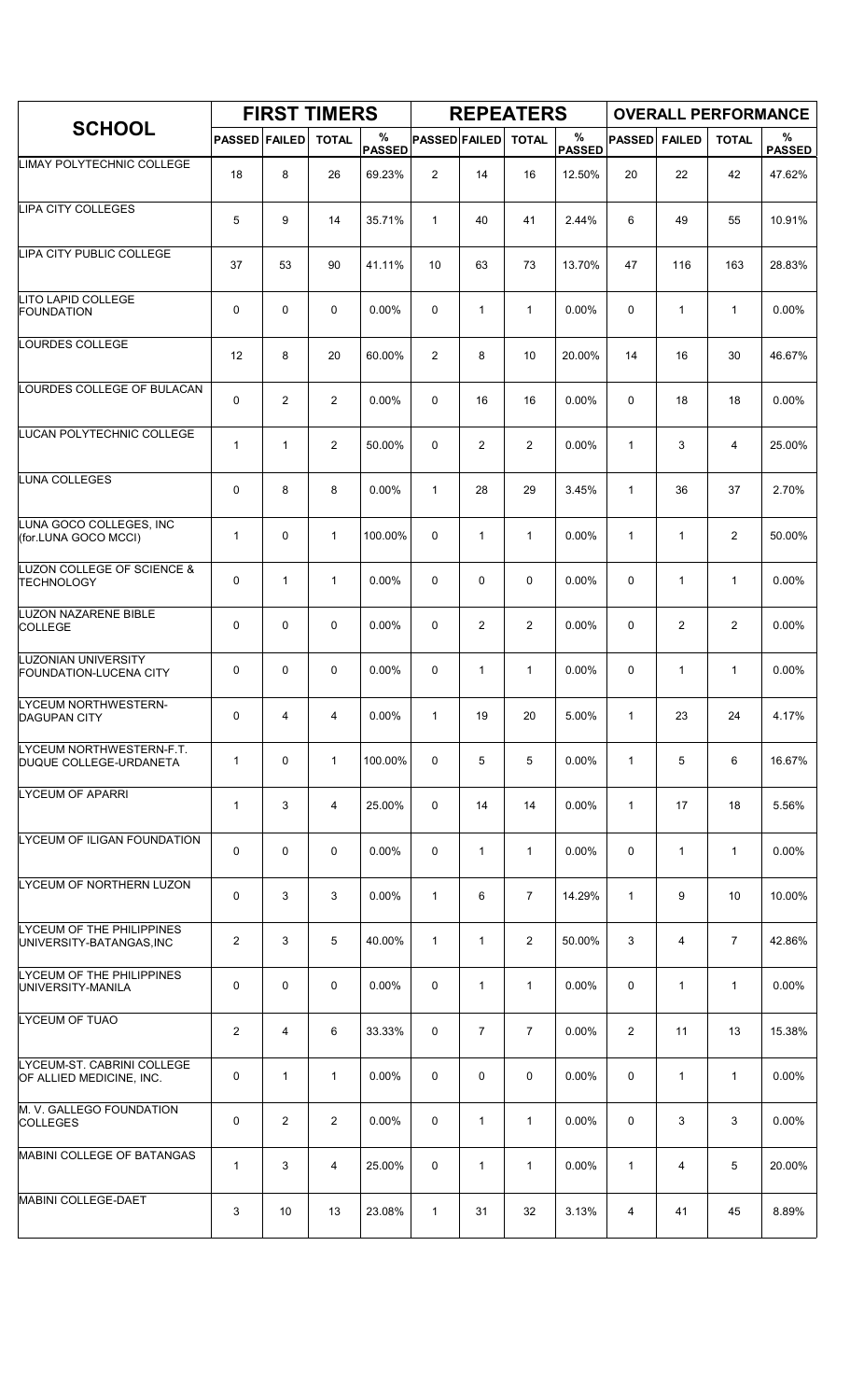|                                                                          |                      |                | <b>FIRST TIMERS</b> |                    |                      |                | <b>REPEATERS</b> |                    |                |                | <b>OVERALL PERFORMANCE</b> |                    |
|--------------------------------------------------------------------------|----------------------|----------------|---------------------|--------------------|----------------------|----------------|------------------|--------------------|----------------|----------------|----------------------------|--------------------|
| <b>SCHOOL</b>                                                            | <b>PASSED FAILED</b> |                | <b>TOTAL</b>        | %<br><b>PASSED</b> | <b>PASSED FAILED</b> |                | <b>TOTAL</b>     | %<br><b>PASSED</b> | <b>PASSED</b>  | <b>FAILED</b>  | <b>TOTAL</b>               | %<br><b>PASSED</b> |
| MABINI JUNIOR COLLEGE                                                    | 0                    | 0              | 0                   | 0.00%              | 0                    | $\overline{c}$ | $\overline{2}$   | 0.00%              | $\Omega$       | 2              | $\overline{2}$             | 0.00%              |
| <b>MADRIDEJOS COMMUNITY</b><br>COLLEGE-MADRIDEJOS, CEBU<br><b>CITY</b>   | 4                    | 5              | 9                   | 44.44%             | $\Omega$             | $\overline{2}$ | $\overline{2}$   | 0.00%              | $\overline{4}$ | $\overline{7}$ | 11                         | 36.36%             |
| <b>MAGSAYSAY MEMORIAL</b><br>COLLEGE OF KORONADAL, INC.                  | 0                    | $\mathbf 0$    | $\mathbf 0$         | 0.00%              | 0                    | $\mathbf{1}$   | $\mathbf{1}$     | 0.00%              | $\mathbf 0$    | $\mathbf{1}$   | $\mathbf{1}$               | 0.00%              |
| <b>MAGSAYSAY MEMORIAL</b><br><b>COLLEGE OF ZAMBALES</b>                  | 11                   | 14             | 25                  | 44.00%             | $\overline{c}$       | 45             | 47               | 4.26%              | 13             | 59             | 72                         | 18.06%             |
| <b>MAGSAYSAY MEMORIAL</b><br>COLLEGE-ISULAN                              | $\mathbf 0$          | $\mathbf{1}$   | $\mathbf{1}$        | $0.00\%$           | 0                    | 3              | 3                | 0.00%              | $\mathbf 0$    | 4              | 4                          | 0.00%              |
| <b>MAGSAYSAY MEMORIAL</b><br>COLLEGE-TACURONG                            | 0                    | 0              | 0                   | 0.00%              | 0                    | $\mathbf{1}$   | $\mathbf{1}$     | 0.00%              | $\mathbf 0$    | $\mathbf{1}$   | $\mathbf{1}$               | 0.00%              |
| <b>MAGUINDANAO STATE</b><br><b>UNIVERSITY</b>                            | 0                    | 2              | $\overline{2}$      | 0.00%              | 0                    | 0              | 0                | 0.00%              | $\mathbf 0$    | $\overline{2}$ | $\overline{c}$             | 0.00%              |
| <b>MAHARDIKA INSTITUTE OF</b><br><b>TECHNOLOGY</b>                       | 0                    | 19             | 19                  | 0.00%              | $\mathbf{1}$         | 9              | 10               | 10.00%             | $\mathbf{1}$   | 28             | 29                         | 3.45%              |
| MALASIQUI AGNO VALLEY<br>COLLEGE (for.AGNO VC)                           | 1                    | $\overline{2}$ | 3                   | 33.33%             | 0                    | 5              | 5                | 0.00%              | $\mathbf{1}$   | $\overline{7}$ | 8                          | 12.50%             |
| <b>MALLIG PLAINS</b><br>COLLEGES(for.W.ISABELA PC)                       | 3                    | $\overline{7}$ | 10                  | 30.00%             | 2                    | 5              | $\overline{7}$   | 28.57%             | 5              | 12             | 17                         | 29.41%             |
| MANDAUE CITY COLLEGE-<br>MANDAUE CITY, CEBU                              | $\overline{2}$       | $\overline{7}$ | 9                   | 22.22%             | 0                    | $\mathbf{1}$   | $\mathbf{1}$     | 0.00%              | 2              | 8              | 10                         | 20.00%             |
| <b>MANILA ADVENTIST MEDICAL</b><br>CENTER & SCH. OF MEDICAL<br>ARTS, INC | 1                    | $\mathbf 0$    | $\mathbf{1}$        | 100.00%            | 0                    | 0              | 0                | 0.00%              | 1              | 0              | $\mathbf{1}$               | 100.00%            |
| MANTO MEMORIAL FOUNDATION<br><b>COLLEGE</b>                              | 0                    | 4              | 4                   | 0.00%              | 0                    | 15             | 15               | 0.00%              | 0              | 19             | 19                         | 0.00%              |
| MANUEL L. QUEZON UNIVERSITY                                              | 0                    | $\mathbf{1}$   | $\mathbf{1}$        | 0.00%              | 0                    | 6              | 6                | 0.00%              | 0              | $\overline{7}$ | $\overline{7}$             | 0.00%              |
| MANUEL S. ENVERGA UNIV.<br>FOUNDATION-CANDELARIA                         | 11                   | 10             | 21                  | 52.38%             | $\overline{2}$       | 39             | 41               | 4.88%              | 13             | 49             | 62                         | 20.97%             |
| MANUEL S. ENVERGA UNIV.<br>FOUNDATION-CATANAUAN                          | 4                    | 4              | 8                   | 50.00%             | 0                    | 35             | 35               | $0.00\%$           | 4              | 39             | 43                         | 9.30%              |
| MANUEL S. ENVERGA UNIV.<br>FOUNDATION-LUCENA CITY                        | 27                   | 30             | 57                  | 47.37%             | $\mathbf{1}$         | 83             | 84               | 1.19%              | 28             | 113            | 141                        | 19.86%             |
| MANUEL S. ENVERGA UNIV.<br>FOUNDATION-SAN ANTONIO                        | 0                    | 3              | 3                   | 0.00%              | 0                    | 3              | 3                | $0.00\%$           | 0              | 6              | 6                          | $0.00\%$           |
| MAPANDI MEMORIAL COLLEGE                                                 | 0                    | $\overline{7}$ | $\overline{7}$      | 0.00%              | 0                    | 22             | 22               | $0.00\%$           | 0              | 29             | 29                         | $0.00\%$           |
| MARAWI CAPITOL FOUNDATION<br><b>COLLEGE</b>                              | 0                    | 12             | 12                  | 0.00%              | 0                    | 76             | 76               | $0.00\%$           | $\mathbf 0$    | 88             | 88                         | 0.00%              |
| MARAWI ISLAMIC COLLEGE                                                   | 0                    | $\overline{7}$ | $\overline{7}$      | 0.00%              | 0                    | 18             | 18               | $0.00\%$           | 0              | 25             | 25                         | $0.00\%$           |
| MARBEL SCHOOL OF FISHERIES<br>& TECHNOLOGY                               | 1                    | $\mathbf 0$    | $\mathbf{1}$        | 100.00%            | 0                    | 0              | 0                | 0.00%              | 1              | 0              | $\mathbf{1}$               | 100.00%            |
| MARCELINO FULE MEMORIAL<br><b>ACADEMY</b>                                | 1                    | 4              | 5                   | 20.00%             | 0                    | 13             | 13               | $0.00\%$           | 1              | 17             | 18                         | 5.56%              |
| MARCELINO R. VELOSO<br>NATIONAL POLYTECHNIC<br><b>COLLEGE</b>            | 0                    | 0              | 0                   | 0.00%              | 0                    | 1              | 1                | 0.00%              | 0              | 1              | 1                          | 0.00%              |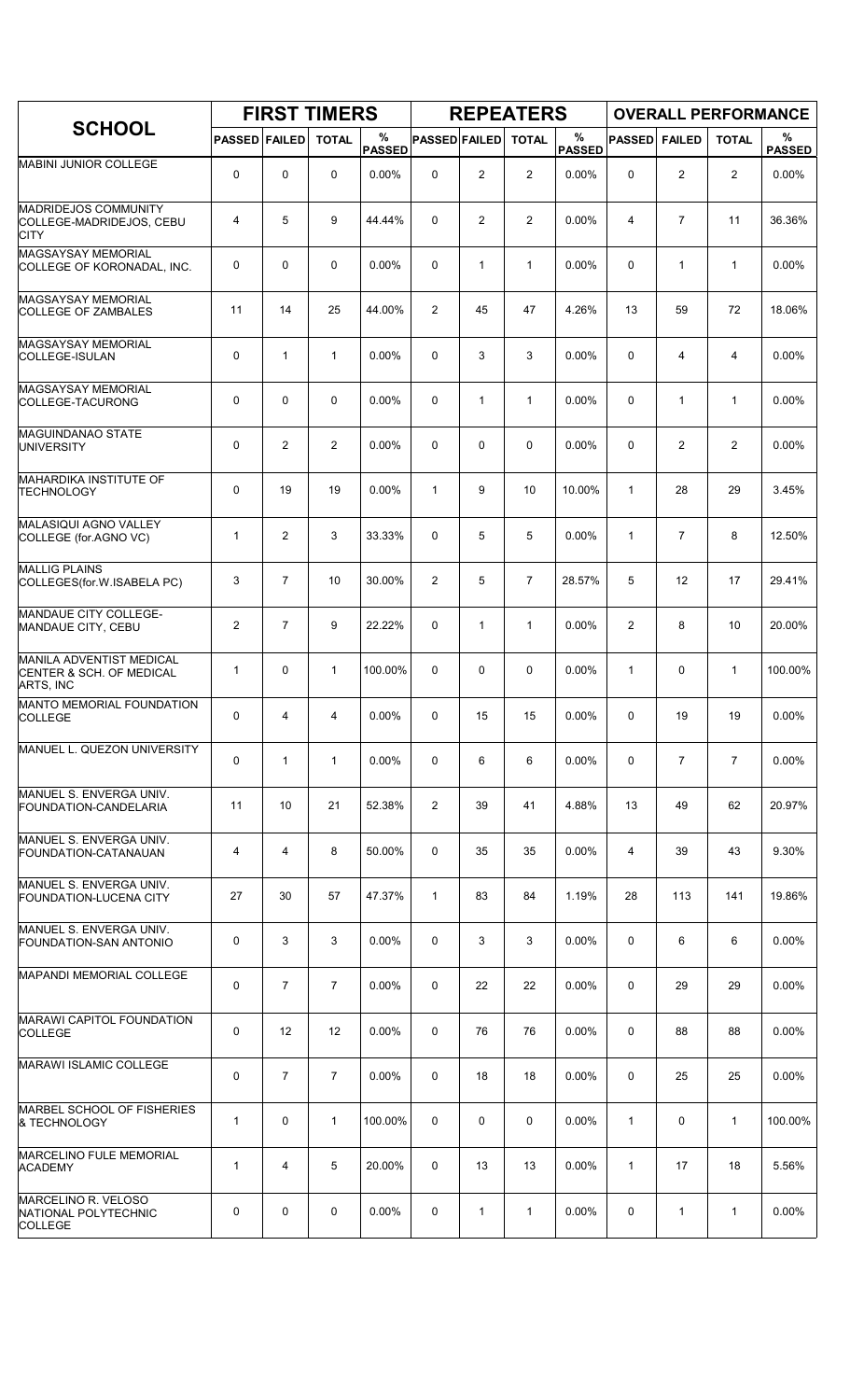|                                                                               |                      |                | <b>FIRST TIMERS</b> |                    |                      |                | <b>REPEATERS</b>  |                       |                |                |                | <b>OVERALL PERFORMANCE</b> |
|-------------------------------------------------------------------------------|----------------------|----------------|---------------------|--------------------|----------------------|----------------|-------------------|-----------------------|----------------|----------------|----------------|----------------------------|
| <b>SCHOOL</b>                                                                 | <b>PASSED FAILED</b> |                | <b>TOTAL</b>        | %<br><b>PASSED</b> | <b>PASSED FAILED</b> |                | <b>TOTAL</b>      | $\%$<br><b>PASSED</b> | <b>PASSED</b>  | <b>FAILED</b>  | <b>TOTAL</b>   | %<br><b>PASSED</b>         |
| <b>MARIAN COLLEGE</b>                                                         | 4                    | 14             | 18                  | 22.22%             | 2                    | 52             | 54                | 3.70%                 | 6              | 66             | 72             | 8.33%                      |
| <b>MARIANO MARCOS STATE</b><br>UNIVERSITY-LAOAG-COLL. OF<br><b>EDUCATION</b>  | 77                   | 41             | 118                 | 65.25%             | 4                    | 26             | 30                | 13.33%                | 81             | 67             | 148            | 54.73%                     |
| <b>MARIANO MARCOS STATE</b><br>UNIVERSITY-LAOAG-COLL. OF<br><b>TECHNOLOGY</b> | $\mathbf 1$          | 0              | $\mathbf{1}$        | 100.00%            | 0                    | $\mathbf{1}$   | $\mathbf{1}$      | 0.00%                 | 1              | $\mathbf{1}$   | $\overline{2}$ | 50.00%                     |
| MARINDUQUE MIDWEST COLLEGE                                                    | 9                    | 9              | 18                  | 50.00%             | 0                    | 13             | 13                | 0.00%                 | 9              | 22             | 31             | 29.03%                     |
| MARINDUQUE STATE COLLEGE-<br><b>STA. CRUZ</b>                                 | 17                   | 33             | 50                  | 34.00%             | 6                    | 81             | 87                | 6.90%                 | 23             | 114            | 137            | 16.79%                     |
| <b>MARYHILL COLLEGE</b>                                                       | 2                    | $\overline{c}$ | 4                   | 50.00%             | 0                    | 0              | 0                 | 0.00%                 | $\overline{2}$ | 2              | 4              | 50.00%                     |
| <b>MASBATE COLLEGES</b>                                                       | $\mathbf{1}$         | 21             | 22                  | 4.55%              | 0                    | 127            | 127               | 0.00%                 | $\mathbf{1}$   | 148            | 149            | 0.67%                      |
| MATER DEI COLLEGE-BOHOL                                                       | 16                   | 5              | 21                  | 76.19%             | $\Omega$             | 13             | 13                | 0.00%                 | 16             | 18             | 34             | 47.06%                     |
| <b>MATER DIVINAE GRATIAE</b><br><b>COLLEGE</b>                                | 0                    | 1              | 1                   | 0.00%              | 0                    | 10             | 10                | 0.00%                 | 0              | 11             | 11             | 0.00%                      |
| <b>MATER REDEMPTORIS COLLEGE</b><br>OF SAN JOSE CITY, INC                     | 3                    | 1              | 4                   | 75.00%             | 0                    | 0              | 0                 | 0.00%                 | 3              | $\mathbf{1}$   | 4              | 75.00%                     |
| MATI COMMUNITY COLLEGE                                                        | 0                    | 0              | $\mathbf 0$         | 0.00%              | 0                    | 3              | 3                 | 0.00%                 | 0              | 3              | 3              | 0.00%                      |
| MATI DOCTORS COLLEGE                                                          | 0                    | 1              | 1                   | 0.00%              | $\mathbf{1}$         | 1              | $\overline{2}$    | 50.00%                | $\mathbf{1}$   | $\overline{2}$ | 3              | 33.33%                     |
| <b>MATI POLYTECHNIC INSTITUTE</b>                                             | 4                    | 5              | 9                   | 44.44%             | 1                    | 21             | 22                | 4.55%                 | 5              | 26             | 31             | 16.13%                     |
| MATS COLLEGE OF TECHNOLOGY                                                    | 0                    | 2              | $\overline{2}$      | 0.00%              | 3                    | 9              | $12 \overline{ }$ | 25.00%                | 3              | 11             | 14             | 21.43%                     |
| <b>MATUTUM VIEW CHRISTIAN</b><br><b>COLLEGE</b>                               | 3                    | $\overline{7}$ | 10                  | 30.00%             | 0                    | 4              | 4                 | $0.00\%$              | 3              | 11             | 14             | 21.43%                     |
| <b>MAYDOLONG NATIONAL</b><br>AGRICULTURAL SCHOOL                              | 8                    | 11             | 19                  | 42.11%             | 0                    | 0              | 0                 | $0.00\%$              | 8              | 11             | 19             | 42.11%                     |
| <b>MEDINA COLLEGE-IPIL</b>                                                    | 0                    | 0              | 0                   | $0.00\%$           | 0                    | $\overline{2}$ | $\overline{2}$    | 0.00%                 | 0              | $\overline{2}$ | 2              | 0.00%                      |
| MEDINA COLLEGE-OZAMIS CITY                                                    | 0                    | 3              | 3                   | 0.00%              | 0                    | 20             | 20                | 0.00%                 | 0              | 23             | 23             | 0.00%                      |
| <b>IMEDINA COLLEGE-PAGADIAN</b><br>(for ST JOHN GEN. HOSP & COLL.)            | 0                    | 0              | $\mathbf 0$         | 0.00%              | 0                    | 2              | $\overline{2}$    | 0.00%                 | 0              | $\overline{2}$ | $\overline{2}$ | 0.00%                      |
| <b>MEDINA FOUNDATION COLLEGE</b>                                              | 0                    | 5              | 5                   | $0.00\%$           | 0                    | 41             | 41                | $0.00\%$              | 0              | 46             | 46             | 0.00%                      |
| MEGABYTE COLLEGE OF<br><b>SCIENCE &amp; TECHNOLOGY</b>                        | 0                    | 0              | $\mathbf 0$         | 0.00%              | 0                    | 3              | 3                 | 0.00%                 | 0              | 3              | 3              | 0.00%                      |
| METRO DAGUPAN COLLEGES                                                        | 0                    | 3              | 3                   | $0.00\%$           | $\mathbf{1}$         | 2              | 3                 | 33.33%                | $\mathbf{1}$   | 5              | 6              | 16.67%                     |
| <b>METRO MANILA COLLEGE</b>                                                   | 10                   | $\overline{7}$ | 17                  | 58.82%             | $\overline{2}$       | 31             | 33                | 6.06%                 | 12             | 38             | 50             | 24.00%                     |
| METRO POLYTECHNIC COLLEGE                                                     | 0                    | $\mathbf{1}$   | $\mathbf{1}$        | $0.00\%$           | 0                    | 1              | 1                 | 0.00%                 | 0              | 2              | $\overline{2}$ | 0.00%                      |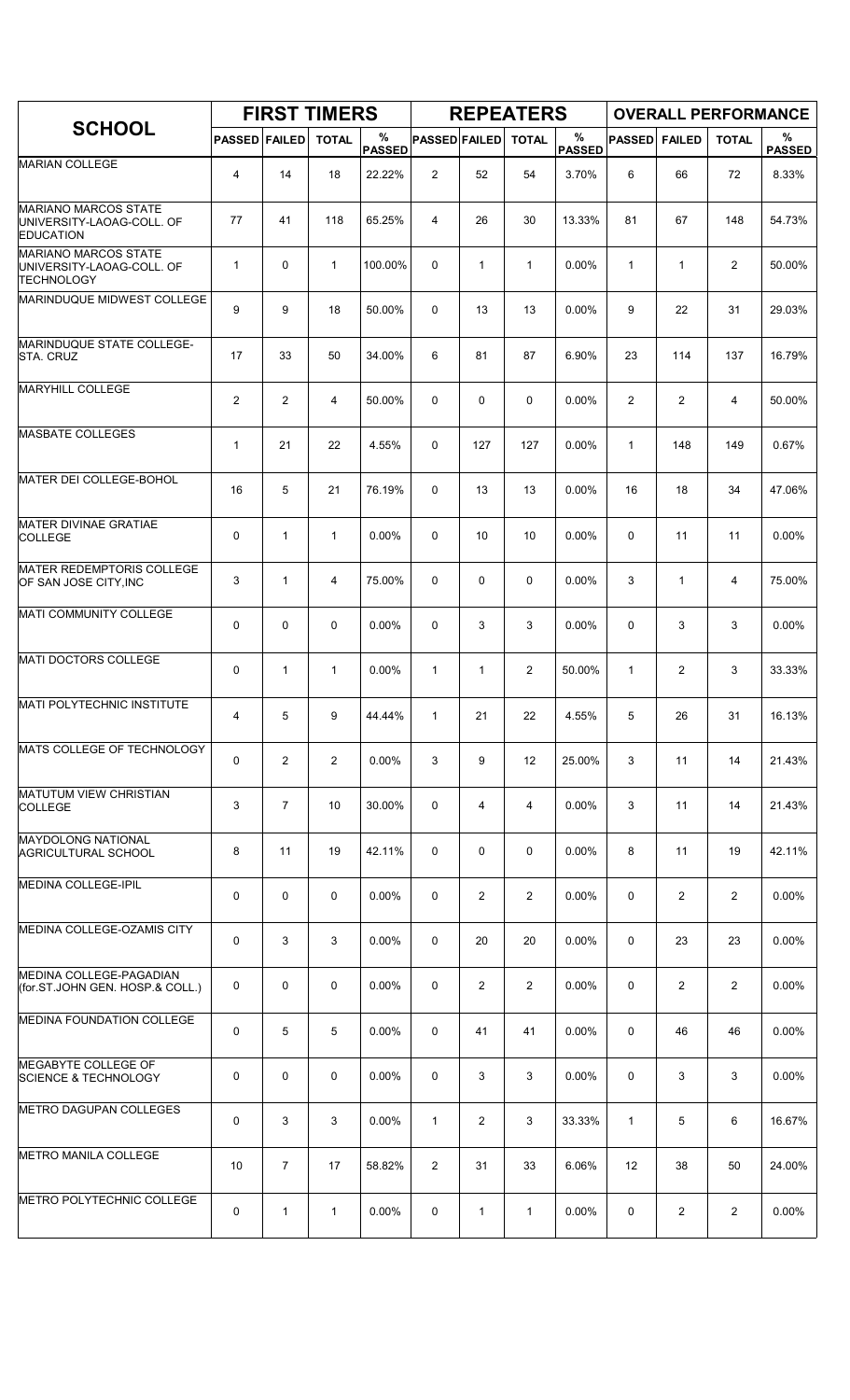|                                                                                           |                      |                | <b>FIRST TIMERS</b> |                    |                      |                | <b>REPEATERS</b> |                       |                |                | <b>OVERALL PERFORMANCE</b> |                    |
|-------------------------------------------------------------------------------------------|----------------------|----------------|---------------------|--------------------|----------------------|----------------|------------------|-----------------------|----------------|----------------|----------------------------|--------------------|
| <b>SCHOOL</b>                                                                             | <b>PASSED FAILED</b> |                | <b>TOTAL</b>        | %<br><b>PASSED</b> | <b>PASSED FAILED</b> |                | <b>TOTAL</b>     | $\%$<br><b>PASSED</b> | <b>PASSED</b>  | <b>FAILED</b>  | <b>TOTAL</b>               | %<br><b>PASSED</b> |
| MEYCAUAYAN COLLEGE                                                                        | $\mathbf{1}$         | 6              | $\overline{7}$      | 14.29%             | $\mathbf{1}$         | 15             | 16               | 6.25%                 | $\overline{2}$ | 21             | 23                         | 8.70%              |
| <b>MINDANAO AUTONOMOUS</b><br>COLLEGE, FOUNDATION INC.                                    | 0                    | $\mathbf{1}$   | $\mathbf{1}$        | 0.00%              | 0                    | 14             | 14               | 0.00%                 | 0              | 15             | 15                         | 0.00%              |
| MINDANAO CAPITOL COLLEGE                                                                  | 1                    | 8              | 9                   | 11.11%             | 0                    | 20             | 20               | 0.00%                 | $\mathbf{1}$   | 28             | 29                         | 3.45%              |
| MINDANAO INSTITUTE OF<br><b>TECHNOLOGY</b>                                                | 0                    | $\mathbf 0$    | $\mathbf 0$         | 0.00%              | 0                    | $\mathbf{1}$   | $\mathbf{1}$     | 0.00%                 | $\mathbf 0$    | $\mathbf{1}$   | $\mathbf{1}$               | 0.00%              |
| MINDANAO ISLAMIC COMPUTER<br><b>COLLEGE</b>                                               | 0                    | 42             | 42                  | 0.00%              | 0                    | 52             | 52               | 0.00%                 | $\mathbf 0$    | 94             | 94                         | 0.00%              |
| MINDANAO KOKUSAI DAIGAKU                                                                  | 1                    | $\mathbf{1}$   | 2                   | 50.00%             | 0                    | $\mathbf{1}$   | $\mathbf{1}$     | 0.00%                 | $\mathbf{1}$   | $\overline{c}$ | 3                          | 33.33%             |
| MINDANAO POLYTECHNIC<br><b>COLLEGE</b>                                                    | 0                    | $\mathbf 0$    | $\mathbf 0$         | 0.00%              | 0                    | $\overline{c}$ | $\overline{2}$   | 0.00%                 | 0              | $\overline{c}$ | $\overline{c}$             | 0.00%              |
| MINDANAO POLYTECHNIC STATE<br>COLLEGE (DMMMPSC)                                           | 10                   | 14             | 24                  | 41.67%             | 0                    | 13             | 13               | 0.00%                 | 10             | 27             | 37                         | 27.03%             |
| MINDANAO STATE UNIVERSITY-<br>(MAIGO SAT)                                                 | 6                    | $\mathbf{1}$   | 7                   | 85.71%             | 0                    | 2              | $\overline{2}$   | 0.00%                 | 6              | 3              | 9                          | 66.67%             |
| MINDANAO STATE UNIVERSITY-<br><b>BUUG</b>                                                 | 6                    | $\overline{2}$ | 8                   | 75.00%             | 0                    | 0              | $\mathbf 0$      | 0.00%                 | 6              | $\overline{c}$ | 8                          | 75.00%             |
| MINDANAO STATE UNIVERSITY-<br><b>GEN. SANTOS CITY</b>                                     | 38                   | 28             | 66                  | 57.58%             | $\mathbf{1}$         | 28             | 29               | 3.45%                 | 39             | 56             | 95                         | 41.05%             |
| MINDANAO STATE UNIVERSITY-<br>ILIGAN INSTITUTE OF<br><b>TECHNOLOGY</b>                    | 46                   | 5              | 51                  | 90.20%             | $\overline{2}$       | 2              | 4                | 50.00%                | 48             | $\overline{7}$ | 55                         | 87.27%             |
| MINDANAO STATE UNIVERSITY-<br>MAGUINDANAO                                                 | 5                    | $\overline{7}$ | 12                  | 41.67%             | 0                    | 11             | 11               | 0.00%                 | 5              | 18             | 23                         | 21.74%             |
| MINDANAO STATE UNIVERSITY-<br><b>MARAWI CITY</b>                                          | 25                   | 34             | 59                  | 42.37%             | 2                    | 84             | 86               | 2.33%                 | 27             | 118            | 145                        | 18.62%             |
| MINDANAO STATE UNIVERSITY-<br>SDTC-JOLO                                                   | 6                    | 61             | 67                  | 8.96%              | 0                    | 227            | 227              | 0.00%                 | 6              | 288            | 294                        | 2.04%              |
| MINDANAO STATE UNIVERSITY-<br><b>TAWI-TAWI</b>                                            | 4                    | 34             | 38                  | 10.53%             | 3                    | 107            | 110              | 2.73%                 | $\overline{7}$ | 141            | 148                        | 4.73%              |
| MINDANAO UNIVERSITY OF<br>SCIENCE & TECHNOLOGY-CDO                                        | 54                   | 32             | 86                  | 62.79%             | 2                    | 17             | 19               | 10.53%                | 56             | 49             | 105                        | 53.33%             |
| MINDANAO UNIVERSITY OF<br><b>SCIENCE &amp; TECHNOLOGY-</b><br><b>OROQUIETA</b>            | 1                    | 4              | 5                   | 20.00%             | 0                    | 0              | 0                | 0.00%                 | $\mathbf{1}$   | 4              | 5                          | 20.00%             |
| MINDORO STATE COLLEGE OF<br>AGRICULTURE & TECHNOLOGY-<br><b>BONGABONG</b>                 | 2                    | 3              | 5                   | 40.00%             | 0                    | 2              | $\overline{2}$   | $0.00\%$              | $\overline{2}$ | 5              | $\overline{7}$             | 28.57%             |
| <b>MIRIAM COLLEGE</b><br>(for.MARYKNOLL COLL.FDTN,INC)                                    | 25                   | $\mathbf{1}$   | 26                  | 96.15%             | 0                    | 4              | 4                | $0.00\%$              | 25             | 5              | 30                         | 83.33%             |
| MISAMIS FOUNDATION COLLEGE                                                                | 0                    | 0              | 0                   | 0.00%              | 0                    | 1              | $\mathbf{1}$     | $0.00\%$              | 0              | $\mathbf{1}$   | $\mathbf{1}$               | 0.00%              |
| MISAMIS ORIENTAL INSTITUTE OF<br>SCIENCE & TECHNOLOGY                                     | 1                    | 3              | 4                   | 25.00%             | 0                    | 0              | 0                | 0.00%                 | 1              | 3              | 4                          | 25.00%             |
| <b>MISAMIS ORIENTAL STATE</b><br><b>COLLEGE OF AGRICULTURE &amp;</b><br><b>TECHNOLOGY</b> | $\overline{2}$       | 6              | 8                   | 25.00%             | 0                    | 3              | 3                | $0.00\%$              | 2              | 9              | 11                         | 18.18%             |
| <b>MISAMIS UNIVERSITY-</b><br><b>OROQUIETA UNIT</b>                                       | 3                    | 3              | 6                   | 50.00%             | 0                    | 57             | 57               | 0.00%                 | 3              | 60             | 63                         | 4.76%              |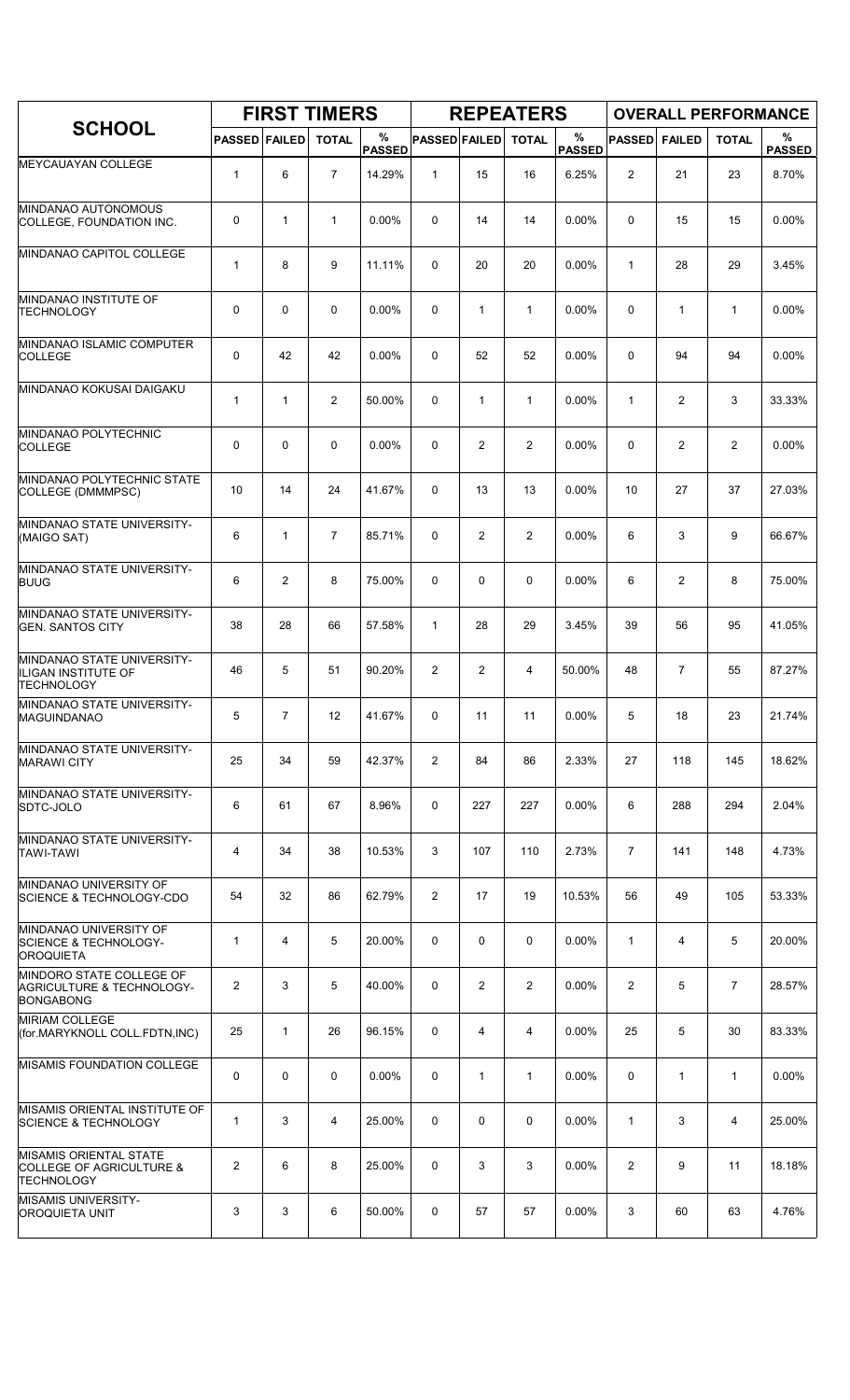|                                                                              |                         |                | <b>FIRST TIMERS</b> |                    |                      |                | <b>REPEATERS</b> |                    |                |                |                | <b>OVERALL PERFORMANCE</b> |
|------------------------------------------------------------------------------|-------------------------|----------------|---------------------|--------------------|----------------------|----------------|------------------|--------------------|----------------|----------------|----------------|----------------------------|
| <b>SCHOOL</b>                                                                | <b>PASSED FAILED</b>    |                | <b>TOTAL</b>        | %<br><b>PASSED</b> | <b>PASSED FAILED</b> |                | <b>TOTAL</b>     | %<br><b>PASSED</b> | <b>PASSED</b>  | <b>FAILED</b>  | <b>TOTAL</b>   | %<br><b>PASSED</b>         |
| <b>MISAMIS UNIVERSITY-OZAMIS</b><br><b>CITY</b>                              | $\overline{7}$          | 3              | 10                  | 70.00%             | $\mathbf 0$          | 56             | 56               | 0.00%              | $\overline{7}$ | 59             | 66             | 10.61%                     |
| MLG INSTITUTE OF LEARNING                                                    | 3                       | 3              | 6                   | 50.00%             | 0                    | 0              | 0                | 0.00%              | 3              | 3              | 6              | 50.00%                     |
| MN INSTITUTE OF TECHNOLOGY                                                   | 0                       | 0              | $\mathbf 0$         | 0.00%              | 0                    | 4              | 4                | 0.00%              | 0              | 4              | 4              | 0.00%                      |
| MONCAYO EXTERNAL STUDIES                                                     | 0                       | 0              | $\mathbf 0$         | 0.00%              | 0                    | $\mathbf{1}$   | $\mathbf{1}$     | $0.00\%$           | $\mathbf 0$    | $\mathbf{1}$   | $\mathbf{1}$   | 0.00%                      |
| <b>MONDRIAAN AURA COLLEGE</b>                                                | 0                       | 1              | 1                   | 0.00%              | 0                    | 6              | 6                | 0.00%              | $\mathbf 0$    | $\overline{7}$ | $\overline{7}$ | 0.00%                      |
| MONTASHIR ISLAMIC COLLEGE                                                    | 0                       | 3              | 3                   | 0.00%              | 0                    | 1              | $\mathbf{1}$     | 0.00%              | $\mathbf 0$    | 4              | 4              | 0.00%                      |
| MOUNT CARMEL COLLEGE OF<br><b>CASIGURAN</b>                                  | 3                       | $\mathbf{1}$   | 4                   | 75.00%             | $\mathbf{1}$         | 3              | 4                | 25.00%             | 4              | 4              | 8              | 50.00%                     |
| MOUNT CARMEL COLLEGE-<br><b>AGUSAN DEL SUR</b>                               | 0                       | 0              | $\mathbf 0$         | $0.00\%$           | 0                    | $\overline{7}$ | $\overline{7}$   | 0.00%              | 0              | $\overline{7}$ | $\overline{7}$ | 0.00%                      |
| MOUNT CARMEL COLLEGE-BALER                                                   | 5                       | $\overline{2}$ | $\overline{7}$      | 71.43%             | 0                    | $\overline{2}$ | $\overline{2}$   | 0.00%              | 5              | 4              | 9              | 55.56%                     |
| MOUNT CARMEL COLLEGE-<br><b>ESCALANTE</b>                                    | 4                       | 11             | 15                  | 26.67%             | 0                    | 31             | 31               | 0.00%              | 4              | 42             | 46             | 8.70%                      |
| MOUNT MORIAH COLLEGE-<br><b>CAMOTES</b>                                      | 0                       | 0              | $\mathbf 0$         | 0.00%              | 0                    | 5              | 5                | 0.00%              | $\mathbf 0$    | 5              | 5              | 0.00%                      |
| <b>MOUNTAIN PROV. STATE</b><br>POLYTECHNIC COLLEGE-BAUKO                     | 0                       | 0              | $\mathbf 0$         | 0.00%              | 0                    | 1              | $\mathbf{1}$     | 0.00%              | $\mathbf 0$    | 1              | $\mathbf{1}$   | 0.00%                      |
| <b>MOUNTAIN PROV. STATE</b><br>POLYTECHNIC COLLEGE-BONTOC                    | 18                      | 23             | 41                  | 43.90%             | 4                    | 63             | 67               | 5.97%              | 22             | 86             | 108            | 20.37%                     |
| <b>MOUNTAIN PROV. STATE</b><br>POLYTECHNIC COLLEGE-TADIAN                    | 4                       | 2              | 6                   | 66.67%             | 0                    | 11             | 11               | 0.00%              | 4              | 13             | 17             | 23.53%                     |
| <b>MOUNTAIN VIEW COLLEGE</b>                                                 | $\overline{\mathbf{c}}$ | 5              | $\overline{7}$      | 28.57%             | $\overline{2}$       | 14             | 16               | 12.50%             | $\overline{4}$ | 19             | 23             | 17.39%                     |
| <b>MYSTICAL ROSE COLLEGE OF</b><br><b>SCIENCE &amp; TECHNOLOGY</b>           | 0                       | $\mathbf{1}$   | $\mathbf{1}$        | 0.00%              | 0                    | $\mathbf{1}$   | $\mathbf{1}$     | $0.00\%$           | 0              | $\overline{2}$ | $\overline{2}$ | 0.00%                      |
| NAGA COLLEGE FOUNDATION                                                      | $\overline{2}$          | $\overline{7}$ | 9                   | 22.22%             | 0                    | 43             | 43               | 0.00%              | $\overline{2}$ | 50             | 52             | 3.85%                      |
| NAGA VIEW ADVENTIST COLLEGE-<br>NAGA, CAMARINES SUR                          | 0                       | 0              | $\mathbf 0$         | $0.00\%$           | 0                    | $\mathbf{1}$   | $\mathbf{1}$     | $0.00\%$           | 0              | $\mathbf{1}$   | $\mathbf{1}$   | 0.00%                      |
| NATIONAL CHRISTIAN LIFE<br><b>COLLEGE</b>                                    | 5                       | 3              | 8                   | 62.50%             | 0                    | 6              | 6                | 0.00%              | 5              | 9              | 14             | 35.71%                     |
| NATIONAL COLLEGE OF<br><b>BUSINESS &amp; ARTS-CUBAO</b>                      | 4                       | $\mathbf{1}$   | 5                   | 80.00%             | 0                    | 4              | 4                | $0.00\%$           | 4              | 5              | 9              | 44.44%                     |
| NATIONAL COLLEGE OF<br><b>BUSINESS &amp; ARTS-FAIRVIEW</b>                   | $\mathbf{1}$            | 2              | 3                   | 33.33%             | $\mathbf{1}$         | $\mathbf{1}$   | $\overline{2}$   | 50.00%             | $\overline{2}$ | 3              | 5              | 40.00%                     |
| NATIONAL COLLEGE OF<br><b>BUSINESS &amp; ARTS-RIZAL</b>                      | 0                       | 0              | 0                   | 0.00%              | 0                    | $\mathbf{1}$   | $\mathbf{1}$     | 0.00%              | 0              | $\mathbf{1}$   | $\mathbf{1}$   | 0.00%                      |
| NATIONAL COLLEGE OF SCIENCE<br>& TECHNOLOGY-SAN FERNANDO                     | 0                       | $\Omega$       | $\mathbf 0$         | 0.00%              | 0                    | $\mathbf{1}$   | $\mathbf{1}$     | 0.00%              | 0              | $\mathbf{1}$   | $\mathbf{1}$   | 0.00%                      |
| NATIONAL POLYTECHNIC<br><b>COLLEGE OF SCIENCE &amp;</b><br><b>TECHNOLOGY</b> | $\mathbf{1}$            | 3              | 4                   | 25.00%             | 0                    | 0              | 0                | 0.00%              | $\mathbf{1}$   | 3              | 4              | 25.00%                     |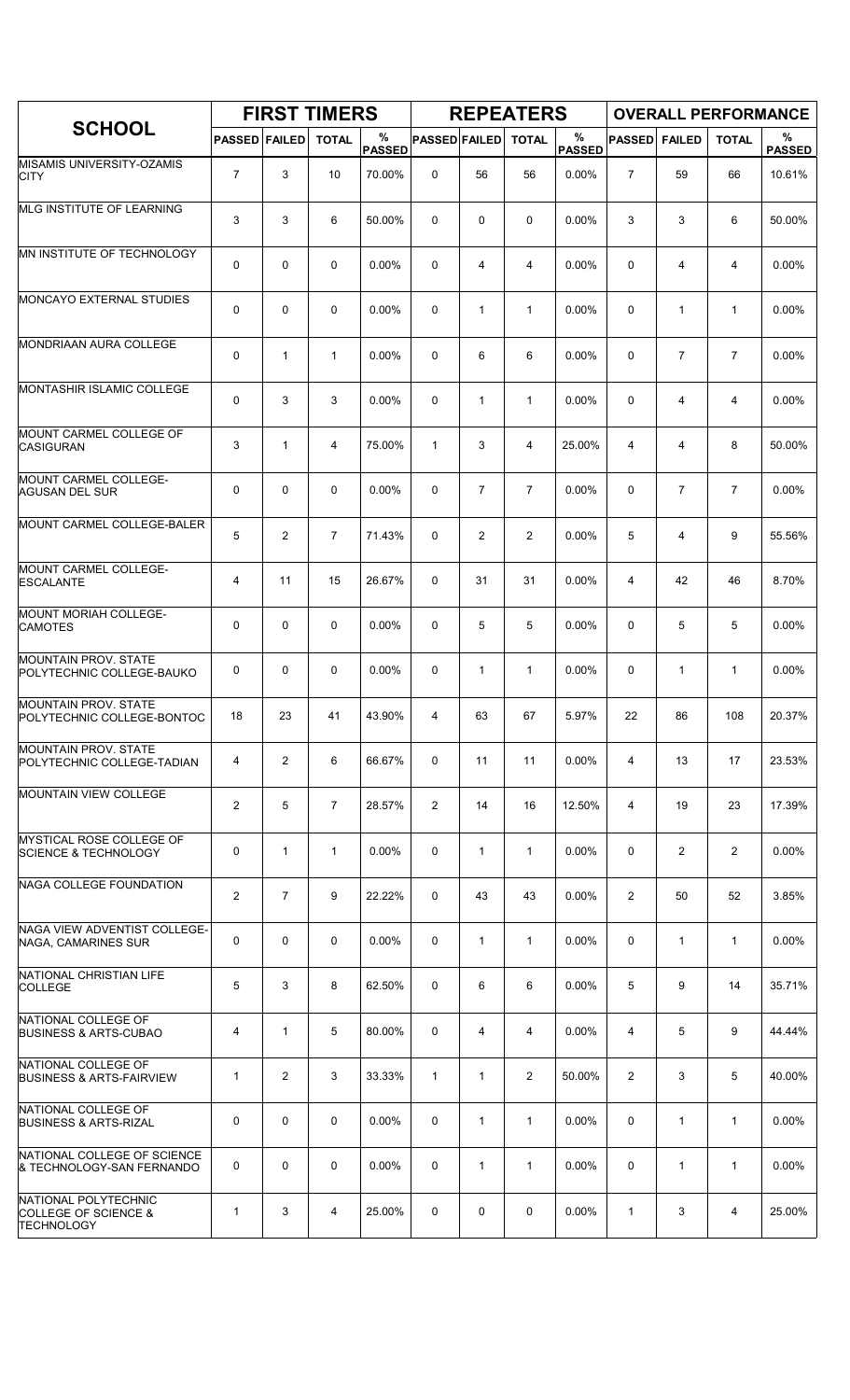|                                                              |                      |                   | <b>FIRST TIMERS</b> |                    |                      |                | <b>REPEATERS</b> |                       |                |               | <b>OVERALL PERFORMANCE</b> |                    |
|--------------------------------------------------------------|----------------------|-------------------|---------------------|--------------------|----------------------|----------------|------------------|-----------------------|----------------|---------------|----------------------------|--------------------|
| <b>SCHOOL</b>                                                | <b>PASSED FAILED</b> |                   | <b>TOTAL</b>        | %<br><b>PASSED</b> | <b>PASSED FAILED</b> |                | <b>TOTAL</b>     | $\%$<br><b>PASSED</b> | <b>PASSED</b>  | <b>FAILED</b> | <b>TOTAL</b>               | %<br><b>PASSED</b> |
| NATIONAL TEACHER'S COLLEGE                                   | 26                   | 34                | 60                  | 43.33%             | 5                    | 94             | 99               | 5.05%                 | 31             | 128           | 159                        | 19.50%             |
| NATIONAL UNIVERSITY-MANILA                                   | $\mathbf{1}$         | 5                 | 6                   | 16.67%             | $\Omega$             | 5              | 5                | 0.00%                 | $\mathbf{1}$   | 10            | 11                         | 9.09%              |
| NAVAL STATE UNIVERSITY<br>(for.NAVAL INST) BILIRAN           | $\mathbf{1}$         | $\overline{c}$    | 3                   | 33.33%             | 0                    | $\mathbf{1}$   | $\mathbf{1}$     | $0.00\%$              | $\mathbf{1}$   | 3             | $\overline{4}$             | 25.00%             |
| <b>NAVAL STATE UNIVERSITY</b><br>(for.NAVAL INST)-NAVAL      | 30                   | 48                | 78                  | 38.46%             | 4                    | 69             | 73               | 5.48%                 | 34             | 117           | 151                        | 22.52%             |
| NAVOTAS POLYTECHNIC<br><b>COLLEGE</b>                        | 20                   | 39                | 59                  | 33.90%             | $\Omega$             | 39             | 39               | 0.00%                 | 20             | 78            | 98                         | 20.41%             |
| NAZARENUS COLLEGE<br><b>FOUNDATION</b>                       | $\overline{2}$       | 4                 | 6                   | 33.33%             | 0                    | $\overline{2}$ | $\overline{2}$   | 0.00%                 | $\overline{2}$ | 6             | 8                          | 25.00%             |
| NEGROS COLLEGE                                               | 8                    | 24                | 32                  | 25.00%             | $\mathbf 0$          | 42             | 42               | 0.00%                 | 8              | 66            | 74                         | 10.81%             |
| NEGROS OCCIDENTAL SCHOOL<br><b>OF FISHERIES</b>              | 4                    | 4                 | 8                   | 50.00%             | $\Omega$             | 0              | 0                | $0.00\%$              | 4              | 4             | 8                          | 50.00%             |
| NEGROS ORIENTAL NATIONAL<br><b>AGRICULTURAL COLLEGE</b>      | 0                    | 0                 | $\mathbf 0$         | 0.00%              | 0                    | $\overline{c}$ | 2                | 0.00%                 | 0              | 2             | 2                          | 0.00%              |
| NEGROS ORIENTAL STATE<br>UNIVERSITY (CVPC)-BAIS CAMPUS       | 17                   | 20                | 37                  | 45.95%             | 4                    | 54             | 58               | 6.90%                 | 21             | 74            | 95                         | 22.11%             |
| NEGROS ORIENTAL STATE<br>UNIVERSITY (CVPC)-BAYAWAN           | 18                   | 36                | 54                  | 33.33%             | $\mathbf{1}$         | 46             | 47               | 2.13%                 | 19             | 82            | 101                        | 18.81%             |
| <b>NEGROS ORIENTAL STATE</b><br>UNIVERSITY (CVPC)-DUMAGUETE  | 51                   | 20                | 71                  | 71.83%             | $\overline{7}$       | 46             | 53               | 13.21%                | 58             | 66            | 124                        | 46.77%             |
| <b>NEGROS ORIENTAL STATE</b><br>UNIVERSITY (CVPC)-GUIHULNGAN | 29                   | 36                | 65                  | 44.62%             | $\overline{c}$       | 77             | 79               | 2.53%                 | 31             | 113           | 144                        | 21.53%             |
| NEGROS ORIENTAL STATE<br>UNIVERSITY-SIATON                   | $\overline{7}$       | $12 \overline{ }$ | 19                  | 36.84%             | 0                    | 49             | 49               | $0.00\%$              | $\overline{7}$ | 61            | 68                         | 10.29%             |
| NEGROS STATE COLLEGE OF<br>AGRICULTURE (OCC. AGR'L COLL)     | 25                   | 26                | 51                  | 49.02%             | $\overline{2}$       | 9              | 11               | 18.18%                | 27             | 35            | 62                         | 43.55%             |
| <b>NEW ERA UNIVERSITY</b>                                    | 25                   | 15                | 40                  | 62.50%             | 4                    | 10             | 14               | 28.57%                | 29             | 25            | 54                         | 53.70%             |
| <b>NEW NORTHERN MINDANAO</b><br><b>COLLEGE</b>               | 0                    | $\overline{2}$    | $\overline{2}$      | 0.00%              | 0                    | 6              | 6                | 0.00%                 | 0              | 8             | 8                          | 0.00%              |
| NORTH CENTRAL MINDANAO<br>COLLEGES (CMTI)                    | 2                    | 3                 | 5                   | 40.00%             | $\Omega$             | 98             | 98               | 0.00%                 | $\overline{2}$ | 101           | 103                        | 1.94%              |
| NORTH DAVAO COLLEGE-TAGUM<br><b>FOUNDATION</b>               | 0                    | $\mathbf{1}$      | $\mathbf{1}$        | 0.00%              | 0                    | 0              | 0                | $0.00\%$              | 0              | 1             | $\mathbf{1}$               | 0.00%              |
| NORTH DAVAO COLLEGES-<br><b>PANABO</b>                       | $\mathbf{1}$         | 17                | 18                  | 5.56%              | $\mathbf{1}$         | 24             | 25               | 4.00%                 | $\overline{2}$ | 41            | 43                         | 4.65%              |
| NORTH VALLEY COLLEGE<br>FOUNDATION, INC.                     | 0                    | $\mathbf{1}$      | $\mathbf 1$         | 0.00%              | 0                    | 0              | 0                | 0.00%                 | 0              | 1             | $\mathbf{1}$               | 0.00%              |
| NORTHEASTERN CEBU COLLEGES                                   | 8                    | 1                 | 9                   | 88.89%             | 0                    | 9              | 9                | 0.00%                 | 8              | 10            | 18                         | 44.44%             |
| NORTHEASTERN COLLEGE                                         | 6                    | 11                | 17                  | 35.29%             | 0                    | 33             | 33               | 0.00%                 | 6              | 44            | 50                         | 12.00%             |
| NORTHEASTERN MINDANAO<br>COLL.                               | 5                    | 19                | 24                  | 20.83%             | 4                    | 182            | 186              | 2.15%                 | 9              | 201           | 210                        | 4.29%              |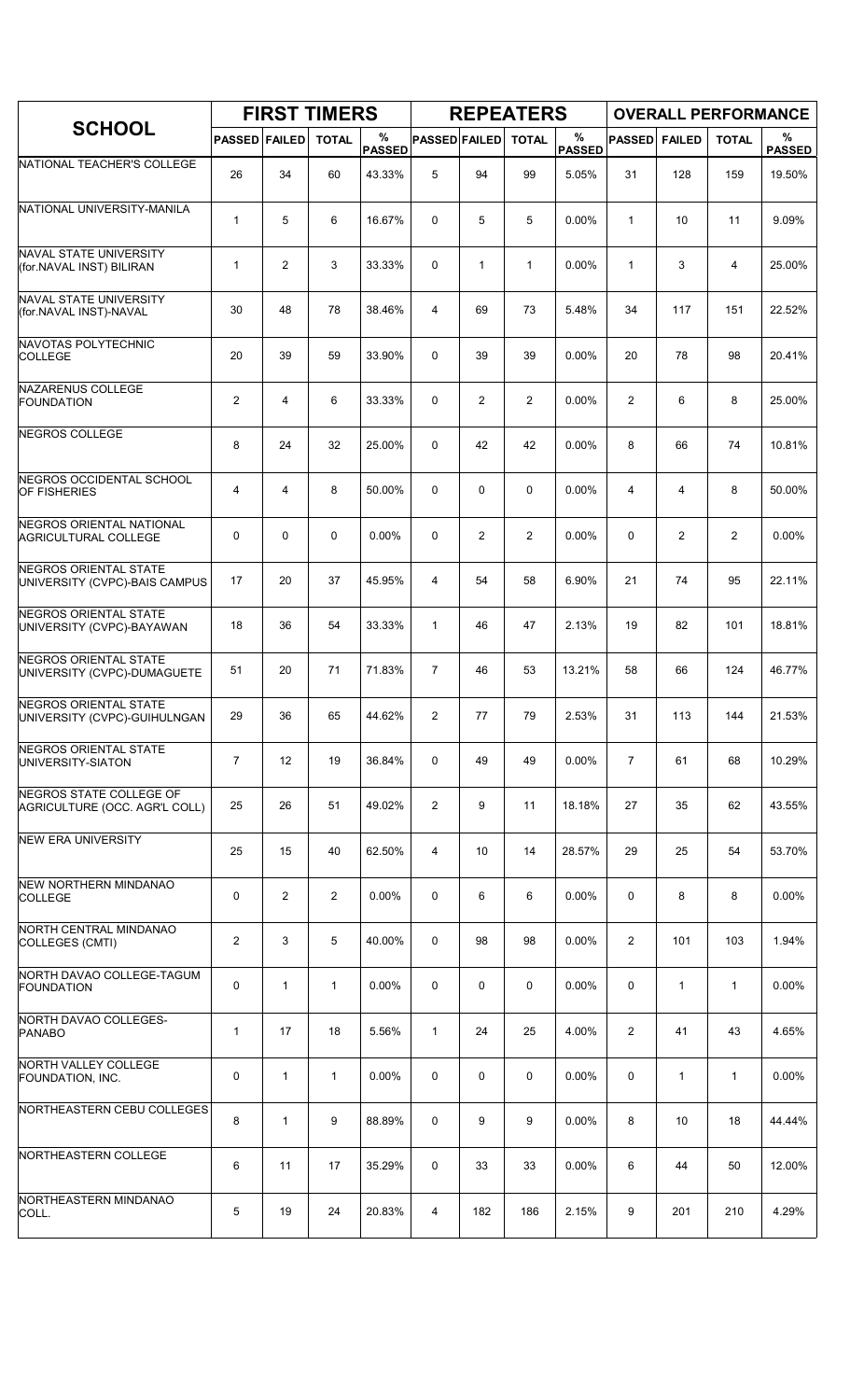|                                                                                   |                      |                | <b>FIRST TIMERS</b> |                    |                      |                | <b>REPEATERS</b> |                       |               |                |                | <b>OVERALL PERFORMANCE</b> |
|-----------------------------------------------------------------------------------|----------------------|----------------|---------------------|--------------------|----------------------|----------------|------------------|-----------------------|---------------|----------------|----------------|----------------------------|
| <b>SCHOOL</b>                                                                     | <b>PASSED FAILED</b> |                | <b>TOTAL</b>        | %<br><b>PASSED</b> | <b>PASSED FAILED</b> |                | <b>TOTAL</b>     | $\%$<br><b>PASSED</b> | <b>PASSED</b> | <b>FAILED</b>  | <b>TOTAL</b>   | %<br><b>PASSED</b>         |
| NORTHERN BUKIDNON COMM.<br>COLL (FRLY MANOLO FORT.<br>COMM. COLL)                 | $\mathbf{1}$         | 3              | 4                   | 25.00%             | 0                    | 0              | $\Omega$         | 0.00%                 | 1             | 3              | $\overline{4}$ | 25.00%                     |
| NORTHERN CAGAYAN COLLEGES                                                         | 0                    | 1              | 1                   | 0.00%              | $\mathbf 0$          | $\overline{7}$ | $\overline{7}$   | 0.00%                 | 0             | 8              | 8              | 0.00%                      |
| NORTHERN CHRISTIAN COLLEGE                                                        | 4                    | 11             | 15                  | 26.67%             | $\mathbf{1}$         | 23             | 24               | 4.17%                 | 5             | 34             | 39             | 12.82%                     |
| NORTHERN COLLEGE<br><b>FOUNDATION INC-DAGUPAN CITY</b>                            | 0                    | 0              | $\mathbf 0$         | $0.00\%$           | 0                    | $\mathbf{1}$   | $\mathbf{1}$     | 0.00%                 | 0             | $\mathbf{1}$   | $\mathbf{1}$   | 0.00%                      |
| NORTHERN ILOILO POLYTECHNIC<br>STATE COLLEGE-BAROTAC VIEJO                        | 6                    | 26             | 32                  | 18.75%             | $\Omega$             | 25             | 25               | 0.00%                 | 6             | 51             | 57             | 10.53%                     |
| NORTHERN ILOILO POLYTECHNIC<br><b>STATE COLLEGE-ESTANCIA</b>                      | 27                   | 41             | 68                  | 39.71%             | 4                    | 35             | 39               | 10.26%                | 31            | 76             | 107            | 28.97%                     |
| NORTHERN ILOILO POLYTECHNIC<br><b>STATE COLLEGE-LEMERY</b>                        | 6                    | 4              | 10                  | 60.00%             | $\mathbf 0$          | $\overline{2}$ | $\overline{2}$   | 0.00%                 | 6             | 6              | 12             | 50.00%                     |
| NORTHERN LEYTE COLLEGE                                                            | 0                    | 0              | $\mathbf 0$         | $0.00\%$           | $\Omega$             | $\overline{2}$ | $\overline{2}$   | 0.00%                 | $\Omega$      | $\overline{2}$ | 2              | $0.00\%$                   |
| NORTHERN LUZON ADVENTIST<br><b>COLLEGE</b>                                        | 5                    | 9              | 14                  | 35.71%             | 0                    | 13             | 13               | 0.00%                 | 5             | 22             | 27             | 18.52%                     |
| NORTHERN MINDANAO COLLEGE                                                         | 4                    | 5              | 9                   | 44.44%             | $\mathbf{1}$         | 33             | 34               | 2.94%                 | 5             | 38             | 43             | 11.63%                     |
| NORTHERN MINDANAO STATE<br><b>INSTITUTE OF SCIENCE &amp;</b><br><b>TECHNOLOGY</b> | 13                   | 8              | 21                  | 61.90%             | $\overline{7}$       | 72             | 79               | 8.86%                 | 20            | 80             | 100            | 20.00%                     |
| <b>NORTHERN QUEZON</b><br>COOPERATIVE COLLEGE, INC.                               | 25                   | 14             | 39                  | 64.10%             | 5                    | 41             | 46               | 10.87%                | 30            | 55             | 85             | 35.29%                     |
| NORTHERN SAMAR ACADEMY                                                            | 0                    | $\mathbf{1}$   | 1                   | 0.00%              | $\mathbf{1}$         | 5              | 6                | 16.67%                | 1             | 6              | $\overline{7}$ | 14.29%                     |
| NORTHERN ZAMBALES COLLEGE<br>(for.VDRC)-MASINLOC                                  | 0                    | 3              | 3                   | $0.00\%$           | $\mathbf{1}$         | 19             | 20               | 5.00%                 | $\mathbf{1}$  | 22             | 23             | 4.35%                      |
| <b>NORTHWEST SAMAR STATE</b><br>UNIVERSITY (FOR.TIBURCIO<br>TANCINCO)             | 24                   | 49             | 73                  | 32.88%             | 3                    | 120            | 123              | 2.44%                 | 27            | 169            | 196            | 13.78%                     |
| NORTHWESTERN AGUSAN<br><b>COLLEGE</b>                                             | 0                    | 4              | 4                   | 0.00%              | $\mathbf{1}$         | 19             | 20               | 5.00%                 | $\mathbf{1}$  | 23             | 24             | 4.17%                      |
| NORTHWESTERN MINDANAO<br>STATE COLLEGE OF SCIENCE &<br>TECHNOLOGY                 | 4                    | 13             | 17                  | 23.53%             | $\mathbf{1}$         | 8              | 9                | 11.11%                | 5             | 21             | 26             | 19.23%                     |
| NORTHWESTERN UNIVERSITY                                                           | 3                    | $\mathbf{1}$   | 4                   | 75.00%             | 0                    | 5              | 5                | 0.00%                 | 3             | 6              | 9              | 33.33%                     |
| NORTHWESTERN VISAYAN<br><b>COLLEGES</b>                                           | 8                    | 15             | 23                  | 34.78%             | $\overline{2}$       | 47             | 49               | 4.08%                 | 10            | 62             | 72             | 13.89%                     |
| NORZAGARAY COLLEGE                                                                | 13                   | 8              | 21                  | 61.90%             | 0                    | 0              | 0                | $0.00\%$              | 13            | 8              | 21             | 61.90%                     |
| NOTRE DAME OF DADIANGAS<br><b>COLLEGE</b>                                         | 8                    | $\mathbf{1}$   | 9                   | 88.89%             | 0                    | $\mathbf{1}$   | $\mathbf{1}$     | 0.00%                 | 8             | $\overline{2}$ | 10             | 80.00%                     |
| NOTRE DAME OF JOLO COLLEGE                                                        | 10                   | $\overline{7}$ | 17                  | 58.82%             | $\mathbf{1}$         | 30             | 31               | 3.23%                 | 11            | 37             | 48             | 22.92%                     |
| NOTRE DAME OF KIDAPAWAN<br><b>COLLEGE</b>                                         | 5                    | 9              | 14                  | 35.71%             | 0                    | 28             | 28               | 0.00%                 | 5             | 37             | 42             | 11.90%                     |
| NOTRE DAME OF MARBEL<br><b>UNIVERSITY</b>                                         | 33                   | 15             | 48                  | 68.75%             | $\overline{2}$       | 28             | 30               | 6.67%                 | 35            | 43             | 78             | 44.87%                     |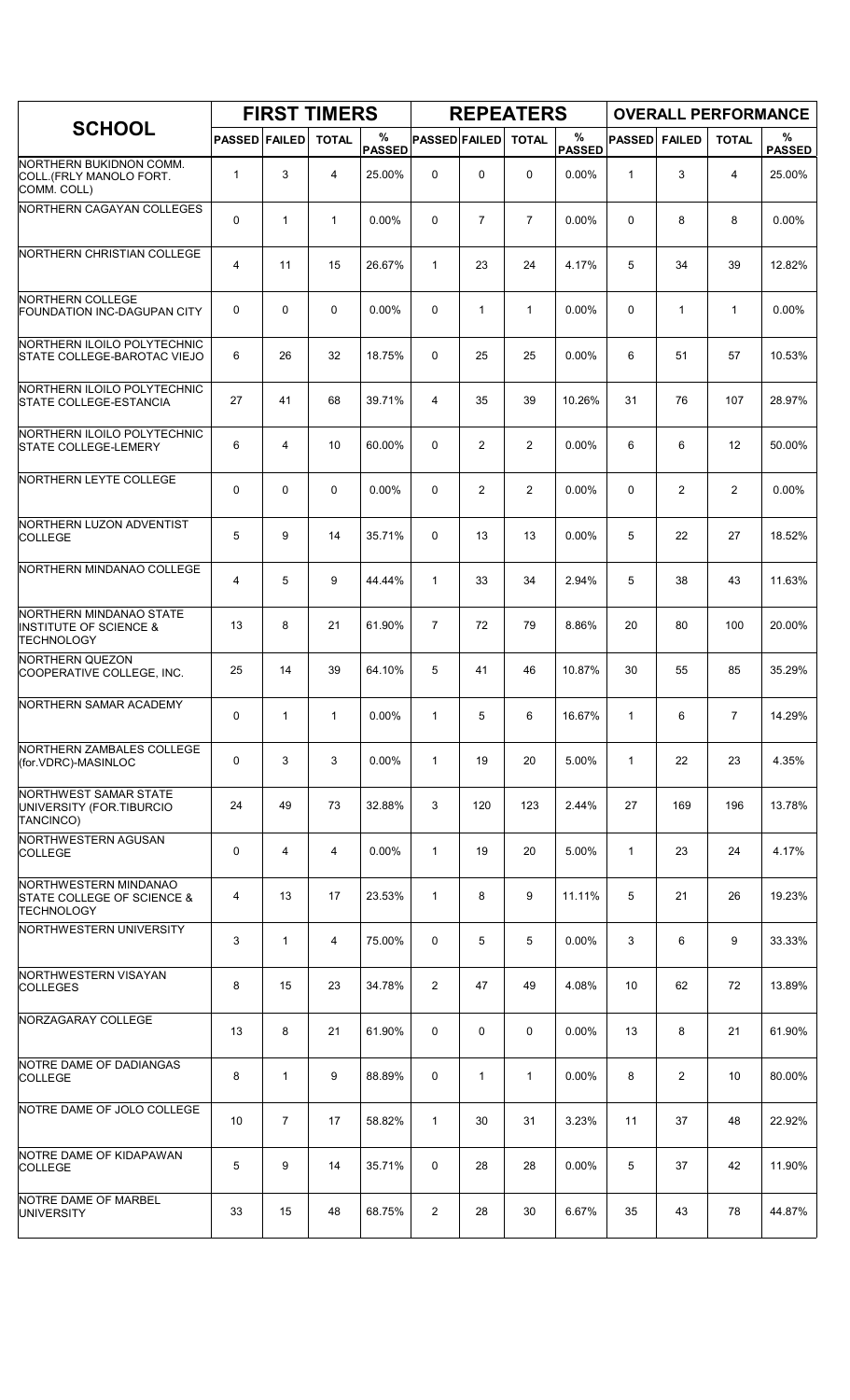|                                                                              |                      |                | <b>FIRST TIMERS</b> |                    |                      |                 | <b>REPEATERS</b> |                       |                |                | <b>OVERALL PERFORMANCE</b> |                    |
|------------------------------------------------------------------------------|----------------------|----------------|---------------------|--------------------|----------------------|-----------------|------------------|-----------------------|----------------|----------------|----------------------------|--------------------|
| <b>SCHOOL</b>                                                                | <b>PASSED FAILED</b> |                | <b>TOTAL</b>        | %<br><b>PASSED</b> | <b>PASSED FAILED</b> |                 | <b>TOTAL</b>     | $\%$<br><b>PASSED</b> | <b>PASSED</b>  | <b>FAILED</b>  | <b>TOTAL</b>               | %<br><b>PASSED</b> |
| NOTRE DAME OF MIDSAYAP<br><b>COLLEGE</b>                                     | 5                    | 10             | 15                  | 33.33%             | $\mathbf{1}$         | 63              | 64               | 1.56%                 | 6              | 73             | 79                         | 7.59%              |
| NOTRE DAME OF SALAMAN<br><b>COLLEGE</b>                                      | 3                    | 8              | 11                  | 27.27%             | $\Omega$             | 10 <sup>1</sup> | 10               | 0.00%                 | 3              | 18             | 21                         | 14.29%             |
| NOTRE DAME OF SIENA COLLEGE                                                  | 0                    | $\mathbf 0$    | $\mathbf 0$         | $0.00\%$           | 0                    | $\mathbf{1}$    | $\mathbf{1}$     | 0.00%                 | 0              | $\mathbf{1}$   | $\mathbf{1}$               | 0.00%              |
| NOTRE DAME OF TACURONG<br><b>COLLEGE</b>                                     | 12                   | 15             | 27                  | 44.44%             | $\mathbf{1}$         | 55              | 56               | 1.79%                 | 13             | 70             | 83                         | 15.66%             |
| NOTRE DAME RVM COLLEGE OF<br>COTABATO-COTABATO CITY                          | $\overline{c}$       | $\mathbf 0$    | $\overline{2}$      | 100.00%            | 0                    | $\overline{2}$  | $\overline{2}$   | 0.00%                 | 2              | $\overline{2}$ | 4                          | 50.00%             |
| NOTRE DAME UNIVERSITY                                                        | 20                   | 16             | 36                  | 55.56%             | $\mathbf{1}$         | 61              | 62               | 1.61%                 | 21             | 77             | 98                         | 21.43%             |
| NUEVA ECIJA UNIVERSITY OF<br><b>SCIENCE &amp; TECHNOLOGY-</b><br>CABANATUAN) | 11                   | 50             | 61                  | 18.03%             | $\mathbf{1}$         | 28              | 29               | 3.45%                 | 12             | 78             | 90                         | 13.33%             |
| NUEVA ECIJA UNIVERSITY OF<br><b>SCIENCE &amp; TECHNOLOGY-</b><br>GABALDON)   | 4                    | 23             | 27                  | 14.81%             | $\Omega$             | $\overline{2}$  | $\overline{2}$   | 0.00%                 | 4              | 25             | 29                         | 13.79%             |
| NUEVA ECIJA UNIVERSITY OF<br><b>SCIENCE &amp; TECHNOLOGY-SAN</b><br>ISIDRO)  | 8                    | 24             | 32                  | 25.00%             | $\mathbf{1}$         | 23              | 24               | 4.17%                 | 9              | 47             | 56                         | 16.07%             |
| NUEVA VIZCAYA STATE<br>UNIVERSITY (NVPC)-BAMBANG                             | 15                   | 28             | 43                  | 34.88%             | $\mathbf{1}$         | 27              | 28               | 3.57%                 | 16             | 55             | 71                         | 22.54%             |
| <b>NUEVA VIZCAYA STATE</b><br>UNIVERSITY (NVSIT)-BAYOMBONG                   | 46                   | 30             | 76                  | 60.53%             | 3                    | 30              | 33               | 9.09%                 | 49             | 60             | 109                        | 44.95%             |
| OAS COMMUNITY COLLEGE-OAS                                                    | 9                    | 14             | 23                  | 39.13%             | 0                    | 18              | 18               | 0.00%                 | 9              | 32             | 41                         | 21.95%             |
| OCCIDENTAL MINDORO<br><b>COMMUNITY COLLEGE</b>                               | 6                    | $\overline{7}$ | 13                  | 46.15%             | $\mathbf{1}$         | 66              | 67               | 1.49%                 | $\overline{7}$ | 73             | 80                         | 8.75%              |
| <b>OCCIDENTAL MINDORO STATE</b><br><b>COLLEGE</b>                            | 36                   | 38             | 74                  | 48.65%             | 4                    | 105             | 109              | 3.67%                 | 40             | 143            | 183                        | 21.86%             |
| OLIVAREZ COLLEGE-PARAÑAQUE                                                   | 0                    | 5              | 5                   | 0.00%              | 0                    | 3               | 3                | 0.00%                 | 0              | 8              | 8                          | 0.00%              |
| OLIVAREZ COLLEGE-TAGAYTAY<br><b>CITY</b>                                     | 3                    | 0              | 3                   | 100.00%            | 0                    | $\overline{2}$  | $\overline{2}$   | $0.00\%$              | 3              | 2              | 5                          | 60.00%             |
| <b>OPOL COMMUNITY COLLEGE</b>                                                | 8                    | 11             | 19                  | 42.11%             | 0                    | 8               | 8                | 0.00%                 | 8              | 19             | 27                         | 29.63%             |
| ORTANEZ UNIVERSITY                                                           | 0                    | 0              | 0                   | 0.00%              | 0                    | 1               | $\mathbf{1}$     | 0.00%                 | 0              | $\mathbf{1}$   | $\mathbf{1}$               | 0.00%              |
| <b>OSIAS COLLEGES</b>                                                        | 0                    | $\mathbf{1}$   | $\mathbf{1}$        | $0.00\%$           | 0                    | 2               | $\overline{2}$   | $0.00\%$              | 0              | 3              | 3                          | $0.00\%$           |
| <b>OSIAS EDUCATIONAL</b><br><b>FOUNDATION</b>                                | $\overline{c}$       | 4              | 6                   | 33.33%             | 0                    | 10              | 10               | $0.00\%$              | $\overline{2}$ | 14             | 16                         | 12.50%             |
| OSMENA COLLEGE-MASBATE                                                       | 7                    | 33             | 40                  | 17.50%             | 0                    | 133             | 133              | 0.00%                 | 7              | 166            | 173                        | 4.05%              |
| OUR LADY OF ASSUMPTION<br><b>COLLEGE</b>                                     | 0                    | $\mathbf 0$    | 0                   | 0.00%              | 0                    | 1               | 1                | 0.00%                 | 0              | 1              | 1                          | 0.00%              |
| <b>OUR LADY OF FATIMA</b><br>UNIVERSITY-QC                                   | $\overline{7}$       | $\overline{7}$ | 14                  | 50.00%             | $\mathbf{1}$         | 5               | 6                | 16.67%                | 8              | 12             | 20                         | 40.00%             |
| <b>OUR LADY OF FATIMA</b><br>UNIVERSITY-VALENZUELA                           | 3                    | 1              | 4                   | 75.00%             | 0                    | 3               | 3                | 0.00%                 | 3              | 4              | $\overline{7}$             | 42.86%             |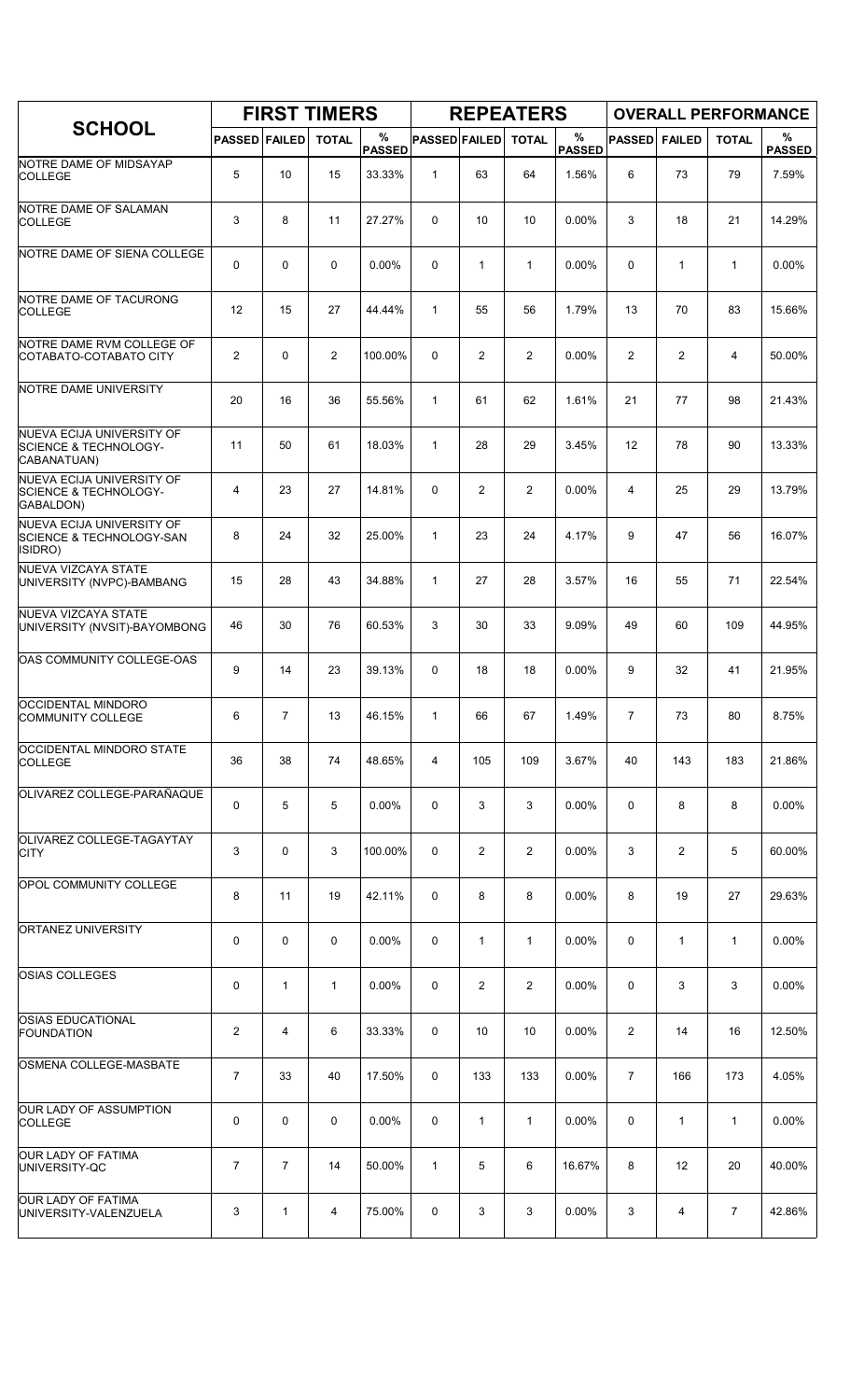|                                                           |                      |                | <b>FIRST TIMERS</b> |                    |                      |                | <b>REPEATERS</b> |                       |                |                | <b>OVERALL PERFORMANCE</b> |                    |
|-----------------------------------------------------------|----------------------|----------------|---------------------|--------------------|----------------------|----------------|------------------|-----------------------|----------------|----------------|----------------------------|--------------------|
| <b>SCHOOL</b>                                             | <b>PASSED FAILED</b> |                | <b>TOTAL</b>        | %<br><b>PASSED</b> | <b>PASSED FAILED</b> |                | <b>TOTAL</b>     | $\%$<br><b>PASSED</b> | <b>PASSED</b>  | <b>FAILED</b>  | <b>TOTAL</b>               | %<br><b>PASSED</b> |
| OUR LADY OF LOURDES COLLEGE                               | $\mathbf{1}$         | 0              | $\mathbf{1}$        | 100.00%            | 0                    | $\overline{2}$ | $\overline{2}$   | 0.00%                 | $\mathbf{1}$   | $\overline{2}$ | 3                          | 33.33%             |
| <b>OUR LADY OF LOURDES</b><br><b>COLLEGE FOUNDATION</b>   | $\mathbf{1}$         | 0              | $\mathbf{1}$        | 100.00%            | $\mathbf 0$          | $\mathbf{1}$   | $\mathbf{1}$     | 0.00%                 | $\mathbf{1}$   | $\mathbf{1}$   | $\overline{2}$             | 50.00%             |
| OUR LADY OF LOURDES<br><b>TECHNOLOGICAL COLLEGE</b>       | 0                    | $\mathbf{1}$   | $\mathbf{1}$        | 0.00%              | 0                    | 3              | 3                | 0.00%                 | 0              | 4              | 4                          | 0.00%              |
| <b>OUR LADY OF MANAOAG</b><br><b>COLLEGE</b>              | $\overline{2}$       | 2              | 4                   | 50.00%             | $\mathbf 0$          | 3              | 3                | 0.00%                 | 2              | 5              | $\overline{7}$             | 28.57%             |
| OUR LADY OF PERPETUAL<br><b>SUCCOR COLLEGE</b>            | $\mathbf{1}$         | 0              | $\mathbf{1}$        | 100.00%            | $\Omega$             | 2              | $\overline{2}$   | 0.00%                 | 1              | 2              | 3                          | 33.33%             |
| OUR LADY OF SALVACION<br><b>COLLEGE</b>                   | $\overline{2}$       | $\overline{c}$ | $\overline{4}$      | 50.00%             | 0                    | 4              | 4                | 0.00%                 | $\overline{c}$ | 6              | 8                          | 25.00%             |
| OUR LADY OF THE PILLAR'S<br><b>COLLEGE</b>                | 3                    | 4              | $\overline{7}$      | 42.86%             | $\mathbf 0$          | $\overline{7}$ | $\overline{7}$   | 0.00%                 | 3              | 11             | 14                         | 21.43%             |
| <b>OVILLA TECHNICAL COLLEGE</b>                           | 0                    | 0              | $\mathbf 0$         | 0.00%              | $\Omega$             | 12             | 12               | 0.00%                 | 0              | 12             | 12                         | 0.00%              |
| <b>OZAMIS CITY COLLEGE</b>                                | 0                    | $\mathbf 0$    | $\mathbf 0$         | 0.00%              | $\mathbf 0$          | $\mathbf{1}$   | $\mathbf{1}$     | 0.00%                 | 0              | 1              | $\mathbf{1}$               | 0.00%              |
| PACASUM COLLEGE                                           | 0                    | 34             | 34                  | 0.00%              | $\mathbf{1}$         | 109            | 110              | 0.91%                 | $\mathbf{1}$   | 143            | 144                        | 0.69%              |
| PAGADIAN COLLEGE OF<br><b>CRIMINOLOGY &amp; SCIENCES</b>  | 0                    | 15             | 15                  | 0.00%              | $\overline{2}$       | 24             | 26               | 7.69%                 | $\overline{2}$ | 39             | 41                         | 4.88%              |
| <b>PAGLAUM STATE COLLEGE</b>                              | 0                    | $\mathbf{1}$   | $\mathbf{1}$        | 0.00%              | $\Omega$             | 0              | 0                | 0.00%                 | 0              | 1              | $\mathbf{1}$               | 0.00%              |
| <b>PALARIS COLLEGE</b>                                    | 0                    | 1              | $\mathbf{1}$        | 0.00%              | 0                    | 0              | 0                | 0.00%                 | 0              | 1              | $\mathbf{1}$               | 0.00%              |
| PALAWAN STATE UNIVERSITY-<br><b>ARACELI</b>               | 0                    | $\mathbf{1}$   | $\mathbf{1}$        | 0.00%              | 0                    | $\overline{7}$ | $\overline{7}$   | 0.00%                 | 0              | 8              | 8                          | 0.00%              |
| PALAWAN STATE UNIVERSITY-<br><b>BROOKS POINT</b>          | 21                   | 20             | 41                  | 51.22%             | 3                    | 17             | 20               | 15.00%                | 24             | 37             | 61                         | 39.34%             |
| PALAWAN STATE UNIVERSITY-<br><b>CORON</b>                 | 8                    | 4              | 12                  | 66.67%             | 0                    | $\overline{7}$ | $\overline{7}$   | $0.00\%$              | 8              | 11             | 19                         | 42.11%             |
| PALAWAN STATE UNIVERSITY-<br><b>CUYO</b>                  | 16                   | 18             | 34                  | 47.06%             | 3                    | 63             | 66               | 4.55%                 | 19             | 81             | 100                        | 19.00%             |
| PALAWAN STATE UNIVERSITY-<br><b>NARRA</b>                 | 4                    | 3              | $\overline{7}$      | 57.14%             | $\mathbf{1}$         | 6              | $\overline{7}$   | 14.29%                | 5              | 9              | 14                         | 35.71%             |
| PALAWAN STATE UNIVERSITY-P.<br><b>PRINCESA</b>            | 113                  | 42             | 155                 | 72.90%             | $\overline{7}$       | 56             | 63               | 11.11%                | 120            | 98             | 218                        | 55.05%             |
| PALAWAN STATE UNIVERSITY-<br><b>QUEZON</b>                | 8                    | 20             | 28                  | 28.57%             | $\mathbf{1}$         | 18             | 19               | 5.26%                 | 9              | 38             | 47                         | 19.15%             |
| PALAWAN STATE UNIVERSITY-<br><b>ROXAS</b>                 | 20                   | 20             | 40                  | 50.00%             | 2                    | 19             | 21               | 9.52%                 | 22             | 39             | 61                         | 36.07%             |
| PALAWAN STATE UNIVERSITY-<br>TAYTAY                       | 0                    | 3              | 3                   | 0.00%              | 0                    | 4              | 4                | 0.00%                 | 0              | 7              | 7                          | 0.00%              |
| PALOMPON INSTITUTE OF<br>TECHNOLOGY-PALOMPON              | 20                   | 21             | 41                  | 48.78%             | $\mathbf{1}$         | 34             | 35               | 2.86%                 | 21             | 55             | 76                         | 27.63%             |
| PALOMPON INSTITUTE OF<br><b>TECHNOLOGY-TABANGO CAMPUS</b> | $\mathbf{1}$         | 1              | $\overline{2}$      | 50.00%             | $\mathbf{1}$         | 3              | 4                | 25.00%                | 2              | 4              | 6                          | 33.33%             |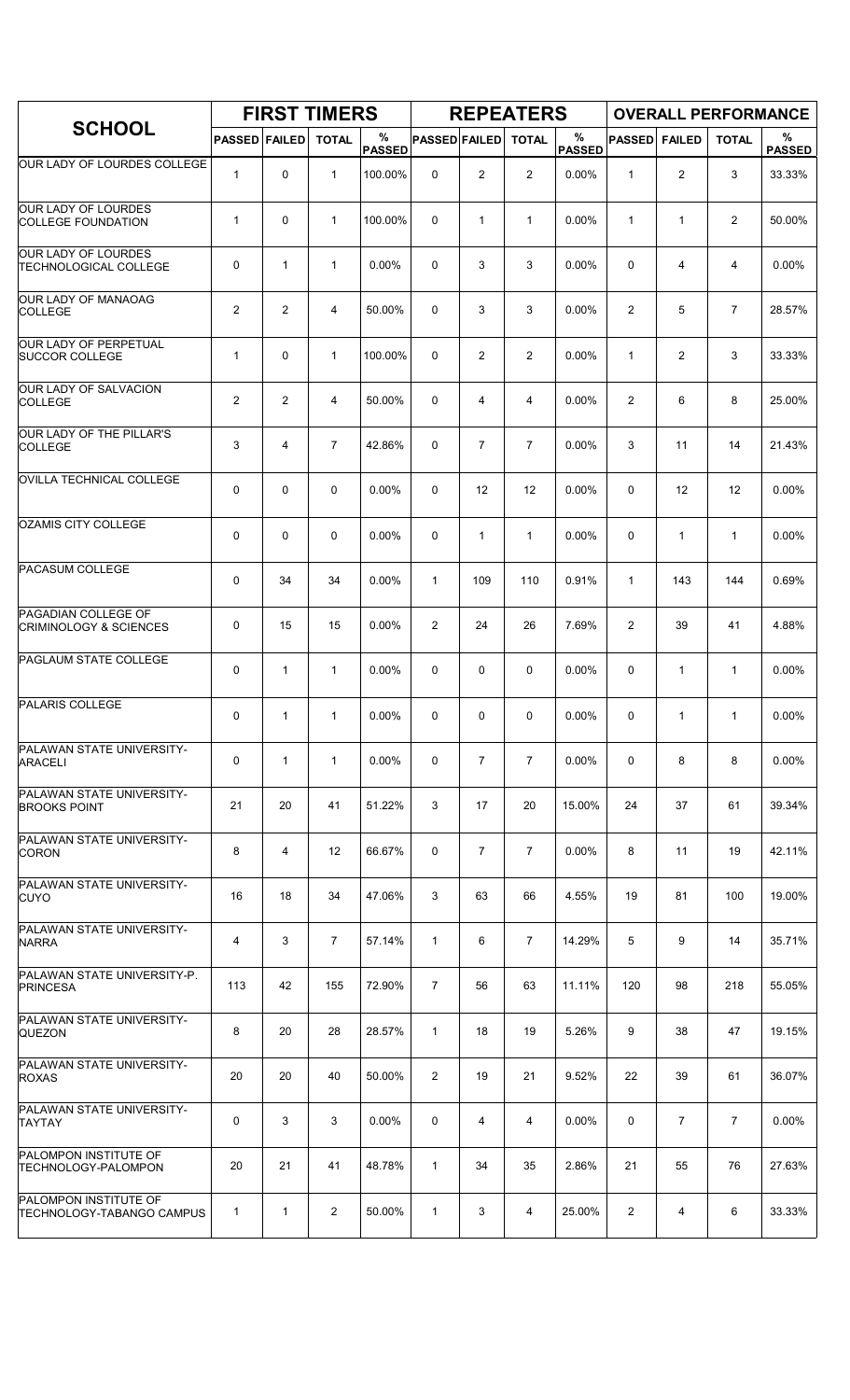|                                                        |                      |                | <b>FIRST TIMERS</b> |                    |                      |              | <b>REPEATERS</b> |                       |                |               | <b>OVERALL PERFORMANCE</b> |                    |
|--------------------------------------------------------|----------------------|----------------|---------------------|--------------------|----------------------|--------------|------------------|-----------------------|----------------|---------------|----------------------------|--------------------|
| <b>SCHOOL</b>                                          | <b>PASSED FAILED</b> |                | <b>TOTAL</b>        | %<br><b>PASSED</b> | <b>PASSED FAILED</b> |              | <b>TOTAL</b>     | $\%$<br><b>PASSED</b> | <b>PASSED</b>  | <b>FAILED</b> | <b>TOTAL</b>               | %<br><b>PASSED</b> |
| PAMANTASAN NG CABUYAO                                  | $\overline{7}$       | 10             | 17                  | 41.18%             | $\mathbf{1}$         | 10           | 11               | 9.09%                 | 8              | 20            | 28                         | 28.57%             |
| PAMANTASAN NG LUNGSOD NG<br>MUNTINLUPA (MPC)           | 8                    | 12             | 20                  | 40.00%             | 3                    | 32           | 35               | 8.57%                 | 11             | 44            | 55                         | 20.00%             |
| PAMANTASAN NG LUNGSOD NG<br>PASAY                      | 14                   | 51             | 65                  | 21.54%             | 3                    | 59           | 62               | 4.84%                 | 17             | 110           | 127                        | 13.39%             |
| PAMANTASAN NG LUNGSOD NG<br><b>PASIG</b>               | 15                   | 8              | 23                  | 65.22%             | $\overline{2}$       | 5            | $\overline{7}$   | 28.57%                | 17             | 13            | 30                         | 56.67%             |
| PAMANTASAN NG LUNGSOD NG<br>VALENZUELA                 | 28                   | 9              | 37                  | 75.68%             | 0                    | 9            | 9                | 0.00%                 | 28             | 18            | 46                         | 60.87%             |
| PAMANTASAN NG MONTALBAN-<br>RODRIGUEZ(MONTALBAN)       | 1                    | 8              | 9                   | 11.11%             | 0                    | 6            | 6                | 0.00%                 | $\mathbf{1}$   | 14            | 15                         | 6.67%              |
| PAMBAYANG KOLEHIYO NG<br><b>MAUBAN</b>                 | 9                    | 13             | 22                  | 40.91%             | 0                    | 12           | 12               | 0.00%                 | 9              | 25            | 34                         | 26.47%             |
| PAMETS COLLEGES-LA UNION                               | 0                    | $\mathbf 0$    | $\mathbf 0$         | 0.00%              | 0                    | $\mathbf{1}$ | $\mathbf{1}$     | 0.00%                 | 0              | $\mathbf{1}$  | $\mathbf{1}$               | $0.00\%$           |
| PAMPANGA AGRICULTURAL<br><b>COLLEGE</b>                | 35                   | 45             | 80                  | 43.75%             | 5                    | 29           | 34               | 14.71%                | 40             | 74            | 114                        | 35.09%             |
| <b>PAMPANGA COLLEGES</b>                               | $\mathbf{2}$         | 20             | 22                  | 9.09%              | 0                    | 50           | 50               | 0.00%                 | 2              | 70            | 72                         | 2.78%              |
| PANAY STATE POLYTECHNIC<br>COLLEGE-PILAR               | 4                    | 5              | 9                   | 44.44%             | 3                    | 19           | 22               | 13.64%                | $\overline{7}$ | 24            | 31                         | 22.58%             |
| PANAY STATE POLYTECHNIC<br>COLLEGE-PONTEVEDRA          | $\overline{7}$       | 5              | 12                  | 58.33%             | $\mathbf{1}$         | 27           | 28               | 3.57%                 | 8              | 32            | 40                         | 20.00%             |
| PANAY STATE POLYTECHNIC<br>COLLEGE-TAPAZ               | 5                    | 11             | 16                  | 31.25%             | 0                    | 28           | 28               | 0.00%                 | 5              | 39            | 44                         | 11.36%             |
| PANGASINAN MEMORIAL<br><b>COLLEGE</b>                  | 0                    | $\mathbf{1}$   | $\mathbf{1}$        | $0.00\%$           | 0                    | 21           | 21               | 0.00%                 | 0              | 22            | 22                         | 0.00%              |
| PANGASINAN STATE UNIVERSITY-<br>ASINGAN                | 6                    | 8              | 14                  | 42.86%             | 0                    | 14           | 14               | $0.00\%$              | 6              | 22            | 28                         | 21.43%             |
| PANGASINAN STATE UNIVERSITY-<br>BAYAMBANG              | 71                   | 38             | 109                 | 65.14%             | 5                    | 105          | 110              | 4.55%                 | 76             | 143           | 219                        | 34.70%             |
| PANGASINAN STATE UNIVERSITY-<br><b>BINMALEY</b>        | 0                    | 0              | 0                   | $0.00\%$           | 0                    | $\mathbf{1}$ | $\mathbf{1}$     | $0.00\%$              | 0              | $\mathbf{1}$  | 1                          | 0.00%              |
| PANGASINAN STATE UNIVERSITY-<br><b>INFANTA</b>         | 0                    | $\mathbf 0$    | 0                   | 0.00%              | 0                    | $\mathbf{1}$ | $\mathbf{1}$     | 0.00%                 | 0              | $\mathbf{1}$  | $\mathbf{1}$               | 0.00%              |
| PANGASINAN STATE UNIVERSITY-<br><b>LINGAYEN</b>        | 0                    | $\mathbf 0$    | 0                   | 0.00%              | 0                    | 2            | $\overline{2}$   | 0.00%                 | 0              | 2             | 2                          | 0.00%              |
| PANGASINAN STATE UNIVERSITY-<br><b>SAN CARLOS CITY</b> | 24                   | 42             | 66                  | 36.36%             | 4                    | 41           | 45               | 8.89%                 | 28             | 83            | 111                        | 25.23%             |
| PANGASINAN STATE UNIVERSITY-<br><b>STA. MARIA</b>      | 1                    | 8              | 9                   | 11.11%             | $\mathbf{1}$         | 22           | 23               | 4 3 5 %               | 2              | 30            | 32                         | 6.25%              |
| PANPACIFIC UNIVERSITY NORTH<br>PHILIPPINES (PANG.CST)  | 5                    | 12             | 17                  | 29.41%             | 1                    | 18           | 19               | 5.26%                 | 6              | 30            | 36                         | 16.67%             |
| PARANG FOUNDATION COLLEGE                              | 0                    | 4              | $\overline{4}$      | 0.00%              | 0                    | 5            | 5                | $0.00\%$              | 0              | 9             | 9                          | 0.00%              |
| PARTIDO COLLEGE                                        | 0                    | $\overline{2}$ | $\overline{2}$      | 0.00%              | 0                    | 35           | 35               | 0.00%                 | 0              | 37            | 37                         | 0.00%              |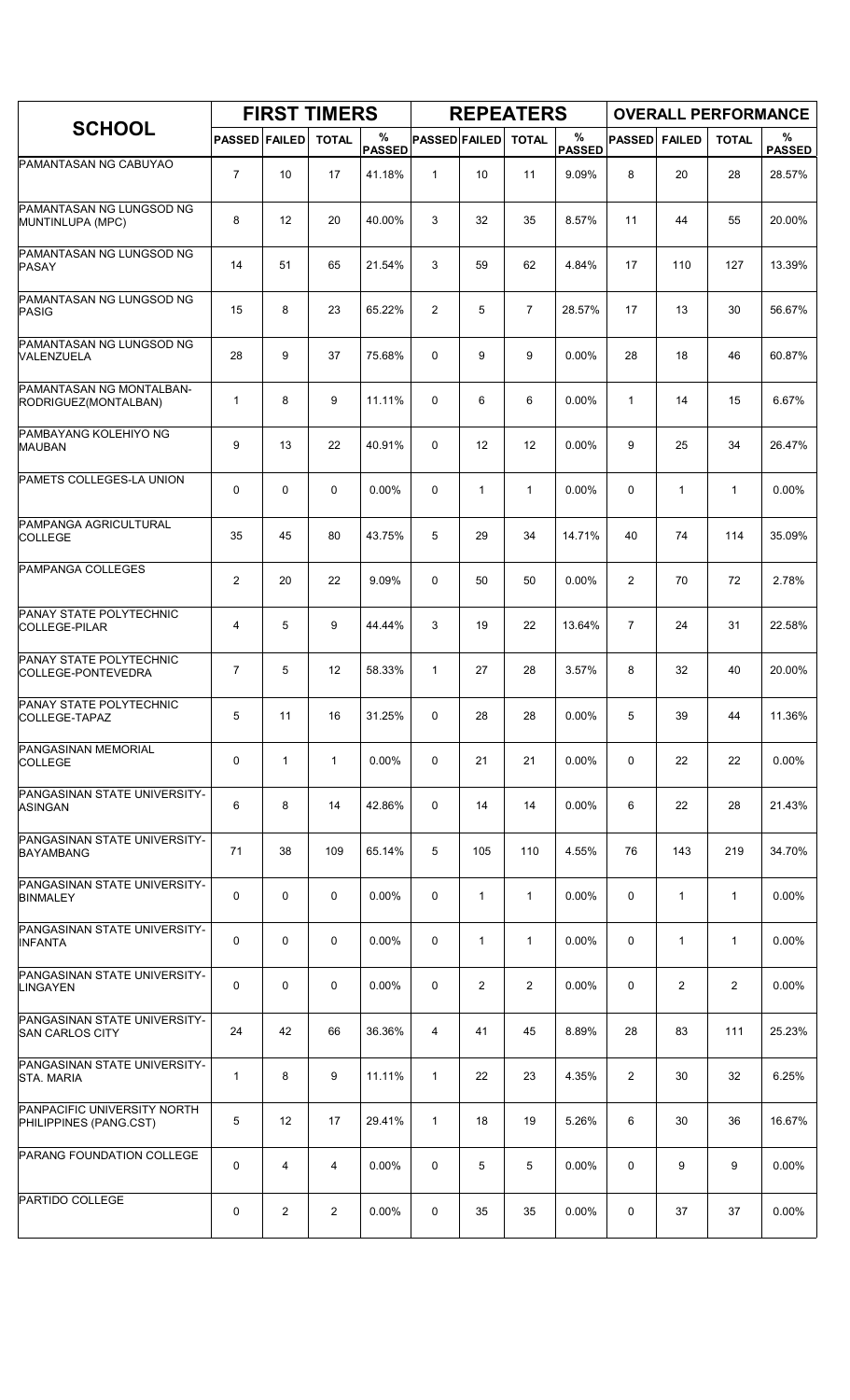|                                                                              |                      |              | <b>FIRST TIMERS</b> |                    |                      |                | <b>REPEATERS</b> |                       |               |                | <b>OVERALL PERFORMANCE</b> |                    |
|------------------------------------------------------------------------------|----------------------|--------------|---------------------|--------------------|----------------------|----------------|------------------|-----------------------|---------------|----------------|----------------------------|--------------------|
| <b>SCHOOL</b>                                                                | <b>PASSED FAILED</b> |              | <b>TOTAL</b>        | %<br><b>PASSED</b> | <b>PASSED FAILED</b> |                | <b>TOTAL</b>     | $\%$<br><b>PASSED</b> | <b>PASSED</b> | <b>FAILED</b>  | <b>TOTAL</b>               | %<br><b>PASSED</b> |
| PARTIDO STATE UNIVERSITY-<br>(GOA)GAO                                        | 12                   | 8            | 20                  | 60.00%             | $\mathbf{1}$         | 44             | 45               | 2.22%                 | 13            | 52             | 65                         | 20.00%             |
| PASIG CATHOLIC COLLEGE                                                       | 4                    | $\mathbf{1}$ | 5                   | 80.00%             | 0                    | 3              | 3                | 0.00%                 | 4             | 4              | 8                          | 50.00%             |
| PASS COLLEGE (PHIL.<br>ACCOUNTANCY & SCIENCE SCH.)                           | 0                    | 4            | 4                   | 0.00%              | 0                    | 4              | 4                | 0.00%                 | $\mathbf 0$   | 8              | 8                          | 0.00%              |
| <b>PASSI CITY COLLEGE</b>                                                    | 4                    | 3            | $\overline{7}$      | 57.14%             | 0                    | $\overline{c}$ | $\overline{2}$   | 0.00%                 | 4             | 5              | 9                          | 44.44%             |
| PATRIA SABLE CORPUS COLLEGE                                                  | $\mathbf 1$          | $\mathbf{1}$ | $\overline{2}$      | 50.00%             | $\mathbf{1}$         | $\overline{7}$ | 8                | 12.50%                | 2             | 8              | 10                         | 20.00%             |
| PERPETUAL HELP COLLEGE OF<br>PANGASINAN                                      | 1                    | 14           | 15                  | 6.67%              | 0                    | 19             | 19               | 0.00%                 | $\mathbf{1}$  | 33             | 34                         | 2.94%              |
| PHILIPPINE ADVENT COLLEGE,<br>INC.                                           | 0                    | 6            | 6                   | 0.00%              | $\mathbf{1}$         | 35             | 36               | 2.78%                 | $\mathbf{1}$  | 41             | 42                         | 2.38%              |
| PHILIPPINE CAMBRIDGE SCH.OF<br>LAW, ARTS, SCIENCES, BUS ECO &<br><b>TECH</b> | $\mathbf{1}$         | $\mathbf 0$  | $\mathbf{1}$        | 100.00%            | 0                    | 0              | 0                | 0.00%                 | $\mathbf{1}$  | $\mathbf 0$    | $\mathbf{1}$               | 100.00%            |
| PHILIPPINE CENTRAL COLLEGE<br>OF ARTS, SCIENCE &<br><b>TECHNOLOGY</b>        | 0                    | $\mathbf 0$  | $\mathbf 0$         | 0.00%              | 0                    | $\overline{c}$ | 2                | 0.00%                 | $\Omega$      | $\overline{2}$ | $\overline{c}$             | 0.00%              |
| PHILIPPINE CHRISTIAN ACADEMY-<br><b>DASMARINAS</b>                           | 0                    | $\mathbf 0$  | $\mathbf 0$         | $0.00\%$           | $\mathbf{1}$         | 1              | $\overline{2}$   | 50.00%                | $\mathbf{1}$  | $\mathbf{1}$   | 2                          | 50.00%             |
| PHILIPPINE CHRISTIAN<br>UNIVERSITY-DASMARINAS                                | $\overline{2}$       | 3            | 5                   | 40.00%             | 0                    | 19             | 19               | 0.00%                 | 2             | 22             | 24                         | 8.33%              |
| PHILIPPINE CHRISTIAN<br>UNIVERSITY-MANILA                                    | $\overline{2}$       | 6            | 8                   | 25.00%             | $\mathbf{1}$         | 26             | 27               | 3.70%                 | 3             | 32             | 35                         | 8.57%              |
| PHILIPPINE COLLEGE<br><b>FOUNDATION</b>                                      | 1                    | 6            | $\overline{7}$      | 14.29%             | 0                    | 4              | 4                | $0.00\%$              | 1             | 10             | 11                         | 9.09%              |
| PHILIPPINE COLLEGE OF<br><b>OPTOMETRY</b>                                    | 0                    | 0            | $\mathbf 0$         | 0.00%              | 0                    | $\mathbf{1}$   | $\mathbf{1}$     | 0.00%                 | 0             | $\mathbf{1}$   | $\mathbf{1}$               | 0.00%              |
| PHILIPPINE COLLEGE OF<br><b>SCIENCE &amp; TECHNOLOGY-</b><br><b>CALASIAO</b> | 1                    | 8            | 9                   | 11.11%             | 0                    | $\overline{2}$ | $\overline{2}$   | 0.00%                 | $\mathbf{1}$  | 10             | 11                         | 9.09%              |
| PHILIPPINE COLLEGE OF<br>TECHNOLOGY                                          | 1                    | 0            | $\mathbf{1}$        | 100.00%            | 0                    | 0              | 0                | $0.00\%$              | 1             | 0              | 1                          | 100.00%            |
| PHILIPPINE HARVARDIAN<br><b>COLLEGE</b>                                      | 0                    | $\mathbf 0$  | 0                   | $0.00\%$           | 0                    | 5              | 5                | 0.00%                 | 0             | 5              | 5                          | 0.00%              |
| PHILIPPINE MARITIME INSTITUTE-<br><b>BOHOL</b>                               | 0                    | 0            | 0                   | $0.00\%$           | 0                    | 1              | $\mathbf{1}$     | $0.00\%$              | 0             | $\mathbf{1}$   | $\mathbf{1}$               | $0.00\%$           |
| PHILIPPINE MUSLIM COLLEGE                                                    | 0                    | $\mathbf{1}$ | 1                   | $0.00\%$           | 0                    | $\mathbf{1}$   | 1                | 0.00%                 | 0             | 2              | 2                          | $0.00\%$           |
| PHILIPPINE MUSLIM TEACHER'S<br><b>COLLEGE</b>                                | 4                    | 83           | 87                  | 4.60%              | $\mathbf{1}$         | 46             | 47               | 2.13%                 | 5             | 129            | 134                        | 3.73%              |
| PHILIPPINE NORMAL UNIVERSITY-<br>AGUSAN                                      | 113                  | 44           | 157                 | 71.97%             | 17                   | 68             | 85               | 20.00%                | 130           | 112            | 242                        | 53.72%             |
| PHILIPPINE NORMAL UNIVERSITY-<br><b>CADIZ CITY</b>                           | 102                  | 30           | 132                 | 77.27%             | 8                    | 39             | 47               | 17.02%                | 110           | 69             | 179                        | 61.45%             |
| PHILIPPINE NORMAL UNIVERSITY-<br><b>ISABELA</b>                              | 58                   | 72           | 130                 | 44.62%             | 5                    | 66             | 71               | 7.04%                 | 63            | 138            | 201                        | 31.34%             |
| PHILIPPINE NORMAL UNIVERSITY-<br><b>LOPEZ</b>                                | 38                   | 59           | 97                  | 39.18%             | 5                    | 85             | 90               | 5.56%                 | 43            | 144            | 187                        | 22.99%             |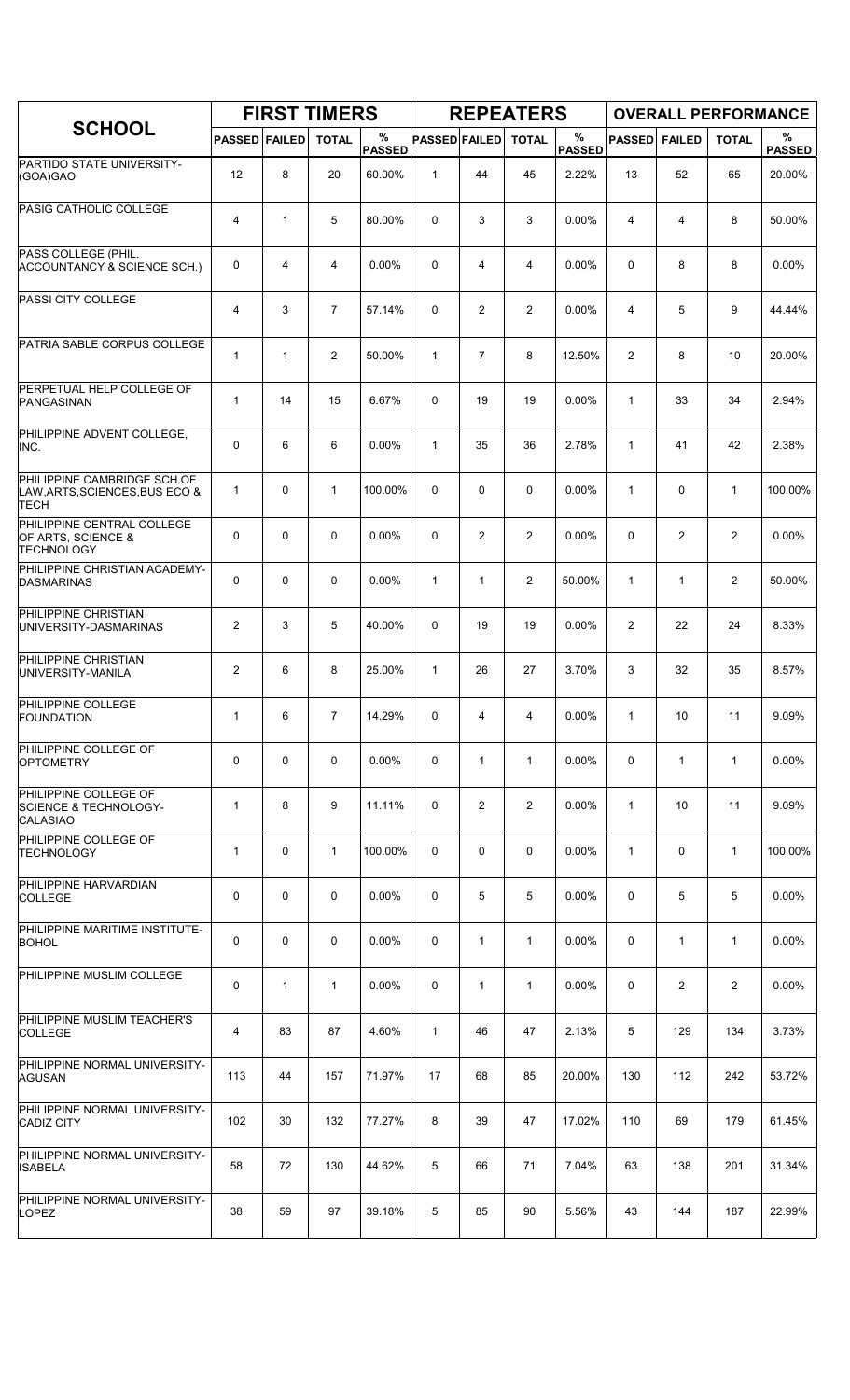|                                                                           |                      |              | <b>FIRST TIMERS</b> |                    |                      |                | <b>REPEATERS</b> |                       |               |                | <b>OVERALL PERFORMANCE</b> |                    |
|---------------------------------------------------------------------------|----------------------|--------------|---------------------|--------------------|----------------------|----------------|------------------|-----------------------|---------------|----------------|----------------------------|--------------------|
| <b>SCHOOL</b>                                                             | <b>PASSED FAILED</b> |              | <b>TOTAL</b>        | %<br><b>PASSED</b> | <b>PASSED FAILED</b> |                | <b>TOTAL</b>     | $\%$<br><b>PASSED</b> | <b>PASSED</b> | <b>FAILED</b>  | <b>TOTAL</b>               | %<br><b>PASSED</b> |
| PHILIPPINE NORMAL UNIVERSITY-<br><b>MANILA</b>                            | 176                  | 11           | 187                 | 94.12%             | 4                    | 22             | 26               | 15.38%                | 180           | 33             | 213                        | 84.51%             |
| PHILIPPINE SCHOOL OF<br><b>BUSINESS ADMINISTRATION-</b><br><b>MANILA</b>  | 0                    | $\mathbf{1}$ | $\mathbf{1}$        | 0.00%              | 0                    | 0              | $\mathbf 0$      | 0.00%                 | 0             | 1              | $\mathbf{1}$               | 0.00%              |
| PHILIPPINE STATE COLLEGE OF<br>AERONAUTICS-PASAY                          | 0                    | $\mathbf 0$  | $\mathbf 0$         | $0.00\%$           | 0                    | $\mathbf{1}$   | $\mathbf{1}$     | 0.00%                 | $\Omega$      | $\mathbf{1}$   | $\mathbf{1}$               | $0.00\%$           |
| PHILIPPINE STATE COLLEGE OF<br>AERONAUTICS-SN.FERNANDO AIR<br><b>BASE</b> | 0                    | 0            | $\mathbf 0$         | 0.00%              | 0                    | $\mathbf{1}$   | $\mathbf{1}$     | $0.00\%$              | $\mathbf 0$   | 1              | $\mathbf{1}$               | 0.00%              |
| PHILIPPINE UNION COLLEGE-<br><b>NAGA CITY</b>                             | 1                    | 3            | $\overline{4}$      | 25.00%             | 0                    | 6              | 6                | 0.00%                 | 1             | 9              | 10                         | 10.00%             |
| PHILIPPINE WOMEN'S<br>UNIVERSITY-QUEZON CITY                              | 0                    | $\mathbf 0$  | $\mathbf 0$         | $0.00\%$           | 0                    | 1              | $\mathbf{1}$     | 0.00%                 | $\Omega$      | 1              | $\mathbf{1}$               | 0.00%              |
| PILAR COLLEGE                                                             | 1                    | $\mathbf 0$  | $\mathbf 1$         | 100.00%            | 0                    | 1              | $\mathbf{1}$     | 0.00%                 | $\mathbf{1}$  | $\mathbf{1}$   | 2                          | 50.00%             |
| PILGRIM CHRISTIAN COLLEGE                                                 | 6                    | 8            | 14                  | 42.86%             | 0                    | 9              | 9                | 0.00%                 | 6             | 17             | 23                         | 26.09%             |
| PILI CAPITAL EDUCATIONAL<br><b>CENTER</b>                                 | 0                    | 0            | $\mathbf 0$         | 0.00%              | $\mathbf{1}$         | 3              | 4                | 25.00%                | $\mathbf{1}$  | 3              | 4                          | 25.00%             |
| PLT COLLEGE, INC                                                          | 3                    | 3            | 6                   | 50.00%             | 0                    | 11             | 11               | 0.00%                 | 3             | 14             | 17                         | 17.65%             |
| POLYTECHNIC COLLEGE OF LA<br><b>UNION</b>                                 | 0                    | 5            | 5                   | 0.00%              | 0                    | $\mathbf{1}$   | $\mathbf{1}$     | 0.00%                 | 0             | 6              | 6                          | 0.00%              |
| POLYTECHNIC INSTITUTE OF<br><b>TABACO</b>                                 | 0                    | $\mathbf{1}$ | $\mathbf{1}$        | $0.00\%$           | 0                    | 1              | 1                | 0.00%                 | $\mathbf 0$   | $\overline{2}$ | $\overline{2}$             | 0.00%              |
| POLYTECHNIC STATE COLLEGE<br>OF ANTIQUE-SIBALOM                           | 44                   | 27           | 71                  | 61.97%             | 0                    | 20             | 20               | 0.00%                 | 44            | 47             | 91                         | 48.35%             |
| POLYTECHNIC STATE COLLEGE<br>OF ANTIQUE-TARIO LIM RUIZ<br><b>CAMPUS</b>   | 11                   | 12           | 23                  | 47.83%             | 0                    | 15             | 15               | 0.00%                 | 11            | 27             | 38                         | 28.95%             |
| POLYTECHNIC UNIVERSITY OF<br>THE PHILIPPINES-MAIN-STA. MESA               | $\mathbf{1}$         | 0            | $\mathbf{1}$        | 100.00%            | 0                    | 0              | 0                | $0.00\%$              | $\mathbf{1}$  | 0              | $\mathbf{1}$               | 100.00%            |
| POLYTECHNIC UNIVERSITY OF<br>THE PHILIPPINES-STA. ROSA                    | 0                    | $\mathbf{1}$ | $\mathbf{1}$        | $0.00\%$           | 0                    | 4              | 4                | $0.00\%$              | 0             | 5              | 5                          | 0.00%              |
| PRESBYTERIAN THEOLOGICAL<br>SEMINARY                                      | $\mathbf{1}$         | 3            | 4                   | 25.00%             | 1                    | 2              | 3                | 33.33%                | 2             | 5              | $\overline{7}$             | 28.57%             |
| PRINCE OF PEACE MONTESSORI<br>& COLLEGES                                  | 1                    | $\mathbf{1}$ | $\overline{2}$      | 50.00%             | 0                    | 10             | 10               | 0.00%                 | $\mathbf{1}$  | 11             | 12                         | 8.33%              |
| QUEEN OF APOSTLES COLLEGE<br><b>SEMINARY</b>                              | 0                    | 0            | $\mathbf 0$         | 0.00%              | 0                    | 1              | $\mathbf{1}$     | 0.00%                 | 0             | $\mathbf{1}$   | $\mathbf{1}$               | 0.00%              |
| QUEZON ACADEMY-BULAN                                                      | 1                    | 1            | 2                   | 50.00%             | 0                    | 1              | $\mathbf{1}$     | $0.00\%$              | 1             | $\overline{2}$ | 3                          | 33.33%             |
| QUEZON COLLEGES OF<br><b>SOUTHERN PHILLIPINES</b>                         | 12                   | 56           | 68                  | 17.65%             | 4                    | 118            | 122              | 3.28%                 | 16            | 174            | 190                        | 8.42%              |
| QUEZON INSTITUTE OF<br>TECHNOLOGY                                         | 3                    | 12           | 15                  | 20.00%             | 0                    | 18             | 18               | 0.00%                 | 3             | 30             | 33                         | 9.09%              |
| QUEZON MEMORIAL COLLEGE                                                   | 0                    | 0            | 0                   | 0.00%              | 0                    | $\overline{2}$ | $\overline{2}$   | 0.00%                 | 0             | $\overline{2}$ | 2                          | $0.00\%$           |
| QUEZON MEMORIAL INSTITUTE<br><b>OF SIQUIJOR</b>                           | 1                    | 6            | 7                   | 14.29%             | 0                    | 11             | 11               | 0.00%                 | 1             | 17             | 18                         | 5.56%              |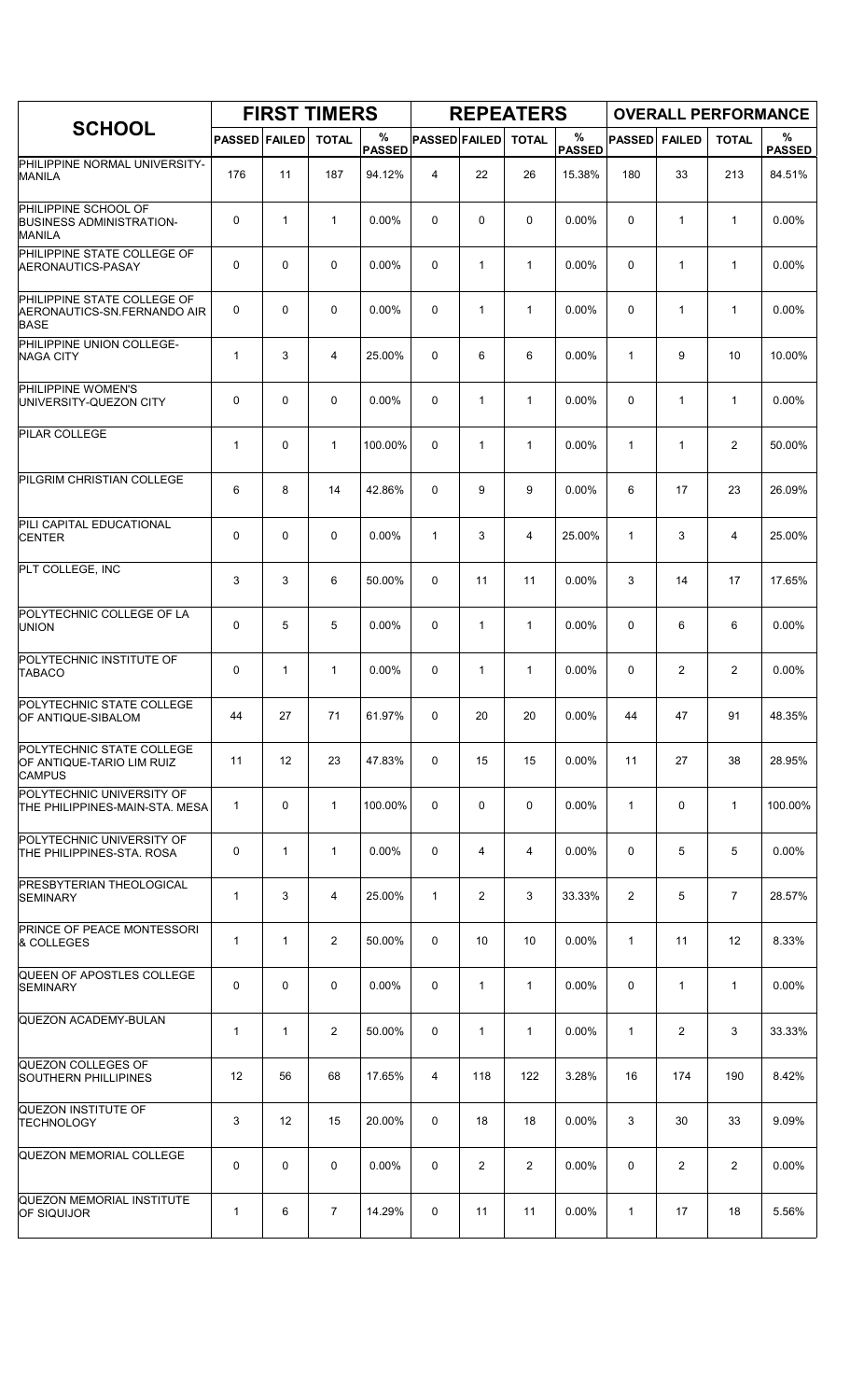|                                                                                    |                      |                | <b>FIRST TIMERS</b> |                    |                      |                | <b>REPEATERS</b> |                    |                |               | <b>OVERALL PERFORMANCE</b> |                    |
|------------------------------------------------------------------------------------|----------------------|----------------|---------------------|--------------------|----------------------|----------------|------------------|--------------------|----------------|---------------|----------------------------|--------------------|
| <b>SCHOOL</b>                                                                      | <b>PASSED FAILED</b> |                | <b>TOTAL</b>        | %<br><b>PASSED</b> | <b>PASSED FAILED</b> |                | <b>TOTAL</b>     | %<br><b>PASSED</b> | <b>PASSED</b>  | <b>FAILED</b> | <b>TOTAL</b>               | %<br><b>PASSED</b> |
| <b>QUEZONIAN EDUCATIONAL</b><br><b>COLLEGE</b>                                     | $\mathbf{1}$         | 5              | 6                   | 16.67%             | 0                    | 43             | 43               | 0.00%              | $\mathbf{1}$   | 48            | 49                         | 2.04%              |
| QUIRINO POLYTECHNIC COLLEGE                                                        | 8                    | 5              | 13                  | 61.54%             | $\mathbf{1}$         | 21             | 22               | 4.55%              | 9              | 26            | 35                         | 25.71%             |
| <b>QUIRINO STATE COLLEGE</b>                                                       | 4                    | 9              | 13                  | 30.77%             | 4                    | 25             | 29               | 13.79%             | 8              | 34            | 42                         | 19.05%             |
| R. G. DE CASTRO COLLEGES                                                           | 5                    | 31             | 36                  | 13.89%             | 0                    | 76             | 76               | 0.00%              | 5              | 107           | 112                        | 4.46%              |
| <b>RAMON MAGSAYSAY MEMORIAL</b><br><b>COLLEGES</b>                                 | 9                    | 6              | 15                  | 60.00%             | $\mathbf{1}$         | 48             | 49               | 2.04%              | 10             | 54            | 64                         | 15.63%             |
| <b>RAMON MAGSAYSAY</b><br>TECHNOLOGICAL UNIVERSITY-<br><b>BOTOLAN CAMPUS</b>       | $\mathbf{1}$         | 5              | 6                   | 16.67%             | 0                    | 3              | 3                | 0.00%              | $\mathbf{1}$   | 8             | 9                          | 11.11%             |
| <b>RAMON MAGSAYSAY</b><br><b>TECHNOLOGICAL UNIVERSITY-</b><br><b>CASTILLEJOS</b>   | $\overline{2}$       | 13             | 15                  | 13.33%             | 2                    | $\overline{c}$ | $\overline{4}$   | 50.00%             | 4              | 15            | 19                         | 21.05%             |
| <b>RAMON MAGSAYSAY</b><br>TECHNOLOGICAL UNIVERSITY-IBA                             | 12                   | 21             | 33                  | 36.36%             | $\mathbf{1}$         | 8              | 9                | 11.11%             | 13             | 29            | 42                         | 30.95%             |
| <b>RAMON MAGSAYSAY</b><br><b>TECHNOLOGICAL UNIVERSITY-</b><br><b>SAN MARCELINO</b> | 4                    | 5              | 9                   | 44.44%             | 0                    | $\mathbf{1}$   | $\mathbf{1}$     | 0.00%              | 4              | 6             | 10                         | 40.00%             |
| <b>RAMON MAGSAYSAY</b><br><b>TECHNOLOGICAL UNIVERSITY-</b><br><b>STA. CRUZ</b>     | 1                    | $\overline{7}$ | 8                   | 12.50%             | 0                    | 3              | 3                | 0.00%              | $\mathbf{1}$   | 10            | 11                         | 9.09%              |
| RAPU-RAPU COMMUNITY<br><b>COLLEGE</b>                                              | 6                    | 49             | 55                  | 10.91%             | $\mathbf{1}$         | 38             | 39               | 2.56%              | $\overline{7}$ | 87            | 94                         | 7.45%              |
| <b>REGIONAL MADRASAH</b><br><b>GRADUATE ACADEMY</b>                                | 0                    | $\mathbf{1}$   | $\mathbf{1}$        | 0.00%              | $\mathbf{1}$         | 4              | 5                | 20.00%             | 1              | 5             | 6                          | 16.67%             |
| <b>REGIS MARIE COLLEGE</b>                                                         | 1                    | 3              | 4                   | 25.00%             | $\mathbf{1}$         | 8              | 9                | 11.11%             | $\overline{c}$ | 11            | 13                         | 15.38%             |
| REPUBLIC CENTRAL COLLEGES                                                          | 5                    | 17             | 22                  | 22.73%             | 2                    | 70             | 72               | 2.78%              | $\overline{7}$ | 87            | 94                         | 7.45%              |
| <b>REPUBLIC COLLEGES</b>                                                           | $\overline{2}$       | 9              | 11                  | 18.18%             | 0                    | 49             | 49               | 0.00%              | $\overline{2}$ | 58            | 60                         | 3.33%              |
| <b>REPUBLICAN COLLEGE</b>                                                          | 0                    | 0              | 0                   | $0.00\%$           | 0                    | $\mathbf{1}$   | $\mathbf{1}$     | $0.00\%$           | 0              | $\mathbf{1}$  | $\mathbf{1}$               | 0.00%              |
| RIZAL COLLEGE OF TAAL                                                              | 12                   | 21             | 33                  | 36.36%             | 0                    | 78             | 78               | 0.00%              | 12             | 99            | 111                        | 10.81%             |
| RIZAL MEMORIAL COLLEGE                                                             | 4                    | 19             | 23                  | 17.39%             | 3                    | 114            | 117              | 2.56%              | $\overline{7}$ | 133           | 140                        | 5.00%              |
| RIZAL MEMORIAL INSTITUTE                                                           | 3                    | 3              | 6                   | 50.00%             | $\mathbf{1}$         | 20             | 21               | 4.76%              | 4              | 23            | 27                         | 14.81%             |
| RIZAL MEMORIAL STATE COLLEGE                                                       | 1                    | 1              | $\overline{2}$      | 50.00%             | 0                    | 4              | 4                | $0.00\%$           | $\mathbf{1}$   | 5             | 6                          | 16.67%             |
| ROGATIONIST COLLEGE                                                                | 2                    | $\overline{2}$ | 4                   | 50.00%             | 0                    | 0              | 0                | 0.00%              | 2              | 2             | 4                          | 50.00%             |
| ROMAN C. VILLALON MEMORIAL<br><b>COLLEGES FOUNDATION</b>                           | 3                    | 8              | 11                  | 27.27%             | 1                    | 9              | 10               | 10.00%             | 4              | 17            | 21                         | 19.05%             |
| ROMBLON COLLEGE                                                                    | 0                    | $\mathbf{1}$   | 1                   | $0.00\%$           | $\mathbf{1}$         | 5              | 6                | 16.67%             | 1              | 6             | $\overline{7}$             | 14.29%             |
| ROMBLON COLLEGE OF<br><b>FISHERIES &amp; FORESTRY-SAN</b><br><b>ANDRES</b>         | 0                    | 1              | 1                   | $0.00\%$           | 0                    | 5              | 5                | 0.00%              | 0              | 6             | 6                          | 0.00%              |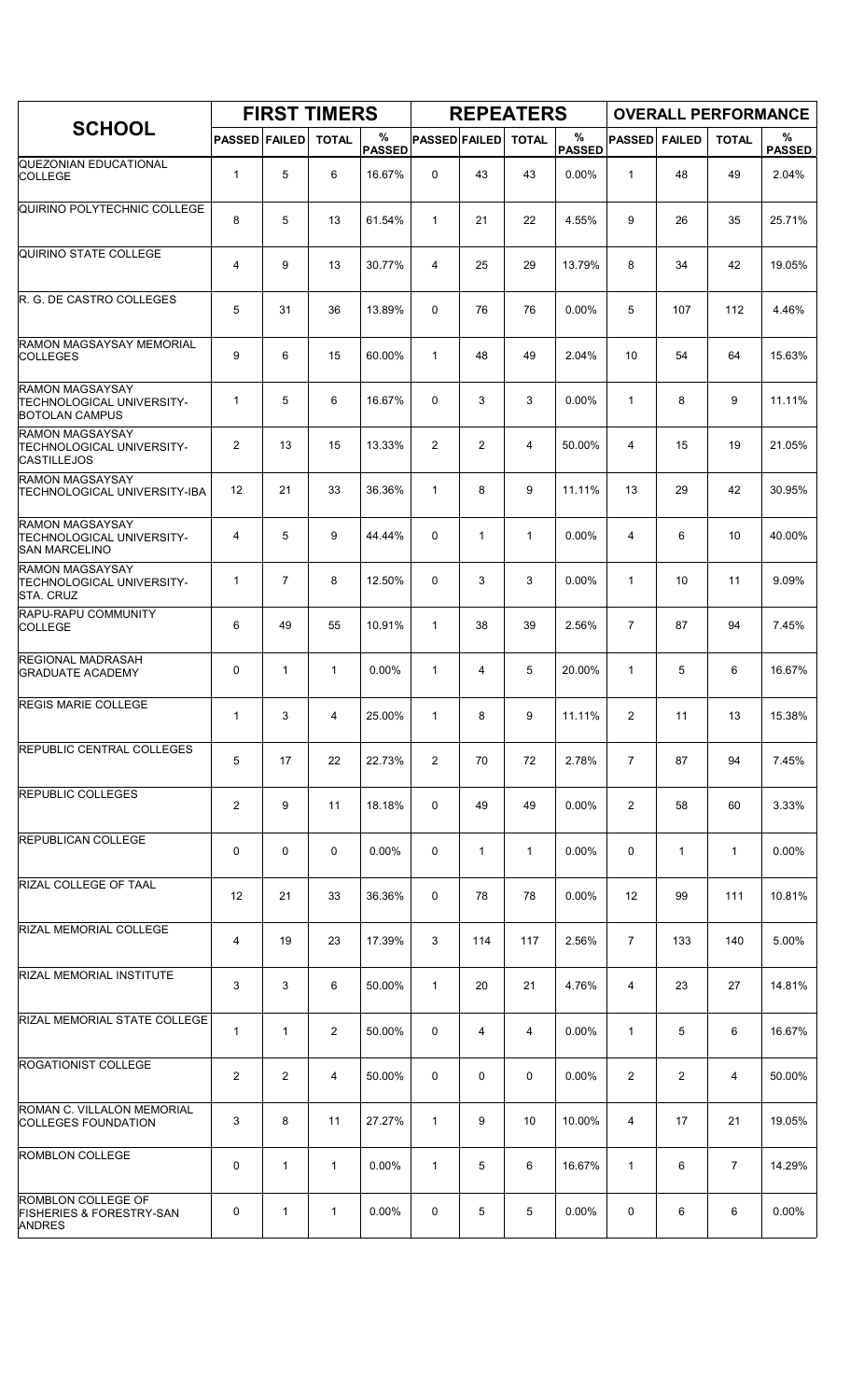|                                                     |                      |                | <b>FIRST TIMERS</b> |                    |                      |                | <b>REPEATERS</b> |                    |                |                |                | <b>OVERALL PERFORMANCE</b> |
|-----------------------------------------------------|----------------------|----------------|---------------------|--------------------|----------------------|----------------|------------------|--------------------|----------------|----------------|----------------|----------------------------|
| <b>SCHOOL</b>                                       | <b>PASSED FAILED</b> |                | <b>TOTAL</b>        | %<br><b>PASSED</b> | <b>PASSED FAILED</b> |                | <b>TOTAL</b>     | %<br><b>PASSED</b> | <b>PASSED</b>  | <b>FAILED</b>  | <b>TOTAL</b>   | %<br><b>PASSED</b>         |
| ROMBLON STATE COLLEGE-<br>(SIBUYAN PC)-SAN FERNANDO | 4                    | 15             | 19                  | 21.05%             | $\mathbf 0$          | 13             | 13               | 0.00%              | 4              | 28             | 32             | 12.50%                     |
| <b>ROMBLON STATE COLLEGE-</b><br>CAJIDIONGAN        | 4                    | $\mathbf{1}$   | 5                   | 80.00%             | $\mathbf{1}$         | 3              | 4                | 25.00%             | 5              | 4              | 9              | 55.56%                     |
| ROMBLON STATE COLLEGE-<br><b>CALATRAVA</b>          | 0                    | 0              | $\mathbf 0$         | $0.00\%$           | 0                    | $\overline{2}$ | $\overline{2}$   | 0.00%              | 0              | $\overline{c}$ | $\overline{2}$ | $0.00\%$                   |
| ROMBLON STATE COLLEGE-<br>ODIONGAN                  | 33                   | 36             | 69                  | 47.83%             | 6                    | 73             | 79               | 7.59%              | 39             | 109            | 148            | 26.35%                     |
| ROMBLON STATE COLLEGE-SAN<br><b>AGUSTIN</b>         | 0                    | $\overline{2}$ | 2                   | 0.00%              | 0                    | 5              | 5                | 0.00%              | $\mathbf 0$    | $\overline{7}$ | $\overline{7}$ | 0.00%                      |
| ROMBLON STATE COLLEGE-<br><b>SAWANG CAMPUS</b>      | 16                   | 37             | 53                  | 30.19%             | 3                    | 23             | 26               | 11.54%             | 19             | 60             | 79             | 24.05%                     |
| ROMBLON STATE COLLEGE-STA.<br><b>FE</b>             | 0                    | $\mathbf{1}$   | $\mathbf{1}$        | 0.00%              | 0                    | 3              | 3                | 0.00%              | 0              | 4              | $\overline{4}$ | 0.00%                      |
| ROMBLON STATE COLLEGE-STA.<br><b>MARIA</b>          | 0                    | 0              | $\mathbf 0$         | $0.00\%$           | 0                    | 4              | 4                | 0.00%              | 0              | 4              | 4              | $0.00\%$                   |
| ROOSEVELT COLLEGE-CAINTA                            | 4                    | 3              | $\overline{7}$      | 57.14%             | 2                    | 11             | 13               | 15.38%             | 6              | 14             | 20             | 30.00%                     |
| ROOSEVELT COLLEGE-MARIKINA                          | 0                    | 0              | $\mathbf 0$         | 0.00%              | 0                    | 3              | 3                | 0.00%              | $\mathbf 0$    | 3              | 3              | 0.00%                      |
| ROXAS COLLEGE-ROXAS                                 | 0                    | 1              | $\mathbf{1}$        | 0.00%              | $\mathbf{1}$         | 58             | 59               | 1.69%              | 1              | 59             | 60             | 1.67%                      |
| <b>ROYAL CHRISTIAN COLLEGE</b>                      | 0                    | 0              | $\mathbf 0$         | 0.00%              | 0                    | 1              | 1                | 0.00%              | $\mathbf 0$    | 1              | $\mathbf{1}$   | 0.00%                      |
| <b>SACRED HEART ACADEMY</b>                         | 2                    | 3              | 5                   | 40.00%             | 0                    | 1              | $\mathbf{1}$     | 0.00%              | $\overline{2}$ | 4              | 6              | 33.33%                     |
| SACRED HEART COLLEGE OF<br>LUCENA CITY, INC.        | 3                    | 3              | 6                   | 50.00%             | 0                    | 12             | 12               | 0.00%              | 3              | 15             | 18             | 16.67%                     |
| <b>SACRED HEART SCHOOL</b>                          | 0                    | 0              | $\mathbf 0$         | 0.00%              | 0                    | 2              | $\overline{2}$   | 0.00%              | 0              | $\overline{2}$ | $\overline{c}$ | 0.00%                      |
| SACRED HEART SCHOOL-<br>MISAMIS OCCIDENTAL          | 0                    | $\overline{4}$ | 4                   | 0.00%              | 0                    | 24             | 24               | 0.00%              | 0              | 28             | 28             | 0.00%                      |
| <b>SACRED HEART SEMINARY</b>                        | 0                    | 0              | 0                   | 0.00%              | 0                    | $\mathbf{1}$   | $\mathbf{1}$     | 0.00%              | 0              | $\mathbf{1}$   | $\mathbf{1}$   | 0.00%                      |
| SAINT ANNE COLLEGE LUCENA,<br>INC.                  | 0                    | 0              | 0                   | 0.00%              | 0                    | $\mathbf{1}$   | $\mathbf{1}$     | 0.00%              | 0              | $\mathbf{1}$   | $\mathbf{1}$   | 0.00%                      |
| SAINT ANTHONY COLLEGE OF<br>TECHNOLOGY              | $\mathbf{1}$         | $\overline{c}$ | 3                   | 33.33%             | 0                    | 8              | 8                | 0.00%              | $\mathbf{1}$   | 10             | 11             | 9.09%                      |
| SAINT ANTHONY'S COLLEGE-<br><b>ANTIQUE</b>          | 14                   | 10             | 24                  | 58.33%             | $\mathbf{1}$         | 28             | 29               | 3.45%              | 15             | 38             | 53             | 28.30%                     |
| SAINT ANTHONY'S COLLEGE-<br><b>CAGAYAN</b>          | $\mathbf{1}$         | 0              | $\mathbf{1}$        | 100.00%            | 0                    | $\overline{7}$ | $\overline{7}$   | 0.00%              | $\mathbf{1}$   | $\overline{7}$ | 8              | 12.50%                     |
| SAINT AUGUSTINE COLLEGE                             | 0                    | 0              | 0                   | 0.00%              | 0                    | 6              | 6                | 0.00%              | 0              | 6              | 6              | 0.00%                      |
| SAINT AUGUSTINE COLLEGES<br>FOUNDATION, INC         | $\mathbf{1}$         | 0              | $\mathbf{1}$        | 100.00%            | 0                    | 4              | 4                | 0.00%              | 1              | 4              | 5              | 20.00%                     |
| SAINT BENEDICT COLLEGE-<br>COTABATO CITY            | 0                    | 2              | $\overline{2}$      | 0.00%              | 0                    | 8              | 8                | 0.00%              | 0              | 10             | 10             | $0.00\%$                   |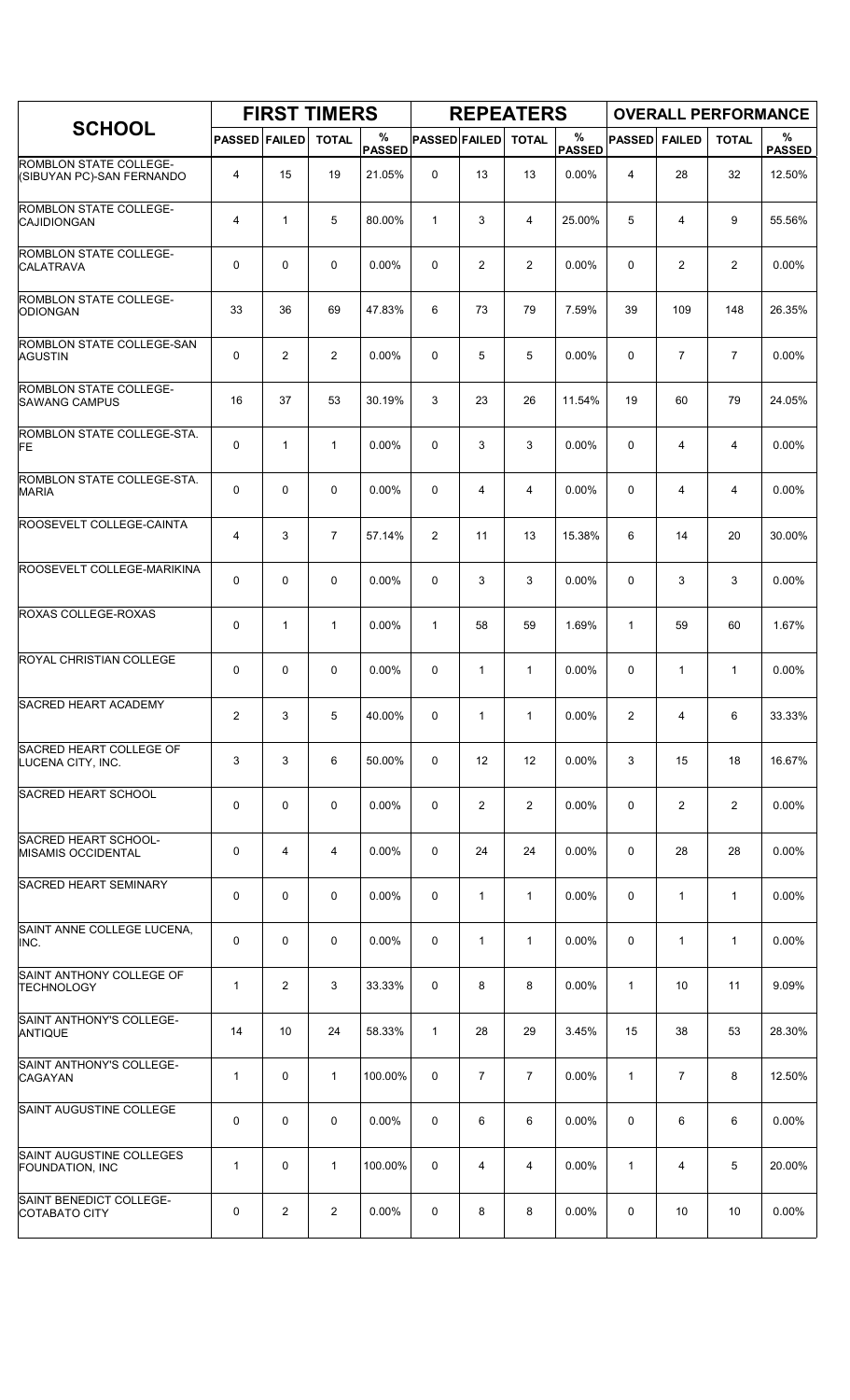|                                                 |                      |                | <b>FIRST TIMERS</b> |             |                      |                | <b>REPEATERS</b> |                    |                |                |              | <b>OVERALL PERFORMANCE</b> |
|-------------------------------------------------|----------------------|----------------|---------------------|-------------|----------------------|----------------|------------------|--------------------|----------------|----------------|--------------|----------------------------|
| <b>SCHOOL</b>                                   | <b>PASSED FAILED</b> |                | <b>TOTAL</b>        | %<br>PASSED | <b>PASSED FAILED</b> |                | <b>TOTAL</b>     | %<br><b>PASSED</b> | <b>PASSED</b>  | <b>FAILED</b>  | <b>TOTAL</b> | %<br><b>PASSED</b>         |
| SAINT BERNADETTE COLLEGE OF<br><b>ALABANG</b>   | 0                    | 0              | 0                   | 0.00%       | $\mathbf 0$          | $\overline{2}$ | $\overline{2}$   | 0.00%              | 0              | $\overline{2}$ | 2            | 0.00%                      |
| SAINT BRIDGET'S COLLEGE                         | 16                   | 4              | 20                  | 80.00%      | 2                    | $\overline{7}$ | 9                | 22.22%             | 18             | 11             | 29           | 62.07%                     |
| SAINT CATHERINE COLLEGE                         | $\mathbf{1}$         | 0              | $\mathbf{1}$        | 100.00%     | 0                    | 0              | 0                | 0.00%              | $\mathbf{1}$   | 0              | $\mathbf{1}$ | 100.00%                    |
| SAINT CATHERINE'S COLLEGE-<br><b>CARCAR</b>     | 4                    | 16             | 20                  | 20.00%      | 0                    | 14             | 14               | 0.00%              | 4              | 30             | 34           | 11.76%                     |
| SAINT COLUMBAN COLLEGE-<br><b>PAGADIAN CITY</b> | 8                    | 15             | 23                  | 34.78%      | $\mathbf{1}$         | 159            | 160              | 0.63%              | 9              | 174            | 183          | 4.92%                      |
| SAINT COLUMBAN'S COLLEGE-<br>LINGAYEN           | 2                    | 18             | 20                  | 10.00%      | 0                    | 15             | 15               | 0.00%              | $\overline{c}$ | 33             | 35           | 5.71%                      |
| SAINT DOMINIC COLLEGE OF<br><b>BATANES</b>      | 0                    | 4              | 4                   | 0.00%       | $\mathbf{1}$         | 38             | 39               | 2.56%              | 1              | 42             | 43           | 2.33%                      |
| SAINT FERDINAND COLLEGE-<br><b>CABAGAN</b>      | 0                    | $\overline{2}$ | 2                   | $0.00\%$    | 0                    | 6              | 6                | 0.00%              | 0              | 8              | 8            | $0.00\%$                   |
| SAINT FERDINAND COLLEGE-<br><b>ILAGAN</b>       | 5                    | 5              | 10                  | 50.00%      | 0                    | 43             | 43               | 0.00%              | 5              | 48             | 53           | 9.43%                      |
| SAINT FRANCIS COLLEGE-<br><b>GUIHULNGAN</b>     | 5                    | 3              | 8                   | 62.50%      | 0                    | 3              | 3                | 0.00%              | 5              | 6              | 11           | 45.45%                     |
| SAINT FRANCIS DIVINE INSTITUTE                  | 0                    | 0              | $\mathbf 0$         | 0.00%       | 0                    | 1              | $\mathbf{1}$     | 0.00%              | 0              | $\mathbf{1}$   | $\mathbf{1}$ | 0.00%                      |
| SAINT FRANCIS EDUCATIONAL<br><b>INSTITUTE</b>   | 0                    | 1              | 1                   | 0.00%       | 0                    | 21             | 21               | 0.00%              | 0              | 22             | 22           | 0.00%                      |
| SAINT FRANCIS OF ASSISSI<br><b>COLLEGE</b>      | $\mathbf{1}$         | 0              | 1                   | 100.00%     | 1                    | 3              | 4                | 25.00%             | $\overline{2}$ | 3              | 5            | 40.00%                     |
| SAINT FRANCIS XAVIER COLLEGE                    | 0                    | 3              | 3                   | 0.00%       | 0                    | 16             | 16               | $0.00\%$           | 0              | 19             | 19           | 0.00%                      |
| SAINT JOHN COLLEGE-CALAMBA                      | $\mathbf{1}$         | 6              | $\overline{7}$      | 14.29%      | 0                    | 5              | 5                | 0.00%              | $\mathbf{1}$   | 11             | 12           | 8.33%                      |
| SAINT JOHN GENERAL HOSPITAL<br> COLLEGE-BUUG    | 0                    | $\overline{c}$ | $\overline{2}$      | 0.00%       | 0                    | 13             | 13               | $0.00\%$           | 0              | 15             | 15           | 0.00%                      |
| SAINT JOSEPH ACADEMY-<br><b>CANLAON</b>         | $\overline{7}$       | 9              | 16                  | 43.75%      | 2                    | 9              | 11               | 18.18%             | 9              | 18             | 27           | 33.33%                     |
| SAINT JOSEPH COLLEGE OF<br><b>BULACAN</b>       | 2                    | 2              | 4                   | 50.00%      | 0                    | 8              | 8                | 0.00%              | $\overline{2}$ | 10             | 12           | 16.67%                     |
| SAINT JOSEPH COLLEGE-<br><b>CAGAYAN</b>         | $\mathbf{1}$         | 3              | 4                   | 25.00%      | $\mathbf{1}$         | 10             | 11               | 9.09%              | $\overline{2}$ | 13             | 15           | 13.33%                     |
| SAINT JOSEPH COLLEGE-<br>ZAMBOANGA DEL NORTE    | 6                    | 22             | 28                  | 21.43%      | $\overline{2}$       | 102            | 104              | 1.92%              | 8              | 124            | 132          | 6.06%                      |
| SAINT JOSEPH INSTITUTE OF<br>TECHNOLOGY         | 2                    | 2              | 4                   | 50.00%      | 0                    | 27             | 27               | 0.00%              | $\overline{2}$ | 29             | 31           | 6.45%                      |
| SAINT JOSEPH'S COLLEGE OF<br><b>QUEZON CITY</b> | 11                   | $\mathbf{1}$   | 12                  | 91.67%      | 0                    | 0              | 0                | 0.00%              | 11             | $\mathbf{1}$   | 12           | 91.67%                     |
| SAINT JOSEPH'S COLLEGE-<br><b>MAASIN</b>        | 20                   | 11             | 31                  | 64.52%      | 3                    | 36             | 39               | 7.69%              | 23             | 47             | 70           | 32.86%                     |
| SAINT JOSEPH'S JUNIOR<br><b>COLLEGE</b>         | 0                    | 0              | 0                   | $0.00\%$    | 0                    | 1              | $\mathbf{1}$     | $0.00\%$           | 0              | 1              | $\mathbf{1}$ | $0.00\%$                   |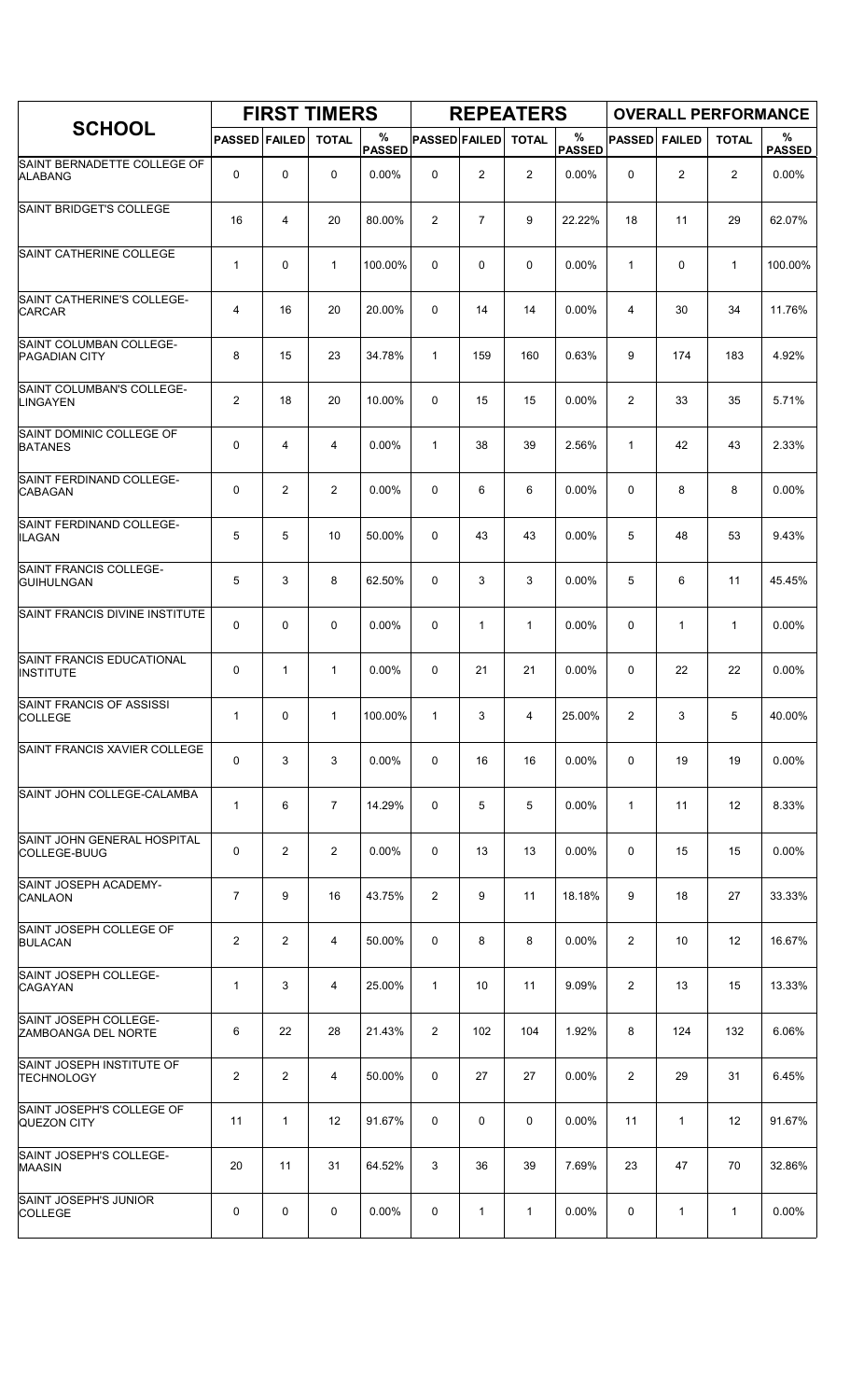|                                                               |                      |                | <b>FIRST TIMERS</b> |                    |                      |                | <b>REPEATERS</b> |                       |                |               | <b>OVERALL PERFORMANCE</b> |                    |
|---------------------------------------------------------------|----------------------|----------------|---------------------|--------------------|----------------------|----------------|------------------|-----------------------|----------------|---------------|----------------------------|--------------------|
| <b>SCHOOL</b>                                                 | <b>PASSED FAILED</b> |                | <b>TOTAL</b>        | %<br><b>PASSED</b> | <b>PASSED FAILED</b> |                | <b>TOTAL</b>     | $\%$<br><b>PASSED</b> | <b>PASSED</b>  | <b>FAILED</b> | <b>TOTAL</b>               | %<br><b>PASSED</b> |
| SAINT JUDE COLLEGE-MANILA                                     | $\overline{2}$       | $\mathbf 0$    | $\overline{2}$      | 100.00%            | 0                    | 0              | $\mathbf 0$      | 0.00%                 | $\overline{2}$ | 0             | $\overline{2}$             | 100.00%            |
| <b>SAINT JUDE THADDEUS</b><br>INSTITUTE OF TECHNOLOGY         | $\overline{2}$       | $\mathbf{1}$   | 3                   | 66.67%             | 0                    | 5              | 5                | 0.00%                 | 2              | 6             | 8                          | 25.00%             |
| SAINT LOUIS ANNE COLLEGES OF<br>SAN PEDRO, LAGUNA, INC        | 0                    | $\mathbf{1}$   | $\mathbf{1}$        | 0.00%              | $\mathbf{1}$         | $\overline{c}$ | 3                | 33.33%                | $\mathbf{1}$   | 3             | 4                          | 25.00%             |
| SAINT LOUIS COLLEGE OF<br><b>BULANAO</b>                      | 3                    | 8              | 11                  | 27.27%             | 0                    | 24             | 24               | 0.00%                 | 3              | 32            | 35                         | 8.57%              |
| SAINT LOUIS COLLEGE OF SAN<br>FERNANDO                        | 5                    | 4              | 9                   | 55.56%             | 0                    | 8              | 8                | 0.00%                 | 5              | 12            | 17                         | 29.41%             |
| <b>SAINT LOUIS UNIVERSITY</b>                                 | 55                   | 6              | 61                  | 90.16%             | 5                    | 6              | 11               | 45.45%                | 60             | 12            | 72                         | 83.33%             |
| SAINT LOUISE DE MARILLAC<br>COLLEGE OF BOGO                   | $\overline{2}$       | 2              | $\overline{4}$      | 50.00%             | 0                    | 8              | 8                | 0.00%                 | $\overline{2}$ | 10            | 12                         | 16.67%             |
| SAINT LOUISE DE MARILLAC<br>COLLEGE OF SORSOGON               | 10                   | $\overline{7}$ | 17                  | 58.82%             | $\overline{2}$       | 15             | 17               | 11.76%                | 12             | 22            | 34                         | 35.29%             |
| SAINT LUKES INSTITUTE                                         | 0                    | $\mathbf 0$    | $\mathbf 0$         | 0.00%              | 0                    | $\mathbf{1}$   | $\mathbf{1}$     | 0.00%                 | $\Omega$       | $\mathbf{1}$  | $\mathbf{1}$               | 0.00%              |
| SAINT MARY'S COLLEGE (ST.<br>JOSEPH'S COLL.)-BORONGAN         | 0                    | 6              | 6                   | 0.00%              | $\mathbf{1}$         | 25             | 26               | 3.85%                 | $\mathbf{1}$   | 31            | 32                         | 3.13%              |
| SAINT MARY'S COLLEGE OF<br>CATBALOGAN (SACRED HEART<br>COLL.) | 1                    | 9              | 10                  | 10.00%             | $\overline{2}$       | 10             | 12               | 16.67%                | 3              | 19            | 22                         | 13.64%             |
| SAINT MARY'S COLLEGE OF<br>MEYCAUAYAN                         | 0                    | $\mathbf 0$    | 0                   | 0.00%              | $\mathbf{1}$         | 4              | 5                | 20.00%                | 1              | 4             | 5                          | 20.00%             |
| SAINT MARY'S COLLEGE OF STA.<br>ANA-PAMPANGA                  | $\overline{2}$       | 0              | $\overline{c}$      | 100.00%            | 0                    | $\mathbf{1}$   | $\mathbf{1}$     | 0.00%                 | 2              | $\mathbf{1}$  | 3                          | 66.67%             |
| SAINT MARY'S COLLEGE-BOAC                                     | $\overline{2}$       | $\overline{2}$ | 4                   | 50.00%             | 0                    | $\overline{7}$ | $\overline{7}$   | 0.00%                 | 2              | 9             | 11                         | 18.18%             |
| SAINT MARY'S COLLEGE-ILOCOS<br><b>SUR</b>                     | 0                    | $\overline{4}$ | 4                   | $0.00\%$           | 0                    | 10             | 10               | 0.00%                 | 0              | 14            | 14                         | 0.00%              |
| SAINT MARY'S COLLEGE-LABASON                                  | 0                    | $\mathbf{1}$   | $\mathbf{1}$        | 0.00%              | 0                    | 2              | $\overline{2}$   | $0.00\%$              | 0              | 3             | 3                          | $0.00\%$           |
| SAINT MARY'S COLLEGE-TAGUM                                    | 12                   | 8              | 20                  | 60.00%             | $\mathbf{1}$         | 17             | 18               | 5.56%                 | 13             | 25            | 38                         | 34.21%             |
| SAINT MARY'S UNIVERSITY                                       | 22                   | $\overline{2}$ | 24                  | 91.67%             | 0                    | $\overline{7}$ | $\overline{7}$   | 0.00%                 | 22             | 9             | 31                         | 70.97%             |
| SAINT MICHAEL COLLEGE OF<br>GUAGUA, INC.                      | 0                    | 6              | 6                   | $0.00\%$           | 3                    | 32             | 35               | 8.57%                 | 3              | 38            | 41                         | 7.32%              |
| SAINT MICHAEL COLLEGE OF<br>CARAGA, INC                       | 3                    | 6              | 9                   | 33.33%             | $\mathbf{1}$         | 5              | 6                | 16.67%                | 4              | 11            | 15                         | 26.67%             |
| SAINT MICHAEL COLLEGE-<br>HINDANG, LEYTE                      | 4                    | 16             | 20                  | 20.00%             | 0                    | 8              | 8                | 0.00%                 | 4              | 24            | 28                         | 14.29%             |
| SAINT MICHAEL'S COLLEGE OF<br>LAGUNA                          | 4                    | 3              | $\overline{7}$      | 57.14%             | 0                    | 20             | 20               | 0.00%                 | 4              | 23            | 27                         | 14.81%             |
| SAINT MICHAEL'S COLLEGE-<br><b>ILIGAN CITY</b>                | 14                   | 6              | 20                  | 70.00%             | 0                    | 25             | 25               | $0.00\%$              | 14             | 31            | 45                         | 31.11%             |
| SAINT MICHAEL'S COLLEGE-<br>SURIGAO DEL SUR                   | 0                    | 0              | 0                   | $0.00\%$           | 0                    | 12             | 12               | 0.00%                 | 0              | 12            | 12                         | 0.00%              |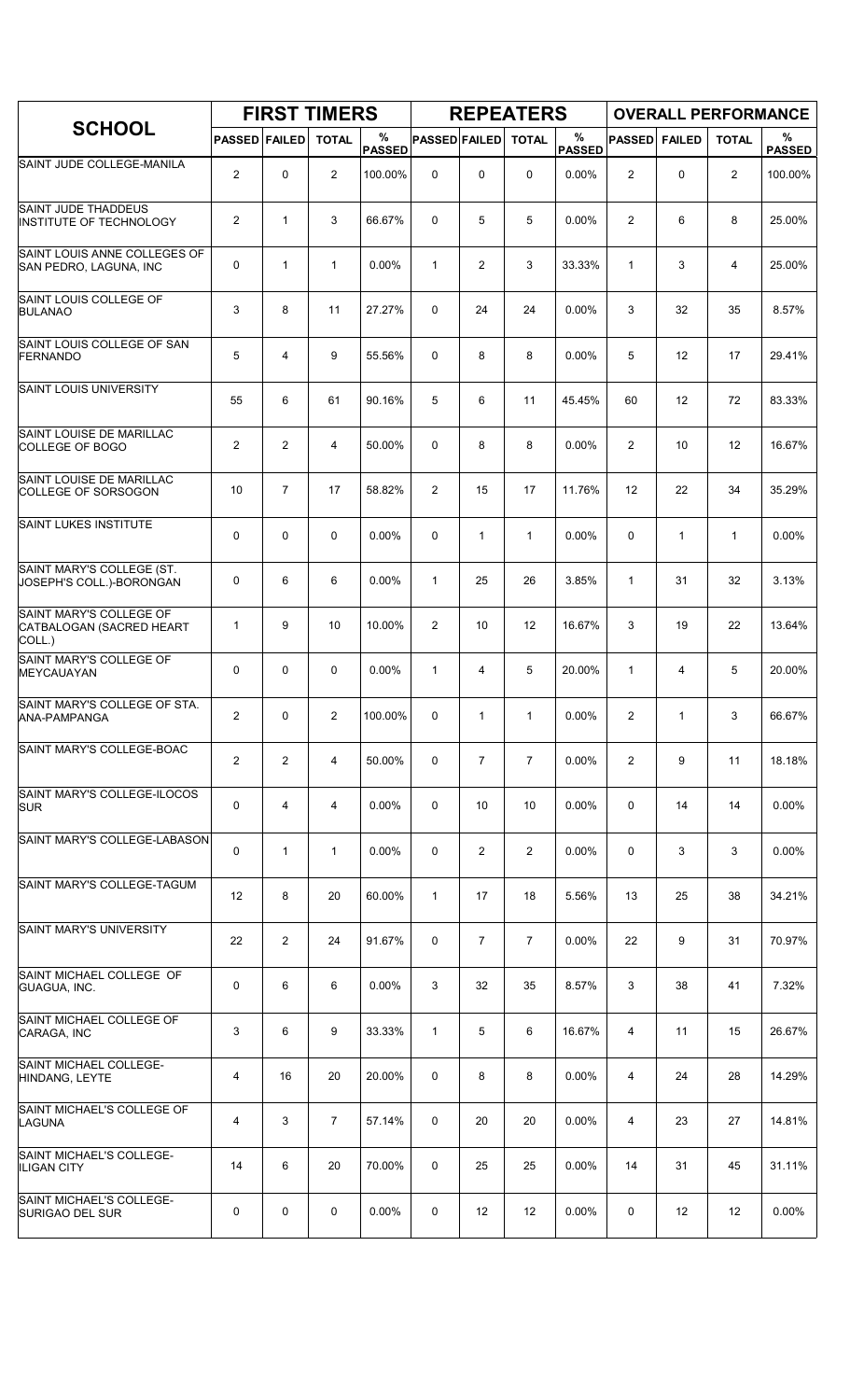|                                                              |                      |                | <b>FIRST TIMERS</b> |                    |                      |                | <b>REPEATERS</b> |                    |                |                |                | <b>OVERALL PERFORMANCE</b> |
|--------------------------------------------------------------|----------------------|----------------|---------------------|--------------------|----------------------|----------------|------------------|--------------------|----------------|----------------|----------------|----------------------------|
| <b>SCHOOL</b>                                                | <b>PASSED FAILED</b> |                | <b>TOTAL</b>        | %<br><b>PASSED</b> | <b>PASSED FAILED</b> |                | <b>TOTAL</b>     | %<br><b>PASSED</b> | <b>PASSED</b>  | <b>FAILED</b>  | <b>TOTAL</b>   | %<br><b>PASSED</b>         |
| SAINT PAUL BUSINESS SCHOOL<br><b>OF TACLOBAN</b>             | 0                    | 0              | 0                   | 0.00%              | $\mathbf 0$          | $\mathbf{1}$   | $\mathbf{1}$     | 0.00%              | 0              | $\mathbf{1}$   | $\mathbf{1}$   | 0.00%                      |
| SAINT PAUL COLLEGE<br>FOUNDATION, INC (CEBU-ST PAUL<br>COLL) | 3                    | 16             | 19                  | 15.79%             | 0                    | 9              | 9                | $0.00\%$           | 3              | 25             | 28             | 10.71%                     |
| SAINT PAUL COLLEGE OF SAN<br><b>MIGUEL</b>                   | $\overline{7}$       | 10             | 17                  | 41.18%             | $\mathbf{1}$         | 10             | 11               | 9.09%              | 8              | 20             | 28             | 28.57%                     |
| SAINT PAUL COLLEGE OF<br><b>TECHNOLOGY-PANIQUI</b>           | 0                    | $\mathbf{1}$   | $\mathbf{1}$        | 0.00%              | 0                    | $\overline{2}$ | $\overline{2}$   | 0.00%              | $\mathbf 0$    | 3              | 3              | 0.00%                      |
| SAINT PAUL COLLEGE-<br>BANTAY(ST.PAUL-VIGAN)                 | 6                    | 0              | 6                   | 100.00%            | 0                    | 4              | $\overline{4}$   | $0.00\%$           | 6              | 4              | 10             | 60.00%                     |
| SAINT PAUL UNIVERSITY-<br><b>DUMAGUETE</b>                   | 15                   | 6              | 21                  | 71.43%             | $\mathbf{1}$         | 22             | 23               | 4.35%              | 16             | 28             | 44             | 36.36%                     |
| SAINT PAUL UNIVERSITY-MANILA                                 | $\mathbf{1}$         | 3              | 4                   | 25.00%             | $\mathbf 0$          | 0              | $\mathbf 0$      | 0.00%              | 1              | 3              | $\overline{4}$ | 25.00%                     |
| SAINT PAUL UNIVERSITY-QUEZON<br><b>CITY</b>                  | 3                    | 0              | 3                   | 100.00%            | 0                    | 0              | 0                | $0.00\%$           | 3              | 0              | 3              | 100.00%                    |
| SAINT PAUL UNIVERSITY-<br><b>SURIGAO</b>                     | 5                    | 9              | 14                  | 35.71%             | $\mathbf{1}$         | 38             | 39               | 2.56%              | 6              | 47             | 53             | 11.32%                     |
| SAINT PAUL UNIVERSITY-<br><b>TUGUEGARAO</b>                  | 5                    | $\overline{7}$ | 12                  | 41.67%             | 4                    | 48             | 52               | 7.69%              | 9              | 55             | 64             | 14.06%                     |
| SAINT PEDRO POVEDA COLLEGE                                   | $\overline{2}$       | $\mathbf{1}$   | 3                   | 66.67%             | 0                    | 0              | 0                | 0.00%              | 2              | $\mathbf{1}$   | 3              | 66.67%                     |
| SAINT PETER BAPTIST COLLEGE                                  | 0                    | 0              | $\mathbf 0$         | 0.00%              | $\mathbf 0$          | 5              | 5                | 0.00%              | 0              | 5              | 5              | 0.00%                      |
| SAINT PETER COLLEGE-<br><b>BALINGASAG</b>                    | $\mathbf{1}$         | 14             | 15                  | 6.67%              | $\mathbf{1}$         | 56             | 57               | 1.75%              | 2              | 70             | 72             | 2.78%                      |
| SAINT PETER'S COLLEGE OF<br>ORMOC                            | 5                    | 9              | 14                  | 35.71%             | 2                    | 19             | 21               | 9.52%              | $\overline{7}$ | 28             | 35             | 20.00%                     |
| SAINT PETER'S COLLEGE OF<br><b>TORIL</b>                     | 9                    | 4              | 13                  | 69.23%             | 0                    | $\mathbf{1}$   | $\mathbf{1}$     | 0.00%              | 9              | 5              | 14             | 64.29%                     |
| SAINT PETER'S COLLEGE-ILIGAN<br><b>CITY</b>                  | 3                    | 10             | 13                  | 23.08%             | 0                    | 70             | 70               | $0.00\%$           | 3              | 80             | 83             | 3.61%                      |
| SAINT RITA COLLEGE-<br>PARANAQUE                             | 0                    | 0              | 0                   | 0.00%              | 0                    | 5              | 5                | 0.00%              | 0              | 5              | 5              | 0.00%                      |
| SAINT RITA'S COLLEGE-<br><b>BALINGASAG</b>                   | 8                    | 5              | 13                  | 61.54%             | 0                    | 2              | $\overline{2}$   | 0.00%              | 8              | $\overline{7}$ | 15             | 53.33%                     |
| SAINT RITA'S COLLEGE-MANILA                                  | 2                    | $\mathbf{1}$   | 3                   | 66.67%             | 0                    | 2              | $\overline{2}$   | $0.00\%$           | $\overline{2}$ | 3              | 5              | 40.00%                     |
| SAINT SCHOLASTICA'S COLLEGE                                  | 6                    | 0              | 6                   | 100.00%            | $\mathbf{1}$         | 0              | $\mathbf{1}$     | 100.00%            | $\overline{7}$ | 0              | $\overline{7}$ | 100.00%                    |
| SAINT THERESA COLLEGE-<br><b>TANDAG</b>                      | 5                    | 11             | 16                  | 31.25%             | $\mathbf{1}$         | 29             | 30               | 3.33%              | 6              | 40             | 46             | 13.04%                     |
| SAINT THERESA'S COLLEGE-CEBU                                 | 11                   | $\overline{2}$ | 13                  | 84.62%             | 0                    | 0              | 0                | 0.00%              | 11             | 2              | 13             | 84.62%                     |
| <b>SAINT THOMAS AQUINAS</b><br><b>COLLEGE</b>                | 2                    | 3              | 5                   | 40.00%             | 0                    | 0              | 0                | 0.00%              | $\overline{2}$ | 3              | 5              | 40.00%                     |
| SAINT VINCENT COLLEGE-<br><b>DIPOLOG CITY</b>                | 5                    | 14             | 19                  | 26.32%             | $\mathbf{1}$         | 131            | 132              | 0.76%              | 6              | 145            | 151            | 3.97%                      |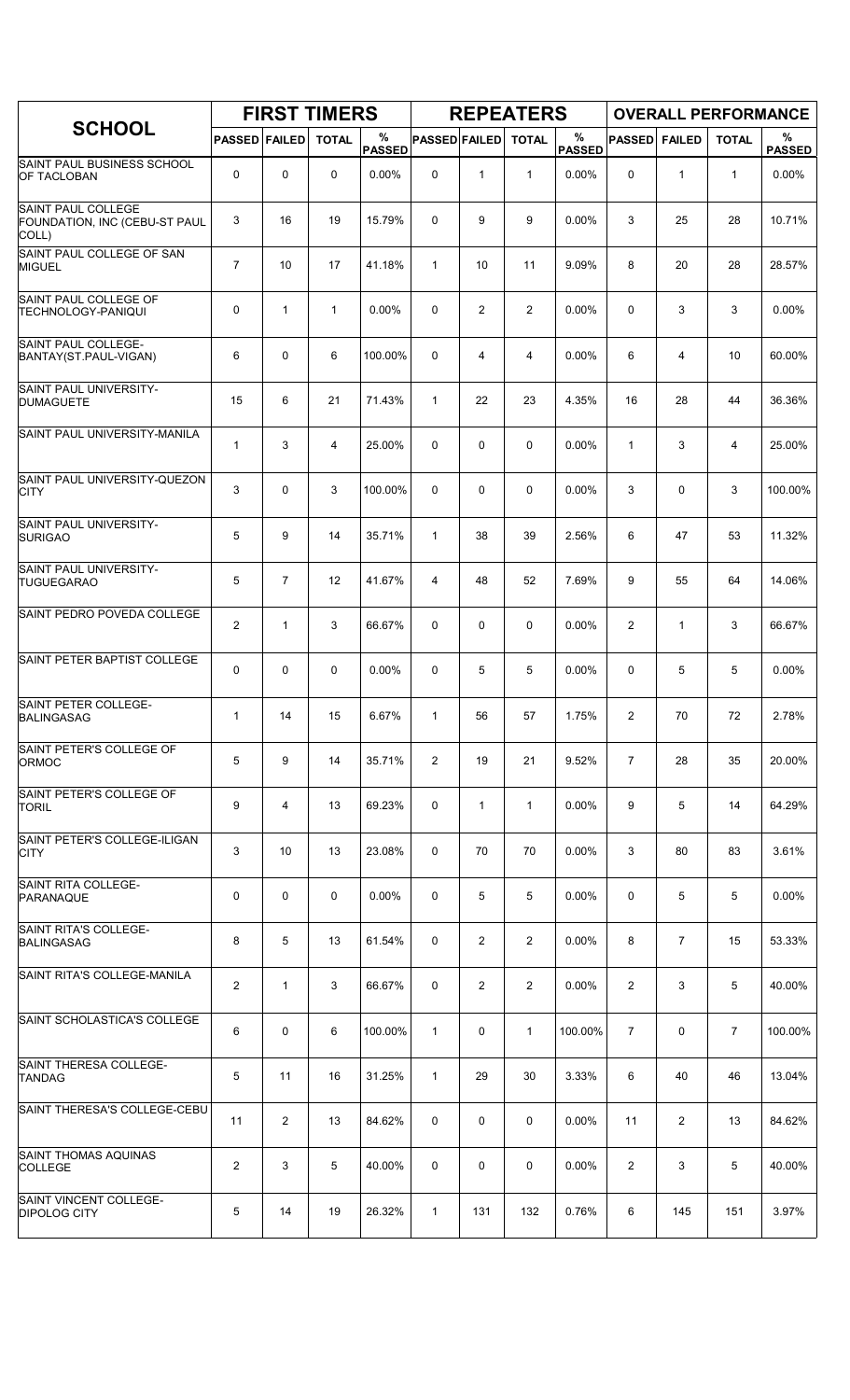|                                                                        |                      |                | <b>FIRST TIMERS</b> |                    |                      |                | <b>REPEATERS</b> |                    |                |               | <b>OVERALL PERFORMANCE</b> |                    |
|------------------------------------------------------------------------|----------------------|----------------|---------------------|--------------------|----------------------|----------------|------------------|--------------------|----------------|---------------|----------------------------|--------------------|
| <b>SCHOOL</b>                                                          | <b>PASSED FAILED</b> |                | <b>TOTAL</b>        | %<br><b>PASSED</b> | <b>PASSED FAILED</b> |                | <b>TOTAL</b>     | %<br><b>PASSED</b> | <b>PASSED</b>  | <b>FAILED</b> | <b>TOTAL</b>               | %<br><b>PASSED</b> |
| SAINT VINCENT DE PAUL<br>COLLEGE-BISLIG                                | 3                    | 8              | 11                  | 27.27%             | $\mathbf 0$          | 12             | 12               | 0.00%              | 3              | 20            | 23                         | 13.04%             |
| SALAZAR INSTITUTE OF<br><b>TECHNOLOGY-CEBU CITY</b>                    | 0                    | 3              | 3                   | 0.00%              | 0                    | $\overline{7}$ | $\overline{7}$   | 0.00%              | 0              | 10            | 10                         | 0.00%              |
| SALAZAR INSTITUTE OF<br><b>TECHNOLOGY-MADRIDEJOS</b>                   | 0                    | 2              | $\overline{2}$      | 0.00%              | 0                    | $\mathbf{1}$   | $\mathbf{1}$     | 0.00%              | 0              | 3             | 3                          | 0.00%              |
| SAMAR AGRICULTURAL COLLEGE                                             | 0                    | 1              | $\mathbf{1}$        | 0.00%              | 0                    | 0              | 0                | 0.00%              | $\mathbf 0$    | $\mathbf{1}$  | $\mathbf{1}$               | 0.00%              |
| <b>SAMAR COLLEGE</b>                                                   | 12                   | 45             | 57                  | 21.05%             | $\mathbf{1}$         | 305            | 306              | 0.33%              | 13             | 350           | 363                        | 3.58%              |
| <b>SAMAR STATE UNIVERSITY</b><br>(SAMAR S.P.C.)                        | 20                   | 31             | 51                  | 39.22%             | 0                    | 29             | 29               | 0.00%              | 20             | 60            | 80                         | 25.00%             |
| <b>SAMSON TECHNICAL SCHOOL</b>                                         | 0                    | 0              | $\mathbf 0$         | 0.00%              | 0                    | $\mathbf{1}$   | $\mathbf{1}$     | 0.00%              | $\mathbf 0$    | $\mathbf{1}$  | $\mathbf{1}$               | 0.00%              |
| SAN AGUSTIN INSTITUTE OF<br><b>TECHNOLOGY</b>                          | 4                    | 16             | 20                  | 20.00%             | $\mathbf{1}$         | 53             | 54               | 1.85%              | 5              | 69            | 74                         | 6.76%              |
| SAN CARLOS COLLEGE                                                     | 5                    | 12             | 17                  | 29.41%             | $\mathbf{1}$         | 55             | 56               | 1.79%              | 6              | 67            | 73                         | 8.22%              |
| SAN ESTANISLAO KOSTKA<br><b>COLLEGE</b>                                | $\mathbf{1}$         | 8              | 9                   | 11.11%             | 0                    | 9              | 9                | 0.00%              | $\mathbf{1}$   | 17            | 18                         | 5.56%              |
| SAN FRANCISCO COLLEGE                                                  | 0                    | 1              | $\mathbf{1}$        | 0.00%              | 0                    | $\overline{2}$ | 2                | 0.00%              | $\mathbf 0$    | 3             | 3                          | 0.00%              |
| <b>SAN FRANCISCO JAVIER COLLEGE</b>                                    | $\mathbf{1}$         | 10             | 11                  | 9.09%              | $\mathbf{1}$         | 5              | 6                | 16.67%             | $\overline{2}$ | 15            | 17                         | 11.76%             |
| SAN ILDEFONSO COLLEGE                                                  | $\overline{2}$       | 4              | 6                   | 33.33%             | 0                    | 11             | 11               | 0.00%              | $\overline{2}$ | 15            | 17                         | 11.76%             |
| SAN ISIDRO COLLEGE                                                     | 3                    | $\overline{2}$ | 5                   | 60.00%             | 0                    | 18             | 18               | 0.00%              | 3              | 20            | 23                         | 13.04%             |
| <b>SAN JOSE CHRISTIAN COLLEGES</b>                                     | 0                    | 0              | $\mathbf 0$         | 0.00%              | 0                    | 14             | 14               | 0.00%              | 0              | 14            | 14                         | 0.00%              |
| SAN JOSE COLLEGES-NUEVA<br><b>ECIJA</b>                                | 0                    | 0              | $\mathbf 0$         | $0.00\%$           | 0                    | 3              | 3                | $0.00\%$           | 0              | 3             | 3                          | $0.00\%$           |
| SAN JOSE COMMUNITY COLLEGE-<br><b>MALILIPOT</b>                        | 16                   | 41             | 57                  | 28.07%             | 4                    | 63             | 67               | 5.97%              | 20             | 104           | 124                        | 16.13%             |
| SAN LORENZO RUIZ COLLEGE<br>FOR RESEARCH & STUDIES                     | $\mathbf{1}$         | $\mathbf 0$    | $\mathbf{1}$        | 100.00%            | 0                    | 0              | 0                | $0.00\%$           | $\mathbf{1}$   | 0             | $\mathbf{1}$               | 100.00%            |
| <b>SAN NICOLAS COLLEGE</b>                                             | 0                    | $\mathbf{1}$   | $\mathbf{1}$        | 0.00%              | 0                    | 4              | 4                | 0.00%              | 0              | 5             | 5                          | $0.00\%$           |
| <b>SAN PABLO COLLEGES</b>                                              | 3                    | $\overline{7}$ | 10                  | 30.00%             | $\mathbf{1}$         | 24             | 25               | 4.00%              | 4              | 31            | 35                         | 11.43%             |
| <b>SAN PEDRO COLLEGE OF</b><br><b>BUSINESS ADMINISTRATION</b>          | 0                    | 3              | 3                   | 0.00%              | 0                    | 6              | 6                | 0.00%              | 0              | 9             | 9                          | 0.00%              |
| SANTA CATALINA COLLEGE                                                 | 9                    | $\mathbf{1}$   | 10                  | 90.00%             | $\overline{2}$       | 3              | 5                | 40.00%             | 11             | 4             | 15                         | 73.33%             |
| SANTA CRUZ MISSION SCHOOL,<br><b>INC.-LAKE SEBU, SOUTH</b><br>COTABATO | 0                    | 1              | $\mathbf{1}$        | 0.00%              | $\Omega$             | 0              | 0                | 0.00%              | 0              | $\mathbf{1}$  | $\mathbf{1}$               | 0.00%              |
| <b>SANTA ISABEL COLLEGE</b>                                            | $\mathbf 1$          | 0              | $\mathbf{1}$        | 100.00%            | 0                    | 1              | $\mathbf{1}$     | $0.00\%$           | $\mathbf{1}$   | $\mathbf{1}$  | $\overline{2}$             | 50.00%             |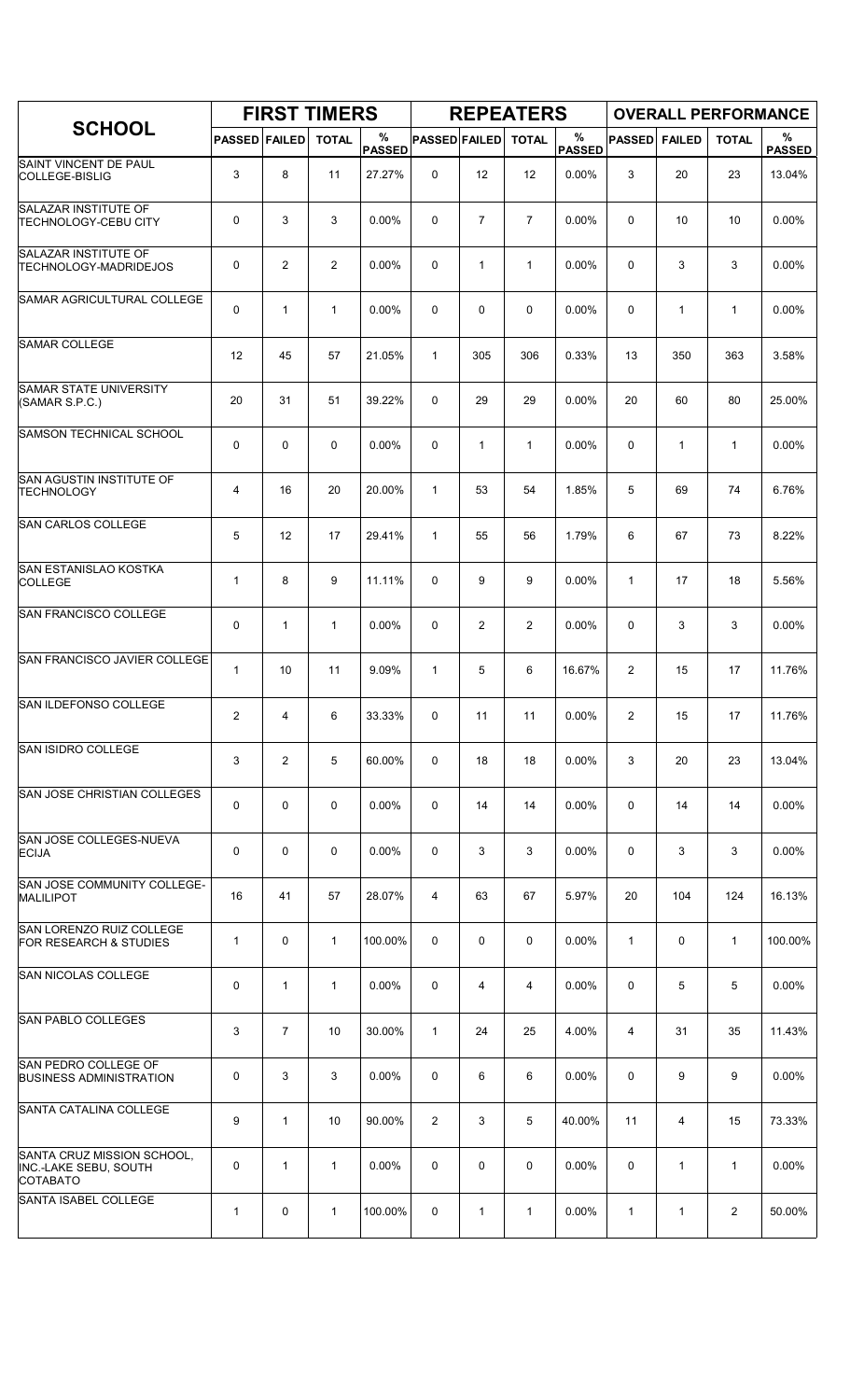|                                                                 |                      |              | <b>FIRST TIMERS</b> |                    |                      |                | <b>REPEATERS</b> |                    |                |                |                | <b>OVERALL PERFORMANCE</b> |
|-----------------------------------------------------------------|----------------------|--------------|---------------------|--------------------|----------------------|----------------|------------------|--------------------|----------------|----------------|----------------|----------------------------|
| <b>SCHOOL</b>                                                   | <b>PASSED FAILED</b> |              | <b>TOTAL</b>        | %<br><b>PASSED</b> | <b>PASSED FAILED</b> |                | <b>TOTAL</b>     | %<br><b>PASSED</b> | <b>PASSED</b>  | <b>FAILED</b>  | <b>TOTAL</b>   | %<br><b>PASSED</b>         |
| SANTA MONICA INSTITUTE OF<br><b>TECHNOLOGY</b>                  | 0                    | $\mathbf{1}$ | $\mathbf{1}$        | 0.00%              | $\mathbf 0$          | 0              | $\mathbf 0$      | 0.00%              | 0              | $\mathbf{1}$   | $\mathbf{1}$   | 0.00%                      |
| <b>SANTA TERESA COLLEGE</b>                                     | 8                    | 8            | 16                  | 50.00%             | 0                    | 9              | 9                | 0.00%              | 8              | 17             | 25             | 32.00%                     |
| SANTO ROSARIO SAPANG PALAY<br><b>COLLEGE</b>                    | 5                    | 14           | 19                  | 26.32%             | $\mathbf{1}$         | 30             | 31               | 3.23%              | 6              | 44             | 50             | 12.00%                     |
| <b>SARIFF KABUNSUAN COLLEGE</b>                                 | 0                    | 0            | $\mathbf 0$         | 0.00%              | 0                    | $\mathbf{1}$   | $\mathbf{1}$     | 0.00%              | $\mathbf 0$    | $\mathbf{1}$   | $\mathbf{1}$   | 0.00%                      |
| SCHOOL OF SAINT PAUL OF<br><b>APOSTLE</b>                       | 0                    | 0            | $\mathbf 0$         | 0.00%              | 0                    | 1              | $\mathbf{1}$     | 0.00%              | $\mathbf 0$    | $\mathbf{1}$   | $\mathbf{1}$   | 0.00%                      |
| <b>SENATOR NINOY AQUINO</b><br><b>COLLEGE FOUNDATION</b>        | 0                    | 39           | 39                  | 0.00%              | $\overline{2}$       | 84             | 86               | 2.33%              | $\overline{2}$ | 123            | 125            | 1.60%                      |
| SHARIFF KABUNSUAN COLLEGE                                       | 0                    | 3            | 3                   | 0.00%              | 0                    | 10             | 10               | 0.00%              | 0              | 13             | 13             | 0.00%                      |
| SHEPHERDS COLLEGE                                               | 0                    | 0            | $\mathbf 0$         | $0.00\%$           | 0                    | 5              | 5                | $0.00\%$           | 0              | 5              | 5              | 0.00%                      |
| SIARGAO ISLAND INSTITUTE OF<br><b>TECHNOLOGY</b>                | 3                    | 19           | 22                  | 13.64%             | 0                    | 32             | 32               | 0.00%              | 3              | 51             | 54             | 5.56%                      |
| SIATON COMMUNITY COLLEGE                                        | 0                    | 0            | $\mathbf 0$         | 0.00%              | 0                    | 1              | $\mathbf{1}$     | 0.00%              | $\mathbf 0$    | $\mathbf{1}$   | $\mathbf{1}$   | 0.00%                      |
| SIENA COLLEGE OF TAYTAY                                         | $\mathbf{1}$         | 0            | $\mathbf{1}$        | 100.00%            | $\mathbf{1}$         | 5              | 6                | 16.67%             | $\overline{2}$ | 5              | $\overline{7}$ | 28.57%                     |
| SIENA COLLEGE OF TIGAON,<br><b>CAMARINES SUR</b>                | 2                    | 9            | 11                  | 18.18%             | 0                    | 0              | 0                | 0.00%              | $\overline{2}$ | 9              | 11             | 18.18%                     |
| SIENA SCHOOL OF SAN JOSE                                        | 0                    | $\mathbf{1}$ | 1                   | 0.00%              | 0                    | 0              | 0                | 0.00%              | 0              | 1              | $\mathbf{1}$   | 0.00%                      |
| <b>SILAY INSTITUTE</b>                                          | 5                    | 12           | 17                  | 29.41%             | $\overline{2}$       | $\overline{7}$ | 9                | 22.22%             | $\overline{7}$ | 19             | 26             | 26.92%                     |
| <b>SILLIMAN UNIVERSITY</b>                                      | 7                    | 6            | 13                  | 53.85%             | 0                    | 2              | $\overline{2}$   | 0.00%              | $\overline{7}$ | 8              | 15             | 46.67%                     |
| SIQUIJOR STATE COLLEGE                                          | 15                   | 13           | 28                  | 53.57%             | 4                    | 18             | 22               | 18.18%             | 19             | 31             | 50             | 38.00%                     |
| <b>SOLIS INSTITUTE OF</b><br>TECHNOLOGY                         | $\mathbf{1}$         | 2            | 3                   | 33.33%             | 0                    | 2              | $\overline{2}$   | 0.00%              | $\mathbf{1}$   | 4              | 5              | 20.00%                     |
| <b>SOLOMON MOLINA SCHOOL &amp;</b><br><b>DEVELOPMENT CENTER</b> | 0                    | 0            | $\mathbf 0$         | 0.00%              | 0                    | 4              | 4                | 0.00%              | 0              | 4              | 4              | 0.00%                      |
| SORSOGON STATE COLLEGE-<br><b>BULAN CAMPUS</b>                  | 0                    | 2            | $\overline{2}$      | 0.00%              | 0                    | 10             | 10               | $0.00\%$           | 0              | 12             | 12             | 0.00%                      |
| SORSOGON STATE COLLEGE-<br><b>CASTILLA</b>                      | 0                    | $\mathbf{1}$ | $\mathbf{1}$        | $0.00\%$           | 0                    | 0              | 0                | $0.00\%$           | 0              | $\mathbf{1}$   | $\mathbf{1}$   | 0.00%                      |
| SORSOGON STATE COLLEGE-<br>SORSOGON                             | 70                   | 63           | 133                 | 52.63%             | 6                    | 40             | 46               | 13.04%             | 76             | 103            | 179            | 42.46%                     |
| SOUTH PHILIPPINE ADVENTIST<br><b>COLLEGE</b>                    | $\overline{2}$       | 0            | $\overline{2}$      | 100.00%            | 0                    | $\overline{7}$ | $\overline{7}$   | 0.00%              | $\overline{2}$ | $\overline{7}$ | 9              | 22.22%                     |
| SOUTHEASTERN COLLEGE-PASAY                                      | 0                    | $\mathbf{1}$ | $\mathbf{1}$        | 0.00%              | $\mathbf{1}$         | 6              | $\overline{7}$   | 14.29%             | 1              | $\overline{7}$ | 8              | 12.50%                     |
| SOUTHERN BAPTIST COLLEGE                                        | 3                    | 3            | 6                   | 50.00%             | $\mathbf{1}$         | 35             | 36               | 2.78%              | 4              | 38             | 42             | 9.52%                      |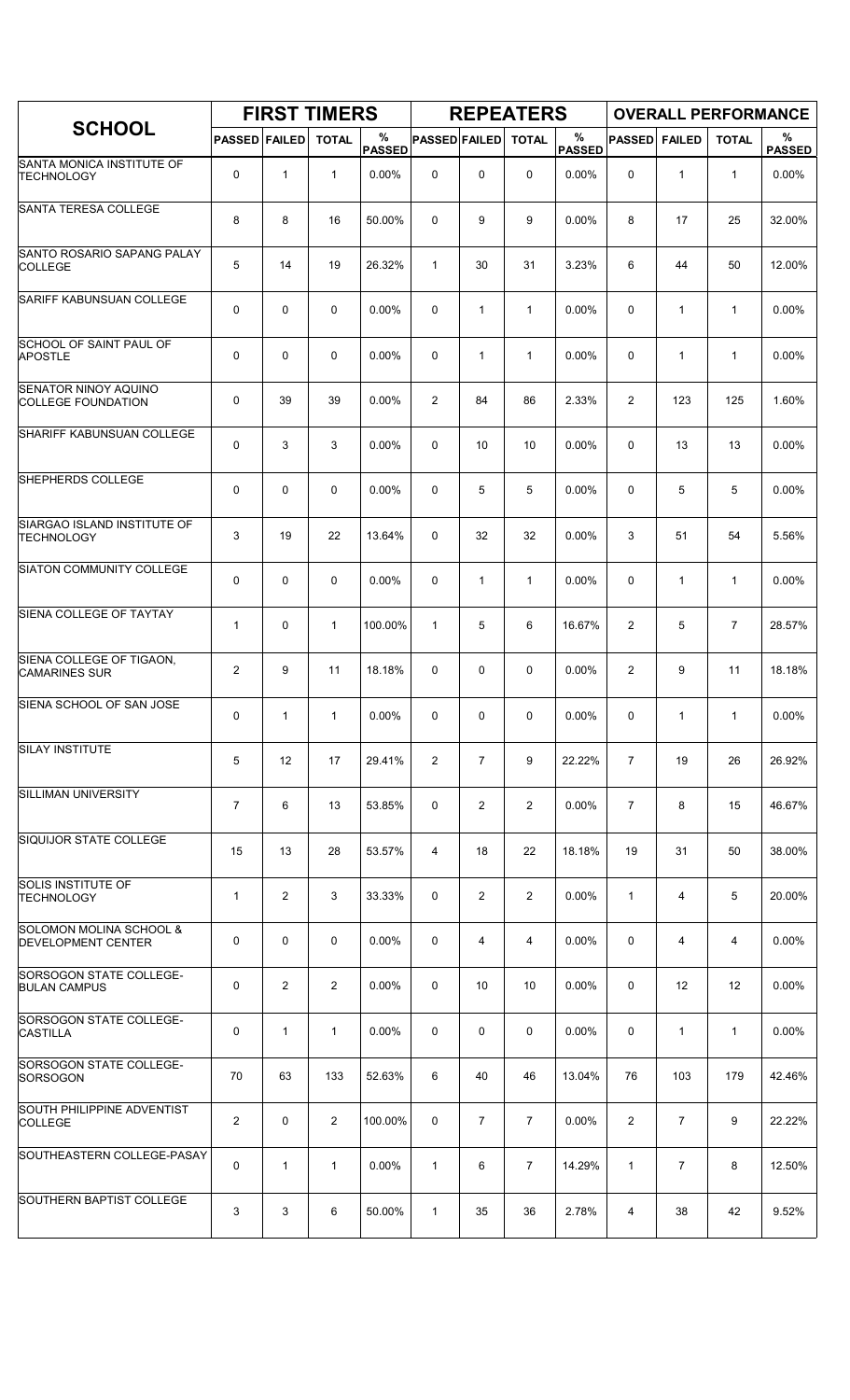|                                                                               |                         |              | <b>FIRST TIMERS</b> |                    |                      |              | <b>REPEATERS</b> |                       |                |               |                | <b>OVERALL PERFORMANCE</b> |
|-------------------------------------------------------------------------------|-------------------------|--------------|---------------------|--------------------|----------------------|--------------|------------------|-----------------------|----------------|---------------|----------------|----------------------------|
| <b>SCHOOL</b>                                                                 | <b>PASSED FAILED</b>    |              | <b>TOTAL</b>        | %<br><b>PASSED</b> | <b>PASSED FAILED</b> |              | <b>TOTAL</b>     | $\%$<br><b>PASSED</b> | <b>PASSED</b>  | <b>FAILED</b> | <b>TOTAL</b>   | %<br><b>PASSED</b>         |
| <b>SOUTHERN BICOL COLLEGES</b>                                                | 0                       | 0            | 0                   | $0.00\%$           | 0                    | 3            | 3                | 0.00%                 | 0              | 3             | 3              | $0.00\%$                   |
| SOUTHERN CAPITAL COLLEGE                                                      | 0                       | 5            | 5                   | 0.00%              | 0                    | 30           | 30               | 0.00%                 | 0              | 35            | 35             | 0.00%                      |
| SOUTHERN CHRISTIAN COLLEGE                                                    | 13                      | 25           | 38                  | 34.21%             | 4                    | 68           | 72               | 5.56%                 | 17             | 93            | 110            | 15.45%                     |
| SOUTHERN CITY COLLEGES                                                        | $\overline{2}$          | $\mathbf{1}$ | 3                   | 66.67%             | 0                    | 10           | 10               | 0.00%                 | $\overline{2}$ | 11            | 13             | 15.38%                     |
| SOUTHERN DE ORO PHILIPPINE<br><b>COLLEGE</b>                                  | 8                       | 10           | 18                  | 44.44%             | $\Omega$             | 11           | 11               | 0.00%                 | 8              | 21            | 29             | 27.59%                     |
| SOUTHERN ILOILO POLYTECHNIC<br><b>COLLEGE</b>                                 | 26                      | 12           | 38                  | 68.42%             | 0                    | 0            | 0                | 0.00%                 | 26             | 12            | 38             | 68.42%                     |
| SOUTHERN ISLAND HOSPITAL-<br><b>CEBU CITY</b>                                 | 0                       | 0            | $\mathbf 0$         | 0.00%              | $\mathbf 0$          | $\mathbf{1}$ | 1                | 0.00%                 | $\mathbf 0$    | $\mathbf{1}$  | $\mathbf{1}$   | 0.00%                      |
| <b>SOUTHERN LEYTE STATE</b><br>COLLEGE OF SCIENCE & TECH.-<br><b>SAN JUAN</b> | $\mathbf{1}$            | $\Omega$     | $\mathbf{1}$        | 100.00%            | $\Omega$             | 5            | 5                | 0.00%                 | $\mathbf{1}$   | 5             | 6              | 16.67%                     |
| <b>SOUTHERN LEYTE STATE</b><br>UNIVERSITY (SLSCST)-SOGOD                      | 10                      | 16           | 26                  | 38.46%             | 0                    | 21           | 21               | 0.00%                 | 10             | 37            | 47             | 21.28%                     |
| <b>SOUTHERN LEYTE STATE</b><br>UNIVERSITY-T.OPPUS                             | 24                      | 24           | 48                  | 50.00%             | 5                    | 57           | 62               | 8.06%                 | 29             | 81            | 110            | 26.36%                     |
| SOUTHERN LUZON INSTITUTE                                                      | $\mathbf{1}$            | 5            | 6                   | 16.67%             | 0                    | 20           | 20               | 0.00%                 | $\mathbf{1}$   | 25            | 26             | 3.85%                      |
| <b>SOUTHERN LUZON STATE</b><br>UNIVERSITY-LUCBAN (SLPC)                       | 78                      | 39           | 117                 | 66.67%             | 3                    | 36           | 39               | 7.69%                 | 81             | 75            | 156            | 51.92%                     |
| <b>SOUTHERN LUZON STATE</b><br>UNIVERSITY-POLILLO (SLPC)                      | 6                       | 5            | 11                  | 54.55%             | 0                    | $\mathbf{1}$ | $\mathbf{1}$     | 0.00%                 | 6              | 6             | 12             | 50.00%                     |
| SOUTHERN LUZON STATE<br>UNIVERSITY-TAGKAWAYAN (SLPC)                          | 2                       | 14           | 16                  | 12.50%             | 0                    | 0            | 0                | 0.00%                 | $\overline{2}$ | 14            | 16             | 12.50%                     |
| SOUTHERN LUZON STATE<br>UNIVERSITY-TIAONG                                     | 4                       | 3            | $\overline{7}$      | 57.14%             | 0                    | 0            | 0                | 0.00%                 | $\overline{4}$ | 3             | $\overline{7}$ | 57.14%                     |
| SOUTHERN MASBATE<br>ROOSEVELT INSTITUTE                                       | 5                       | 26           | 31                  | 16.13%             | 0                    | 64           | 64               | 0.00%                 | 5              | 90            | 95             | 5.26%                      |
| SOUTHERN MINDANAO COLLEGES                                                    | 6                       | 43           | 49                  | 12.24%             | 4                    | 327          | 331              | 1.21%                 | 10             | 370           | 380            | 2.63%                      |
| SOUTHERN MINDANAO INSTITUTE<br>OF TECHNOLOGY                                  | $\mathbf{1}$            | 17           | 18                  | 5.56%              | $\mathbf{1}$         | 24           | 25               | 4.00%                 | $\overline{2}$ | 41            | 43             | 4.65%                      |
| SOUTHERN NEGROS COLLEGE                                                       | 0                       | $\mathbf{1}$ | $\mathbf{1}$        | 0.00%              | 0                    | 0            | 0                | 0.00%                 | 0              | $\mathbf{1}$  | $\mathbf{1}$   | 0.00%                      |
| SOUTHERN PENINSULA COLLEGE                                                    | $\mathbf 1$             | 6            | $\overline{7}$      | 14.29%             | 0                    | 10           | 10               | 0.00%                 | $\mathbf{1}$   | 16            | 17             | 5.88%                      |
| SOUTHERN PHILIPPINE ACADEMY                                                   | 0                       | $\mathbf{1}$ | $\mathbf{1}$        | 0.00%              | 0                    | 5            | 5                | 0.00%                 | 0              | 6             | 6              | 0.00%                      |
| SOUTHERN PHILIPPINE ACADEMY<br>COLLEGE, INC                                   | $\overline{\mathbf{c}}$ | 28           | 30                  | 6.67%              | 0                    | 14           | 14               | 0.00%                 | $\overline{2}$ | 42            | 44             | 4.55%                      |
| SOUTHERN PHILIPPINE COLLEGE                                                   | $\overline{2}$          | 3            | 5                   | 40.00%             | 0                    | 6            | 6                | 0.00%                 | $\overline{2}$ | 9             | 11             | 18.18%                     |
| <b>SOUTHERN PHILIPPINE</b><br><b>METHODIST COLLEGE</b>                        | 2                       | 2            | 4                   | 50.00%             | 0                    | 6            | 6                | 0.00%                 | $\overline{2}$ | 8             | 10             | 20.00%                     |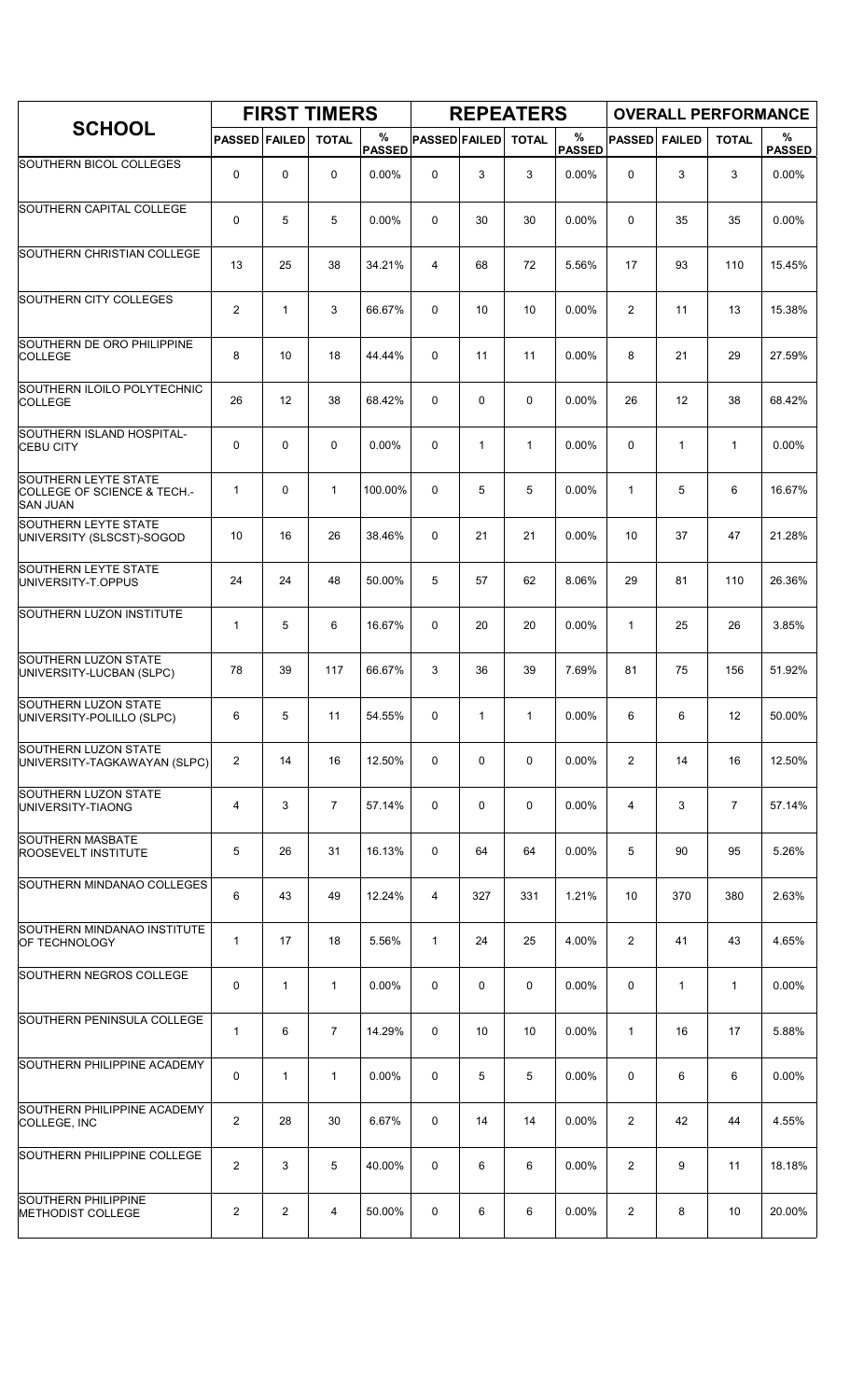|                                                                                       |                      |                | <b>FIRST TIMERS</b> |                    |                      |                | <b>REPEATERS</b> |                       |                |                |                | <b>OVERALL PERFORMANCE</b> |
|---------------------------------------------------------------------------------------|----------------------|----------------|---------------------|--------------------|----------------------|----------------|------------------|-----------------------|----------------|----------------|----------------|----------------------------|
| <b>SCHOOL</b>                                                                         | <b>PASSED FAILED</b> |                | <b>TOTAL</b>        | %<br><b>PASSED</b> | <b>PASSED FAILED</b> |                | <b>TOTAL</b>     | $\%$<br><b>PASSED</b> | <b>PASSED</b>  | <b>FAILED</b>  | <b>TOTAL</b>   | %<br><b>PASSED</b>         |
| <b>SOUTHERN PHILIPPINES</b><br><b>INSTITUTE OF SCIENCE &amp;</b><br><b>TECHNOLOGY</b> | 0                    | $\overline{c}$ | $\overline{2}$      | 0.00%              | $\mathbf{1}$         | 1              | $\overline{2}$   | 50.00%                | $\mathbf{1}$   | 3              | 4              | 25.00%                     |
| SOUTHVILLE INTERNATIONAL<br><b>SCHOOL AND COLLEGES</b>                                | 7                    | 0              | $\overline{7}$      | 100.00%            | 0                    | 0              | 0                | 0.00%                 | $\overline{7}$ | 0              | $\overline{7}$ | 100.00%                    |
| SOUTHWESTERN MINDANAO<br><b>ISLAMIC INSTITUTE</b>                                     | 0                    | 3              | 3                   | 0.00%              | 0                    | 25             | 25               | 0.00%                 | 0              | 28             | 28             | 0.00%                      |
| SOUTHWESTERN UNIVERSITY                                                               | 6                    | 5              | 11                  | 54.55%             | 0                    | 19             | 19               | 0.00%                 | 6              | 24             | 30             | 20.00%                     |
| SPA COLLEGE, INC.                                                                     | $\mathbf{1}$         | 74             | 75                  | 1.33%              | 0                    | 30             | 30               | 0.00%                 | $\mathbf{1}$   | 104            | 105            | 0.95%                      |
| ST. BERNADETTE OF LOURDES<br><b>COLLEGE</b>                                           | 0                    | 0              | $\mathbf 0$         | 0.00%              | 0                    | $\mathbf{1}$   | $\mathbf{1}$     | 0.00%                 | 0              | $\mathbf{1}$   | $\mathbf{1}$   | 0.00%                      |
| ST. CAMILLUS COLLEGE OF<br><b>MANAOAG</b>                                             | $\mathbf{1}$         | 0              | $\mathbf{1}$        | 100.00%            | $\mathbf 0$          | $\overline{c}$ | $\overline{2}$   | 0.00%                 | $\mathbf{1}$   | $\overline{c}$ | 3              | 33.33%                     |
| ST. CLAIRE COLLEGE                                                                    | 0                    | $\mathbf{1}$   | $\mathbf{1}$        | $0.00\%$           | 0                    | $\mathbf{1}$   | $\mathbf{1}$     | 0.00%                 | 0              | $\overline{2}$ | 2              | $0.00\%$                   |
| ST. CLARE COLLEGE OF<br>CALOOCAN                                                      | 3                    | 35             | 38                  | 7.89%              | 0                    | 12             | 12               | 0.00%                 | 3              | 47             | 50             | 6.00%                      |
| ST. DOMINIC COLLEGE OF ASIA<br>(for. ST. DOMINIC C.A.S)                               | $\mathbf{1}$         | 0              | $\mathbf{1}$        | 100.00%            | 0                    | 0              | 0                | 0.00%                 | $\mathbf{1}$   | 0              | $\mathbf{1}$   | 100.00%                    |
| ST. JOSEPH COLLEGE-CAVITE<br><b>CITY</b>                                              | 4                    | $\overline{7}$ | 11                  | 36.36%             | 0                    | 12             | 12               | 0.00%                 | $\overline{4}$ | 19             | 23             | 17.39%                     |
| ST. JOSEPH COLLEGE-<br><b>OLONGAPO CITY</b>                                           | 4                    | $\overline{2}$ | 6                   | 66.67%             | $\mathbf 0$          | 0              | 0                | 0.00%                 | $\overline{4}$ | $\overline{c}$ | 6              | 66.67%                     |
| ST. JOSEPH'S COLLEGE-<br><b>BORONGAN</b>                                              | 0                    | 0              | 0                   | 0.00%              | 0                    | 2              | $\overline{2}$   | 0.00%                 | $\Omega$       | 2              | $\overline{2}$ | 0.00%                      |
| ST. MARY'S ANGELS COLLEGE OF<br><b>PAMPANGA</b>                                       | 0                    | 0              | $\mathbf 0$         | 0.00%              | 0                    | $\mathbf{1}$   | $\mathbf{1}$     | $0.00\%$              | 0              | $\mathbf{1}$   | $\mathbf{1}$   | 0.00%                      |
| ST. MARY'S COLLEGE OF<br>BAGANGA-BAGANGA, DAVAO<br><b>ORIENTAL</b>                    | $\mathbf{1}$         | $\mathbf{1}$   | $\overline{2}$      | 50.00%             | 0                    | $\mathbf{1}$   | $\mathbf{1}$     | 0.00%                 | $\mathbf{1}$   | $\overline{c}$ | 3              | 33.33%                     |
| ST. MATTHEW COLLEGE                                                                   | $\overline{2}$       | 0              | $\overline{2}$      | 100.00%            | $\Omega$             | 2              | $\overline{2}$   | 0.00%                 | $\overline{2}$ | $\overline{2}$ | 4              | 50.00%                     |
| <b>ST. ROSE COLLEGE</b><br>EDUCATIONAL FOUNDATION, INC                                | 3                    | 4              | $\overline{7}$      | 42.86%             | 0                    | 1              | $\mathbf{1}$     | 0.00%                 | 3              | 5              | 8              | 37.50%                     |
| STA. ELENA (CAMARINES NORTE)<br>COLLEGE INC.                                          | 3                    | 5              | 8                   | 37.50%             | 0                    | 4              | 4                | 0.00%                 | 3              | 9              | 12             | 25.00%                     |
| STELLA MARIS COLLEGE-<br><b>OROQUIETA CITY</b>                                        | $\overline{2}$       | 8              | 10                  | 20.00%             | $\mathbf{1}$         | 20             | 21               | 4.76%                 | 3              | 28             | 31             | 9.68%                      |
| STI COLLEGE - ZAMBOANGA CITY                                                          | 0                    | 0              | $\mathbf 0$         | $0.00\%$           | 0                    | $\mathbf{1}$   | $\mathbf{1}$     | $0.00\%$              | 0              | $\mathbf{1}$   | $\mathbf{1}$   | 0.00%                      |
| STO. NIÑO COLLEGE OF ORMOC                                                            | $\mathbf{1}$         | 0              | $\mathbf{1}$        | 100.00%            | 0                    | 8              | 8                | 0.00%                 | $\mathbf{1}$   | 8              | 9              | 11.11%                     |
| SULTAN KUDARAT ISLAMIC<br><b>ACADEMY</b>                                              | $\mathbf{1}$         | $\overline{7}$ | 8                   | 12.50%             | 0                    | 5              | 5                | 0.00%                 | $\mathbf{1}$   | 12             | 13             | 7.69%                      |
| SULTAN KUDARAT POLYTECHNIC<br><b>STATE COLLEGE-TACURONG</b>                           | 38                   | 71             | 109                 | 34.86%             | $\overline{2}$       | 56             | 58               | 3.45%                 | 40             | 127            | 167            | 23.95%                     |
| <b>SULTAN KUDARAT STATE</b><br>UNIVERSITY-KALAMANSIG                                  | 1                    | 6              | $\overline{7}$      | 14.29%             | 0                    | 0              | 0                | 0.00%                 | 1              | 6              | 7              | 14.29%                     |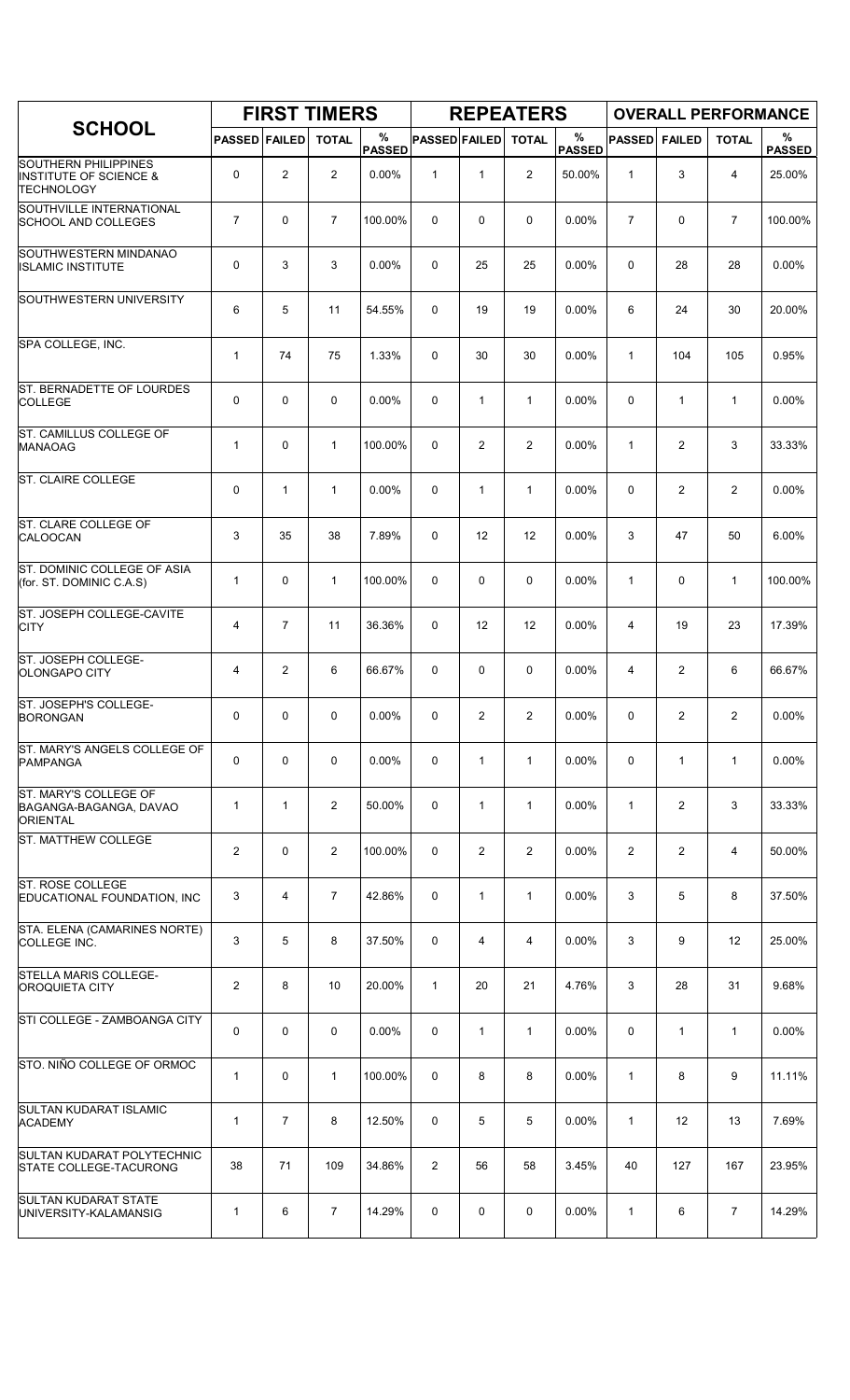|                                                                       |                         |                | <b>FIRST TIMERS</b> |                    |                      |                | <b>REPEATERS</b> |                    |               |               |                | <b>OVERALL PERFORMANCE</b> |
|-----------------------------------------------------------------------|-------------------------|----------------|---------------------|--------------------|----------------------|----------------|------------------|--------------------|---------------|---------------|----------------|----------------------------|
| <b>SCHOOL</b>                                                         | <b>PASSED FAILED</b>    |                | <b>TOTAL</b>        | %<br><b>PASSED</b> | <b>PASSED FAILED</b> |                | <b>TOTAL</b>     | %<br><b>PASSED</b> | <b>PASSED</b> | <b>FAILED</b> | <b>TOTAL</b>   | $\%$<br><b>PASSED</b>      |
| <b>SULTAN KUDARAT STATE</b><br>UNIVERSITY-PALIMBANG                   | 0                       | $\mathbf{1}$   | $\mathbf{1}$        | 0.00%              | $\mathbf 0$          | 0              | $\mathbf 0$      | 0.00%              | $\Omega$      | $\mathbf{1}$  | $\mathbf{1}$   | 0.00%                      |
| <b>SULU STATE COLLEGE</b>                                             | $\overline{2}$          | 79             | 81                  | 2.47%              | $\mathbf{1}$         | 295            | 296              | 0.34%              | 3             | 374           | 377            | 0.80%                      |
| SUNRISE CHRISTIAN COLLEGE<br>FOUNDATION OF THE PHILIPPINES            | $\mathbf{1}$            | 2              | 3                   | 33.33%             | 0                    | 4              | 4                | 0.00%              | $\mathbf{1}$  | 6             | $\overline{7}$ | 14.29%                     |
| SURIGAO DEL NORTE COLLEGE<br>OF AGRICULTURE & TECHNOLOGY              | 0                       | 0              | $\mathbf 0$         | 0.00%              | 0                    | $\mathbf{1}$   | $\mathbf{1}$     | 0.00%              | $\Omega$      | $\mathbf{1}$  | $\mathbf{1}$   | 0.00%                      |
| SURIGAO DEL NORTE SCHOOL OF<br><b>ARTS &amp; TRADES</b>               | $\mathbf{1}$            | 1              | $\overline{2}$      | 50.00%             | 0                    | 5              | 5                | 0.00%              | 1             | 6             | $\overline{7}$ | 14.29%                     |
| SURIGAO DEL SUR POLYTECHNIC<br>COLLEGE-LIANGA                         | $\overline{2}$          | $\overline{7}$ | 9                   | 22.22%             | 0                    | 10             | 10               | 0.00%              | 2             | 17            | 19             | 10.53%                     |
| SURIGAO DEL SUR POLYTECHNIC<br>COLLEGE-TANDAG                         | 24                      | 10             | 34                  | 70.59%             | 0                    | 27             | 27               | 0.00%              | 24            | 37            | 61             | 39.34%                     |
| SURIGAO DEL SUR POLYTECHNIC<br><b>STATE COLLEGE-CANTILAN</b>          | 0                       | 1              | $\mathbf{1}$        | 0.00%              | 0                    | 3              | 3                | 0.00%              | 0             | 4             | 4              | 0.00%                      |
| SURIGAO DEL SUR POLYTECHNIC<br><b>STATE COLLEGE-TAGBINA</b>           | 3                       | 8              | 11                  | 27.27%             | 0                    | $\overline{7}$ | $\overline{7}$   | 0.00%              | 3             | 15            | 18             | 16.67%                     |
| <b>SURIGAO EDUCATION CENTER</b>                                       | 0                       | $\mathbf{1}$   | 1                   | 0.00%              | $\mathbf{1}$         | $\overline{2}$ | 3                | 33.33%             | $\mathbf{1}$  | 3             | 4              | 25.00%                     |
| SURIGAO STATE COLLEGE OF<br>TECHNOLOGY                                | 20                      | 55             | 75                  | 26.67%             | 2                    | 66             | 68               | 2.94%              | 22            | 121           | 143            | 15.38%                     |
| SURIGAO SUR COLLEGE                                                   | 3                       | 6              | 9                   | 33.33%             | 0                    | 5              | 5                | 0.00%              | 3             | 11            | 14             | 21.43%                     |
| <b>SYSTEMS PLUS COLLEGE</b><br>FOUNDATION, INC-ANGELES<br>CITY(SPCCF) | 0                       | $\mathbf{1}$   | $\mathbf{1}$        | 0.00%              | 0                    | 1              | $\mathbf{1}$     | $0.00\%$           | $\Omega$      | 2             | 2              | $0.00\%$                   |
| <b>TABACO COLLEGE</b>                                                 | 0                       | 0              | $\mathbf 0$         | 0.00%              | 0                    | 4              | 4                | 0.00%              | 0             | 4             | $\overline{4}$ | 0.00%                      |
| <b>TADIAN SCHOOL OF ARTS &amp;</b><br><b>TRADES-MT. PROVINCE</b>      | 0                       | 0              | $\mathbf 0$         | $0.00\%$           | 0                    | $\mathbf{1}$   | $\mathbf{1}$     | 0.00%              | 0             | $\mathbf{1}$  | $\mathbf{1}$   | 0.00%                      |
| TAGOLOAN COMMUNITY COLLEGE                                            | 20                      | 16             | 36                  | 55.56%             | $\mathbf{1}$         | 16             | 17               | 5.88%              | 21            | 32            | 53             | 39.62%                     |
| <b>TALISAY CITY COLLEGE</b>                                           | 0                       | 0              | 0                   | 0.00%              | 0                    | 3              | 3                | 0.00%              | 0             | 3             | 3              | 0.00%                      |
| <b>TAN TING BING MEMORIAL</b><br><b>COLLEGES FOUNDATION</b>           | 0                       | $\mathbf{1}$   | $\mathbf{1}$        | $0.00\%$           | 0                    | 0              | 0                | 0.00%              | 0             | $\mathbf{1}$  | $\mathbf{1}$   | 0.00%                      |
| <b>TANAUAN INSTITUTE</b>                                              | $\overline{\mathbf{c}}$ | 4              | 6                   | 33.33%             | $\mathbf{1}$         | 33             | 34               | 2.94%              | 3             | 37            | 40             | 7.50%                      |
| TARIO A. LIM MEMORIAL ANTIQUE<br><b>SCHOOL OF FISHERIES</b>           | 0                       | $\mathbf{1}$   | $\mathbf{1}$        | 0.00%              | 0                    | 0              | 0                | 0.00%              | 0             | $\mathbf{1}$  | $\mathbf{1}$   | 0.00%                      |
| <b>TARLAC COLLEGE OF</b><br>AGRICULTURE                               | 27                      | 14             | 41                  | 65.85%             | 3                    | 29             | 32               | 9.38%              | 30            | 43            | 73             | 41.10%                     |
| <b>TARLAC STATE UNIVERSITY</b><br>(TARLAC COLLEGE OF TECH.)           | 51                      | 58             | 109                 | 46.79%             | 6                    | 121            | 127              | 4.72%              | 57            | 179           | 236            | 24.15%                     |
| <b>TAWI-TAWI REGIONAL</b><br><b>AGRICULTURAL COLLEGE</b>              | 0                       | 15             | 15                  | 0.00%              | 0                    | 53             | 53               | 0.00%              | 0             | 68            | 68             | 0.00%                      |
| <b>TAYABAS WESTERN ACADEMY</b>                                        | 3                       | 4              | $\overline{7}$      | 42.86%             | 0                    | 14             | 14               | 0.00%              | 3             | 18            | 21             | 14.29%                     |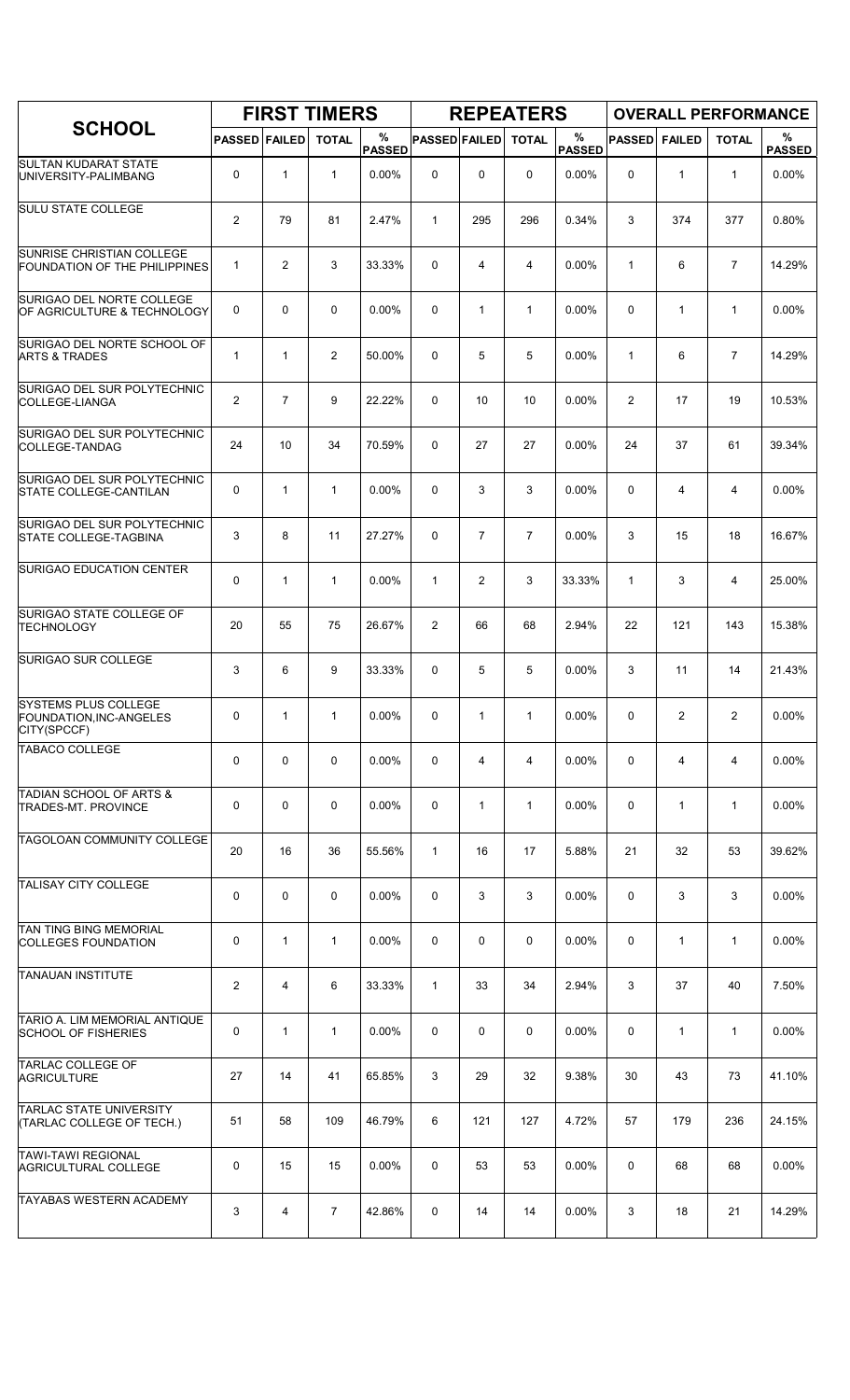|                                                                  |                      |                | <b>FIRST TIMERS</b> |                    |                      |                | <b>REPEATERS</b> |                    |                |                | <b>OVERALL PERFORMANCE</b> |                    |
|------------------------------------------------------------------|----------------------|----------------|---------------------|--------------------|----------------------|----------------|------------------|--------------------|----------------|----------------|----------------------------|--------------------|
| <b>SCHOOL</b>                                                    | <b>PASSED FAILED</b> |                | <b>TOTAL</b>        | %<br><b>PASSED</b> | <b>PASSED FAILED</b> |                | <b>TOTAL</b>     | %<br><b>PASSED</b> | <b>PASSED</b>  | <b>FAILED</b>  | <b>TOTAL</b>               | %<br><b>PASSED</b> |
| <b>TAÑON COLLEGE</b>                                             | $\overline{7}$       | 13             | 20                  | 35.00%             | $\overline{c}$       | 0              | 2                | 100.00%            | 9              | 13             | 22                         | 40.91%             |
| <b>TECHNOLOGICAL INSTITUTE OF</b><br>THE PHILIPPINES-QUEZON CITY | $\mathbf{1}$         | 0              | $\mathbf{1}$        | 100.00%            | $\Omega$             | $\mathbf 0$    | 0                | 0.00%              | $\mathbf{1}$   | 0              | $\mathbf{1}$               | 100.00%            |
| <b>TEODORO M. LUANSING</b><br><b>COLLEGE OF ROSARIO</b>          | $\mathbf{1}$         | 4              | 5                   | 20.00%             | 0                    | $\mathbf 0$    | 0                | 0.00%              | $\mathbf{1}$   | 4              | 5                          | 20.00%             |
| THE COLLEGES OF THE REPUBLIC                                     | 0                    | 0              | 0                   | 0.00%              | 0                    | 6              | 6                | $0.00\%$           | 0              | 6              | 6                          | 0.00%              |
| THE FISHER VALLEY COLLEGE                                        | $\mathbf{1}$         | 4              | 5                   | 20.00%             | $\Omega$             | $\overline{2}$ | $\overline{2}$   | 0.00%              | $\mathbf{1}$   | 6              | $\overline{7}$             | 14.29%             |
| THE GOOD SAMARITAN<br>COLLEGES-CABANATUAN CITY                   | 0                    | $\overline{c}$ | $\overline{2}$      | 0.00%              | 0                    | $\mathbf 0$    | 0                | 0.00%              | 0              | $\overline{2}$ | $\overline{c}$             | 0.00%              |
| TIWI COMMUNITY COLLEGE                                           | 24                   | 12             | 36                  | 66.67%             | $\overline{2}$       | 24             | 26               | 7.69%              | 26             | 36             | 62                         | 41.94%             |
| <b>TOLEDO GULLAS COLLEGE</b>                                     | 18                   | 56             | 74                  | 24.32%             | $\overline{2}$       | 44             | 46               | 4.35%              | 20             | 100            | 120                        | 16.67%             |
| <b>TOMAS CLAUDIO MEMORIAL</b><br><b>COLLEGE</b>                  | $\mathbf{1}$         | 6              | $\overline{7}$      | 14.29%             | 0                    | 66             | 66               | 0.00%              | $\mathbf{1}$   | 72             | 73                         | 1.37%              |
| TOMAS DEL ROSARIO ACADEMY                                        | 15                   | 9              | 24                  | 62.50%             | $\mathbf{1}$         | 16             | 17               | 5.88%              | 16             | 25             | 41                         | 39.02%             |
| TRINITAS COLLEGE-MEYCAUAYAN                                      | 0                    | 0              | 0                   | 0.00%              | 0                    | $\mathbf{1}$   | $\mathbf{1}$     | 0.00%              | 0              | $\mathbf{1}$   | $\mathbf{1}$               | 0.00%              |
| TRINITY UNIVERSITY OF ASIA<br>(TRINITY-QC)                       | 11                   | $\overline{7}$ | 18                  | 61.11%             | 0                    | $\overline{4}$ | 4                | 0.00%              | 11             | 11             | 22                         | 50.00%             |
| U. V. GULLAS COLLEGE-DANAO<br><b>CITY</b>                        | 0                    | 0              | 0                   | 0.00%              | 0                    | $\overline{c}$ | 2                | 0.00%              | 0              | 2              | $\overline{c}$             | $0.00\%$           |
| UNION CHRISTIAN COLLEGE                                          | 4                    | 12             | 16                  | 25.00%             | 0                    | 11             | 11               | 0.00%              | 4              | 23             | 27                         | 14.81%             |
| <b>UNION COLLEGE</b>                                             | 5                    | 10             | 15                  | 33.33%             | 0                    | 55             | 55               | 0.00%              | 5              | 65             | 70                         | 7.14%              |
| UNIVERSIDAD DE SANTA ISABEL<br>(COL DE STA ISABEL)               | 11                   | $\mathbf{1}$   | 12                  | 91.67%             | 0                    | 5              | 5                | 0.00%              | 11             | 6              | 17                         | 64.71%             |
| UNIVERSIDAD DE ZAMBOANGA<br>(for.ZAEC)                           | $\overline{2}$       | 5              | $\overline{7}$      | 28.57%             | 0                    | 67             | 67               | $0.00\%$           | $\overline{2}$ | 72             | 74                         | 2.70%              |
| UNIVERSITY OF ASIA & THE<br>PACIFIC-PASIG                        | 11                   | 0              | 11                  | 100.00%            | 0                    | 0              | 0                | 0.00%              | 11             | 0              | 11                         | 100.00%            |
| UNIVERSITY OF BAGUIO                                             | 21                   | 0              | 21                  | 100.00%            | 0                    | 17             | 17               | 0.00%              | 21             | 17             | 38                         | 55.26%             |
| UNIVERSITY OF BATANGAS                                           | 17                   | 14             | 31                  | 54.84%             | 0                    | 30             | 30               | $0.00\%$           | 17             | 44             | 61                         | 27.87%             |
| UNIVERSITY OF BOHOL                                              | 17                   | 16             | 33                  | 51.52%             | 0                    | 104            | 104              | 0.00%              | 17             | 120            | 137                        | 12.41%             |
| UNIVERSITY OF CAGAYAN<br>VALLEY (for. CAGAYAN COLL OF<br>TUG.)   | 8                    | 23             | 31                  | 25.81%             | $\mathbf{1}$         | 113            | 114              | 0.88%              | 9              | 136            | 145                        | 6.21%              |
| UNIVERSITY OF CALOOCAN<br>CITY(for. CALOOCAN CITY P.C.)          | 47                   | 37             | 84                  | 55.95%             | 5                    | 63             | 68               | 7.35%              | 52             | 100            | 152                        | 34.21%             |
| UNIVERSITY OF CEBU                                               | 40                   | 43             | 83                  | 48.19%             | $\mathbf{1}$         | 123            | 124              | 0.81%              | 41             | 166            | 207                        | 19.81%             |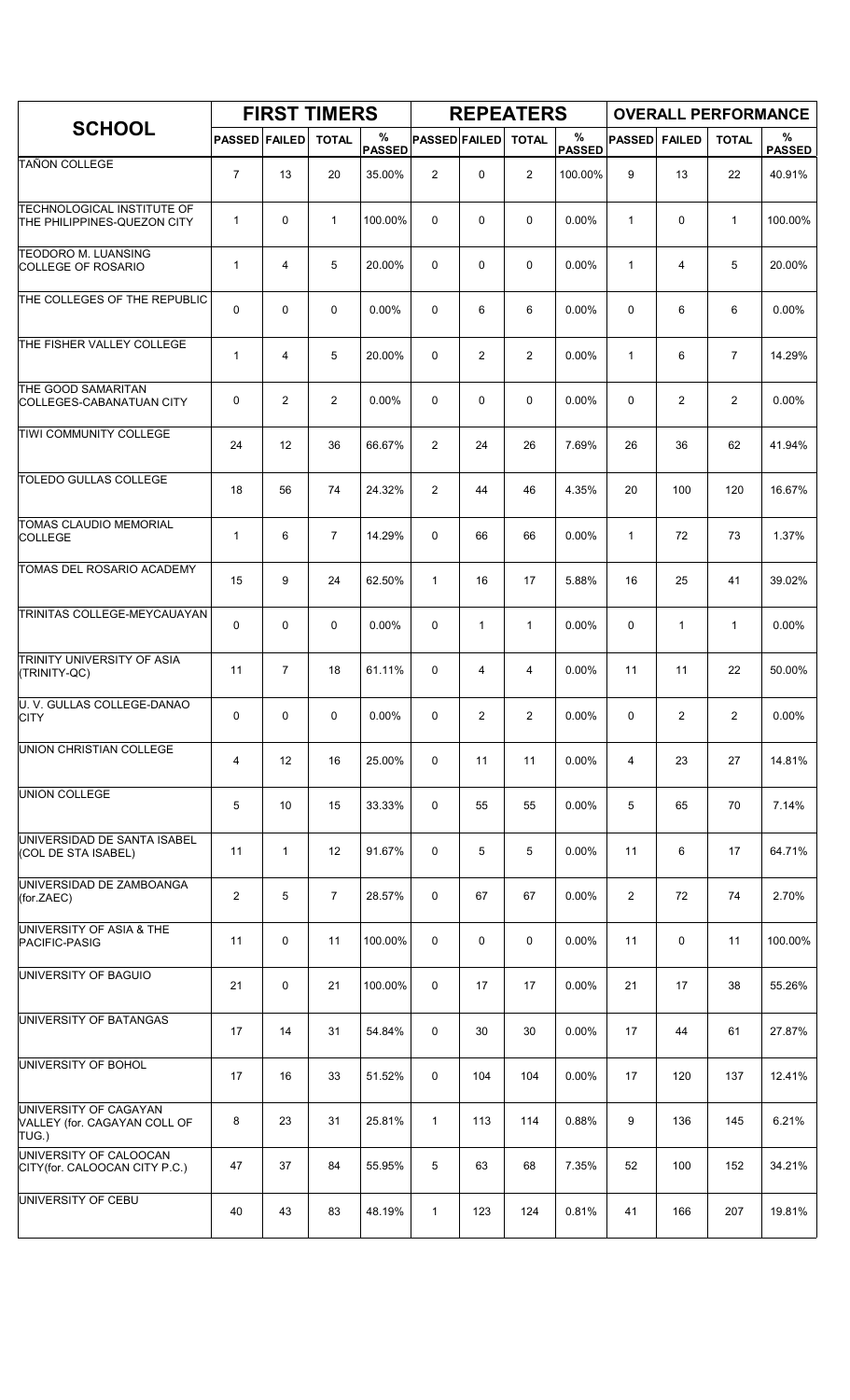|                                                      |                      |                   | <b>FIRST TIMERS</b> |                    |                      |                | <b>REPEATERS</b> |                    |                |               | <b>OVERALL PERFORMANCE</b> |                       |
|------------------------------------------------------|----------------------|-------------------|---------------------|--------------------|----------------------|----------------|------------------|--------------------|----------------|---------------|----------------------------|-----------------------|
| <b>SCHOOL</b>                                        | <b>PASSED FAILED</b> |                   | <b>TOTAL</b>        | %<br><b>PASSED</b> | <b>PASSED FAILED</b> |                | <b>TOTAL</b>     | %<br><b>PASSED</b> | <b>PASSED</b>  | <b>FAILED</b> | <b>TOTAL</b>               | $\%$<br><b>PASSED</b> |
| UNIVERSITY OF CEBU IN<br>LAPULAPU & MANDAUE          | 20                   | 13                | 33                  | 60.61%             | $\Omega$             | 32             | 32               | 0.00%              | 20             | 45            | 65                         | 30.77%                |
| UNIVERSITY OF CEBU-BANILAD                           | 9                    | 3                 | 12                  | 75.00%             | $\mathbf{1}$         | 0              | $\mathbf{1}$     | 100.00%            | 10             | 3             | 13                         | 76.92%                |
| UNIVERSITY OF EASTERN<br>PHILIPPINES-CATARMAN        | 62                   | 77                | 139                 | 44.60%             | 13                   | 191            | 204              | 6.37%              | 75             | 268           | 343                        | 21.87%                |
| UNIVERSITY OF EASTERN<br>PHILIPPINES-CATUBIG CAMPUS  | 6                    | 17                | 23                  | 26.09%             | $\mathbf{1}$         | 43             | 44               | 2.27%              | $\overline{7}$ | 60            | 67                         | 10.45%                |
| UNIVERSITY OF EASTERN<br>PHILIPPINES-LAOANG CAMPUS   | 10                   | 20                | 30                  | 33.33%             | $\mathbf{1}$         | 39             | 40               | 2.50%              | 11             | 59            | 70                         | 15.71%                |
| UNIVERSITY OF ILOILO                                 | 11                   | 15                | 26                  | 42.31%             | 0                    | 23             | 23               | 0.00%              | 11             | 38            | 49                         | 22.45%                |
| UNIVERSITY OF LA SALETTE-<br><b>SANTIAGO</b>         | 4                    | 4                 | 8                   | 50.00%             | $\mathbf{1}$         | 24             | 25               | 4.00%              | 5              | 28            | 33                         | 15.15%                |
| UNIVERSITY OF LUZON (LUZON<br>COLL.)                 | 9                    | 12                | 21                  | 42.86%             | $\overline{2}$       | 40             | 42               | 4.76%              | 11             | 52            | 63                         | 17.46%                |
| UNIVERSITY OF MAKATI                                 | 20                   | 14                | 34                  | 58.82%             | 2                    | 18             | 20               | 10.00%             | 22             | 32            | 54                         | 40.74%                |
| UNIVERSITY OF MANILA                                 | $\mathbf 1$          | 3                 | $\overline{4}$      | 25.00%             | 3                    | 8              | 11               | 27.27%             | 4              | 11            | 15                         | 26.67%                |
| UNIVERSITY OF MINDANAO-<br>COTABATO COLLEGE          | 0                    | 1                 | $\mathbf{1}$        | 0.00%              | 0                    | 15             | 15               | 0.00%              | $\mathbf 0$    | 16            | 16                         | 0.00%                 |
| UNIVERSITY OF MINDANAO-<br><b>DAVAO CITY</b>         | 30                   | 24                | 54                  | 55.56%             | 4                    | 64             | 68               | 5.88%              | 34             | 88            | 122                        | 27.87%                |
| UNIVERSITY OF MINDANAO-<br><b>DIGOS COLLEGE</b>      | $\overline{7}$       | 12                | 19                  | 36.84%             | 0                    | 46             | 46               | 0.00%              | $\overline{7}$ | 58            | 65                         | 10.77%                |
| UNIVERSITY OF MINDANAO-<br>GUIANGA JUNIOR COLLEGE    | $\mathbf{1}$         | $\mathbf 0$       | $\mathbf{1}$        | 100.00%            | 0                    | $\mathbf{1}$   | $\mathbf{1}$     | 0.00%              | $\mathbf{1}$   | $\mathbf{1}$  | $\overline{2}$             | 50.00%                |
| UNIVERSITY OF MINDANAO-<br><b>PANABO</b>             | 5                    | $\overline{7}$    | 12                  | 41.67%             | 0                    | 26             | 26               | $0.00\%$           | 5              | 33            | 38                         | 13.16%                |
| UNIVERSITY OF MINDANAO-<br>PENAPLATA                 | 4                    | $\overline{2}$    | 6                   | 66.67%             | 0                    | $\overline{2}$ | $\overline{2}$   | $0.00\%$           | 4              | 4             | 8                          | 50.00%                |
| UNIVERSITY OF MINDANAO-<br><b>TAGUM</b>              | 24                   | 10                | 34                  | 70.59%             | 0                    | 24             | 24               | 0.00%              | 24             | 34            | 58                         | 41.38%                |
| UNIVERSITY OF NEGROS<br>OCCIDENTAL-RECOLETOS         | 12                   | 13                | 25                  | 48.00%             | $\overline{2}$       | 19             | 21               | 9.52%              | 14             | 32            | 46                         | 30.43%                |
| UNIVERSITY OF NORTHEASTERN<br><b>PHILIPPINES</b>     | 6                    | 17                | 23                  | 26.09%             | 0                    | 36             | 36               | $0.00\%$           | 6              | 53            | 59                         | 10.17%                |
| UNIVERSITY OF NORTHERN<br>PHILIPPINES-CANDON         | 12                   | 4                 | 16                  | 75.00%             | $\overline{2}$       | 8              | 10               | 20.00%             | 14             | 12            | 26                         | 53.85%                |
| UNIVERSITY OF NORTHERN<br>PHILIPPINES-VIGAN          | 29                   | 11                | 40                  | 72.50%             | 0                    | 27             | 27               | 0.00%              | 29             | 38            | 67                         | 43.28%                |
| UNIVERSITY OF NUEVA CACERES                          | 17                   | $12 \overline{ }$ | 29                  | 58.62%             | $\mathbf{1}$         | 31             | 32               | 3.13%              | 18             | 43            | 61                         | 29.51%                |
| UNIVERSITY OF PANGASINAN                             | $\overline{7}$       | 8                 | 15                  | 46.67%             | $\mathbf{1}$         | 45             | 46               | 2.17%              | 8              | 53            | 61                         | 13.11%                |
| UNIVERSITY OF PERPETUAL<br>HELP RIZAL-CALAMBA CAMPUS | 0                    | 0                 | 0                   | $0.00\%$           | 0                    | $\overline{2}$ | $\overline{2}$   | $0.00\%$           | 0              | $\mathbf{2}$  | $\overline{2}$             | $0.00\%$              |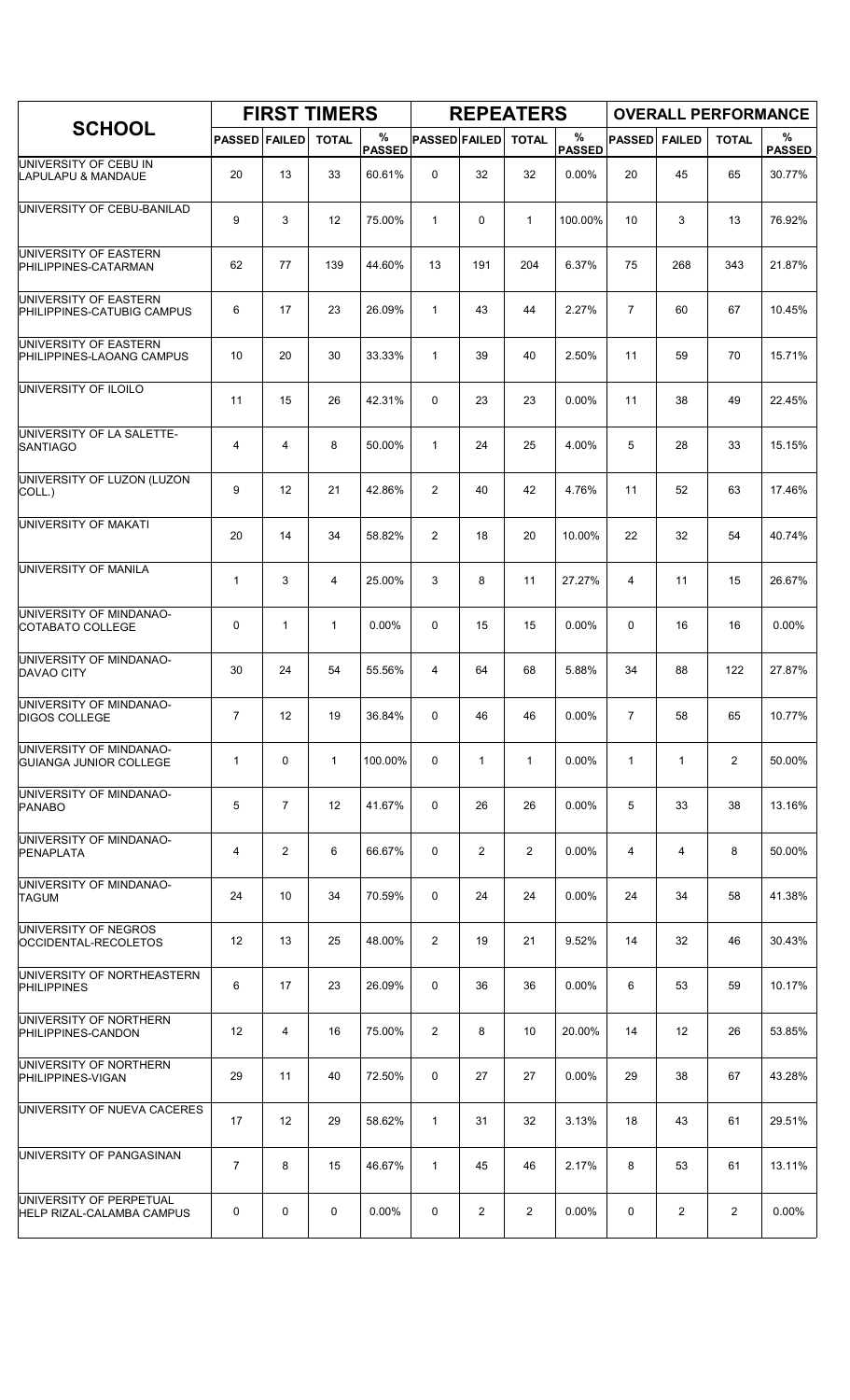|                                                               |                      |                | <b>FIRST TIMERS</b> |                    |                      |                   | <b>REPEATERS</b> |                    |               |                | <b>OVERALL PERFORMANCE</b> |                    |
|---------------------------------------------------------------|----------------------|----------------|---------------------|--------------------|----------------------|-------------------|------------------|--------------------|---------------|----------------|----------------------------|--------------------|
| <b>SCHOOL</b>                                                 | <b>PASSED FAILED</b> |                | <b>TOTAL</b>        | %<br><b>PASSED</b> | <b>PASSED FAILED</b> |                   | <b>TOTAL</b>     | %<br><b>PASSED</b> | <b>PASSED</b> | <b>FAILED</b>  | <b>TOTAL</b>               | %<br><b>PASSED</b> |
| UNIVERSITY OF PERPETUAL<br>HELP RIZAL-MOLINO                  | 0                    | 5              | 5                   | 0.00%              | 0                    | 3                 | 3                | 0.00%              | $\mathbf 0$   | 8              | 8                          | 0.00%              |
| UNIVERSITY OF PERPETUAL<br><b>HELP SYSTEM DALTA-LAS PINAS</b> | 1                    | 4              | 5                   | 20.00%             | 0                    | $\overline{7}$    | $\overline{7}$   | 0.00%              | $\mathbf{1}$  | 11             | 12                         | 8.33%              |
| UNIVERSITY OF PERPETUAL<br><b>HELP SYSTEM-LAGUNA</b>          | 1                    | $\overline{2}$ | 3                   | 33.33%             | $\mathbf{1}$         | 21                | 22               | 4.55%              | 2             | 23             | 25                         | 8.00%              |
| UNIVERSITY OF REGINA CARMELI<br>(for.REGINA CARMELI COLL)     | 4                    | 4              | 8                   | 50.00%             | 0                    | 9                 | 9                | 0.00%              | 4             | 13             | 17                         | 23.53%             |
| UNIVERSITY OF RIZAL SYSTEM-<br><b>ANGONO</b>                  | 4                    | 4              | 8                   | 50.00%             | 2                    | 6                 | 8                | 25.00%             | 6             | 10             | 16                         | 37.50%             |
| UNIVERSITY OF RIZAL SYSTEM-<br><b>ANTIPOLO</b>                | 0                    | $\mathbf 0$    | $\mathbf 0$         | 0.00%              | 0                    | $\mathbf{1}$      | $\mathbf{1}$     | 0.00%              | 0             | $\mathbf{1}$   | $\mathbf{1}$               | 0.00%              |
| UNIVERSITY OF RIZAL SYSTEM-<br><b>CAINTA</b>                  | $\overline{2}$       | $\mathbf{1}$   | 3                   | 66.67%             | $\mathbf{1}$         | 13                | 14               | 7.14%              | 3             | 14             | 17                         | 17.65%             |
| UNIVERSITY OF RIZAL SYSTEM-<br><b>MORONG</b>                  | 23                   | 63             | 86                  | 26.74%             | 3                    | 181               | 184              | 1.63%              | 26            | 244            | 270                        | 9.63%              |
| UNIVERSITY OF RIZAL SYSTEM-<br>PILILLA                        | 3                    | 6              | 9                   | 33.33%             | $\mathbf{1}$         | 10                | 11               | 9.09%              | 4             | 16             | 20                         | 20.00%             |
| UNIVERSITY OF RIZAL SYSTEM-<br><b>RODRIGUEZ</b>               | 11                   | 12             | 23                  | 47.83%             | 3                    | 17                | 20               | 15.00%             | 14            | 29             | 43                         | 32.56%             |
| UNIVERSITY OF RIZAL SYSTEM-<br><b>TANAY</b>                   | 0                    | 4              | 4                   | 0.00%              | 0                    | 1                 | $\mathbf{1}$     | 0.00%              | 0             | 5              | 5                          | $0.00\%$           |
| UNIVERSITY OF SAINT ANTHONY                                   | 9                    | 14             | 23                  | 39.13%             | $\mathbf{1}$         | 34                | 35               | 2.86%              | 10            | 48             | 58                         | 17.24%             |
| UNIVERSITY OF SAINT LA SALLE                                  | 36                   | $\overline{7}$ | 43                  | 83.72%             | 0                    | 1                 | $\mathbf{1}$     | 0.00%              | 36            | 8              | 44                         | 81.82%             |
| UNIVERSITY OF SAINT LOUIS-<br><b>TUGUEGARAO</b>               | 13                   | 3              | 16                  | 81.25%             | 0                    | 11                | 11               | $0.00\%$           | 13            | 14             | 27                         | 48.15%             |
| UNIVERSITY OF SAN AGUSTIN                                     | 26                   | 23             | 49                  | 53.06%             | 0                    | 18                | 18               | 0.00%              | 26            | 41             | 67                         | 38.81%             |
| UNIVERSITY OF SAN CARLOS                                      | 44                   | 20             | 64                  | 68.75%             | $\overline{2}$       | $12 \overline{ }$ | 14               | 14.29%             | 46            | 32             | 78                         | 58.97%             |
| UNIVERSITY OF SAN JOSE-<br><b>RECOLETOS</b>                   | 26                   | 11             | 37                  | 70.27%             | 0                    | 27                | 27               | 0.00%              | 26            | 38             | 64                         | 40.63%             |
| UNIVERSITY OF SANTO TOMAS                                     | 80                   | $\mathbf{1}$   | 81                  | 98.77%             | $\mathbf{1}$         | $\mathbf{1}$      | $\overline{2}$   | 50.00%             | 81            | $\overline{2}$ | 83                         | 97.59%             |
| UNIVERSITY OF SOUTHEASTERN<br>PHILIPPINES-BAGANGA             | 0                    | $\overline{2}$ | $\overline{2}$      | $0.00\%$           | 0                    | 21                | 21               | 0.00%              | 0             | 23             | 23                         | $0.00\%$           |
| UNIVERSITY OF SOUTHEASTERN<br>PHILIPPINES-BISLIG CAMPUS       | 0                    | 0              | 0                   | 0.00%              | 0                    | 5                 | 5                | $0.00\%$           | 0             | 5              | 5                          | 0.00%              |
| UNIVERSITY OF SOUTHEASTERN<br>PHILIPPINES-DAVAO CITY          | 52                   | 15             | 67                  | 77.61%             | 6                    | 37                | 43               | 13.95%             | 58            | 52             | 110                        | 52.73%             |
| UNIVERSITY OF SOUTHEASTERN<br>PHILIPPINES-TAGUM               | 58                   | 10             | 68                  | 85.29%             | 1                    | 11                | 12               | 8.33%              | 59            | 21             | 80                         | 73.75%             |
| UNIVERSITY OF SOUTHERN<br>MINDANAO-KABACAN                    | 68                   | 140            | 208                 | 32.69%             | $\overline{2}$       | 187               | 189              | 1.06%              | 70            | 327            | 397                        | 17.63%             |
| UNIVERSITY OF SOUTHERN<br>MINDANAO-KIDAPAWAN                  | 9                    | 18             | 27                  | 33.33%             | 0                    | 15                | 15               | 0.00%              | 9             | 33             | 42                         | 21.43%             |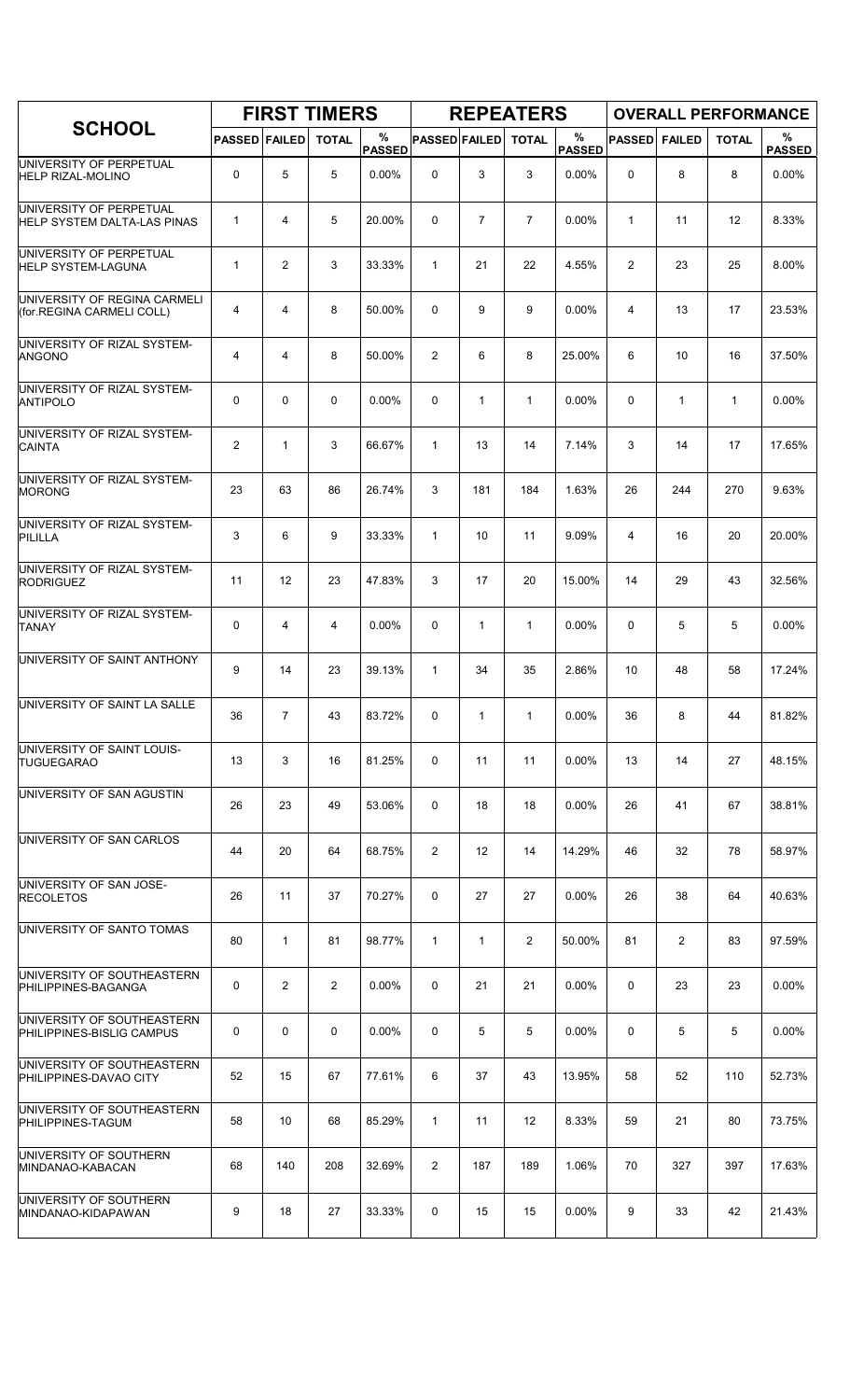|                                                                    |                      |                | <b>FIRST TIMERS</b> |                    |                      |                | <b>REPEATERS</b> |                       |               |                | <b>OVERALL PERFORMANCE</b> |                    |
|--------------------------------------------------------------------|----------------------|----------------|---------------------|--------------------|----------------------|----------------|------------------|-----------------------|---------------|----------------|----------------------------|--------------------|
| <b>SCHOOL</b>                                                      | <b>PASSED FAILED</b> |                | <b>TOTAL</b>        | %<br><b>PASSED</b> | <b>PASSED FAILED</b> |                | <b>TOTAL</b>     | $\%$<br><b>PASSED</b> | <b>PASSED</b> | <b>FAILED</b>  | <b>TOTAL</b>               | %<br><b>PASSED</b> |
| UNIVERSITY OF SOUTHERN<br><b>PHILIPPINES</b>                       | $\mathbf{1}$         | 0              | $\mathbf{1}$        | 100.00%            | 0                    | 11             | 11               | 0.00%                 | $\mathbf{1}$  | 11             | 12                         | 8.33%              |
| UNIVERSITY OF THE ASSUMPTION                                       | 9                    | 13             | 22                  | 40.91%             | 0                    | 24             | 24               | 0.00%                 | 9             | 37             | 46                         | 19.57%             |
| UNIVERSITY OF THE<br>CORDILLERAS (for BAGUIO C.F.)                 | 17                   | 9              | 26                  | 65.38%             | 0                    | 13             | 13               | 0.00%                 | 17            | 22             | 39                         | 43.59%             |
| UNIVERSITY OF THE EAST-MANILA                                      | $\overline{7}$       | 5              | 12                  | 58.33%             | $\mathbf{1}$         | 12             | 13               | 7.69%                 | 8             | 17             | 25                         | 32.00%             |
| UNIVERSITY OF THE<br><b>IMMACULATE CONCEPTION-</b><br><b>DAVAO</b> | 4                    | $\mathbf{1}$   | 5                   | 80.00%             | 0                    | 3              | 3                | 0.00%                 | 4             | 4              | 8                          | 50.00%             |
| UNIVERSITY OF THE PHILIPPINES-<br><b>ANGELES CITY</b>              | $\mathbf 0$          | $\mathbf 0$    | 0                   | 0.00%              | 0                    | $\overline{c}$ | 2                | 0.00%                 | 0             | $\overline{2}$ | $\overline{2}$             | 0.00%              |
| UNIVERSITY OF THE PHILIPPINES-<br><b>DILIMAN</b>                   | 32                   | $\mathbf 0$    | 32                  | 100.00%            | 0                    | 0              | 0                | 0.00%                 | 32            | 0              | 32                         | 100.00%            |
| UNIVERSITY OF THE PHILIPPINES-<br>LOS BAÑOS                        | $\mathbf{1}$         | 0              | $\mathbf{1}$        | 100.00%            | 0                    | 0              | 0                | 0.00%                 | $\mathbf{1}$  | $\mathbf 0$    | $\mathbf{1}$               | 100.00%            |
| UNIVERSITY OF THE PHILIPPINES-<br>MINDANAO                         | 0                    | $\mathbf 0$    | $\mathbf 0$         | 0.00%              | 0                    | $\mathbf{1}$   | $\mathbf{1}$     | 0.00%                 | $\mathbf 0$   | $\mathbf{1}$   | $\mathbf{1}$               | 0.00%              |
| UNIVERSITY OF THE PHILIPPINES-<br>VISAYAS-CEBU CITY                | 0                    | $\mathbf 0$    | $\mathbf 0$         | 0.00%              | 0                    | 6              | 6                | 0.00%                 | 0             | 6              | 6                          | 0.00%              |
| UNIVERSITY OF THE PHILIPPINES-<br>VISAYAS-ILOILO CITY              | 0                    | $\mathbf 0$    | 0                   | 0.00%              | 0                    | $\mathbf{1}$   | $\mathbf{1}$     | 0.00%                 | 0             | $\mathbf{1}$   | $\mathbf{1}$               | 0.00%              |
| UNIVERSITY OF THE VISAYAS-<br><b>CEBU CITY</b>                     | 22                   | 51             | 73                  | 30.14%             | 4                    | 245            | 249              | 1.61%                 | 26            | 296            | 322                        | 8.07%              |
| UNIVERSITY OF THE VISAYAS-<br><b>DANAO CITY</b>                    | 2                    | 3              | 5                   | 40.00%             | $\mathbf{1}$         | 10             | 11               | 9.09%                 | 3             | 13             | 16                         | 18.75%             |
| UNIVERSITY OF THE VISAYAS-<br><b>MANDAUE CITY</b>                  | 1                    | 3              | 4                   | 25.00%             | 0                    | 8              | 8                | 0.00%                 | $\mathbf{1}$  | 11             | 12                         | 8.33%              |
| UPI AGRICULTURAL SCHOOL-UPI,<br>MAGUINDANAO                        | 8                    | $\overline{7}$ | 15                  | 53.33%             | $\mathbf{1}$         | 13             | 14               | 7.14%                 | 9             | 20             | 29                         | 31.03%             |
| <b>URDANETA CITY UNIVERSITY</b><br>(CCU)                           | 21                   | 22             | 43                  | 48.84%             | $\overline{2}$       | 82             | 84               | 2.38%                 | 23            | 104            | 127                        | 18.11%             |
| <b>VALENCIA COLLEGES</b>                                           | 0                    | 4              | 4                   | 0.00%              | 0                    | 16             | 16               | 0.00%                 | 0             | 20             | 20                         | 0.00%              |
| VERITAS COLLEGE OF IROSIN                                          | 13                   | 17             | 30                  | 43.33%             | 0                    | 20             | 20               | 0.00%                 | 13            | 37             | 50                         | 26.00%             |
| VICENTE A. JAVIER MEMORIAL<br>COMMUNITY COLLEGE                    | 3                    | 17             | 20                  | 15.00%             | $\mathbf{1}$         | 2              | 3                | 33.33%                | 4             | 19             | 23                         | 17.39%             |
| <b>VILLAFLORES COLLEGE</b>                                         | 8                    | 26             | 34                  | 23.53%             | 0                    | 78             | 78               | $0.00\%$              | 8             | 104            | 112                        | 7.14%              |
| <b>VILLASIS COMMUNITY COLLEGE</b>                                  | 0                    | 0              | 0                   | 0.00%              | 0                    | $\mathbf{1}$   | $\mathbf{1}$     | 0.00%                 | 0             | $\mathbf{1}$   | $\mathbf{1}$               | 0.00%              |
| <b>VIRGEN DELOS REMEDIOS</b><br>COLLEGE-OLONGAPO CITY              | 1                    | 0              | 1                   | 100.00%            | 0                    | 3              | 3                | 0.00%                 | $\mathbf{1}$  | 3              | 4                          | 25.00%             |
| VIRGEN MILAGROSA UNIVERSITY<br><b>FOUNDATION</b>                   | 5                    | 6              | 11                  | 45.45%             | 0                    | 16             | 16               | $0.00\%$              | 5             | 22             | 27                         | 18.52%             |
| <b>VISAYAN NAZARENE BIBLE</b><br><b>COLLEGE</b>                    | 0                    | $\mathbf{1}$   | $\mathbf{1}$        | $0.00\%$           | 0                    | 2              | $\overline{c}$   | 0.00%                 | 0             | 3              | 3                          | 0.00%              |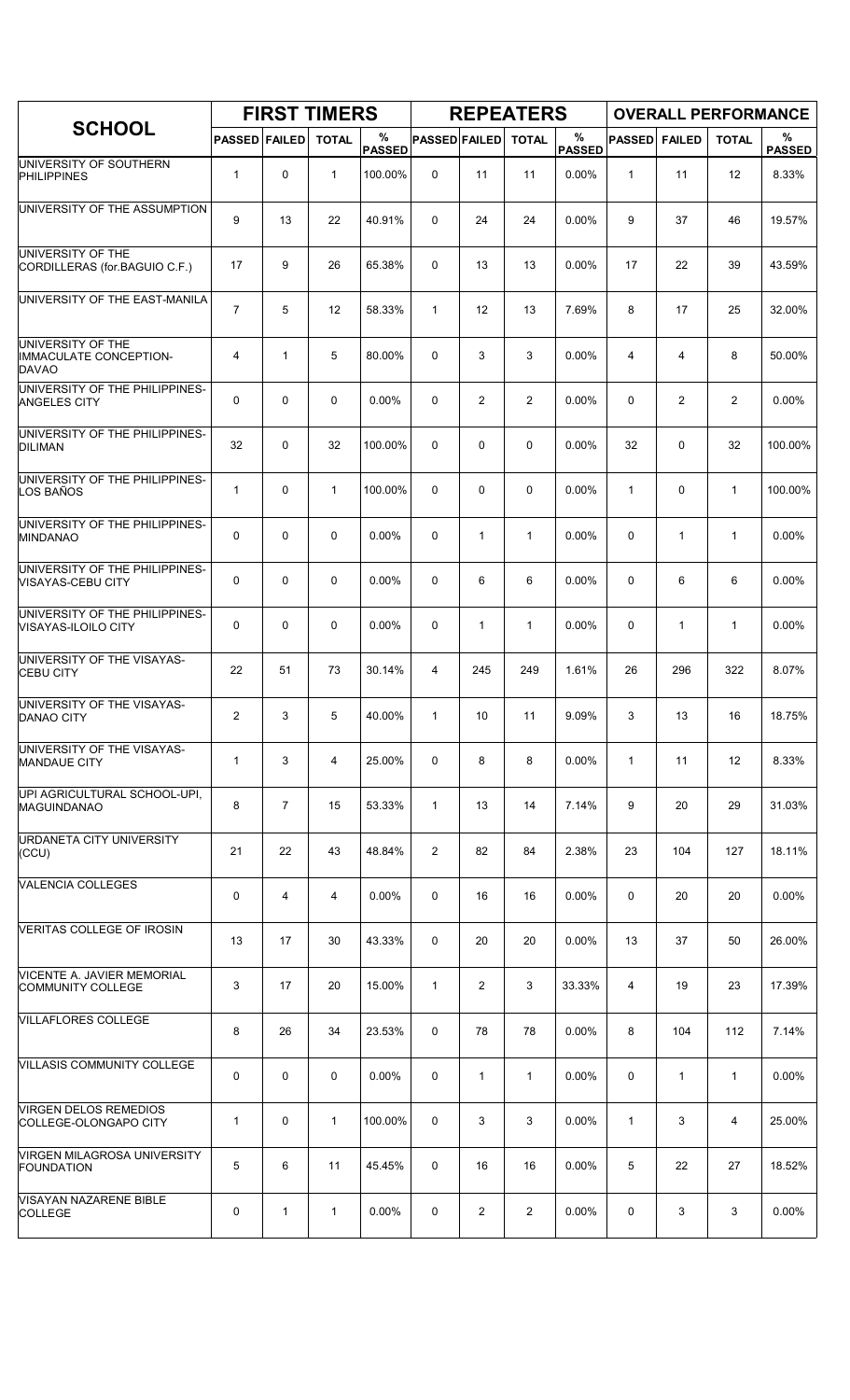| <b>SCHOOL</b>                                                            | <b>FIRST TIMERS</b>  |              |              |                    | <b>REPEATERS</b>     |              |                |                    | <b>OVERALL PERFORMANCE</b> |               |                |                    |
|--------------------------------------------------------------------------|----------------------|--------------|--------------|--------------------|----------------------|--------------|----------------|--------------------|----------------------------|---------------|----------------|--------------------|
|                                                                          | <b>PASSED FAILED</b> |              | <b>TOTAL</b> | %<br><b>PASSED</b> | <b>PASSED FAILED</b> |              | <b>TOTAL</b>   | %<br><b>PASSED</b> | <b>PASSED</b>              | <b>FAILED</b> | <b>TOTAL</b>   | %<br><b>PASSED</b> |
| VISAYAS STATE COLLEGE OF<br>AGRICULTURE-ISABEL                           | 12                   | 6            | 18           | 66.67%             | $\mathbf{1}$         | 6            | $\overline{7}$ | 14.29%             | 13                         | 12            | 25             | 52.00%             |
| <b>VISAYAS STATE UNIVERSITY</b><br>(for.VISCA,LSU.)-BAYBAY               | 40                   | 27           | 67           | 59.70%             | 4                    | 34           | 38             | 10.53%             | 44                         | 61            | 105            | 41.90%             |
| <b>WESLEYAN UNIVERSITY-</b><br>PHILIPPINES-CABANATUAN CITY               | 10                   | 26           | 36           | 27.78%             | $\mathbf{1}$         | 68           | 69             | 1.45%              | 11                         | 94            | 105            | 10.48%             |
| <b>WESLEYAN UNIVERSITY-</b><br>PHILIPPINES-MARIA AURORA                  | 7                    | 13           | 20           | 35.00%             | 0                    | 10           | 10             | 0.00%              | $\overline{7}$             | 23            | 30             | 23.33%             |
| <b>WEST COAST COLLEGE-</b><br><b>PIODURAN</b>                            | 0                    | 0            | $\mathbf 0$  | 0.00%              | $\mathbf{1}$         | $\mathbf{1}$ | $\overline{2}$ | 50.00%             | $\mathbf{1}$               | $\mathbf{1}$  | $\overline{c}$ | 50.00%             |
| <b>WEST NEGROS COLLEGE</b>                                               | 21                   | 16           | 37           | 56.76%             | $\mathbf{1}$         | 51           | 52             | 1.92%              | 22                         | 67            | 89             | 24.72%             |
| <b>WEST VISAYAS STATE</b><br>UNIVERSITY-CALINOG                          | $\overline{7}$       | 25           | 32           | 21.88%             | $\mathbf{1}$         | 27           | 28             | 3.57%              | 8                          | 52            | 60             | 13.33%             |
| <b>WEST VISAYAS STATE</b><br>UNIVERSITY-HIMAMAYLAN,<br>NEGROS OCCIDENTAL | 17                   | 15           | 32           | 53.13%             | $\overline{2}$       | 3            | 5              | 40.00%             | 19                         | 18            | 37             | 51.35%             |
| <b>WEST VISAYAS STATE</b><br>UNIVERSITY-JANIUAY                          | 29                   | 31           | 60           | 48.33%             | $\mathbf{1}$         | 14           | 15             | 6.67%              | 30                         | 45            | 75             | 40.00%             |
| <b>WEST VISAYAS STATE</b><br>UNIVERSITY-LA PAZ                           | 192                  | 12           | 204          | 94.12%             | 5                    | 10           | 15             | 33.33%             | 197                        | 22            | 219            | 89.95%             |
| <b>WEST VISAYAS STATE</b><br>UNIVERSITY-LAMBUNAO                         | 25                   | 50           | 75           | 33.33%             | 3                    | 48           | 51             | 5.88%              | 28                         | 98            | 126            | 22.22%             |
| <b>WEST VISAYAS STATE</b><br>UNIVERSITY-POTOTAN                          | 16                   | 25           | 41           | 39.02%             | $\overline{2}$       | 19           | 21             | 9.52%              | 18                         | 44            | 62             | 29.03%             |
| <b>WESTERN AKLAN POLYTECHNIC</b><br><b>COLLEGE</b>                       | 0                    | 0            | $\mathbf 0$  | 0.00%              | 0                    | $\mathbf{1}$ | $\mathbf{1}$   | 0.00%              | 0                          | 1             | $\mathbf{1}$   | $0.00\%$           |
| <b>WESTERN COLLEGES-CAVITE</b>                                           | 5                    | 5            | 10           | 50.00%             | 0                    | 22           | 22             | $0.00\%$           | 5                          | 27            | 32             | 15.63%             |
| <b>WESTERN LEYTE COLLEGE-</b><br>ORMOC                                   | 8                    | 9            | 17           | 47.06%             | $\mathbf{1}$         | 46           | 47             | 2.13%              | 9                          | 55            | 64             | 14.06%             |
| <b>WESTERN MINDANAO</b><br>COOPERATIVE COLLEGE-<br><b>ZAMBOANGA CITY</b> | $\mathbf{1}$         | 13           | 14           | 7.14%              | 0                    | 3            | 3              | 0.00%              | $\mathbf{1}$               | 16            | 17             | 5.88%              |
| <b>WESTERN MINDANAO STATE U-</b><br>(for. ZNAC)TAMPILISAN                | 0                    | $\mathbf{1}$ | 1            | $0.00\%$           | 0                    | 30           | 30             | $0.00\%$           | 0                          | 31            | 31             | 0.00%              |
| <b>WESTERN MINDANAO STATE U-</b><br>ALICIA                               | 4                    | 5            | 9            | 44.44%             | $\mathbf{1}$         | 10           | 11             | 9.09%              | 5                          | 15            | 20             | 25.00%             |
| <b>WESTERN MINDANAO STATE U-</b><br><b>AURORA</b>                        | $\mathbf{1}$         | 10           | 11           | 9.09%              | $\overline{2}$       | 23           | 25             | 8.00%              | 3                          | 33            | 36             | 8.33%              |
| WESTERN MINDANAO STATE U-<br><b>DIPLAHAN</b>                             | 1                    | 8            | 9            | 11.11%             | 0                    | 3            | 3              | $0.00\%$           | $\mathbf{1}$               | 11            | 12             | 8.33%              |
| WESTERN MINDANAO STATE U-<br><b>IMELDA</b>                               | 3                    | 9            | 12           | 25.00%             | 0                    | 15           | 15             | 0.00%              | 3                          | 24            | 27             | 11.11%             |
| WESTERN MINDANAO STATE U-<br><b>IPIL</b>                                 | $\overline{7}$       | 6            | 13           | 53.85%             | 0                    | 20           | 20             | 0.00%              | $\overline{7}$             | 26            | 33             | 21.21%             |
| WESTERN MINDANAO STATE U-<br><b>MABUHAY</b>                              | 4                    | 30           | 34           | 11.76%             | 0                    | 30           | 30             | 0.00%              | 4                          | 60            | 64             | 6.25%              |
| <b>WESTERN MINDANAO STATE U-</b><br><b>MALANGAS</b>                      | 6                    | 6            | 12           | 50.00%             | $\mathbf{1}$         | 16           | 17             | 5.88%              | 7                          | 22            | 29             | 24.14%             |